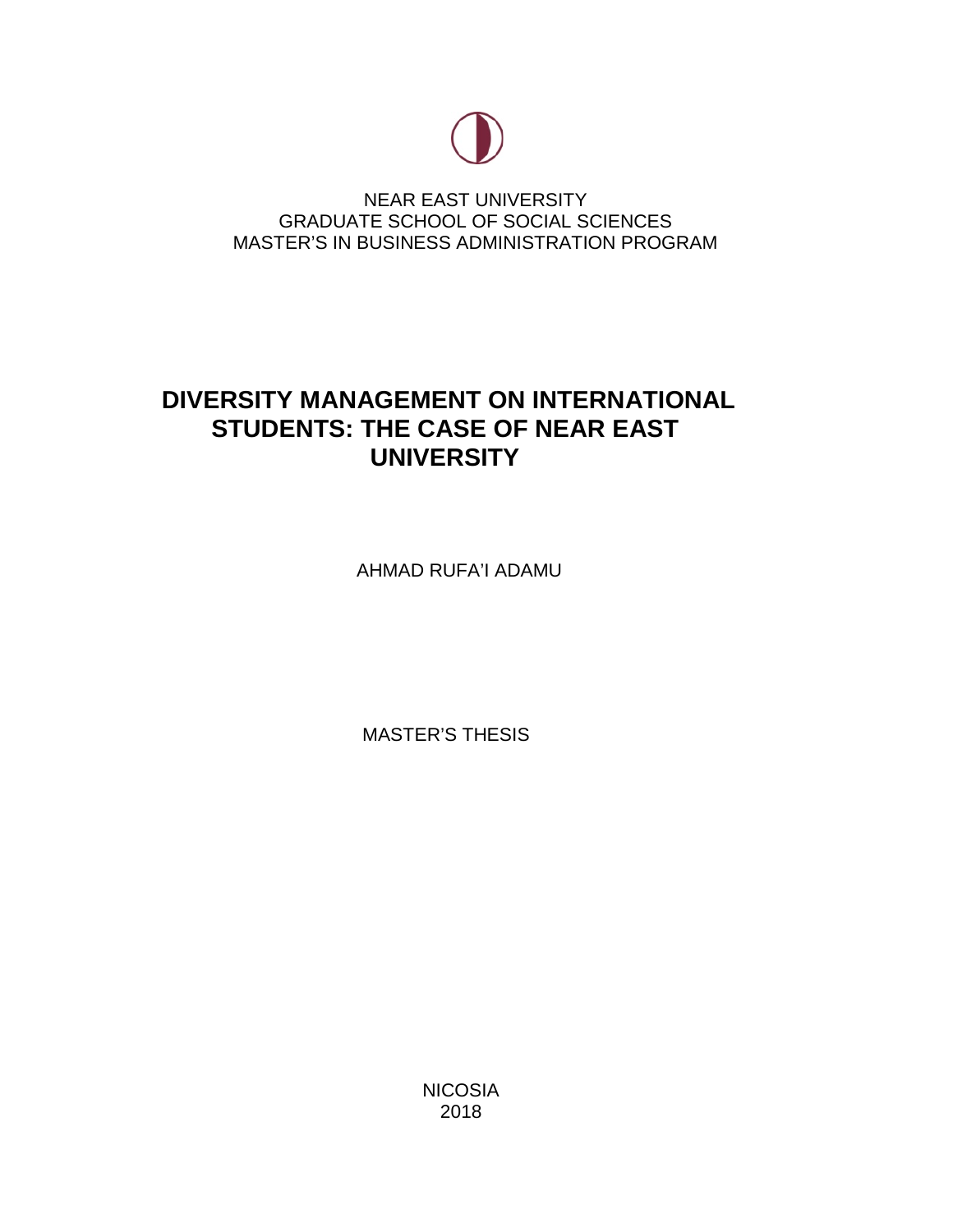NEAR EAST UNIVERSITY GRADUATE SCHOOL OF SOCIAL SCIENCES MASTER'S IN BUSINESS ADMINISTRATION PROGRAM

# **DIVERSITY MANAGEMENT ON INTERNATIONAL STUDENTS: THE CASE OF NEAR EAST UNIVERSITY**

AHMAD RUFA'I ADAMU 20168567

MASTER'S THESIS

THESIS SUPERVISOR ASSIST. PROF. DR. AYSE GOZDE KOYUNCU

> **NICOSIA** 2018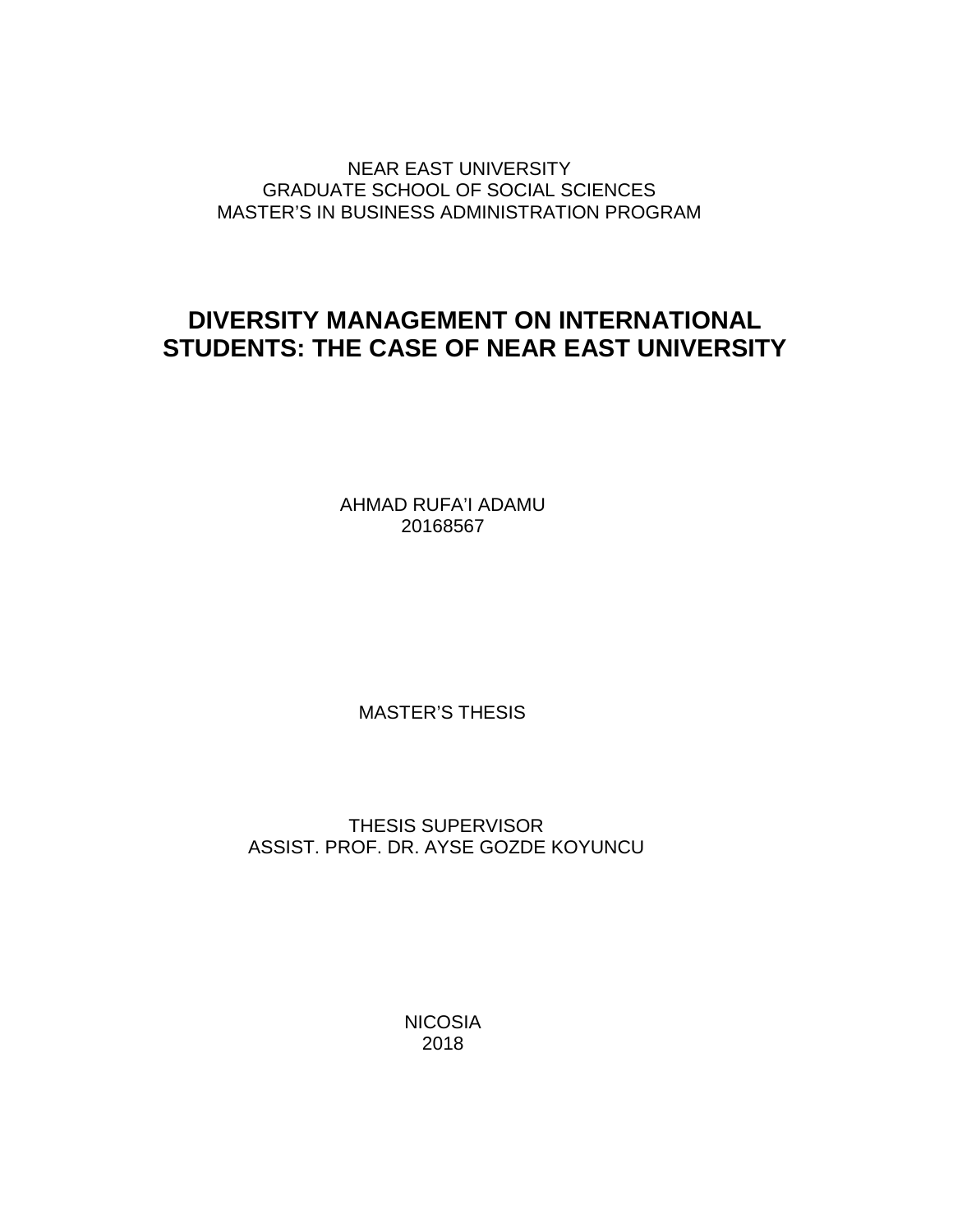# **ACCEPTANCE/APPROVAL**

**We as the jury members certify the "Policy near East University Uses for Diversity Management on International Students"**

**Prepared by**

## **AHMAD RUFA'I ADAMU**

**Defended on**

#### **27/11/2018**

#### **JURY MEMBERS**

**Assist. Prof Dr. Ayse Gozde Koyuncu Near East University Department Innovation Management .................................................**

**Prof Dr. Mustafa Sagsan Near East University Department of Business Administration .....................................................**

**Assist. Prof. Dr. Ahmet Ertugan Near East University Department Marketing Management ........................................................**

**Prof Dr. Mustafa Sagsan Graduate School of Social Sciences Director**

**.............................................................**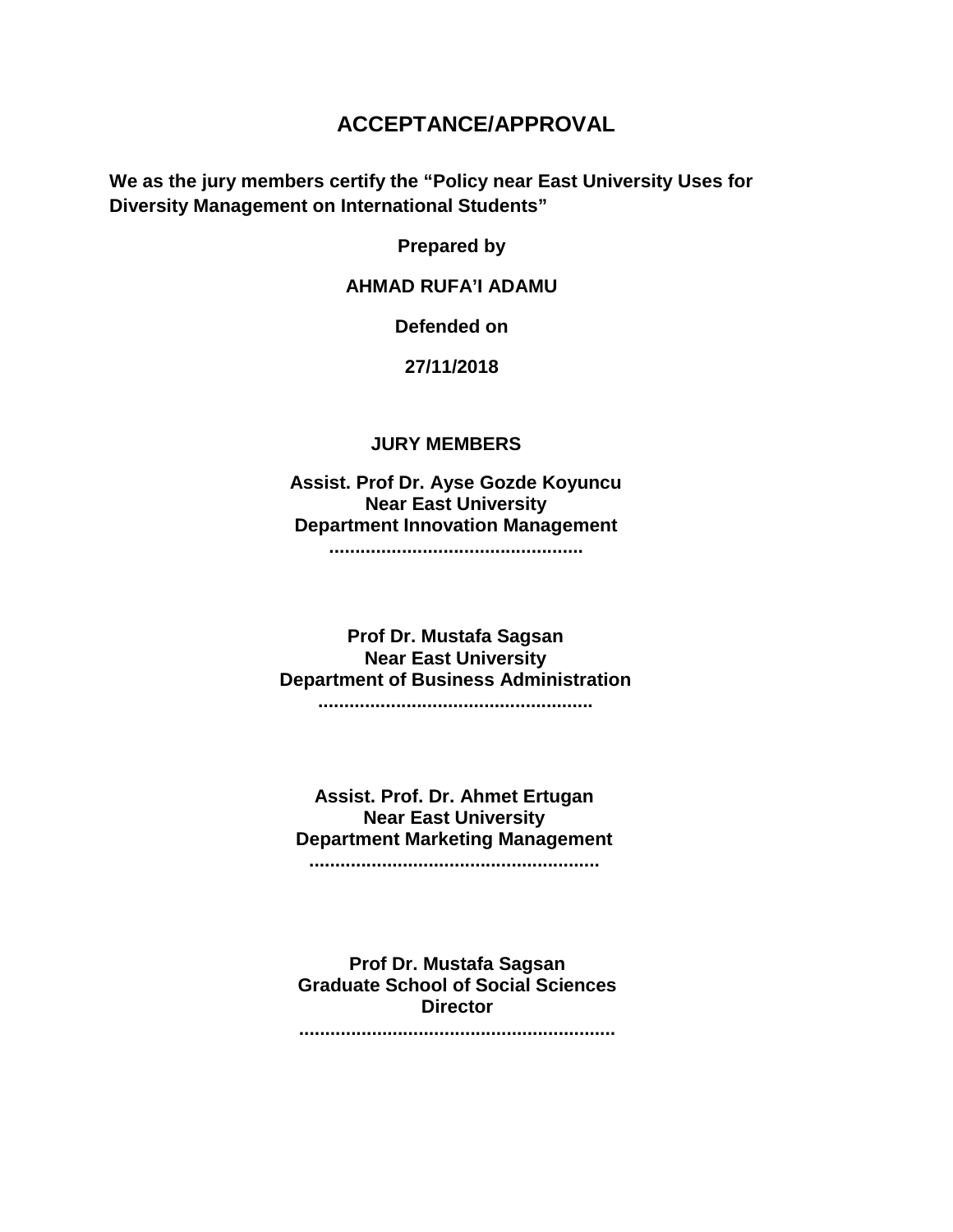# **DECLARATION**

İ AHMAD RUFA'I ADAMU hereby declare that this dissertation entitled 'DIVERSITY MANAGEMENT ON INTERNATIONAL STUDENTS: THE CASE OF NEAR EAST UNIVERSITY has been prepared myself under the guidance and supervision of "ASSIST. PROF. DR AYSE GOZDE KOYUNCU" in partial fulfillment of The Near East University, Graduate School of Social Sciences regulations and does not to the best of my knowledge breach any Law of Copyrights and has been tested for plagiarism and a copy of the result can be found in the Thesis.

- $\Box$  The full extent of my Thesis can be accessible from anywhere.
- $\Box$  My Thesis can only be accessible from the Near East University.
- $\Box$  My Thesis cannot be accessible for (2) two years. If I do not apply for extension at the end of this period, the full extent of my Thesis will be accessible from anywhere.

Date: 27/11/2018

Signature:

Name Surname: AHMAD RUFA'I ADAMU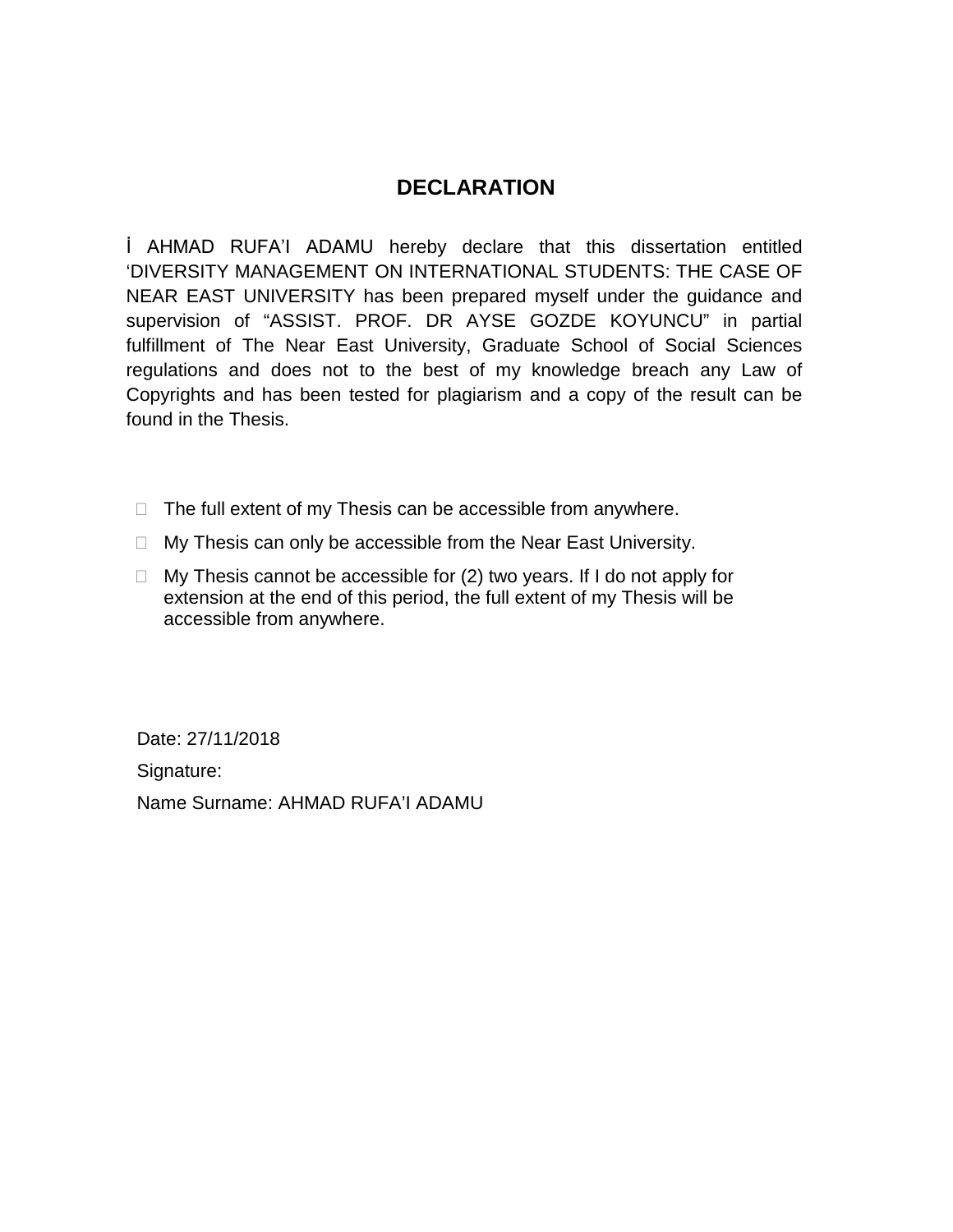# **DEDICATION**

I dedicate this fervent work to my late beloved father, Alhaji Adamu (mai-kanti), May his gentle soul rest in Jannatul Firdausi. And my mother hajiya Fatima Adamu, they together tirelessly well brought me up. May God reward them here in this world and hereafter (in the Day of Judgment). May the moral and academic decadence they gave me be beneficial to all humanity.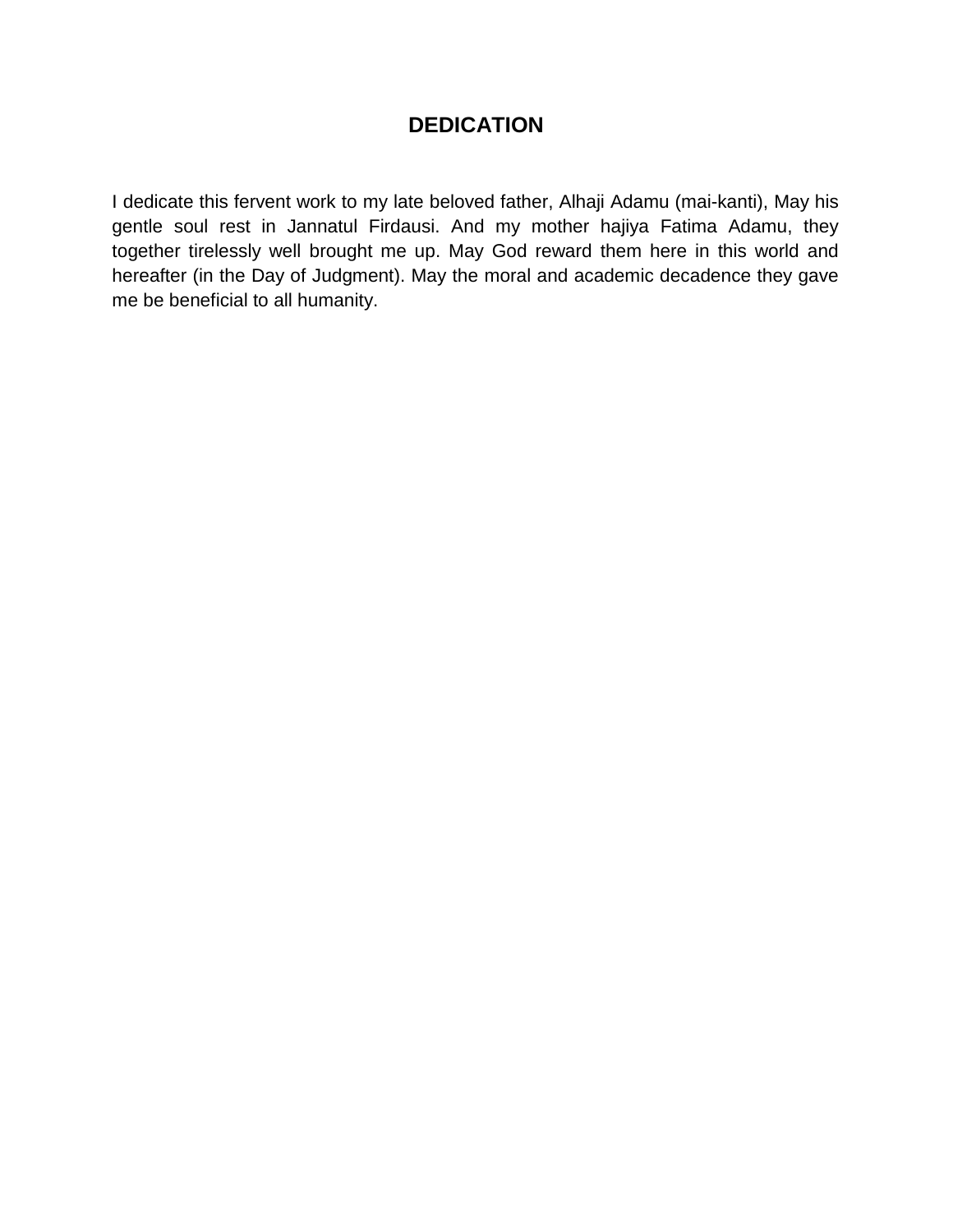## **ACKNOWLEDGEMENTS**

<span id="page-5-0"></span>All thanks and praise is due to God, I thank him for seeing me through this strenuous and rigorous stride so far. Through his significant help that I reached the end of this academic level (Master"s), without whose assistance, it may not has happened. I also extremely thank my supervisor Assist. Professor Dr. Ayse Gozde Koyuncu for her tireless and untimely assistance right from the choice of the research topic up the end of this fervent work, she was always already to help me.

 Words could not be enough to thank my parents for their assistance, encouragement and understanding. May the gentle soul of my beloved father, Alhaji Adamu Ibrahim (Mai-Kanti) rest in perfect peace; He advises me to always be humble, honest, work hard and assist the needy.

 I acknowledge the effort of my university; Near East University for given me this golden opportunity to write this thesis and this made me understand how to run a research in a practical world and how to write according to academic standard.

 I appreciate my wife for her understanding and patience, encouragement and advices, may God reward her abundantly. I am grateful to my Vice-Chancellor, Prof Abdullahi Yusif Ribado, who helped me, scaled through all the CDD resolutions. I also appreciate my Director, Dr. Umar Saje for his assistance and advices.

 Finally, the space in this paper could not allow me include names of everybody; however, I thank all my friends and relatives for their physical and spiritual contributions in their prayers, advices and the host of lot. May God reward all here and hereafter.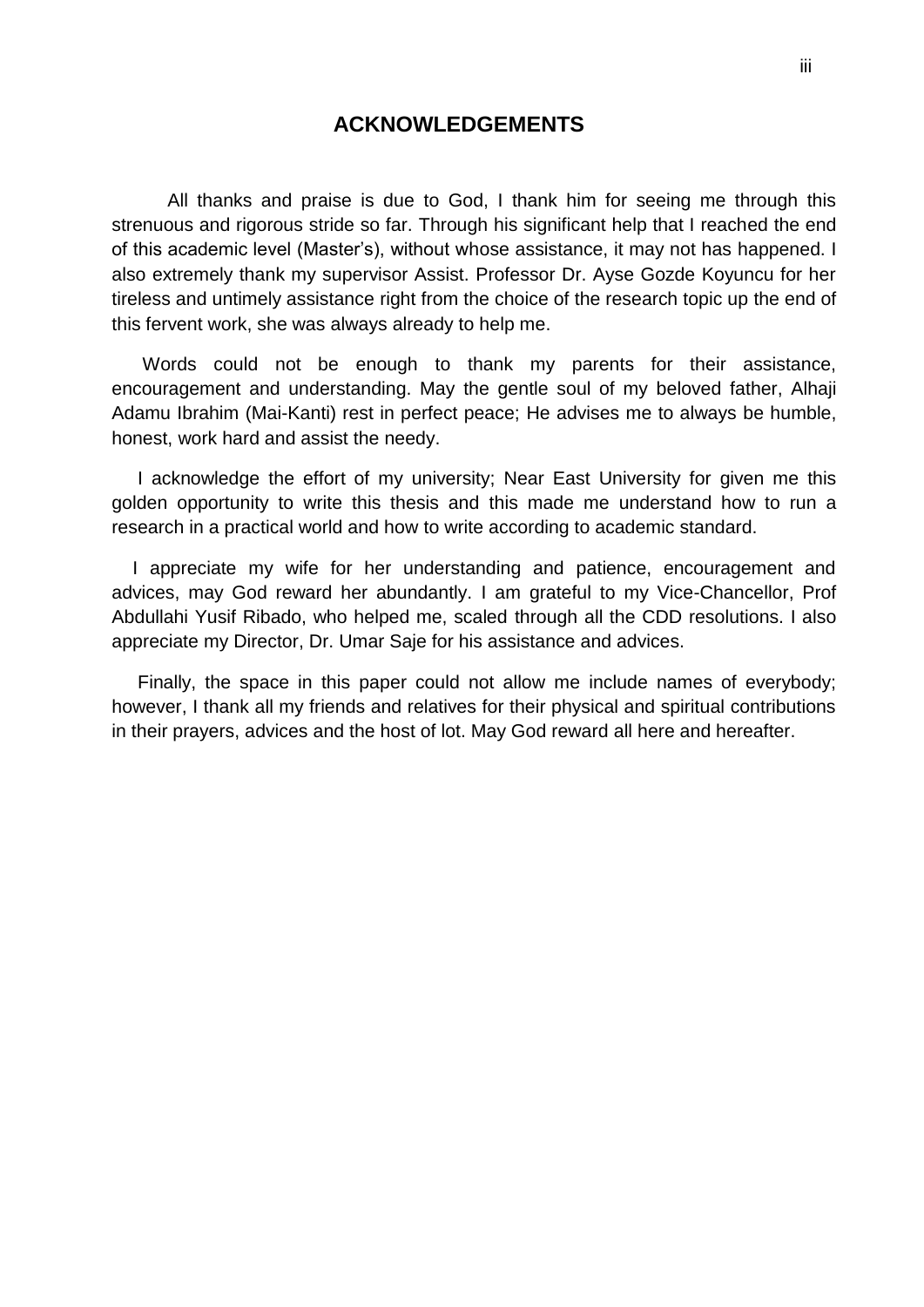### **ABSTRACT**

# <span id="page-6-0"></span>**DIVERSITY MANAGEMENT ON INTERTIONAL STUDENTS: THE CASE OF NEAR EAST UNIVERSITY**

Diversity exist everywhere only that before 1980s, it was overlook by most organizations including public sectors. Therefore, minorities, women and or disable people (people with impairment) are marginalized and discriminated in the workplace. From 1980s onward a lot of measures have been proposed in order to overcome this problem in the United States of American which later spread to some part of the European countries and then to private organizations. These measures include Affirmative Action; which made it compulsory for every sector (privates and public) to employee women and minorities and make sure no discrimination in any way is involve. However, this Affirmative Action faces grudging resistance by some private sectors. This is because of the fact that they saw it as "a force rather than personal discretion change which favored government and politician. Therefore, Diversity Management which seems to be next level of affirmative actions was introduced

 Diversity Management which posits that all diversities should be accommodated, value and respected in order to accomplish overall organization"s goals and objectives replaced affirmative action. The main objective of the research is to explore how diversity influences policy the organization made and vice-vasa. The theory used in this research was elucidated more on diversity, diversity management, discrimination and policy which were crafted according the existing literature. The research methods and designs were qualitative and exploratory respectively implored. Semi-structure and quota interview and sampling was adopted, because they gave more relevant details to the research thought. The data sources used by the researcher were both archival and primary involved. Last section of the research was results which depicts that the differences exist and people want be left with but respected based on their differences. Language barrier is main causes of disparity. All stakeholders need the situation to be redressed. The recommendation had it that; a platform should be in place in order to bring stakeholders close to each other. Social, recreational and interaction events should be brought forth in order to interlock the communication vacuums, interaction and stereotypes that invisibility exist.

#### **K eywords: Diversity, Diversity Management, Discrimination, Policy**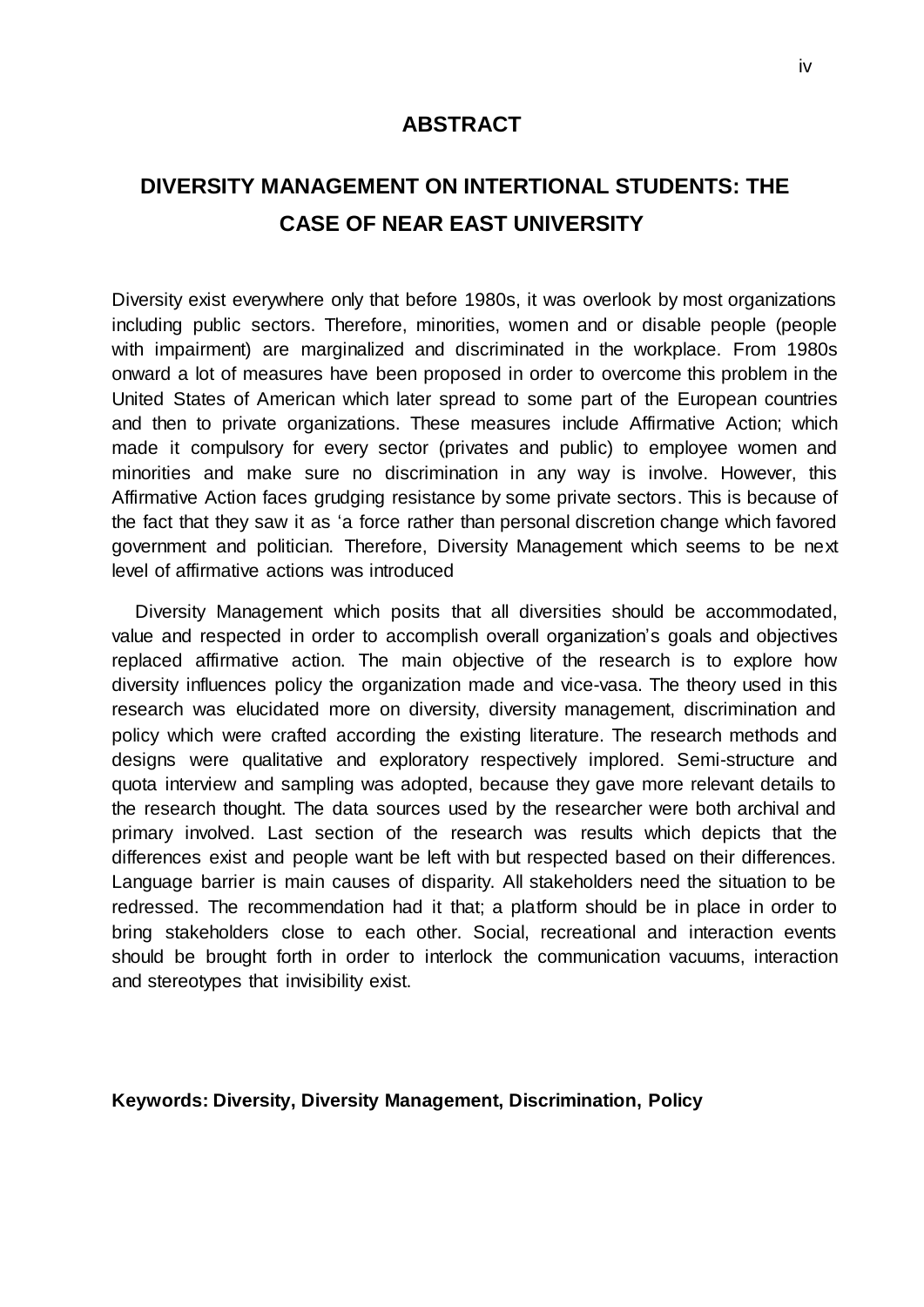<span id="page-7-0"></span>Farklılık heryerde olmakla birlikte 1980"lere kadar kamu sektörü de dahil olmak üzere tüm örgütlerin gözden kaçırdığı bir alanı oluşturmaktaydı. Bu nedenle azınlıklar, kadınlar ve engelliler çalışma yaşamında marjinal gruplar olarak görülmekte ve ayrımcılıkla karşı karşıya kalmaktaydılar. 1980"lerden sonra başta Amerika Birleşik Dewvletleri bu problemi dikkate almış ve konu ile ilgili çeşitli çalışmalar yapmış daha sonra bu çalışmalar Avrupa"daki bazı ülkeler ile çeşitli özel organizasyonlara yayılmıştır. Bu çalışmalar temelde tüm sektörler (kamu ve özel) için zorunlu olan özellikle kadınların ve azınlıkların herhangi bir ayrımcılığa uğramamasını ele alan olumlu eylemler şeklinde ele alınmıştır. Ancak, bu olumlu eylem bazı özel sektörlerin ihtiyatlı direnişiyle karşılaşmıştır. Bunun nedeni aslında, bu eylemleri kişisel takdir yetkisi yerine hükümetin ya da politikacıların uyguladığı bir zorlama olarak algılamalarıdır. Bu nedenle Farklılık Yönetimi aslında bu olumlu eylem uygulamalarının bir sonraki aşaması olarak kabul edilebilir.

Farklılık yönetimi, örgütün genel amaç ve hedeflerinin gerçekleştirilmesi için tüm farklılıkların değerlendirilmesi ve saygı gösterilmesi gerektiğini ortaya koyarak olumlu eylemlerin yerini almıştır. Bu çalışmanın temel amacı farklılıkların örgütsel politikalara etkisi ve aynı şekilde bu politikaların da farklılıklar üzerine olan etkisini ortaya koymaktır. Çalışmada çizilen teorik çerçeve farklılık, farklılık yönetimi, ayrımcılık ve bunlara yönelik olarak uygulanan politikalar üzerinden çizilmeye çalışılmıştır. Araştırmanın yöntemi ve deseni ile ilgili olarak niteliksel ve keşfedici bir çalışma olduğu söylenebilir. Bu kapsamda yarı yapılandırılmış görüşme tekniği gerçekleştirilmiş ve katılımcıların konu ile ilgili detaylı cevapları dikkate alınmıştır. Elde edilen bulgular araştırmacının kendisi tarafından ve literatüre bağlı olarak değerlendirilmiştir. Çalışmanın son bölümünde farklılıkların var olduğu ancak bireylerin farklılıkları dikkate alınarak değer gördüğü anlatılmaktadır. Yine araştırma sonuçları yabancı dil engelinin farklılıkların ortaya çıkmasındaki temel etkisini ortaya koymaktadır. Bu bağlamda tüm tarafların farklılıkların ortaya koyduğu engelleri reddetmesi gerekmektedir. Bu açıdam ortaya konulabilecek öneri tüm tarafların özgürce ve eşit şekilde konuşabilecekleri ve birbirlerine yakın olabilecekleri bir platform oluşturulmasıdır. Sosyal, eğlenceli ve etkileşim sağlayan etkinlikler, görünmez olan iletişim, etkileşim ve basmakalıp fikirleri ortaya çıarmak ve dönüştürmek açısından önem taşımaktadır.

Anahtar Kelimeler: Farklılık, Farklılık Yönetimi, Ayrımcılık, Politika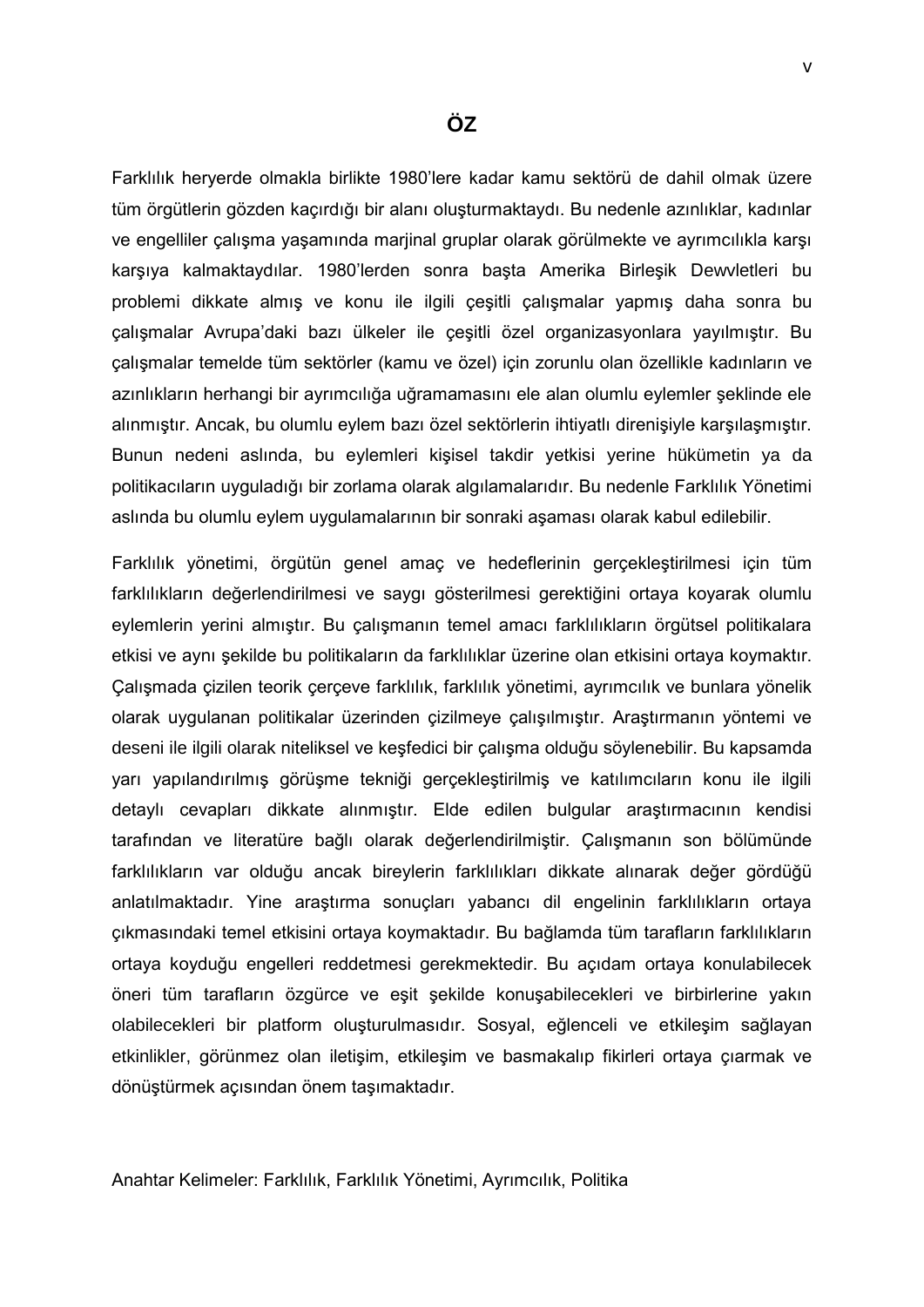# **TABLE OF CONTENTS**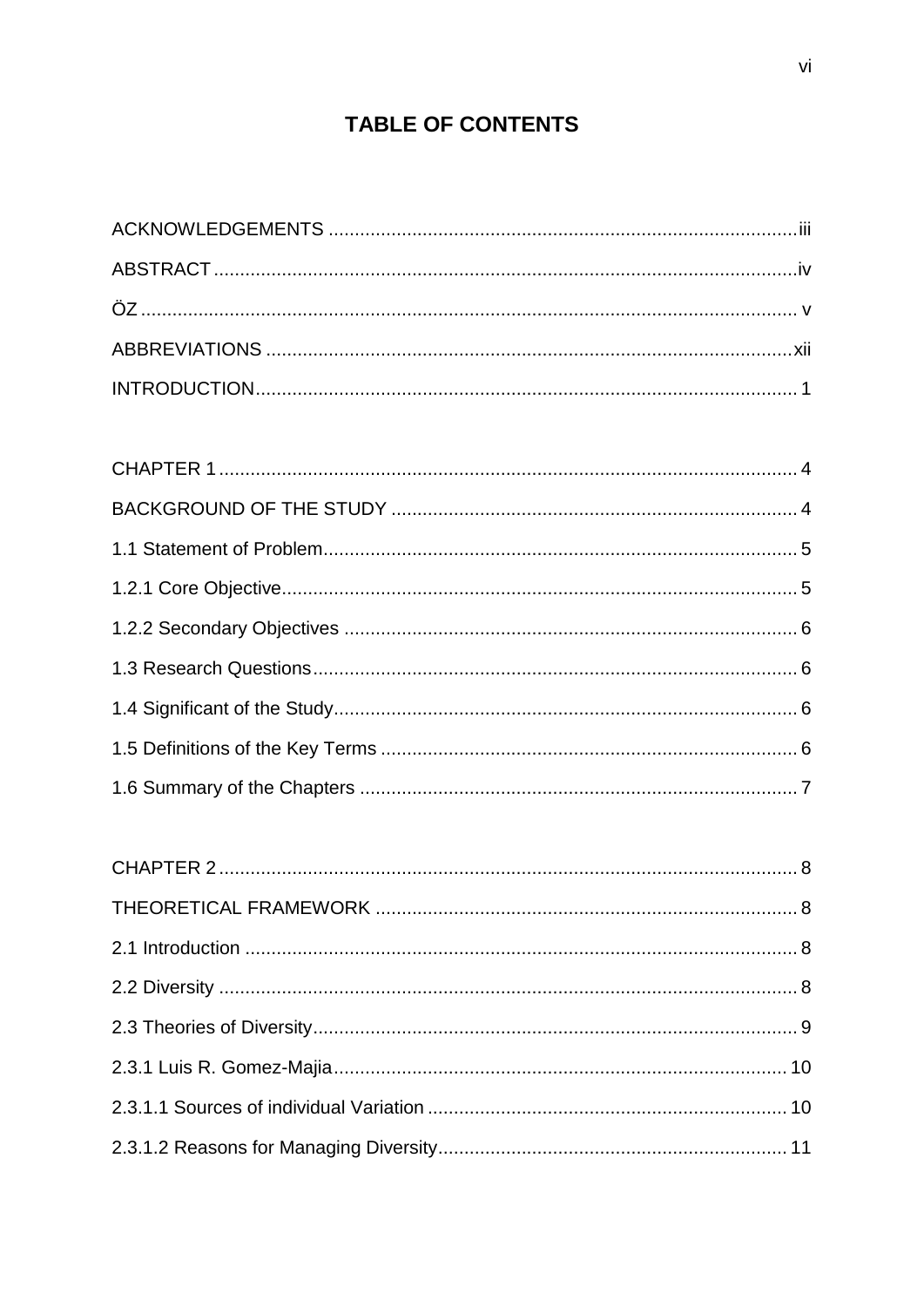| 2.3.5.2 Greater creativity employee diversity can urge considerable use of clear |  |
|----------------------------------------------------------------------------------|--|
|                                                                                  |  |
|                                                                                  |  |
|                                                                                  |  |
|                                                                                  |  |
|                                                                                  |  |
|                                                                                  |  |
|                                                                                  |  |
|                                                                                  |  |
|                                                                                  |  |
|                                                                                  |  |
|                                                                                  |  |
|                                                                                  |  |
|                                                                                  |  |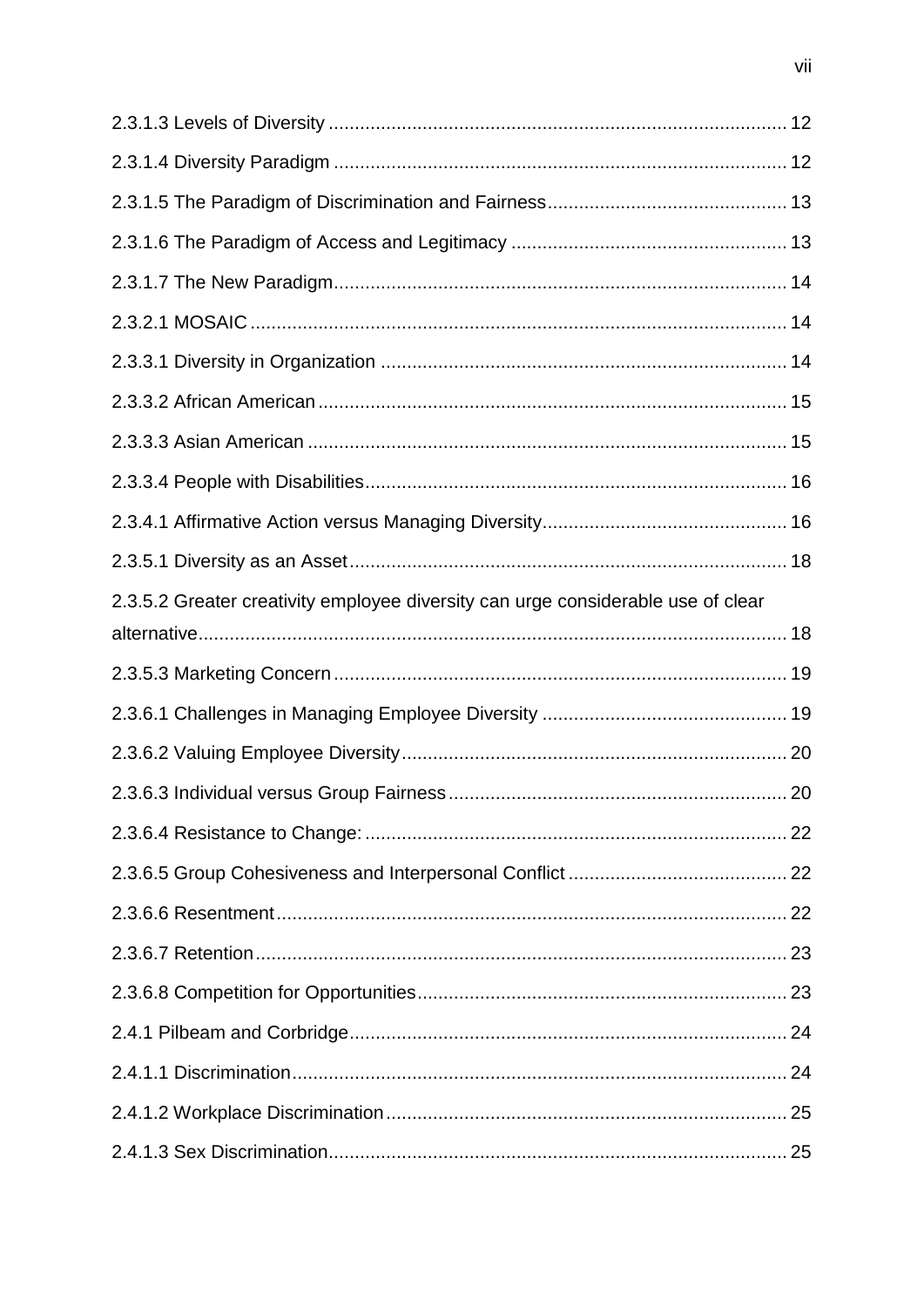| 2.5.1.13 How policy and Diversity Management Affect each other  32 |  |
|--------------------------------------------------------------------|--|
|                                                                    |  |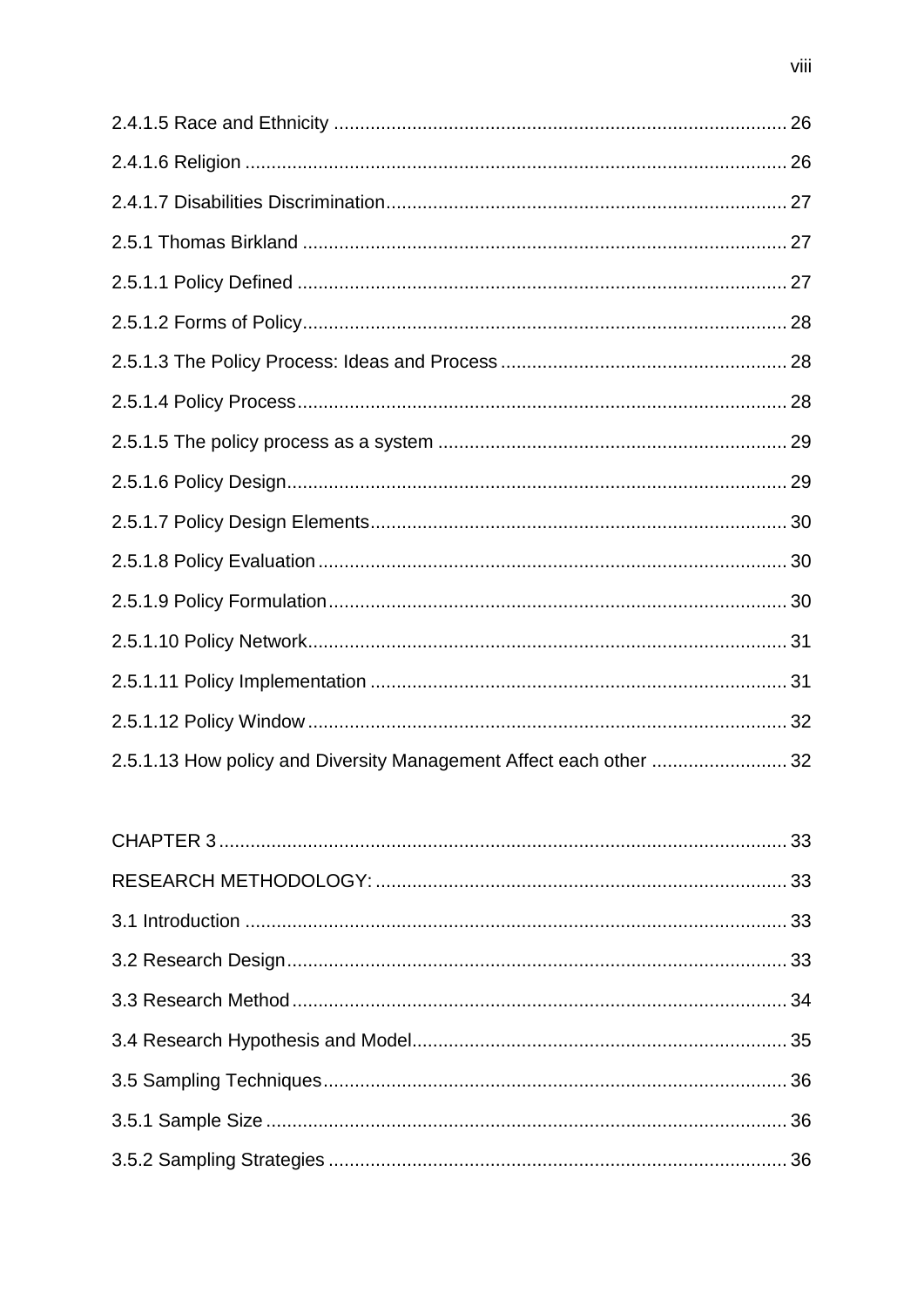| 4.3 The Participants' Challenges encountered based on their Diversity  46 |  |
|---------------------------------------------------------------------------|--|
| 4.4 A key factor thought by participants as most important Diversity 47   |  |
|                                                                           |  |
|                                                                           |  |
|                                                                           |  |
|                                                                           |  |
|                                                                           |  |
|                                                                           |  |
|                                                                           |  |
|                                                                           |  |
|                                                                           |  |
|                                                                           |  |
|                                                                           |  |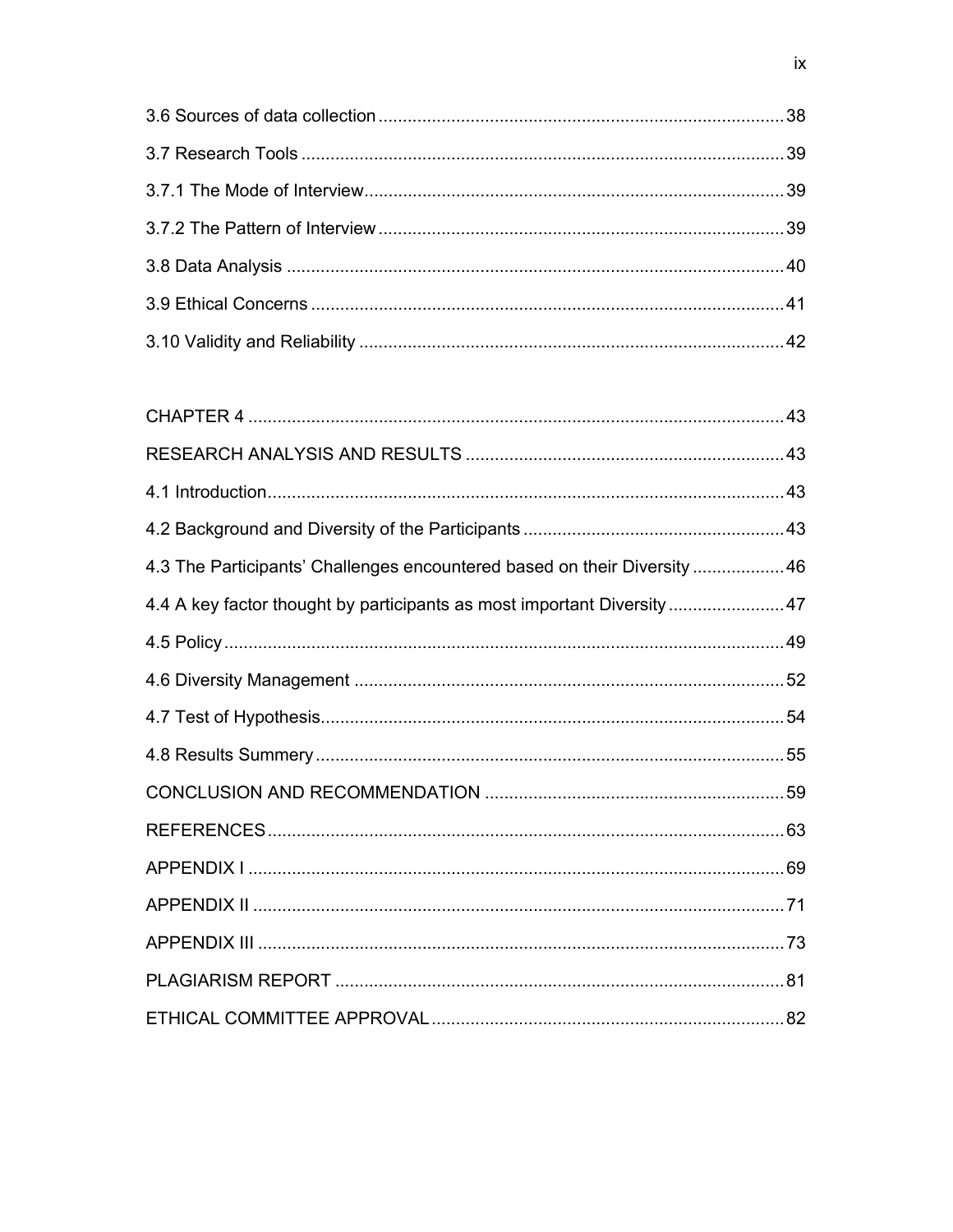# **LIST OF TABLES**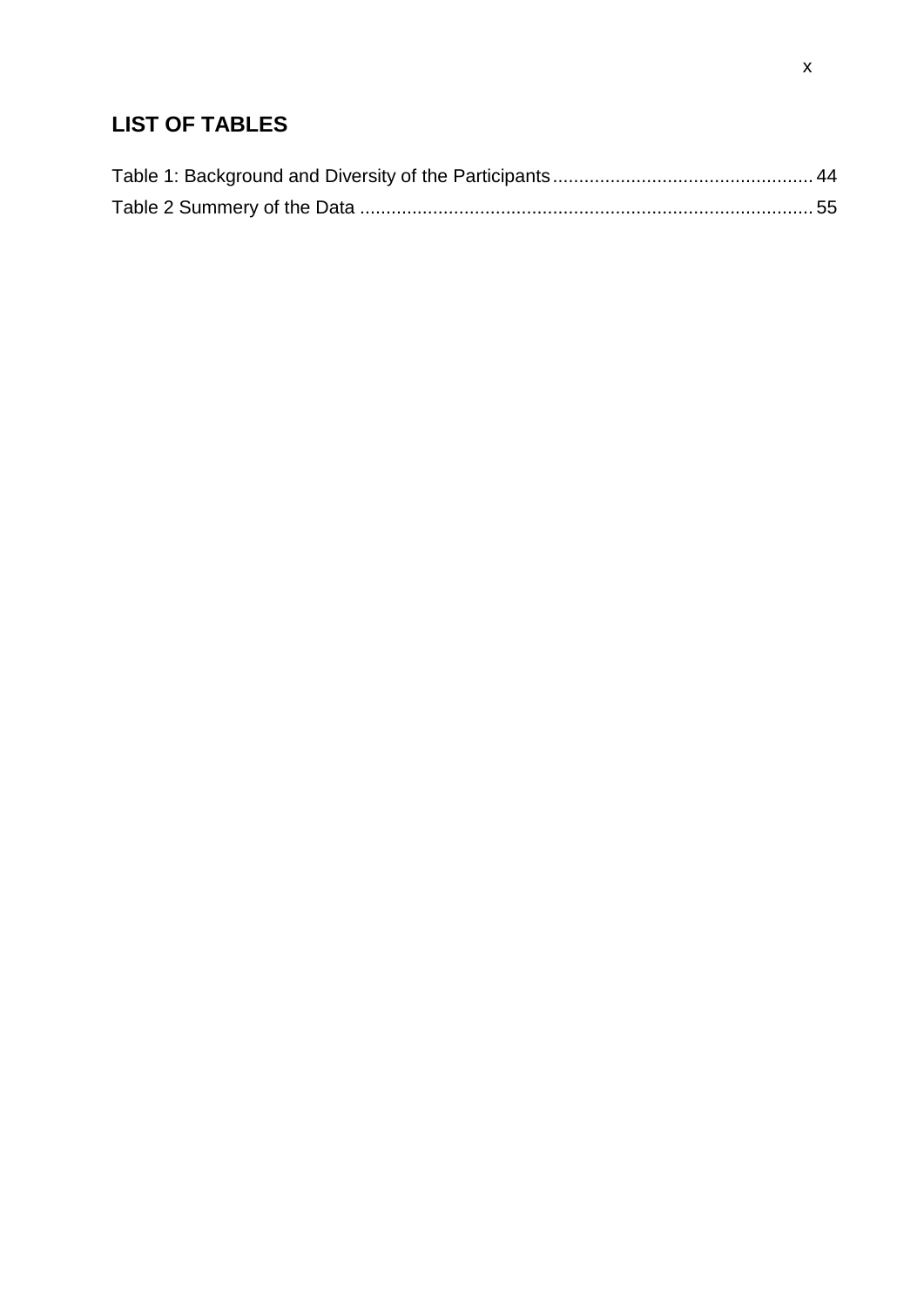# **LIST OF FIGURES**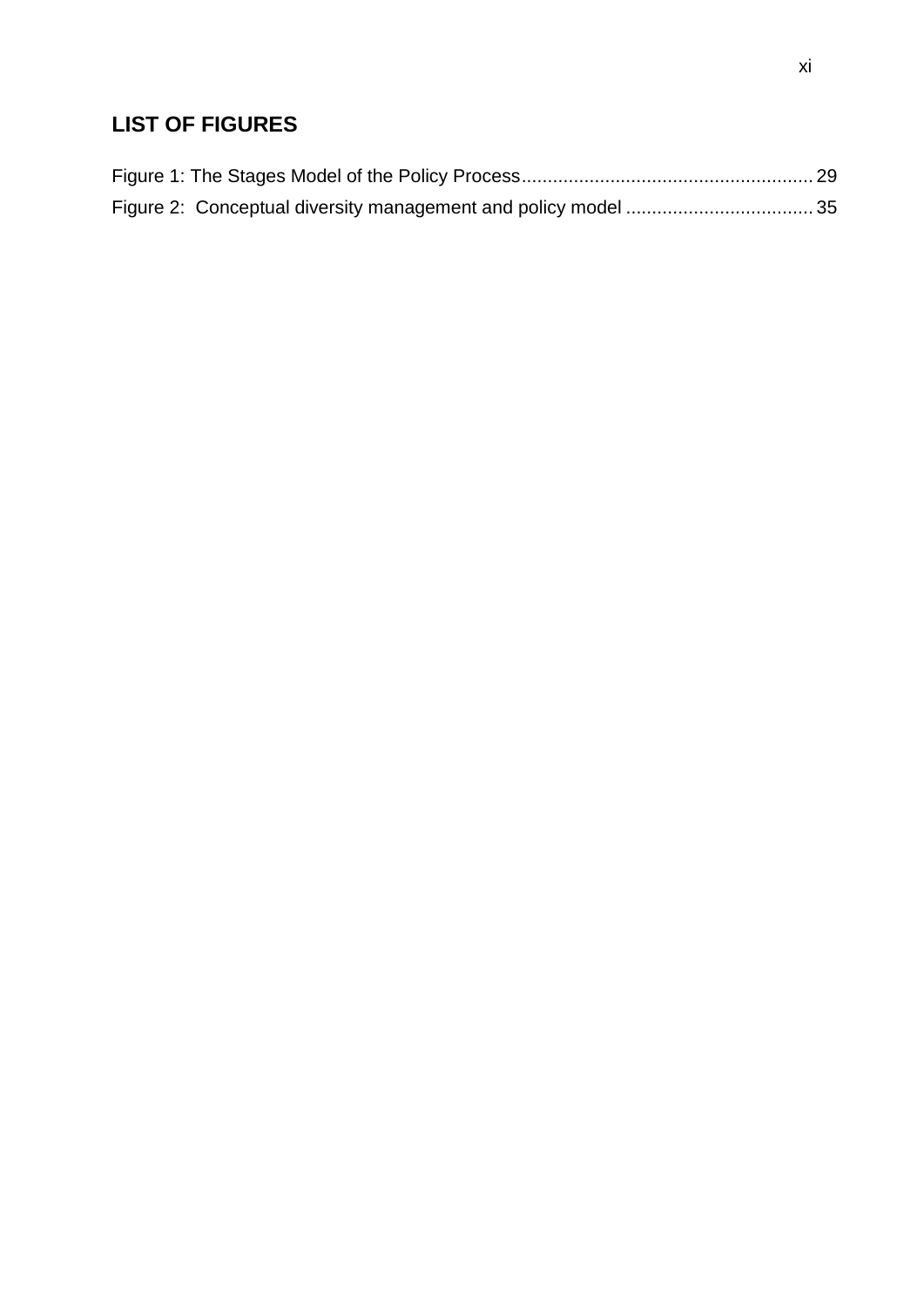# <span id="page-14-0"></span>**ABBREVIATIONS**

|  |  | MOSAIC Mission, Objectives, Skills, Active. Individual, Culture |  |  |  |  |
|--|--|-----------------------------------------------------------------|--|--|--|--|
|--|--|-----------------------------------------------------------------|--|--|--|--|

- USA United States of America
- EEO Equal Employment Opportunities
- SDA Sex Discrimination Act
- GOR Genuine Occupational Requirement
- UK United Kingdom
- RRA Race Related Act
- DDA Disability Discrimination Act
- P1.2... Participant 1.2....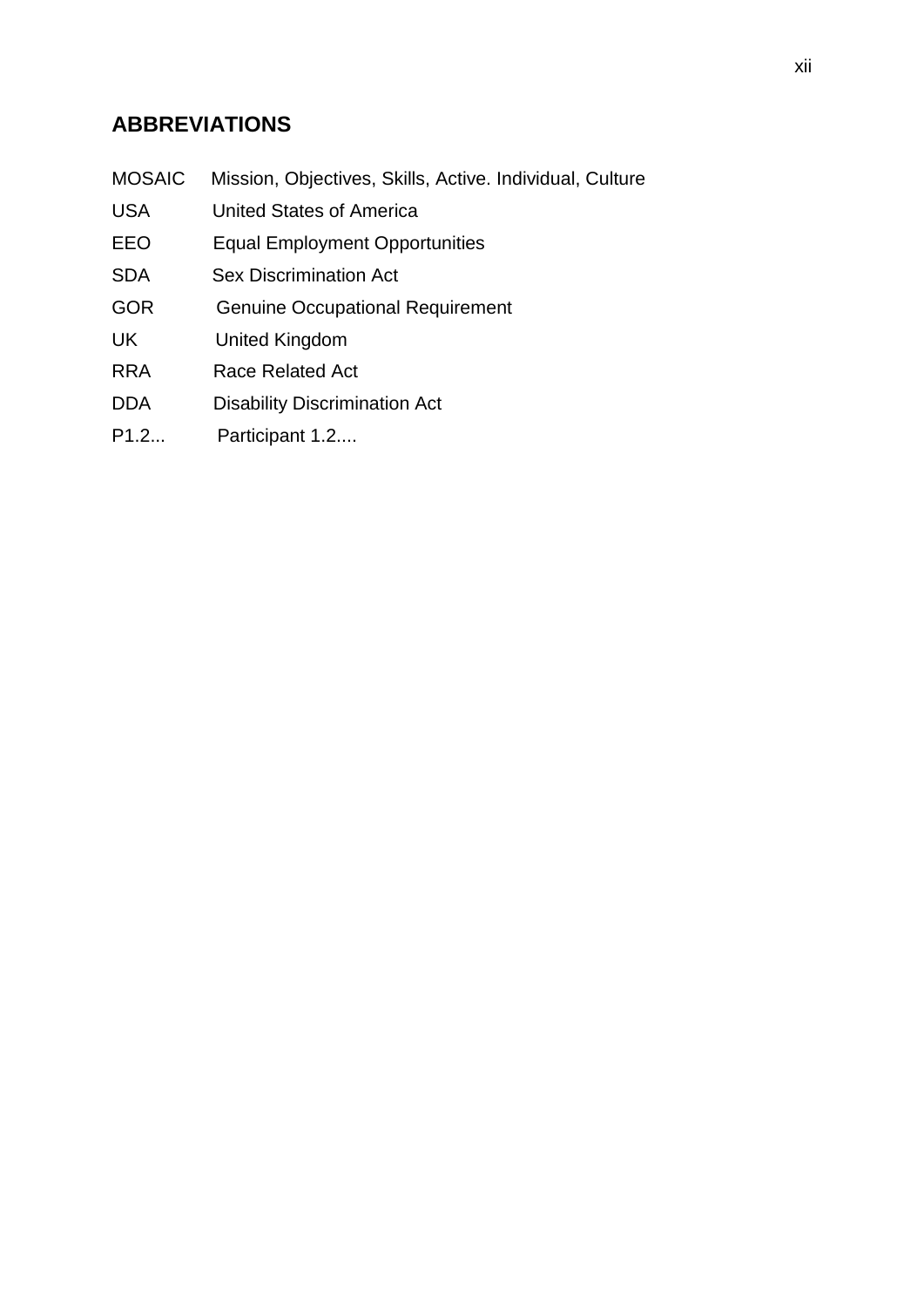# **INTRODUCTION**

<span id="page-15-0"></span>The current trend in the organization setting which dominates global management phenomena –is the issue of diversity. This is therefore, one of the reasons the concept of diversity attracts lot of attention of researchers in the human resource management field and beyond as well as the practitioners as with respect to the definition of the term. Although the diversity received much attention in the recent past, numerous connotations regarding what the diversity concept means were proposed. The central issue is the language used to depict the meaning of diversity is often associated to individual or group who are regarded as difference from others, mainly in terms of their disadvantages in their individual or multiple in connection to ethnicity, gender, nationality, demographic or disability. Morrison et'al (2006) has viewed diversity definition in terms of two perspectives: Narrow and Broad. The narrow perspective featured with respect to early equal opportunities legislation. While the broad perspective is viewed as to comprise such criteria as national origin, age, disability, values, sexual orientations, education, culture, lifestyle, ethnicity, belief and so forth. These two perspectives give clear content of diversity which requires delicate management's effort to cushion and respect these differences.

Diversity management emerges when managers start to embrace that there are diversity mixture other than workforce, and that workforce specific strategies can be adopted for the mixture. "That is the more they adopt, the more they move toward generalizing strategies, (Roosevelt and Thomas, 2010). The manpower of many countries is now metamorphosing due increase number of members of difference ethnic minority group and women flooding into the workforce. In addition to this, is the trend of age profile of employees, (Redman and Wilkinson, 2006). The Redman and Wilkinson (2006) further argued that the general debate over managing diversity initiatives is in connection to the often current shortage of skilled labor and global migration that force to the effective use of diverse skill from diverse background is obvious for a more fruitful organization.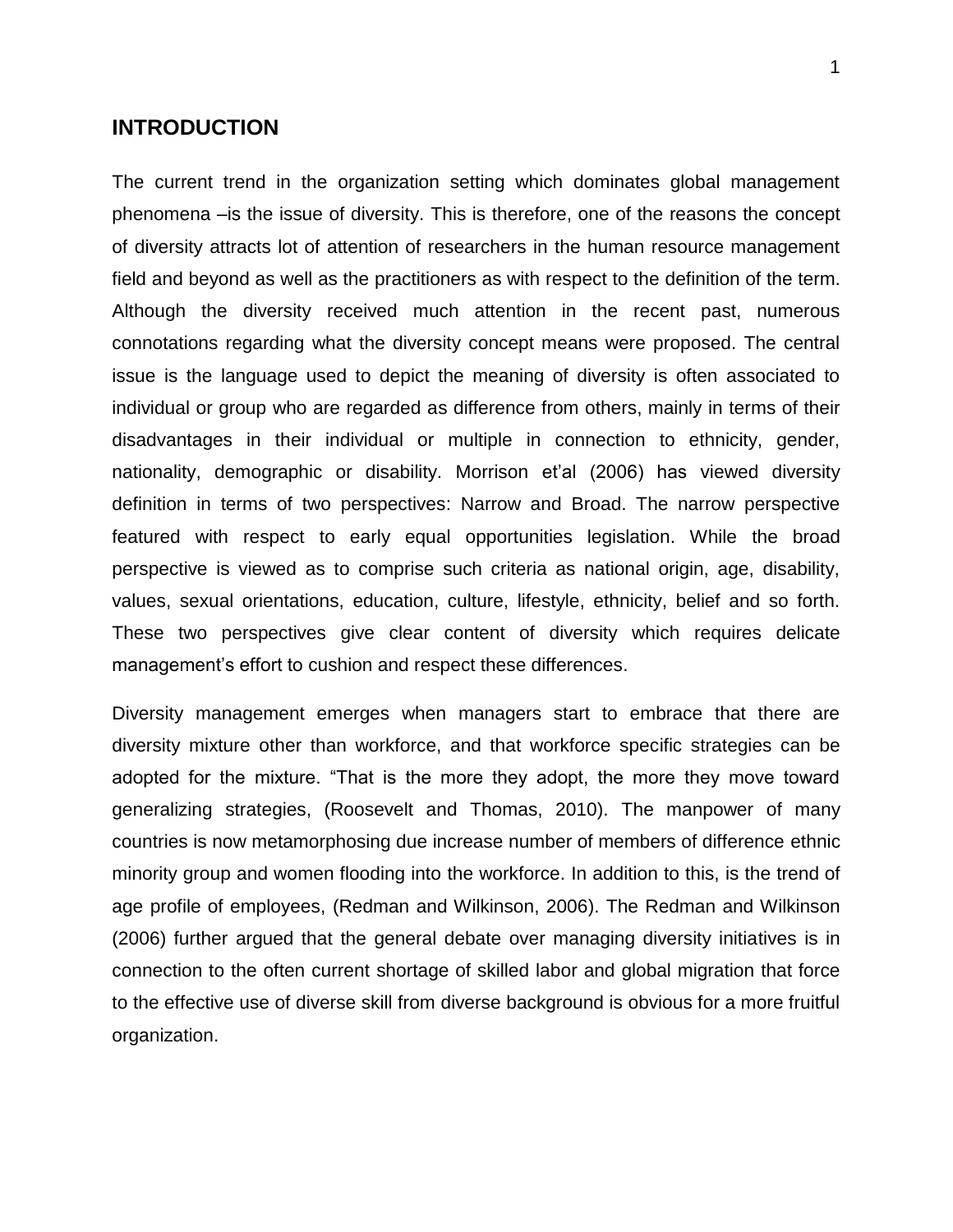Diversity management is classified into many different types in which both diversity commentators and practitioners have significantly agreed upon question of utmost important, that is, which types of diversity features to subsume which are not. Diversity model proposed four types of diversity: "observable diversity" which comprises classical appearance form such as ethnicity background, race, nationality, age and gender; "diversity in value" (e.g. cultural value, religion, personality, socio-economic heritage, turnover or sex-orientation); "diversity in knowledge" such as language skill, education, work- experiences, professional competences, seniority and so forth; and "diversity in cohort membership" which is ( composition of one to three) above, (Brian and Walter, 2008). Conscious of difference types of diverse organization or society will bring about lasting solution to that organization and harmonious cooperation toward attainment of the overall organizational goals.

A more critical approach to effective diversity management at the level of individuals, groups or teams indicate that the phenomenon is both detrimental and beneficial to organization"s outcome. Many empirical researches reveal that the workplace diversity at various levels of individuals, group and organization performance is neither consistent nor inclusive, (Gotsis, 2015).

Numerous studies have revealed number of benefits linked to heterogeneous (Diversity Managed) workforce organization. That is the organization which host people of diverse background has been linked to highly improved decision making process at level of group, most importantly due to their different cognitive background, experience, mental model, and the perspective of that team member area of life, (Gotsis, 2015). Many scholars further argued that organization should benefit from the increase demographic diversity, because diverse group should have potential to engage in innovation and creative, (W. Philips, 2008).

In the working place, diversity effort has been given hallmark recognition. However, it is more often sends up tension igniting signals rather than minimizing it. They seldom urge increase organization effectiveness that is positive. Here three paradigm of diversity are proposed out of which number one and two are responsible for the tension and number three is seem to serve as a solution. These are "discrimination and fairness paradigm"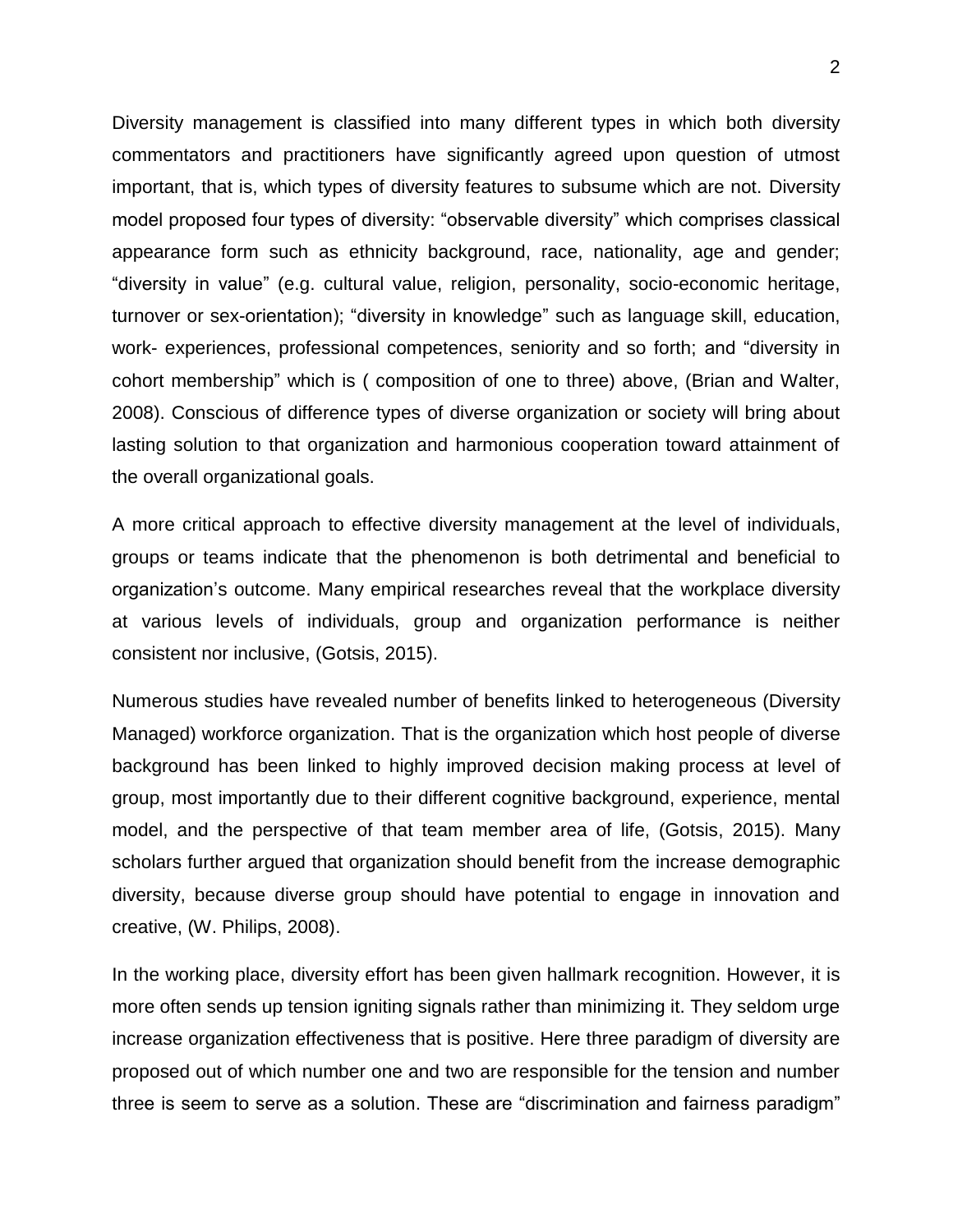which advocates discrimination as an abominable. With discrimination, the organization measured how well it obtains the goals of recruitment and retention. This paradigm emphasizes on accommodation of color and gender differences. "The access and legitimacy paradigm" keeps up differences, here the organization looks for access to a more diverse clientele, moulding it to their demographic customers. However, this paradigm leaves employees suspicious of being deprived of their different group identity affiliation, which they thought they are exploited and marginalized. The organizations that have the right leadership, third paradigm offers beneficial learning and becoming more effective in accomplishing their mission as employees are encourage to embrace their differences toward initiation of good ideas, (Roosevelt et"al, 2002).

Understanding the heterogeneous nature of individuals, groups and or teams in an organization that is what the diverse society called for or it is even imperative for finding proper and lasting solution to harmonize or negotiate the differences and similarities of these individual or group in organizational context. Diversity management appropriately indicates creating condition that can significantly reduce its ability to be a performance barrier on one hand, and its potential to enhance organization high performance on the other hand, (Brian and Walter, 2008).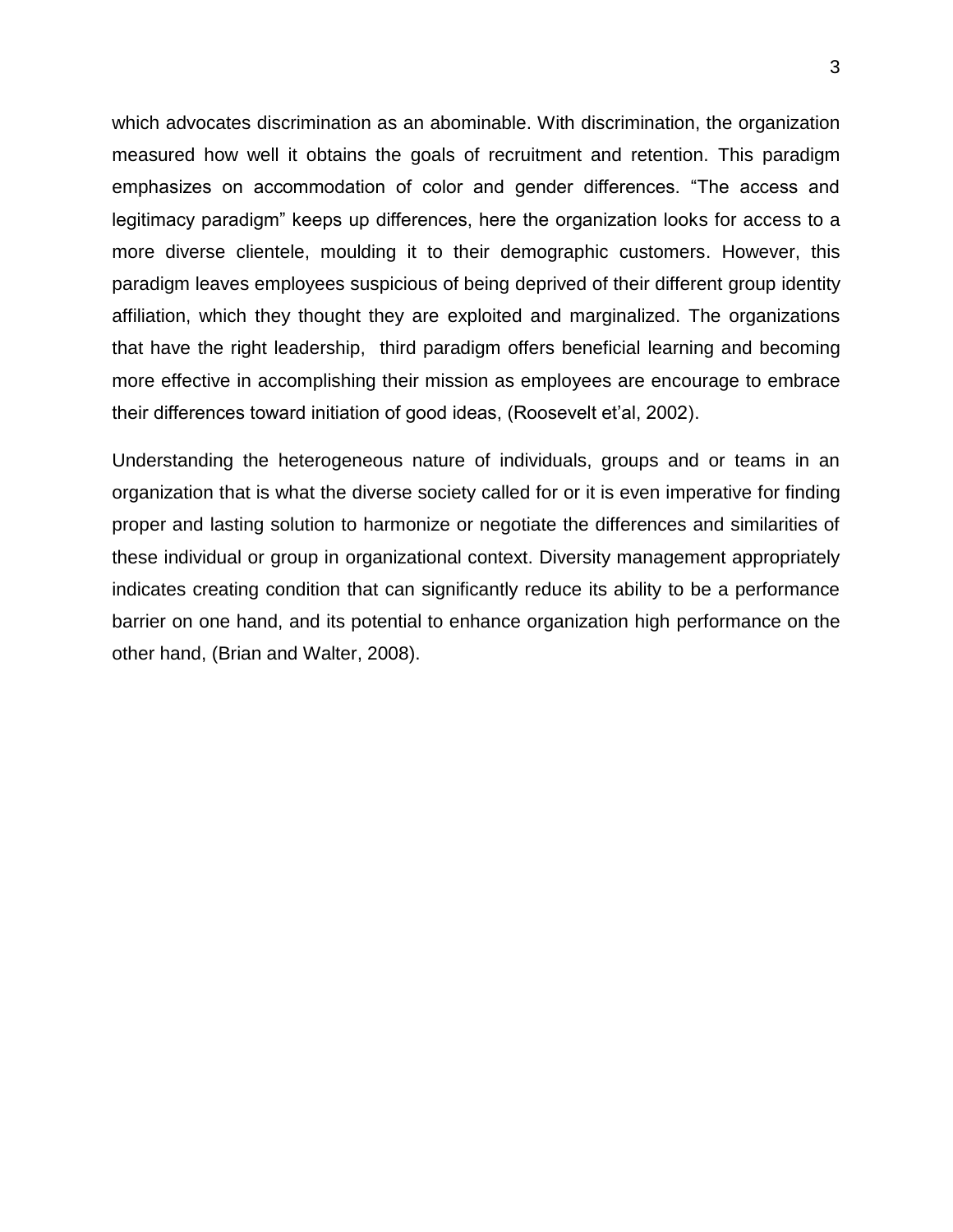# **CHAPTER 1**

#### <span id="page-18-0"></span>**BACKGROUND OF THE STUDY**

<span id="page-18-1"></span>Prior to 1980, the concept of diversity management was not so popular by the commentators and practitioners alike. Therefore both public and private sectors passed this sensitive and crucial factor by. They did fail to tap the advantages of minority, gender, nationality, demographic and so forth wealth of skills and experiences. The concept of diversity management originated from the United States of America and has later been widely embraced in industrialized countries of the West that comprise UK, Canada and Austria. The concept was moulded by the demographic, social-cultural and economic reality in the USA and other Western context, (Syed and Ozbiligin, 2009).

Early 1980s both the researchers and practitioners began to understand the effect of diversity increase on US manpower. This had led the study carried out in the area from that time onward, which indicate that USA workforce is becoming apparently clear and more balanced with regard to race, gender, more especially in public sector, (W.Pitt, 2007).

Researchers and practitioners most often regard workforce diversity as a "double edge sword" as it can generate advantages and disadvantages for organization. The advantages may compose of proximity enabling to a rapid change in market place by reflecting more on increase diverse market, the task of brainstorming that generates better quality solution as well as exhibition better cooperative behavior. Disadvantages on the other hand, includes conflict degeneration, increment of training cost, low level cooperation, high turnover and ex-communication, (Shen et'al, 2010).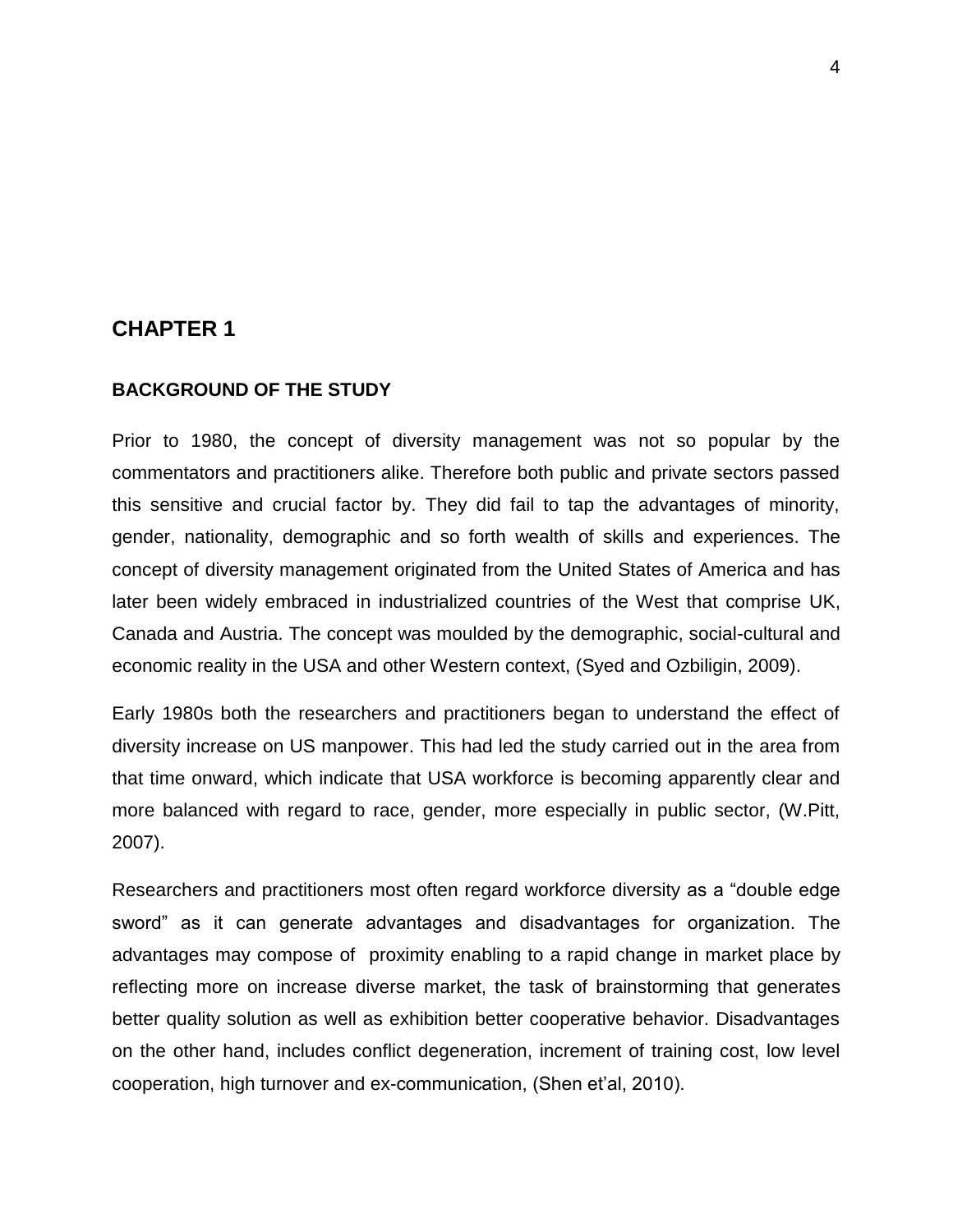#### **1.1 Statement of Problem**

<span id="page-19-0"></span>The Leaders or management alike less or nonchalant toward the diversity elements that an organization or society at large has which was consciously or spontaneously exist, as a result of current global migration inflow, gender sensitivity advocacy, increase change of age profile of working population, demographic population transition, ethnicity, race, religion sensitivity may end up in receiving hostile and fruitless outcome. The current transition from homogeneous to heterogeneous society is a matter that supposed to arrest focusing attention on. An individual, group or team differences are increasingly becoming more apparent and are calling for a special attention of all stakeholders to put hands on deck to absorb and respect them. Diversity trend is nowadays, like cog on the wheel of organization progress that pause resistance of which will ignite fire that will engulf all organization's progress. Diversity management research is very minimal by commentators and practitioners available in the area that will shape the way leaders and management are handling the diversity management less seriously which resulted in significant problem generating to society at large. Lack of sole foundation is the main weakness of diversity management entire research. This reason made diversity management concept looks like a new. Virtually all researches conducted in the area are one of the two research designs: either empirical or exploratory and it lacks sufficient theory. The insufficient theoretical bedrock breeds fundamental problem for future further study by both public and private organizations that is built on understanding and practice for warranted need conditions by managers, (McGrandle, 2016). Nationality, gender, race, religion, ethnicity, demographic and so forth, are the strongest diversity elements that stimulate organization tension which need to be accommodated in respected manner.

#### **1.3 Research Objectives**

#### **1.2.1 Core Objective**

<span id="page-19-1"></span>To explore how Diversity Management Policy on International Students affects its international students.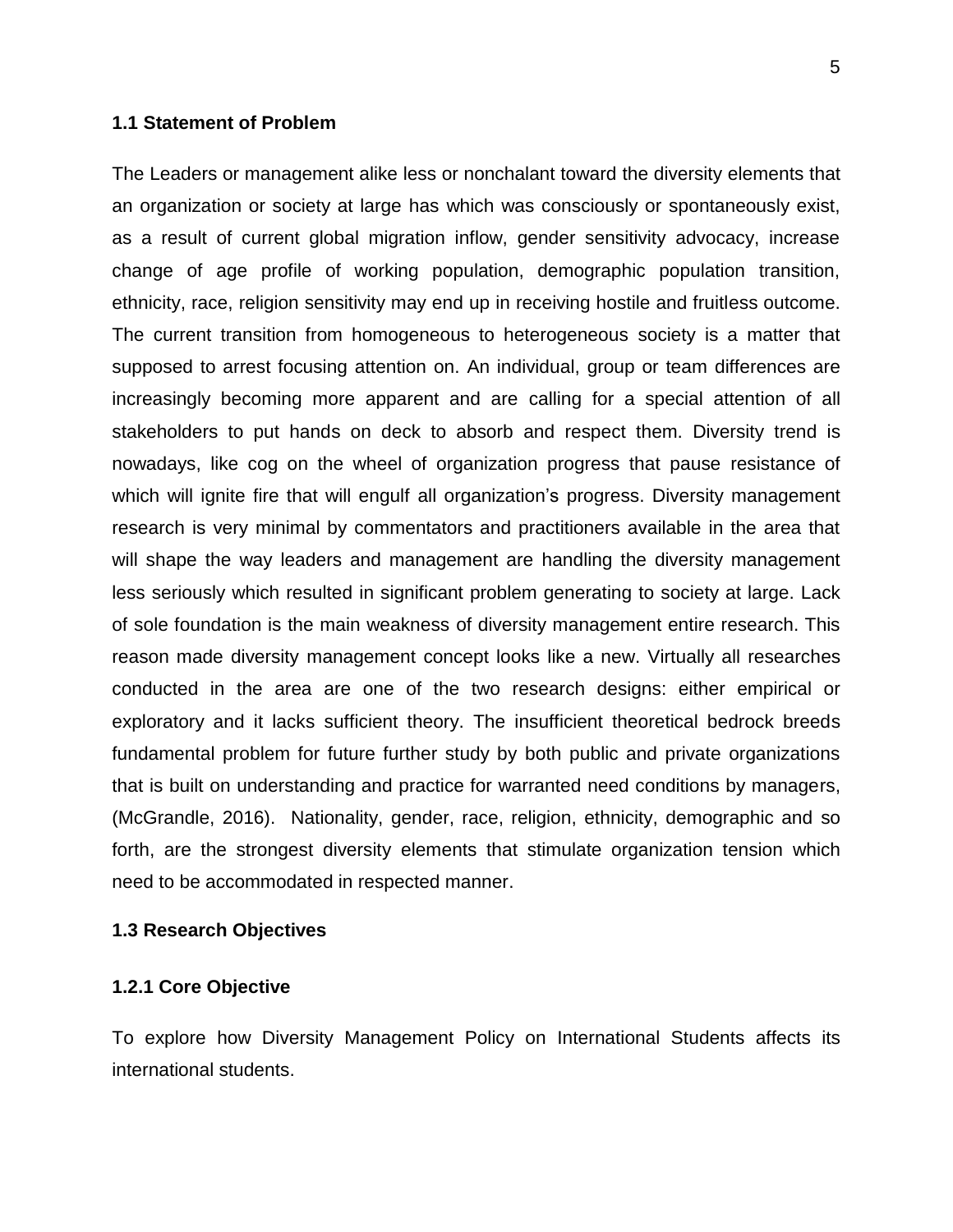#### **1.2.2 Secondary Objectives**

- $\triangleright$  To analyze how nationality affects diversity management policy
- <span id="page-20-0"></span> $\triangleright$  To analyze how ethnicity affects diversity management policy
- $\triangleright$  To analyze how race affects diversity management policy
- $\triangleright$  To analyze how age affects diversity management policy
- $\triangleright$  To analyze how religion affects diversity management policy
- $\triangleright$  To analyze how gender affects diversity management policy

#### **1.3 Research Questions**

<span id="page-20-1"></span>What are the diversity elements that affect Near East University policy on international students?

#### **1.4 Significant of the Study**

<span id="page-20-2"></span>This research work will facilitate to leaders and management alike, in accommodating and carrying along all stakeholders irrespective of their diverse background for the accomplishment of overall organization objectives. The research also is out to simplify diversity management concept for better comprehension and applying it into practice. The researcher tries to help in bringing closer related scholarly works together extracted from previous academic works, such as articles, journals, books to mention just a few. The research can also add more to academic archive for future further research by students, researchers and practitioners.

#### **1.5 Definitions of the Key Terms**

- <span id="page-20-3"></span> $\triangleright$  Diversity: means differences inherent in individuals or group of people so important that they cannot do without them (differences) and that distinguish them from others.
- $\triangleright$  Diversity management: this explains how organization or society address differences that make individual or group different from others and accommodate as well as respect them equally into organization or society setting for the achievement of overall goals and objectives.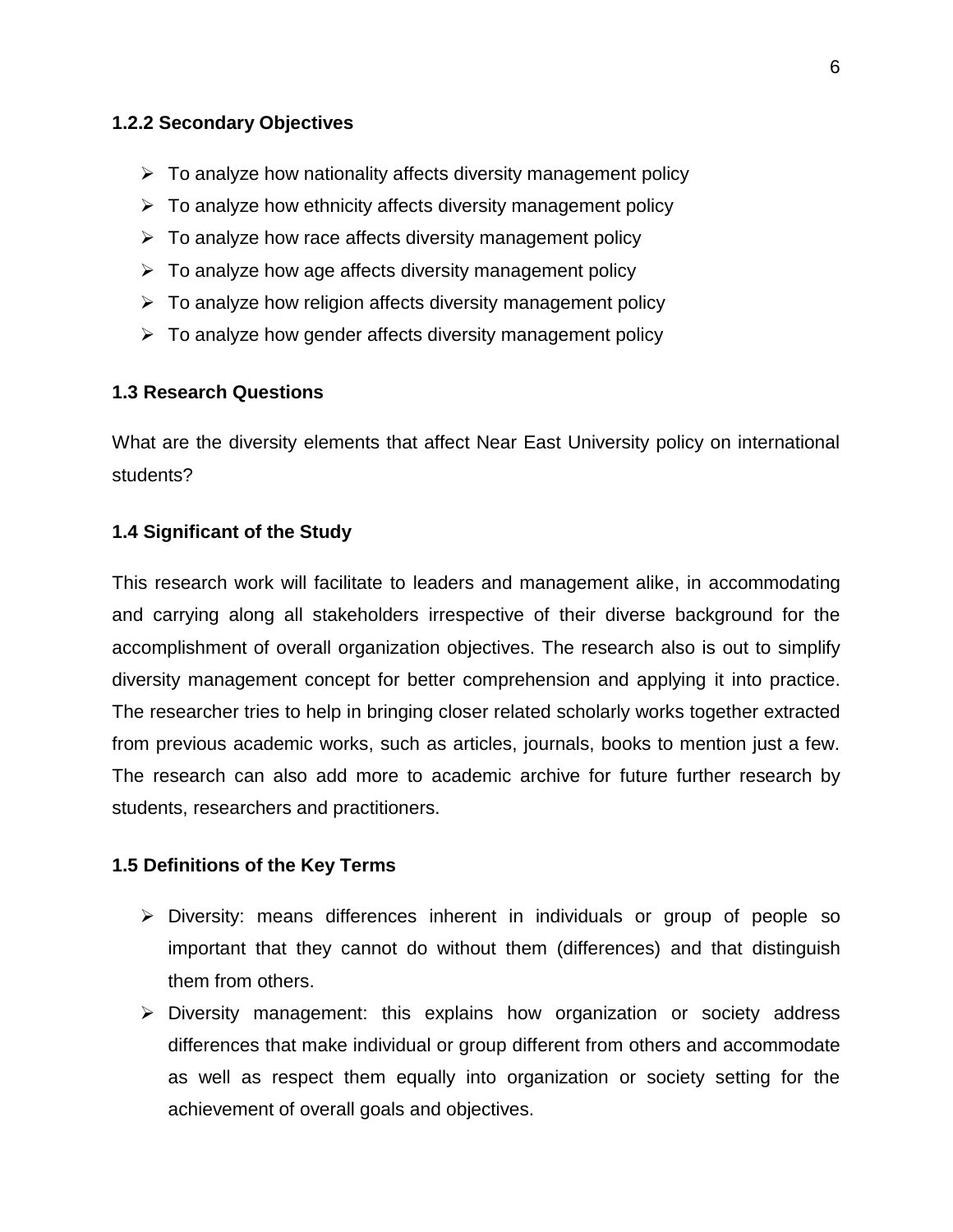- $\triangleright$  Policy: is a plan of action, set of ideas or rules and regulations introduced and accepted by group of people, business organizations or government depicting what supposed to be done or no do in a particular situation.
- $\triangleright$  Diversity paradigm: this term is describing a model or clear example of the differences or uniqueness inevitable character of individual or group of individuals that differentiate them from others.

# **1.6 Summary of the Chapters**

<span id="page-21-0"></span>Chapter two elaborates more on relevant literature review for diversity management. The literature review on diversity management was extracted from different past research works sources that gave details on diversity, types of diversity, diversity management, diversity management paradigm and other diversity management related works and elements which constituted diversity as well as how this diversity can be harmoniously accommodated. It finally touched on policy and how this policy is related with diversity and influence each other and vice-vasa.

Chapter Three is centered on methodology applied for this study. It focuses more on research design and method implored for data gathering. It also discusses more on the reasons for utilizing this method and techniques such as sampling method, sample size and research tools.

Chapter Four discusses on result obtained from interviewed administered, using semistructure interview form emanated from qualitative research analysis system with participants in fully focus in the interview conducted.

Chapter Five is the last chapter in this research work, describe research conclusion and recommendation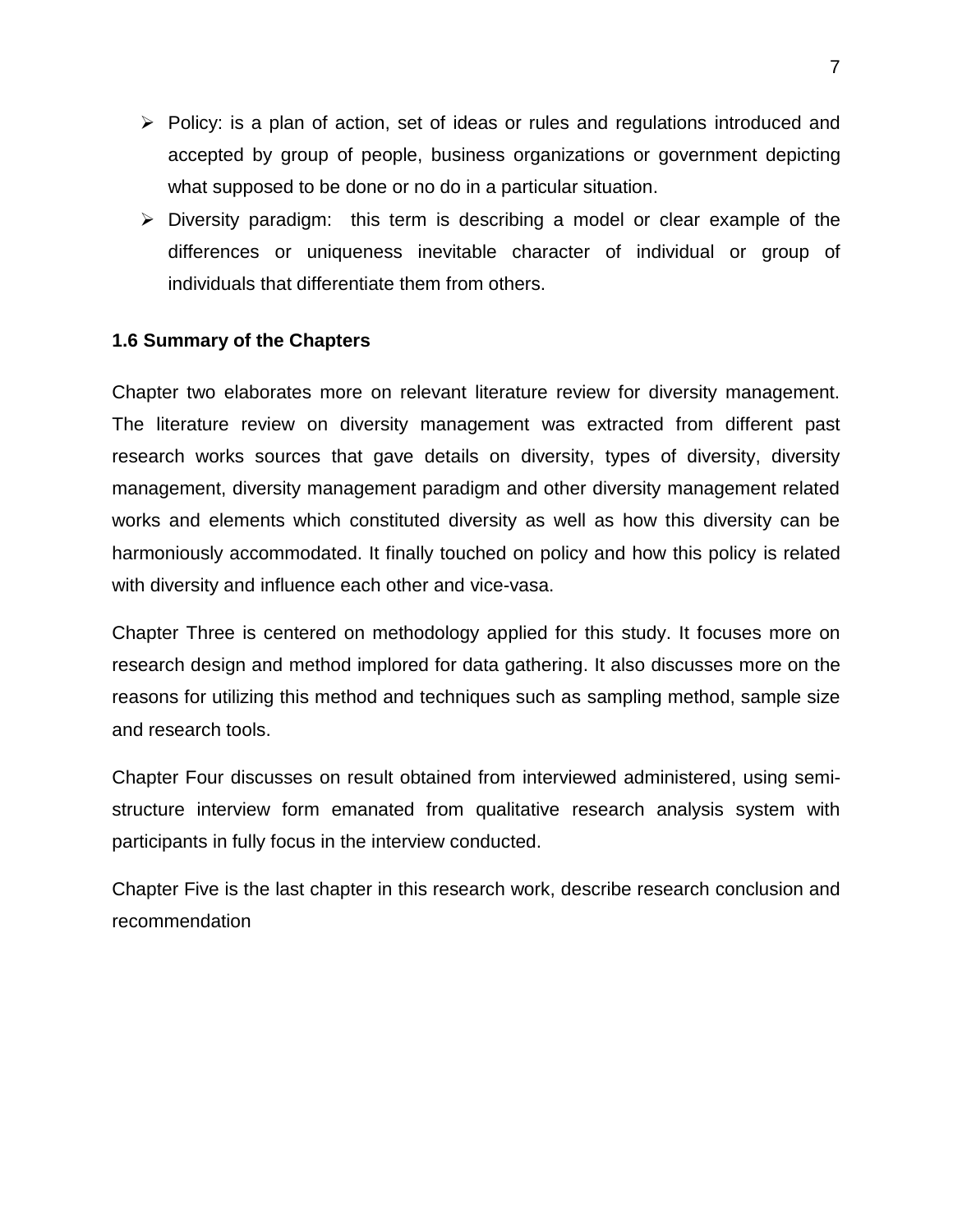# **CHAPTER 2**

#### <span id="page-22-0"></span>**THEORETICAL FRAMEWORK**

#### <span id="page-22-1"></span>**2.1 Introduction**

<span id="page-22-2"></span>The fundamental focus of this chapter is mainly based on the review literature on the ground of empirical and theoretical studies in the sphere of diversity management in the organization that affect policy formulations. Literature review, according to Ridley is the part of research work where there are enough references to link research and theory in your area of study. It is where relations are made between your drawing sources and standing position of your research among these sources (Ridley, 2012). These sources mainly are drawn from books, journals, relevant doctoral thesis, and article among others. Our research focal point will be directed at diversity, diversity management, and paradigm of diversity, types of diversity, diversity level, policy and diversity.

#### **2.2 Diversity**

<span id="page-22-3"></span>Diversity is refers to conceive differences among people such as age, race, religion, functional specialty of people, sexual orientation, geographic origin, lifestyle, tenure with position in the organization and any other perceived variance, (Monday and Noe, 2005). Diversity also means human traits that make people distinct from one another, (Gomez-Majia et"al, 2012).

Diversity management is defined as respecting the value of everyone as an individual, as employer, customer, and a client which include recognizing the primary and secondary diversity elements that made them. Primary elements such as color, race,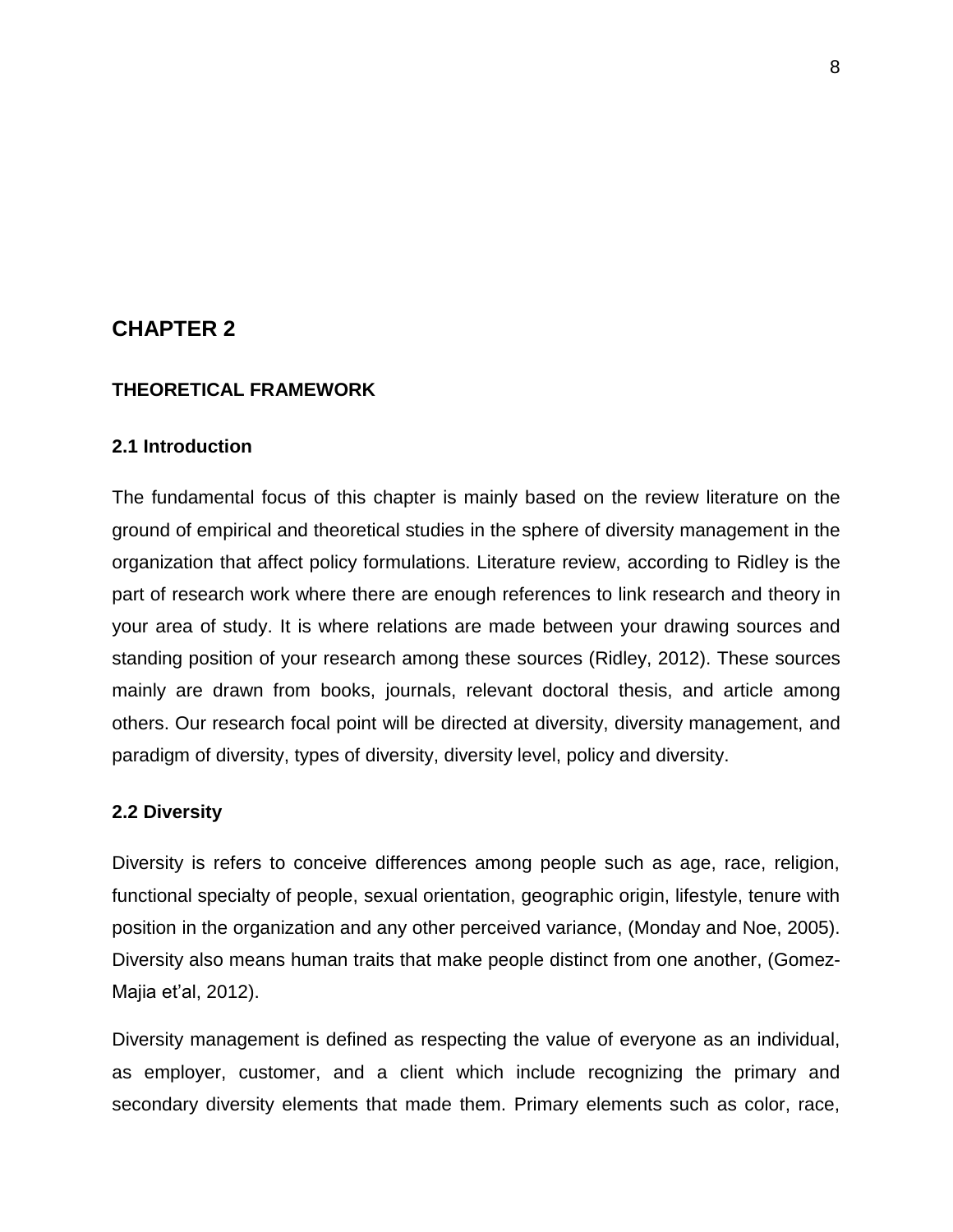age, disability, ethnicity and so on, and secondary elements which involves spent thrift, geographical location, income, nationality, marital status, religion belief, sexual orientation, political opinion, part-time work and so forth, (Pilbeam and Corbridge, 2006). Diversity management is also seen as the way or process that assure factors are in place to provide for or encourage sustainable development for a diverse workforce by shaping actual and perceived differences in order to achieve potential productivity, (Monday and Noe, 2006).

Diversity is both natural and artificial grouping whereby individual or group found themselves spontaneously or consciously. This dividing line is respected so much so that if care and recognition is not accorded clash may spark up. Presence of diversity need to be effectively manage among employees otherwise misunderstanding may occur which will negatively impacted on the productivity and teamwork, it may also result in explicit or elusive discrimination between the leaders and the led, (Majia et"al, 2012).

Diversity management's knowledge is of great paramount by all stakeholders in the organization for more productivity and potential team work accomplishment.

#### **2.3 Theories of Diversity**

<span id="page-23-0"></span>Theory of diversity management appears to be very limited because the concept emerges very recent. These hand full theories about diversity management necessitate some scholars to use exploratory or empirical research in the field. The major weakness in diversity management research is shortage of theoretical foundation (McGrandle, 2017). The concept of diversity management appears to be predominantly only available in the private sector discourse and stayed largely absent from education scope (Morrison et'al, 2006). Diversity management is regarded to be relatively new concept and most researches have been undertaken either exploratory or empirical with less on theory. The dearth of an established theoretical framework composes of fundamental problems for future study, (McGandle, 2017). In the shortage of empirical research in the educational sector it appears to be relatively easier to criticize the concept that is not within education scope (Morrison et"al, 2006).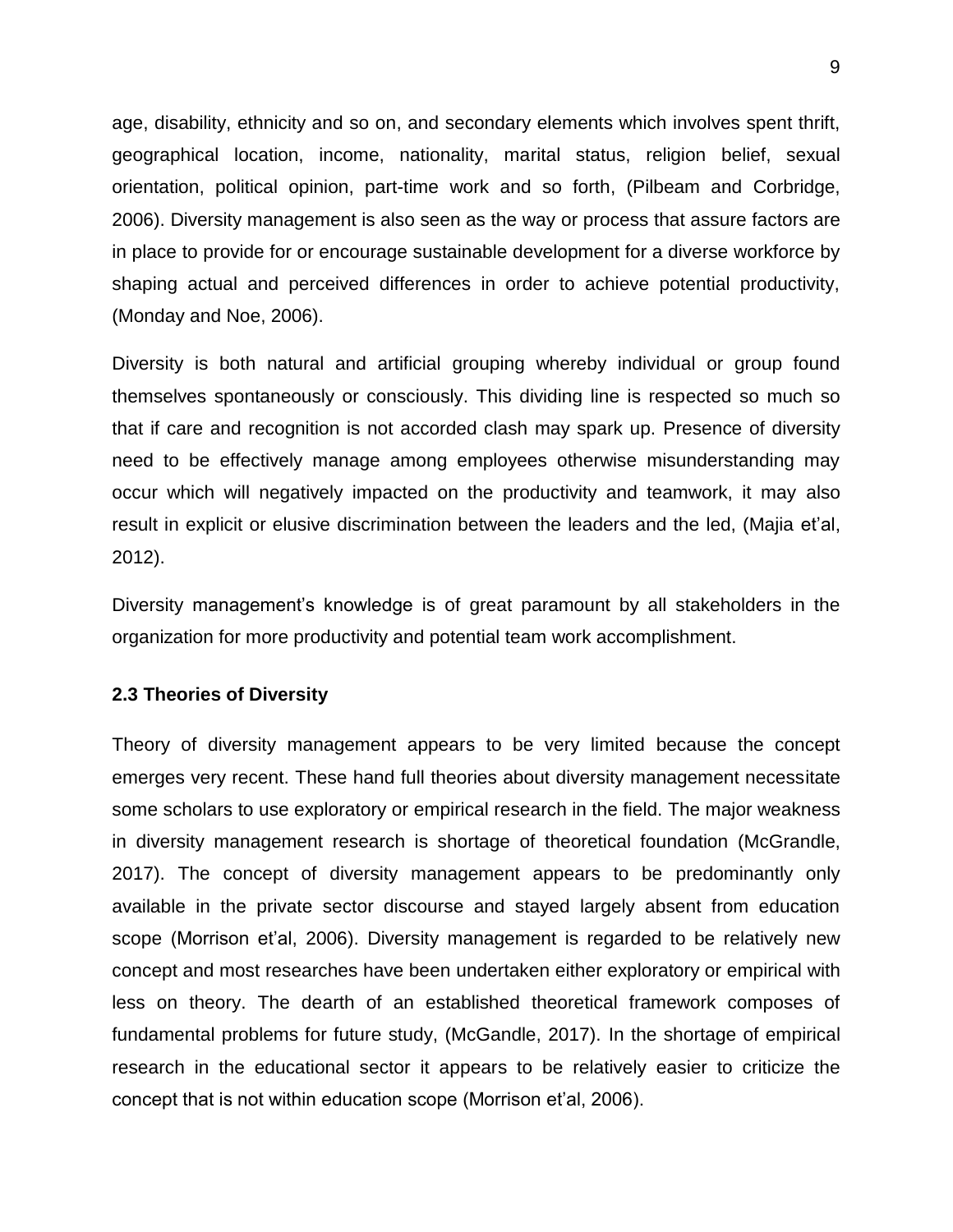The focus of this research study is centered on finding out how human diversity can be analyzed and accommodated for increase productivity and cordial teamwork achievement. Evaluating this difference will facilitate our understanding of the concept.

## **2.3.1 Luis R. Gomez-Majia**

<span id="page-24-0"></span>Luis R. Gomez-Majia along with two other scholars; David R. Balkin and Robert L. Cardy are famous human resource management scholars that largely deliberate on diversity management; sources of individual variation, why manage employee diversity; affirmative action versus managing diversity and challenges in managing diversity. They defined diversity as "human characteristic that make people distinct from one another", (Gomez-Majia et"al, 2012)

# **2.3.1.1 Sources of individual Variation**

<span id="page-24-1"></span>The more you stare at others, the more differences you discover such as in physical appearance. Every person differs from one another. How to align these differences among diverse people depends on belief, personality, culture, geographical location and individual potentiality, (Charles Lamb, 2016). Sources of individual variations are so dynamic and complex, but they can entirely be grouped into two dimensions: primary dimension over which one has no control and secondary that can be metamorphosed, (Majia et"al, 2012). Individual is mainly caused to differ from one another based on biological and/ or environmental factors: biological caused by genes include gender, height, intelligence, eye color, skin, hair among other. While environmental factors comprised social, religion, education, diseases and so forth (Charles Lamb, 2016).

From the essentialist point of view, the differences are individual"s internal traits. They further argued that differences and identities are stable, inflexible and can be traced to biology or group socialization. However, a person's identities may consist of many dimensions of variations but these are coherent. Constructionist perspective on the other hand posits that differences are viewed differently, as inner to individuals but as "constructed in interaction with environment". Differences are made instead of existing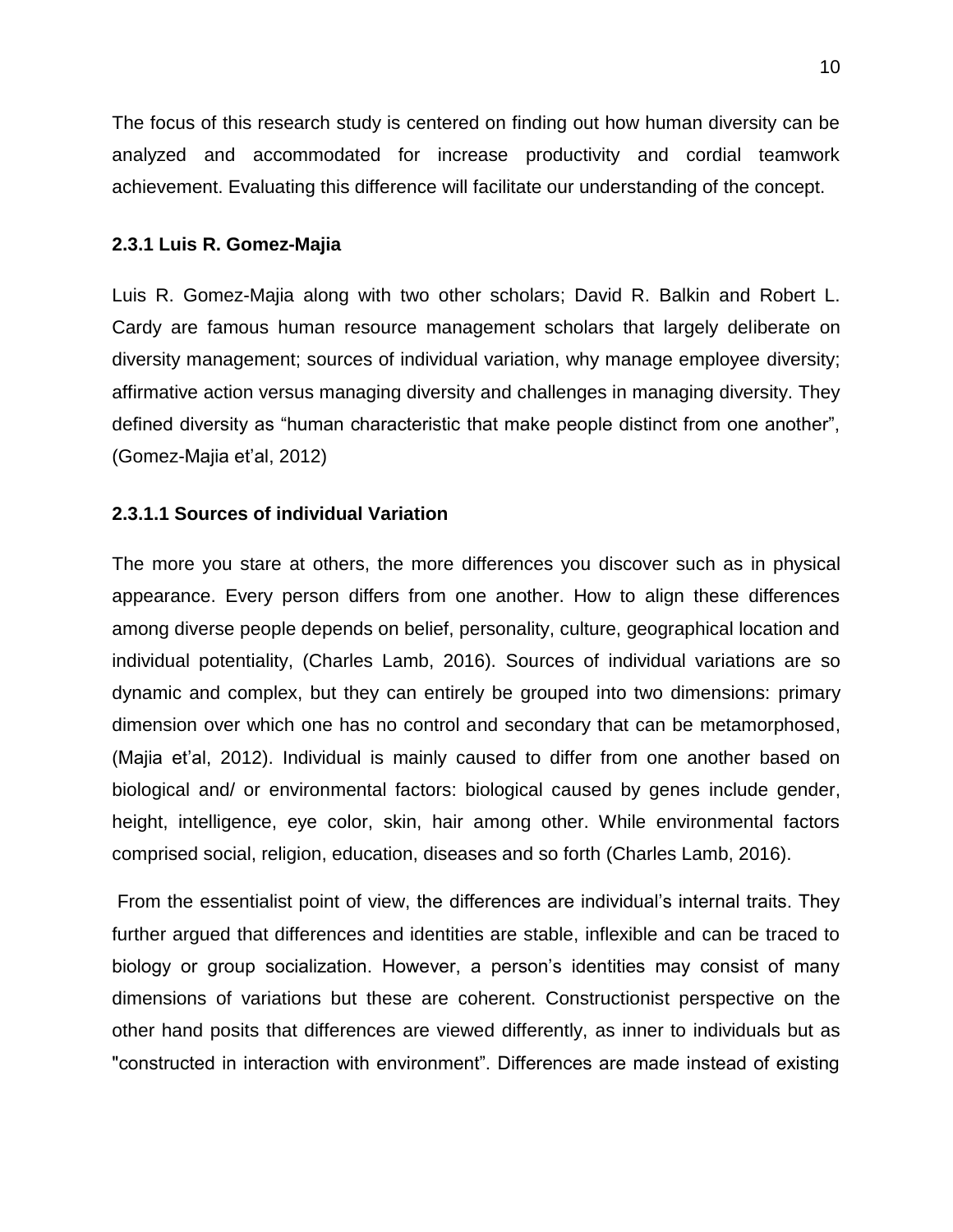by itself. The difference production occur in the social context where discourse molds the manner in which people are segmented as different and /or similar (Helsinki, 2013).

Primary source of individual variation which is unchangeable and inborn include, race, sex, ethnicity, age and certain human physical attributes as well as the family and the society in which the person is born. These play significant influence on individual and directly affect the way an individual relates with his other fellows. Secondary component sources are the kind of traits that individual develop or can adopt, discard or neglect and can alter during the course of their living. This occurs out of their free will choice and willing efforts. These constitute of marital status, military experience, geographical location, political opinions, incomes, work experience, beliefs, education and the so forth. It is paramount therefore, to always be aware of the differences between sources of diversity and the diversity itself. If this difference is not hold in mind stereotype is bound to occur, (Majia et'al, 2012)

#### **2.3.1.2 Reasons for Managing Diversity**

<span id="page-25-0"></span>As a result of rapid world population grow and ongoing capitalization on natural resource all over the globe (particular in developing states), sustainable management direct its focuses on people and organization, (Peters, 2008). "Effective diversity management is characterized by integration of different and similar dimensions and understanding, accepting and valuing in the self and between the self and others" (Cillier, 2011). If not effectively manage, the presence of diversity among employees may breed misunderstanding that have a negative impact on productivity and teamwork. It may also result in explicit or subtle discrimination by those who ` control organization resource against who do not fit into dominant group. In addition to illegal, secluding certain group from participation in an organization because of their membership is a counter production because it prevents effective people from contributing for or remaining in the organization (Gomez-Majia et'al, 2012).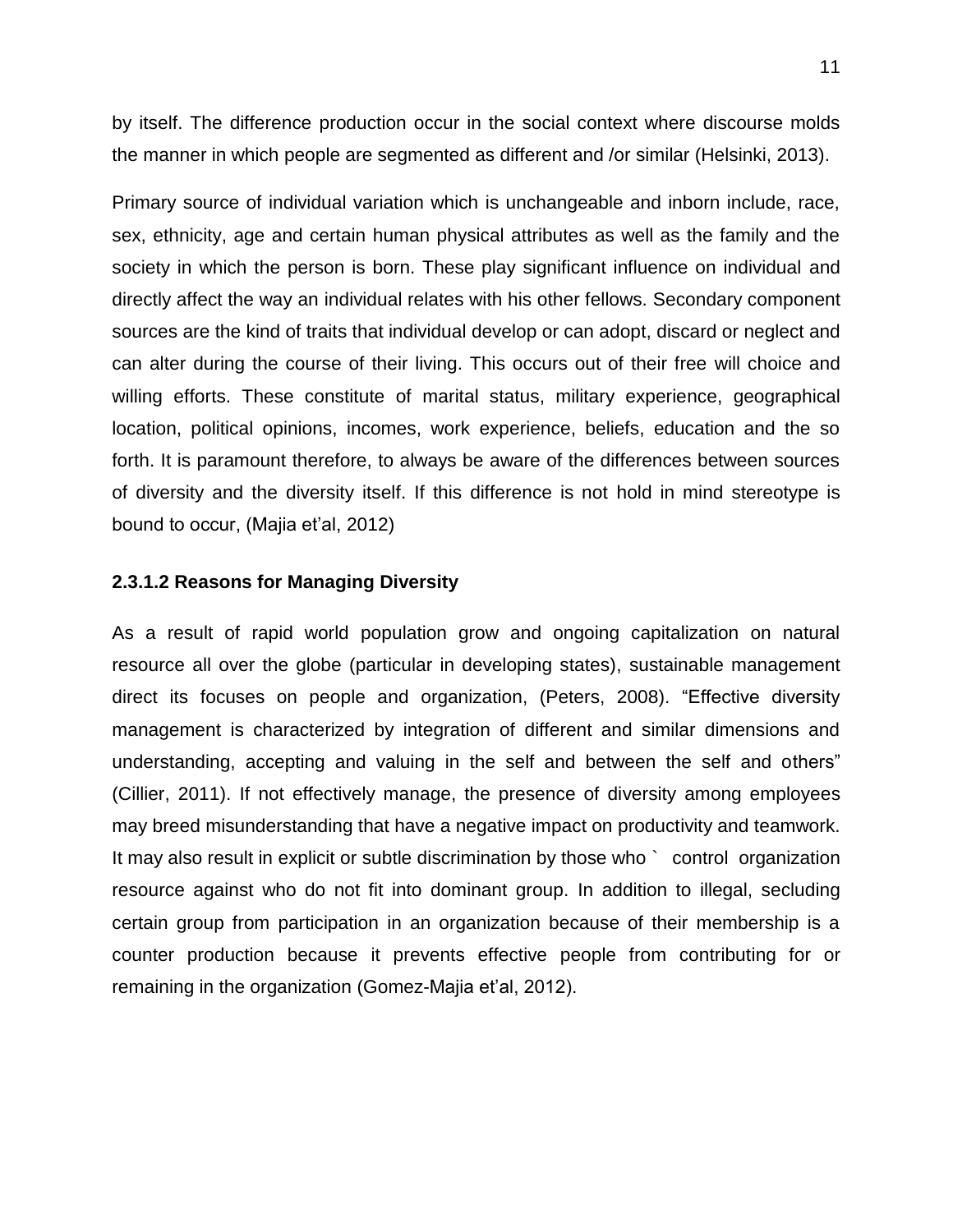#### **2.3.1.3 Levels of Diversity**

<span id="page-26-0"></span>Enough have been elucidated about primary elements of diversity, for instance, age, race, sex and so forth as well as secondary elements such as education, location, religion and so on. Diversity experts have now recognize that Demographic traits most likely to reflect only "surface-level-diversity" not the deep ones, like thoughts and feelings and this can make employee to see through stereotypes and assumptions. However, research evidence reveals that people show little concern about Demographic differences if they found themselves sharing common characteristics with other. "Deep-Level-diversity such as personality and values are characteristics that may over-shadow the demographic traits after sometimes, (Robbins and Judge, 2017).

To better comprehend the differences between "surface-level-diversity and deep-leveldiversity", brief detail about two workers with significant background different: Luis a Hispanic business graduate and Carol from a rural Kansas, college graduate and both of them serve in a capacity as a manager. They are completely different in religion, sex, ethnic and educational level. However, after knowing each other for sometimes, they realize that they are both committed to their family; share common way of thinking about key problem such as team work, international assignment, and the research holds that they can harmoniously work together, (Robbins and Judge, 2017).

#### **2.3.1.4 Diversity Paradigm**

<span id="page-26-1"></span>The attempts of dealing with diversity at workplace have been regarded with high degree of respect but they often ignite tension rather than serving as a solution to it. They very occasionally increase organization effectiveness that it supposed to do. The first two paradigms are perceived to be responsible for problems but the other one seem to solve the problem, (Thomas and Ely, 2010). Nowadays, number of paradigms has been presented that underlined its purposes and distinct characteristics, (Stuber, 2012).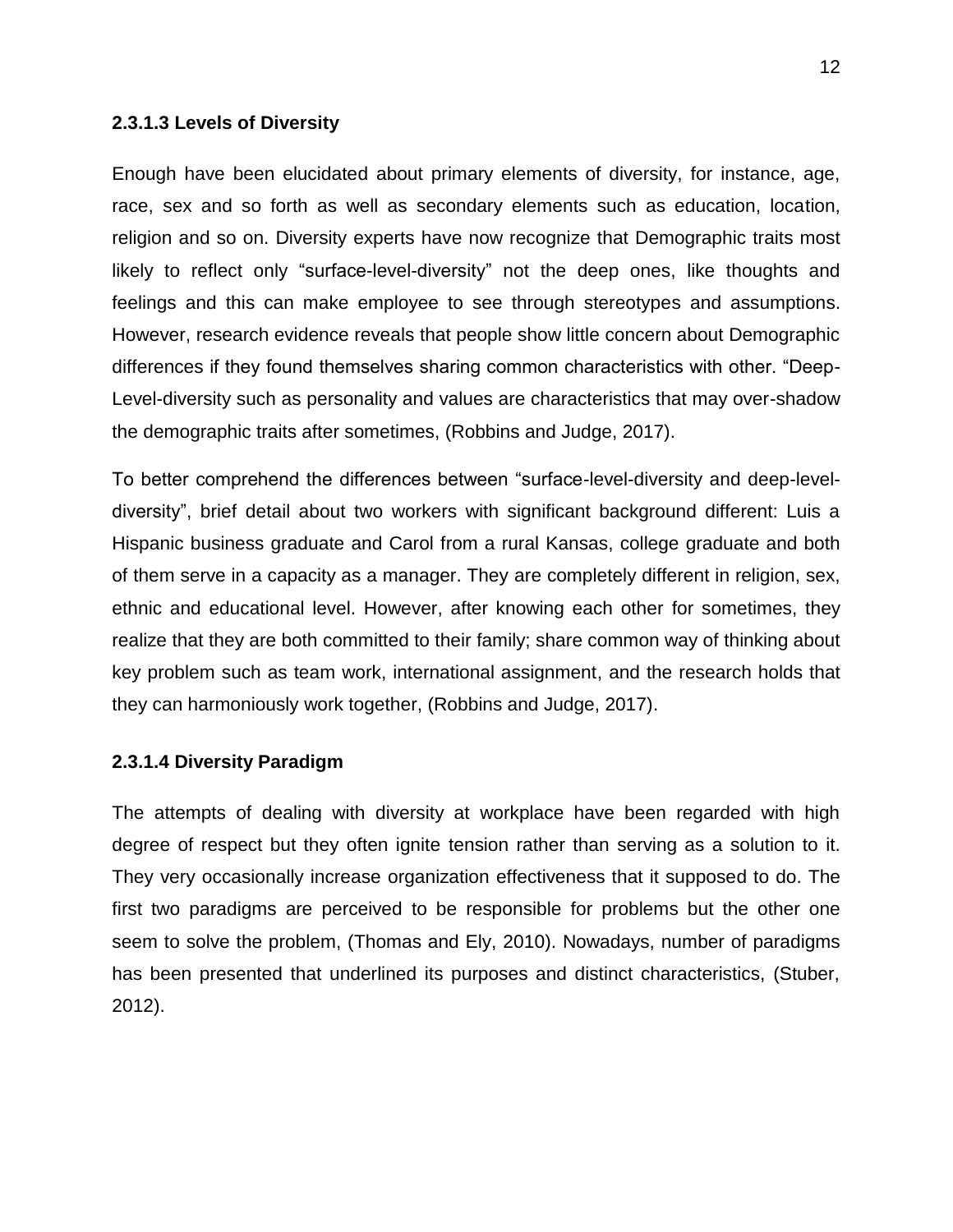#### **2.3.1.5 The Paradigm of Discrimination and Fairness**

<span id="page-27-0"></span>The discrimination and fairness paradigm is rooted from assertion that exhibition of discrimination is wrong. In this paradigm, organization progress is measured with respect to how well it obtains recruitment and keeping its goals. Equality among variations is a focal point of all members of the organization by diversity management initiative (Lovurier, 2013). The paradigm of Fairness and Discrimination incorporates gender and color blind conformism. Leader who focuses on diversity through this mirror often looks on equal opportunity in the sphere of work such as in recruitment, fair treatment in conformity to Federal government Equal Employment Opportunity. Albeit it is similar to affirmative action, traditional thinking, discrimination and fairness is more than just simple concern with members. Companies or organizations that run with this philosophy orientation usually integrate mentoring career development programs particularly for females and minorities in their training and rank in order to respect cultural variations (Thomas and Ely, 2001)

#### **2.3.1.6 The Paradigm of Access and Legitimacy**

<span id="page-27-1"></span>The advocates of diversity management once again argue that Equal Employment Opportunity and Affirmative Action are accomplishing very little then, it should be replaced with diversity management that can produce more (Lovurier, 2013). Access and legitimacy paradigm embrace differences, under this paradigm, "organization looks for access to more diverse patronage in order to match their demographic customers" goals.

However, this paradigm left employee side with negative feeling of being marginalized and exploited. "In 1980s and 1990s competitive climate it offers "rhetoric and rationale for managing diversity emerge". While discrimination and fairness paradigm focuses on accommodating gender and color conformism, the access and legitimacy paradigm concentrates on the acceptance celebration of differences. Due to the fact we are now living in multicultural proliferates society and the emergence of new ethnic group is increasingly getting power, the company need more demographically varying labor force to help them achieve access to those diverse segment. Employee with multilingual skill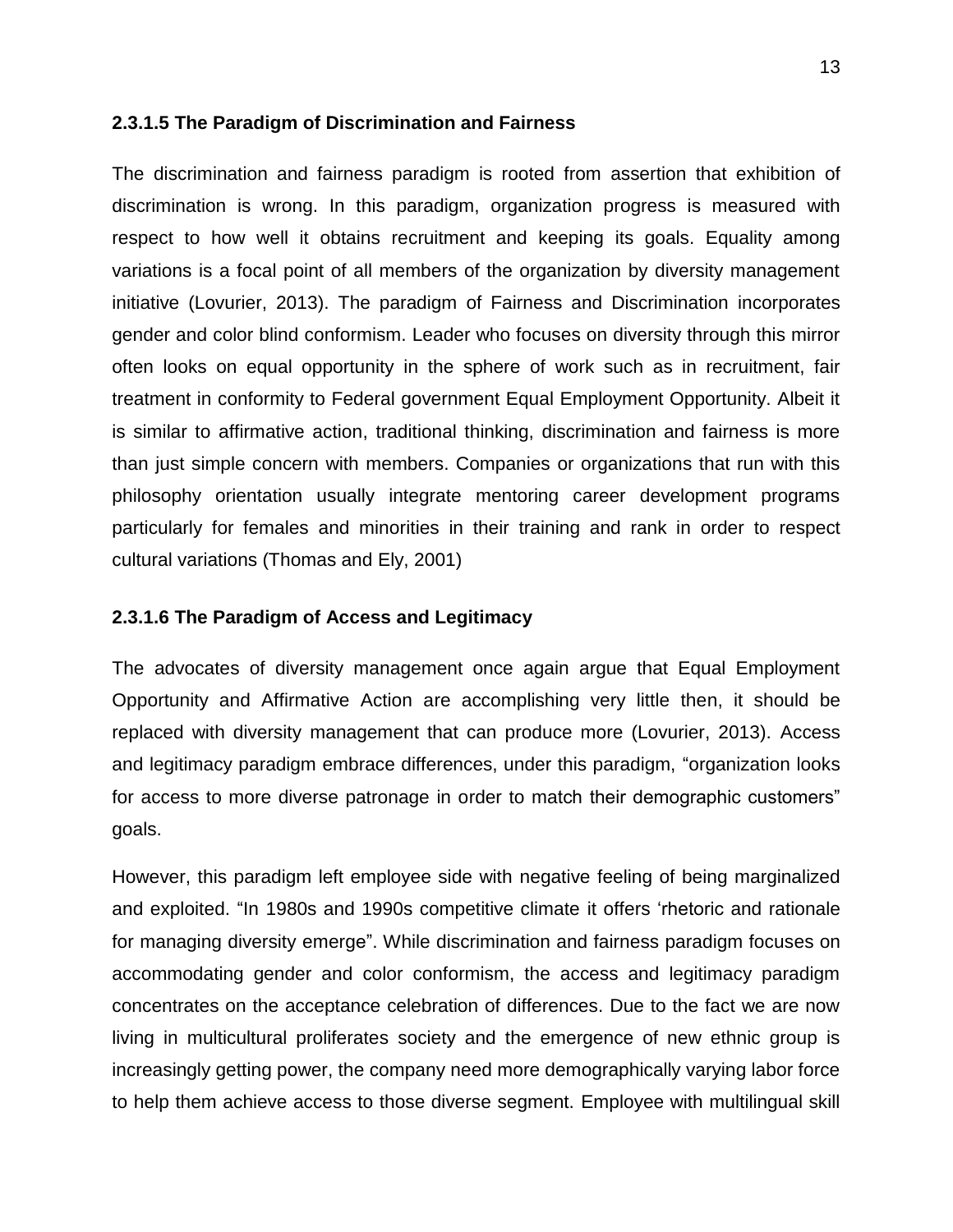will help them to understand and serve customer better and obtain legitimacy with them. The perception of the paradigm was organization access to and legitimacy with patronage by matching demographic of organization to those of critical consumers or constituent (Thomas and J. Ely, 2001)

# **2.3.1.7 The New Paradigm**

<span id="page-28-0"></span>While the paradigms is defined as "the way of looking at thing, new paradigm refers to change the way of looking at things", (Danullis et"al, 2004). As fairness and discrimination paradigm provides for equal opportunity for all individuals; And also as Access paradigm recognizes cultural variance among people and acknowledges the value in this difference. Still this new paradigm (i.e. Action and Education) for managing diversity allows the organization internalizes the difference among workforce in order to learn and grow- because member of an organization can now proudly said we are working in the same team (Thomas and Ely, 2002).

## **2.3.2.1 MOSAIC**

<span id="page-28-1"></span>The characteristics of diversity oriented organization adopt MOSAIC which stands for: "Mission and value, Objectives and fair process, Skills workforce; aware and fair, Active flexibility, Individual focus and culture that empower". The focus here is centered on making sure that individual within an organization can potentially contribute, regardless of their group of affiliation. It is all embracing concept where the focus is cultural change and learning instead of promoting fairness and discrimination avoidance, (Redman and Wilkinson, 2006).

### **2.3.3.1 Diversity in Organization**

<span id="page-28-2"></span>At organizational level, diversity management refers to as "representing a paradigm shift", in a country with existence policy about employment equality such as affirmative action among others, like in USA, diversity management is against it (Lovurier, 20113). Virtually all primary elements of diversity such as, for instance ethnicity, race, sex, age and so forth, have significant impact on how people associate with each other. The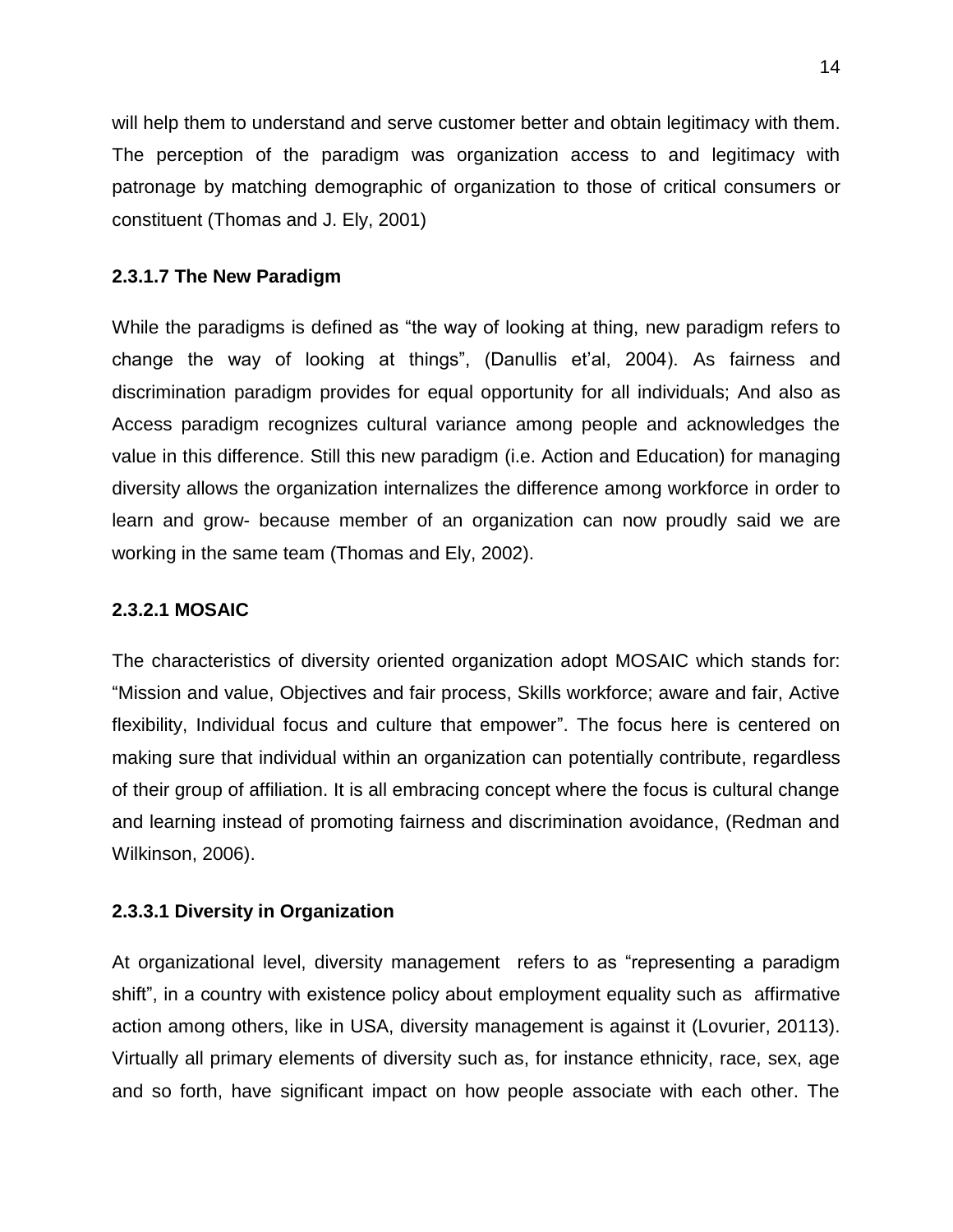likely disadvantage group of the corporate mainstream, one individual may belong to several of these groups. Based on this reason, the census bureau in 2000 and 2010 give chance for American to distinguish themselves as a member of multiple categories. Such as African American, Asian American, people with disability and so on, (Gomez-Majia et"al, 2012).

## **2.3.3.2 African American**

<span id="page-29-0"></span>African American constitutes around 12 percent of the US labor force approximately. After Civil Rights Act was passed in 1964, the numbers of top management members which include African American officials, managers, technicians, skilled craft people, multiplied by more than three folds, while quadrupled in the number of clerical and doubled in the number of professional job (Gomez-Majia, 2012). Census conducted in 1995 by one CNN program known as USA today/Gallup discovers that 19 percent black women and 28 percent black men hold that their colleagues "privately questioned them about their abilities and qualifications because of affirmative action" (Bergen et'al, 2002). Despite this employment opportunities proliferation of African Americans by 15 percent, they are among the highest unemployed. African Americans are perceived to face two important problems. First, "international racism" is clearly in existence for last five decades after the first victory of Civil Right, albeit, Barack Obama served as first African American president, if this story was foresight just some few years back. It will be "considered as science fiction". African American do not only suffer racism like others, but they are also the group that suffer the most. Second, African American group faces less education readiness challenges compare to their white male counterpart. However, this problem is not limited to blacks but also Hispanics indicating half the college graduation of their white men counterparts (Gomez-Majia et"al, 2012)

### **2.3.3.3 Asian American**

<span id="page-29-1"></span>Asian American makes 5 percent approximately of US workforce. Their participation in the labor force rise by more than 63 percent from 1990 to 2011 and is also expected to super-rocket by double by 2050. Like the term Hispanics applies to different people,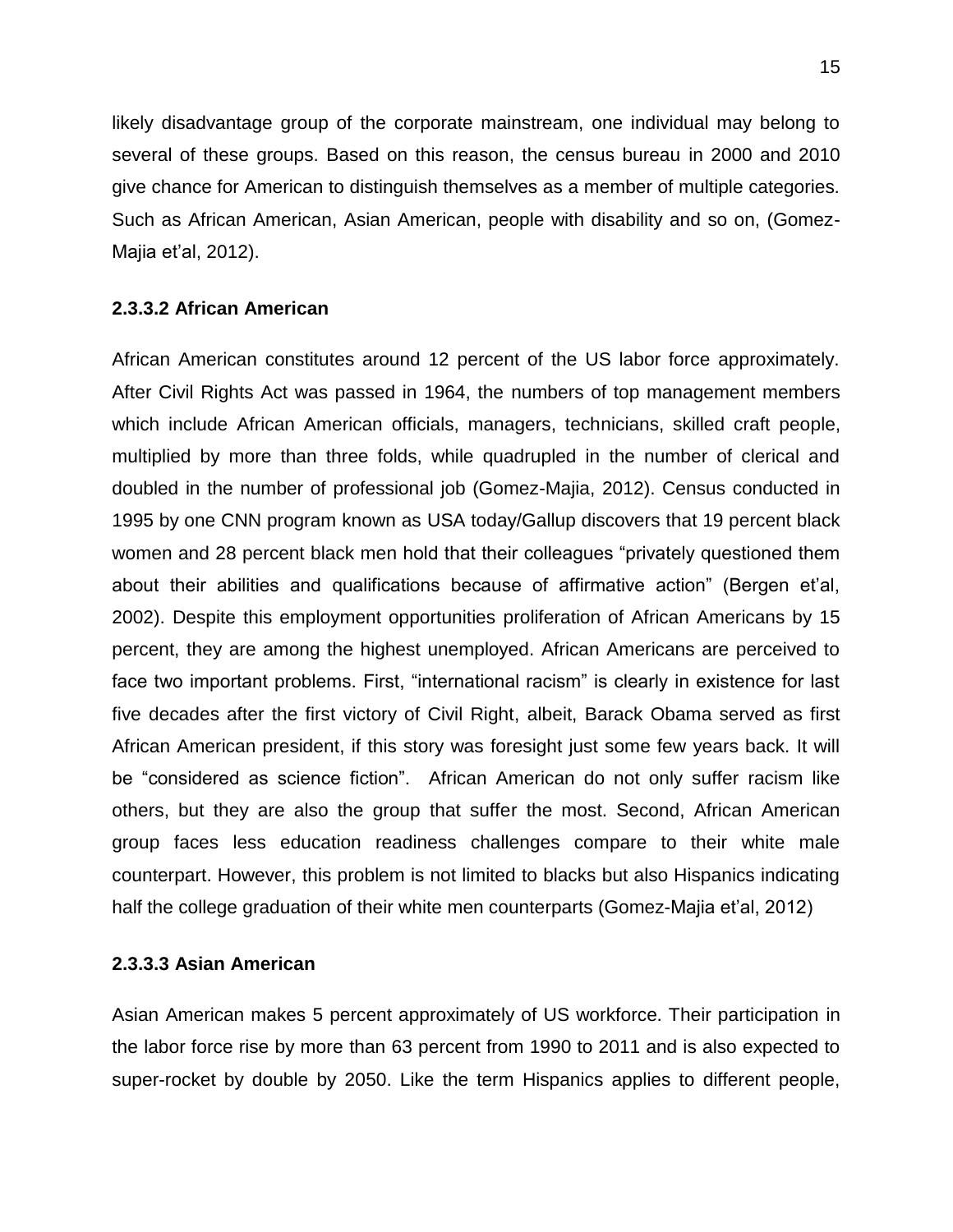Asian American constitutes various ethnic group, race and nationalities, For instance, Chinese, Japanese, Korean, Indian, Pakistanis and so forth. Asian American are taken for granted although they have excellently do well in technical area, they are also do extremely well in college of high education. However, because of discrimination and stereotype that regards them as they are too cautious and reserve to lead. They also encounter with prejudices which emerge out of the reason of their education attainment that gave them advantage, therefore, do not deserve special consideration in terms of promotion and hiring (Gomez-Majia, 2012)

#### **2.3.3.4 People with Disabilities**

<span id="page-30-0"></span>Disabilities impact on employment result has been evaluated from different perspectives: either disabilities status is randomly manipulated among supposed candidates or disabled people are ranked as superior personal quality such as dependability, or according other survey discovered that workers with disabilities received a through performance appraisal, (Robbins and Judge, 2017). Research reveals that there are about 43.5 million people with disabilities approximately in the US. Among these people with impairment, 15 million are actively employed and 6 million depend on social security payment and insurance for disabilities. And at least 3.7 million with serious disabilities are so engage at work. The remaining are either assume support by family, or unemployed or under working age, (Gomez-Majia et'al, 2012)

#### **2.3.4.1 Affirmative Action versus Managing Diversity**

<span id="page-30-1"></span>Affirmative action takes place when an organization makes effort toward elimination of discrimination in key areas of life like education and Equal Opportunity, (Besler and Sezerel, 2012). Many people understood managing of diversity as a new level for affirmative action; however, they are two distinct perspectives in reality. The aim of affirmative action program is viewed in terms of two factors: First, as a statistical analysis to ascertain (which group if any) the firm does not effectively utilize to relative labor force. Second, is to remove barrier to Equal Employment Opportunity, (Dessler, 2013). Affirmative action emerges initially out of government pressures on business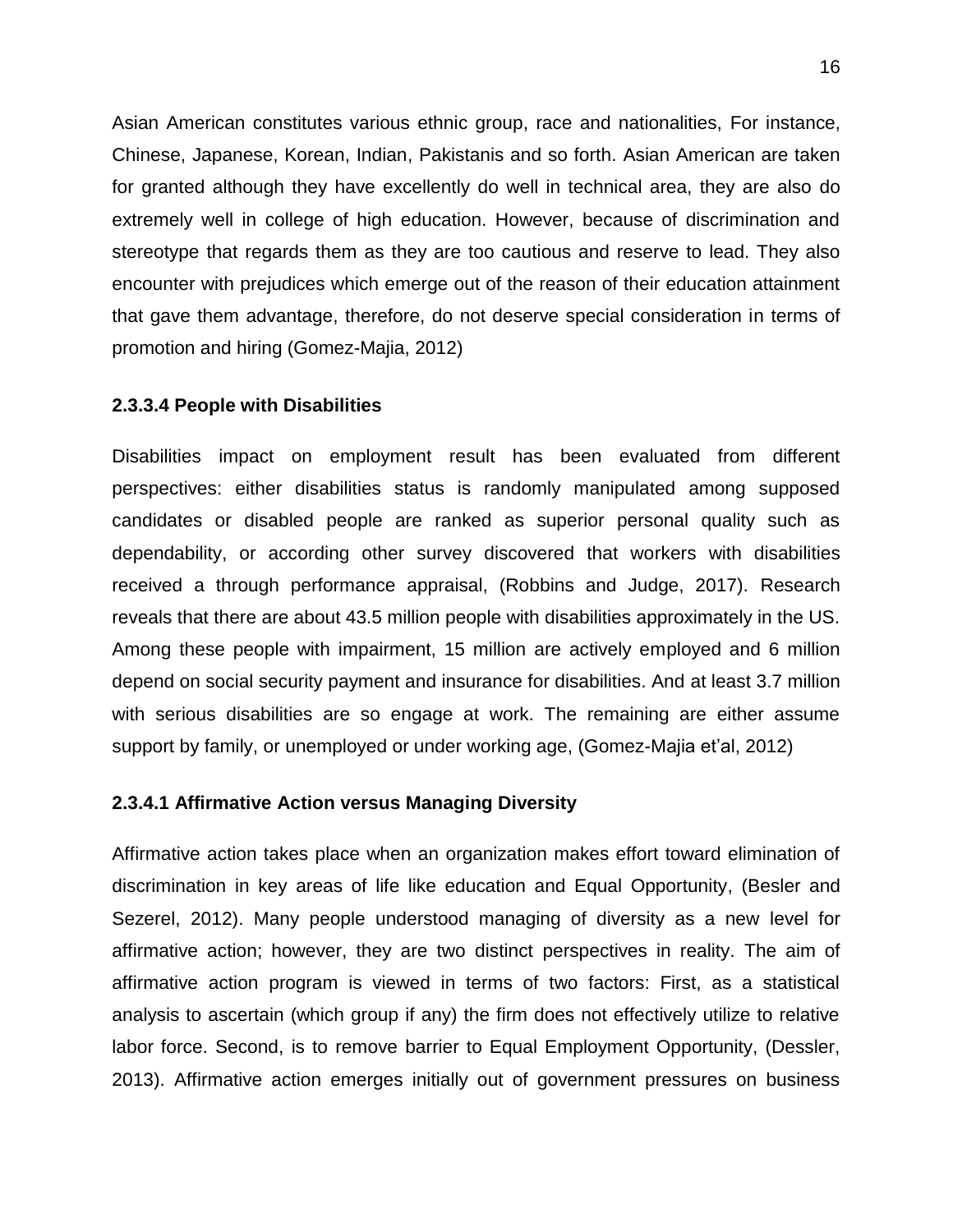firms to provide greater opportunities for women and minorities. In contrast, management of diversity, essentially, recognizes the traditional firm, where white men are the majority are becoming thing of the past. There is growing awareness that key factors in corporate performance is how well non-traditional employees such as a female and minorities can be fully integrated and work effectively with one another as well as alongside their white men counterpart, (Gomez-Majia, et"al, 2012). White men dominant power is no longer active today at every corporate organization level (white male are largest of many minorities, statistically). However, being vulnerable to attack for years have relatively weakened the gender and race illusion, (Thomas and Ely, 2002). Affirmative action is in place most commonly, in order give opportunity to unfairly disadvantage workforce group for them to succeed. It can be done through number quotes, percentage quotes all engaging or hiring all employees from the desired segment. But this may involves the risk of taking any unqualified individual by any program from the desired group while excluding qualified person from other labor force segment, (Robbins and Judge, 2017).

The pressure to managing employee emerges and traces its root from Private Corporation and they are the ones that spearhead its advocacy in 1980s, this movement continues as part of government commitment to affirmative shrink. Most of corporation recognizes managing diversity as part of the business obligations rather than a means to achieving social goal or meet government requirement (as some saw affirmative action). Several factors provide a rationale for diversity management. These factors comprise demographic trends, the need to view diversity as an asset as well as marketing concerns (Gomez-Majia, 2012).

Demographic variation can stage behavioral barrier that sabotages effectiveness of teamwork, cooperation and productivity, (Dessler, 2013). Demographic trends, altering the content of labor force is the changing composite at a very rapid growing rate, present data on the growth rate of various demographic group and on their reliable participant in the place of work. Demographic changes make it necessary by widen labor force scope to include the group that are considered as less advantage in the labor market, this plus "internationalization of market" attract organization"s attention to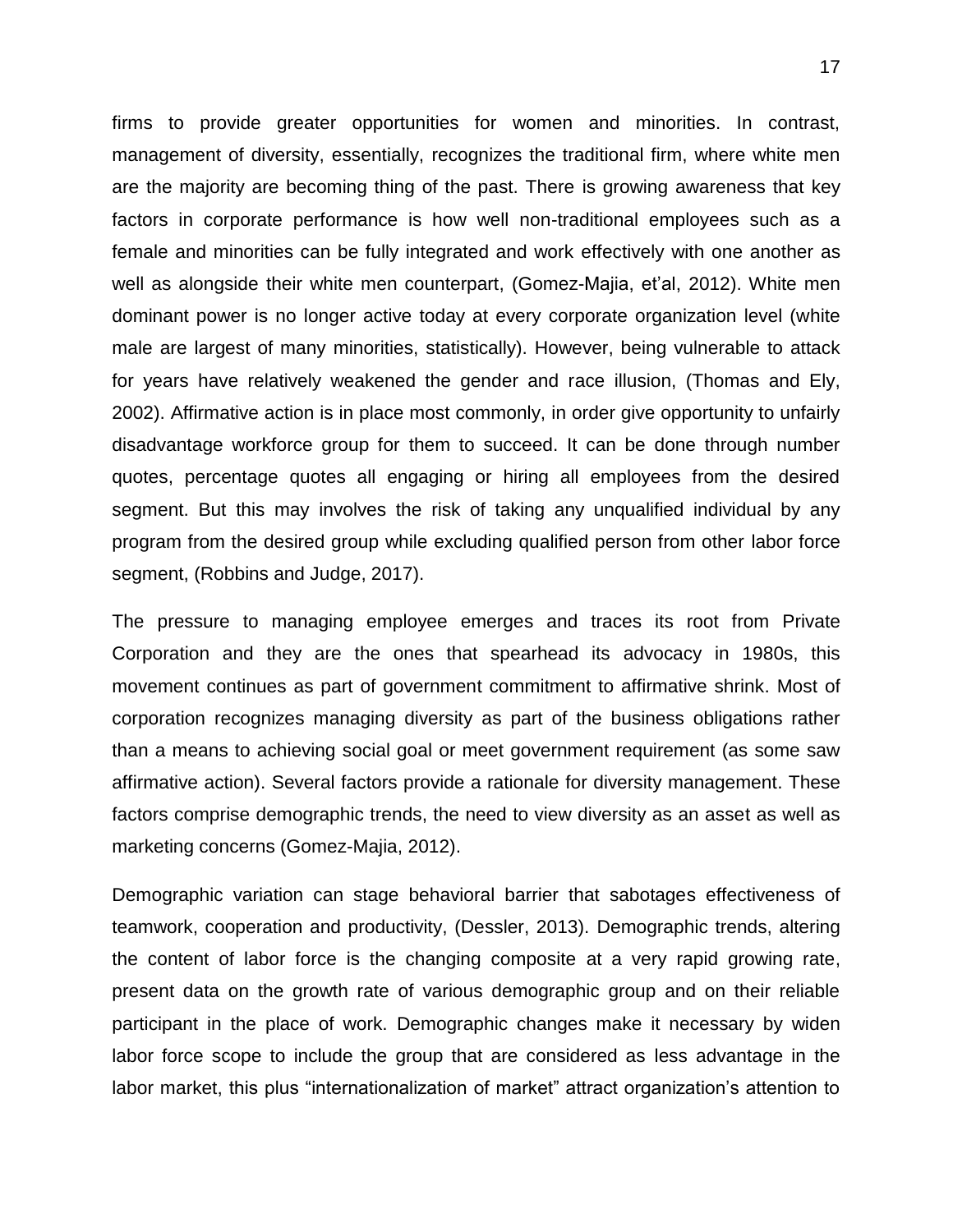deal with diversity management not just internally but beyond border, (Redman and Wilkinson, 2006).

#### **2.3.5.1 Diversity as an Asset**

<span id="page-32-0"></span>Very recent profound survey conducted for global fortune 500 companies and organizations discovers that they unanimously agreed by 100 percent that global diversity management is very paramount (Nishii and Ozbilgin, 2007). As long as diversity in the workplace was perceived to lead communication and conflict resolution, after diversity in the workplace was believe to lead garble communication, conflict less thus efficient workplace. Nowadays, majority of firms understand diversity management can enhance organizational effectiveness. Diverse workforce can increase organization functioning by staring toward creativity; greater problem solving and can produce high flexibility, (Gomez-Majia, et'al, 2012). It is an established fact that harnessing these variations will create potential productive environment where everyone feel value, where abundant of their talent can be potentially tapped and in which corporate organization"s goals are accomplished, (Redman and Wilkinson, 2006).

# **2.3.5.2 Greater creativity employee diversity can urge considerable use of clear alternative**

<span id="page-32-1"></span>Better problem solving heterogeneous group vulnerable to a phenomenon called group think, in all member respond quickly on a mistake correction effort because the share mindset reflects the problem through lens of conformity. In a diverse group with larger and richer reservoir of experience and cultural perspective, the potential for groupthink is narrow. High system flexibility: today business environment faces rapid changing that called for flexibility to keep in abreast with change which is a feature of successful business. If employee diversity is properly accommodated, it can instill flexibility in the level of firm. Incorporating diversity from different level brings about openness to new idea and can generate greater tolerance to idea initiation (Gomez-Majia et"al, 20012)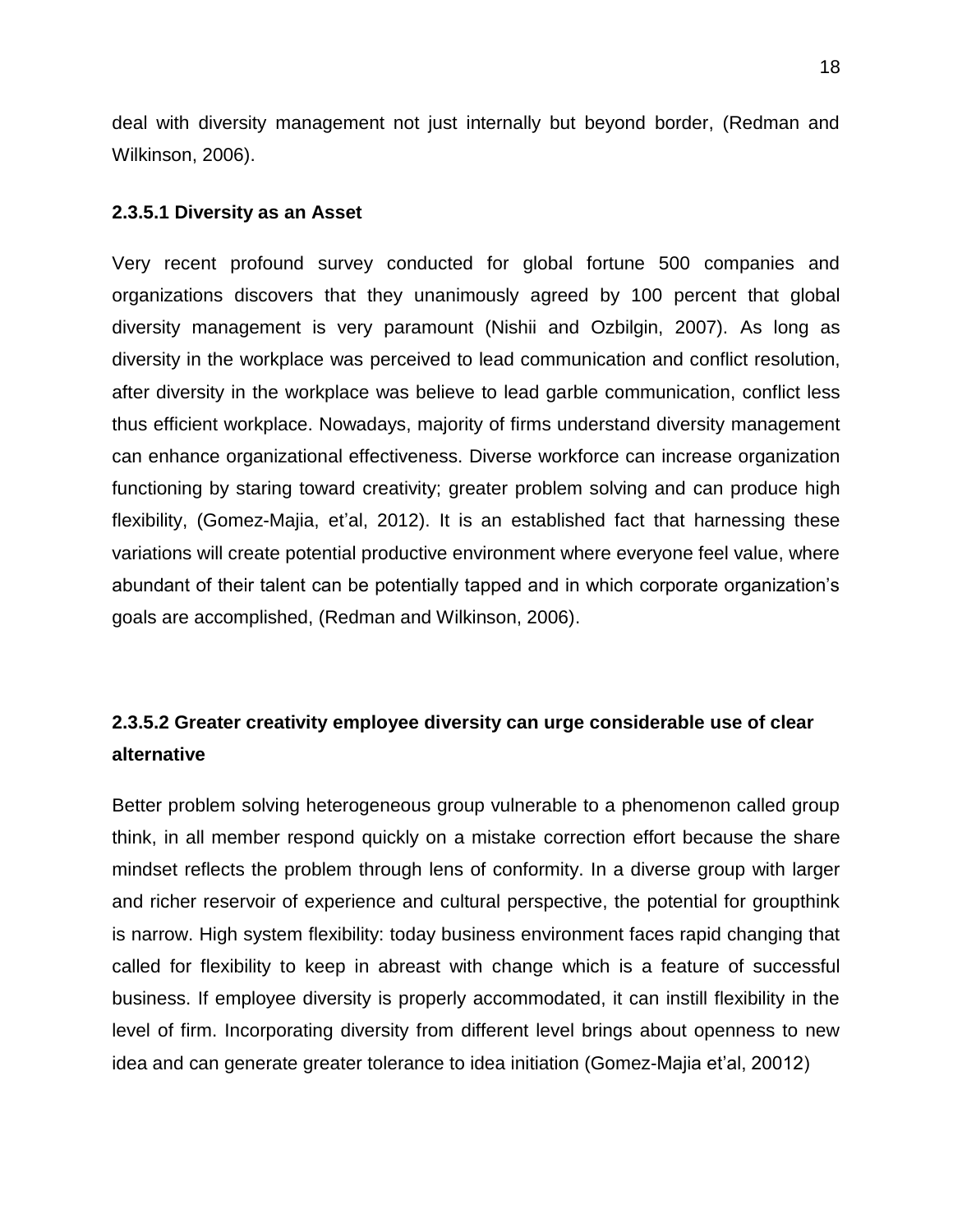#### **2.3.5.3 Marketing Concern**

<span id="page-33-0"></span>Generally, successful firms today, experience management effective when they tolerate diverse labor force which in turn leads to best marketing strategies for both multiple ethnic and cultural. For instance, American successful and large companies such as Wal-mart, Grey Bound, American Express to mention just a few, expressed that their substantial growth and development occur by inculcating diverse workforce, (Gomez-Majia et"al, 2012).

#### **2.3.6.1 Challenges in Managing Employee Diversity**

<span id="page-33-1"></span>There are numerous ways to managing a diverse workforce. Managing diversity does not only mean accommodating people variance but it also includes recognizing the importance of the difference, combating of discrimination and developing spirit of inclusiveness, (Green et'al, 2002). Ineffective management is surrounded by idea of fragmenting of the differences and the similar and insisting on notion of prejudices and stereotypes against other (Cillier, 2011). Introduction of diversity is sometimes presented in "unproblematic" manner in the literature, but there are number of hitches in practice that need to be addressed in the area, (Redman and Wilkinson, 2006). The critique against diversity management reflects on three sphere factors: One, critique reveals that diversity management stands for particular sectional occupational group interest; two, others viewed diversity management as over exaggerations; three, the benefits of diversity management to work group is a contingent to situation, (Wrench, 2007). Despite the numerous opportunities that workforce diversity offers to the organization, such as improved performance and high employees" productivities, it also presents number of new set of challenges which affect individual need with group fairness balancing, appropriate employee diversity valuation, dealing with resistance to change, ensuring cohesiveness and open communication, avoiding employee resentment and backlash, retaining value partner and maximizing opportunities for all, (Gomez-Majia et"al, 2012).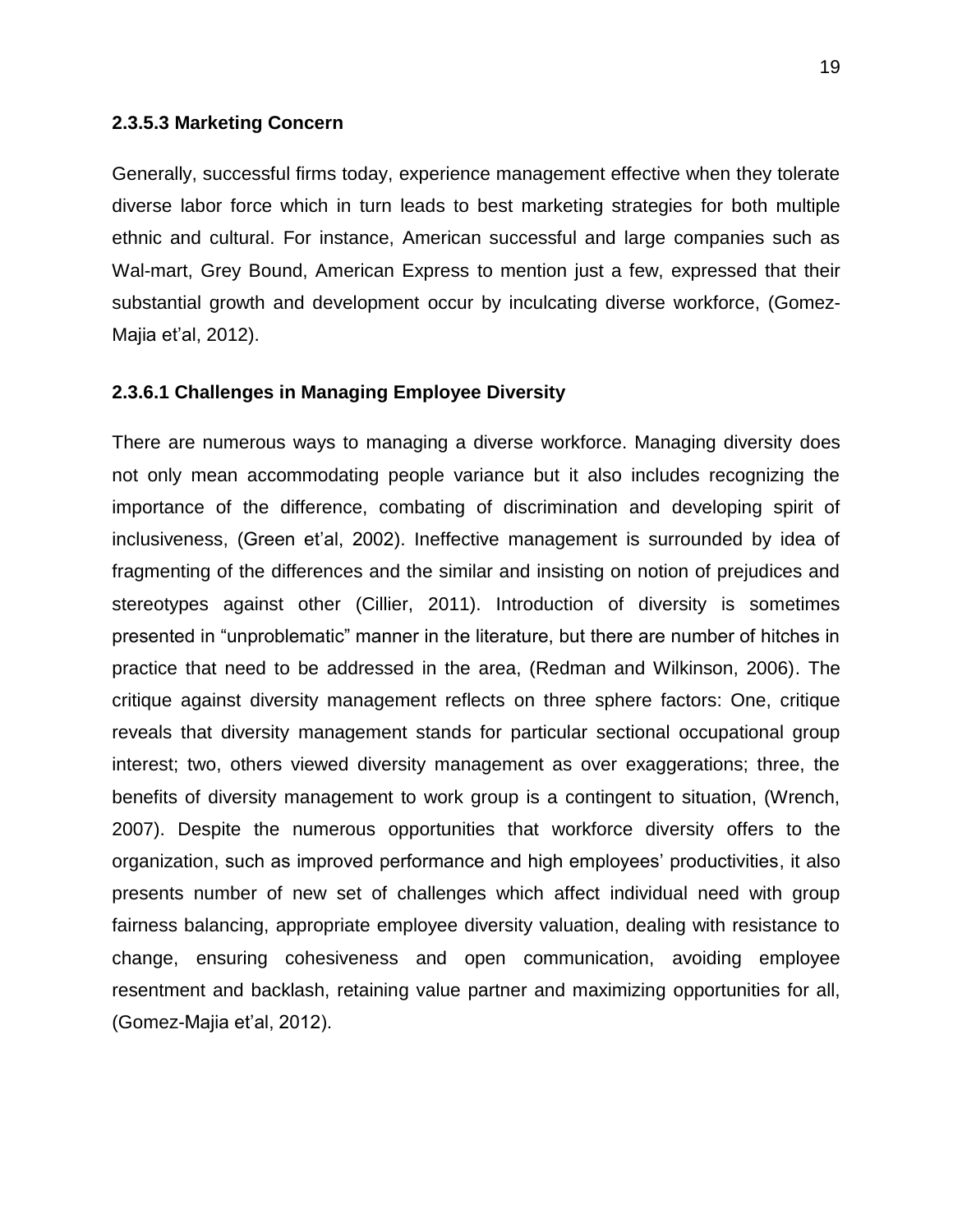#### **2.3.6.2 Valuing Employee Diversity**

<span id="page-34-0"></span>Valuing differences is perceived as paramount as the concept, it is physically related as an organization culture and value the fundamental element is to develop culture of inclusions, (Redman and Wilkinson, 2006). Potential manager has always been characterized by their commitment toward incorporation of similarity and difference, dimension and caring, embracing and valuing of your own difference and that of other (Cillier, 2011). In virtually all its physical appearance, diversity management looks very good concept "runs counter to melting pot" tradition- the notion that individuals should assimilate into US mainstream". The "melting pot" makes some people uncomfortable with differences. According to consultant Jo Vanderkloot, the major obstacle to managing diversity is "embedded in the hidden rules in America culture that you don"t comment on differences because the differences mean deficiency". "The difference as deficiency" perspective (which assumed that everyone regardless of culture or race should strive to be alike) has given way to "difference as better" , advocacy from many quarters, most of them that are rationale behind affirmative action in 1970s 1980s was based on the melting pot principles: opening the corporate door to female and minorities will give them the chance to assimilate into the existing corporate culture and learn the behavior, skills and strategies of the white men who had created and still maintain that culture, (Gomez-Majia et'al, 2012)

The diversity argument has become highly charged and politicized. Those who opposed on this debate argue that the United States is losing common ground necessary to a viable society, while those who proposed it, posit that assimilation wrongly assumes hierarchy of skill and behavior white men at the top while women and minorities between them. Organization find itself attacked from both sides and frustrated in their attempt to manage employee drives effectively (Gomez-Majia, 2012).

#### **2.3.6.3 Individual versus Group Fairness**

<span id="page-34-1"></span>Most modern day working place requires highly broad work in group settings. When people work together in group they need to have common ground of focusing at completing key group task, they need communication platform available that can link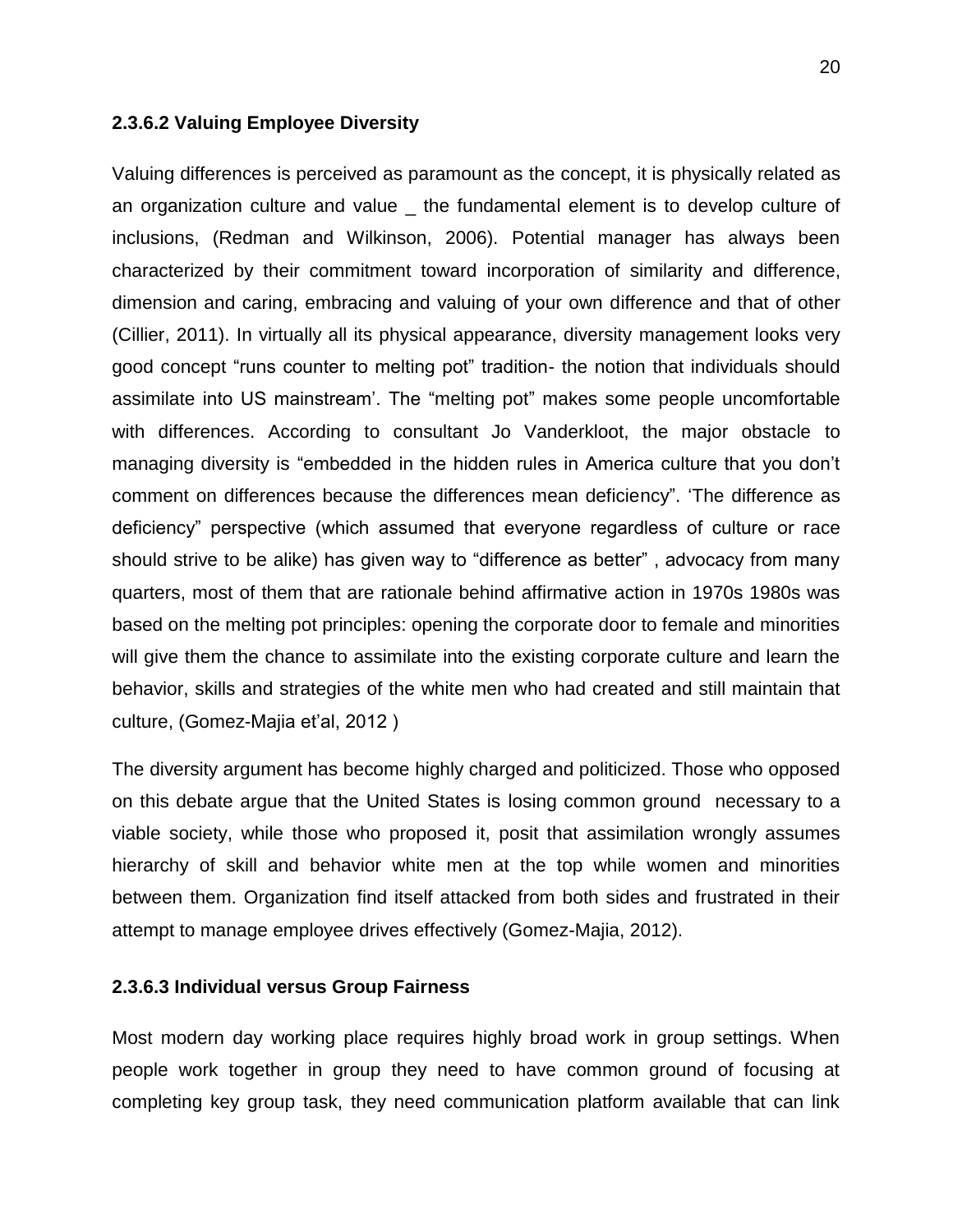them with one another. If they lack the spirit of teamwork and cohesion to all group attributes then the group is bound to suffer poor performance (Gomez-Majia et"al, 2012). Diversity in character can harm group performance in some senses, while in other it can ease performance, (Robbins and Judge, 2017). "The management of diversity presents a business case" for moving toward diverse labor force in which background experiences and skills are appreciated, (Redman and Wilkinson, 2006)

This is understood to be closely related with "difference is divisive versus better" the argument is that how long management should go in accommodating HR program to "diverse employee group". For instance, is it necessary for company to speak Spanish as a condition of employment for a foreman who supervises large group of Latino employees? Should management make it as a requirement for evaluating of all African American employees be charged or review by African American? Should firm be more lenient about punctuality and deadline for employee whose culture is not time sensitive? Should management make optional for dress code for those who perceived coats and ties as just European custom that are mismatch their lifestyle? These are not rhetoric or proposing Questions; they are seriously attracting great debate (Redman and Wilkinson, 2006).

The degree to which a global management concept, which spearheads to a standardized management practice, should be replaced by culturally linked relatively with concept of management which call for shaping management practice to workforce difference set of value, beliefs, attitudes, and pattern of behavior is an extraordinarily complex Question. The advocates of "universalism" argue that matching management practice with diverse workforce sows the seed for permanent culture conflict which conceive as inequalities that lead to intense workplace clash. For instance, when the Lotus software company prolongs benefits coverage to incorporate homosexual couple, heterogeneous unmarried employees living with a partner felt that they are unfairly segregated, conversely, the advocates of propose motion argue that failure to inculcate HR practices to the satisfaction of diverse population may alienate the workforce and decrease their ability to contribute (Gomez-Majia et'al, 2012).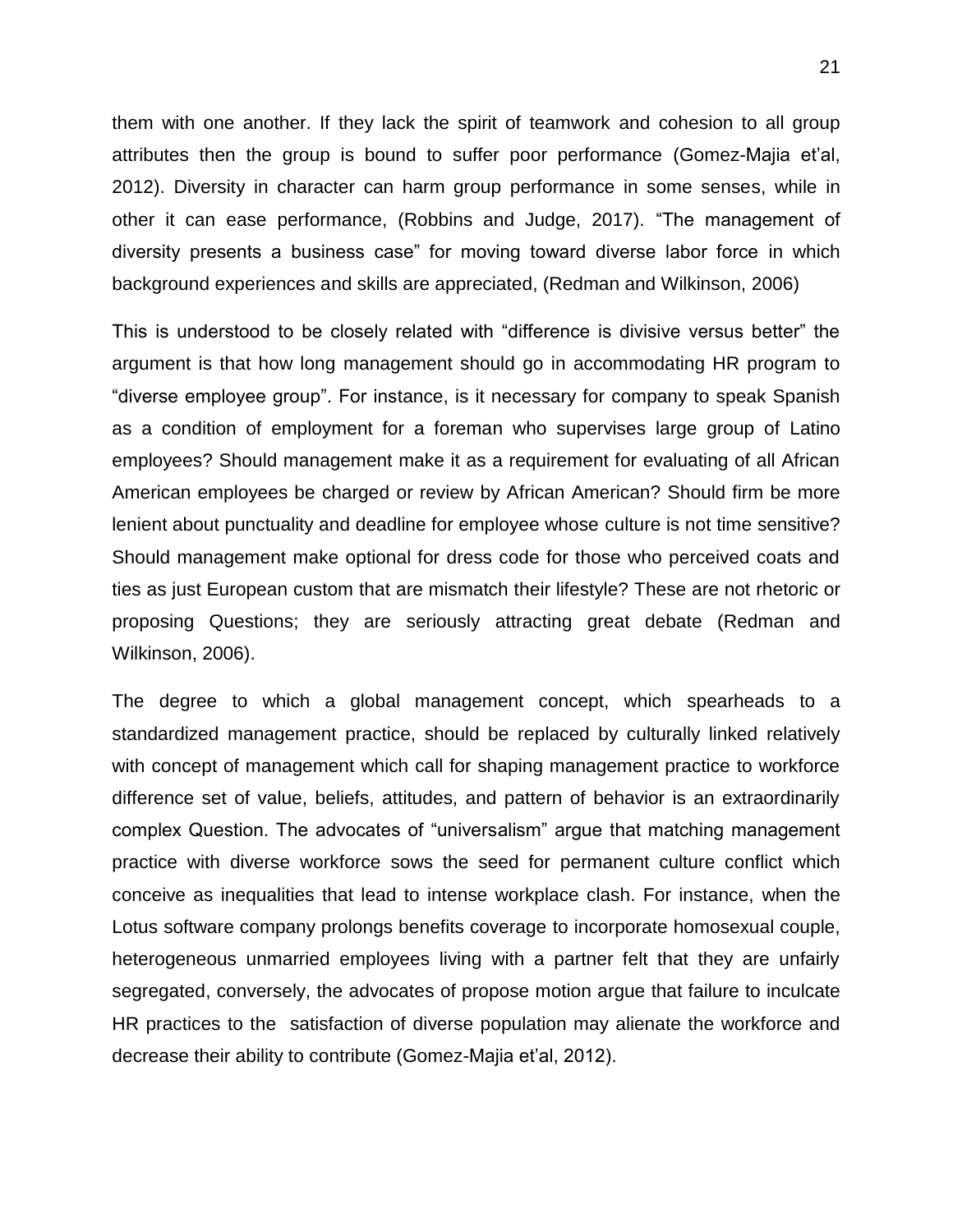#### **2.3.6.4 Resistance to Change:**

Despite the fact that diversity is a real part of life, the white men compose of the dominant group. Some proponents of this issue argue that a long established corporate culture is reluctant to change and that this resistant constitutes a major setback to women and minorities struggling to prosper and even survive in an organization (Gomez-Majia et"al, 2012).

#### **2.3.6.5 Group Cohesiveness and Interpersonal Conflict**

Segmented communication serves as a platform for a share experience in the workplace. A study discovers that most often communication that occurs within organization take place between member of race and sex. This stand out to be explicit fact across all categories of professionals even the top members, where there were few number of minorities and women. Existence of segmented communication airs three main problems to business organization. Firstly, the organization is unable to capitalize on the diverse employee perspective if they remained bound to their own categories. Secondly, common ground across various groups is perceived to be more to establish by segmented communication. Thirdly, minorities and female are exposing to penalty, miss-opportunities for not being part of mainstream (Gomez-Majia et'al, 2012).

#### **2.3.6.6 Resentment**

Equal Employment Opportunity was focused on altering historic pace of discrimination (Hubbard, 2004). Despite affirmative celebrate some decades of age, its controversial remaining relevant (clouded) in the center of this argument, it was the government that imposed the Equal Employment Opportunities (EEO) rather than allowing individual initiative. To many large corporate US organizations, it was a forced change rather than voluntary one. Therefore, the response of this forced change was marred by grudging compliance (Gomez-Majia et"al, 2012).

In 1960s government imposed "Equal Employment Opportunities (EEO) rather than self-initiative. The EEO regulation had "quantitative focused on demographic profile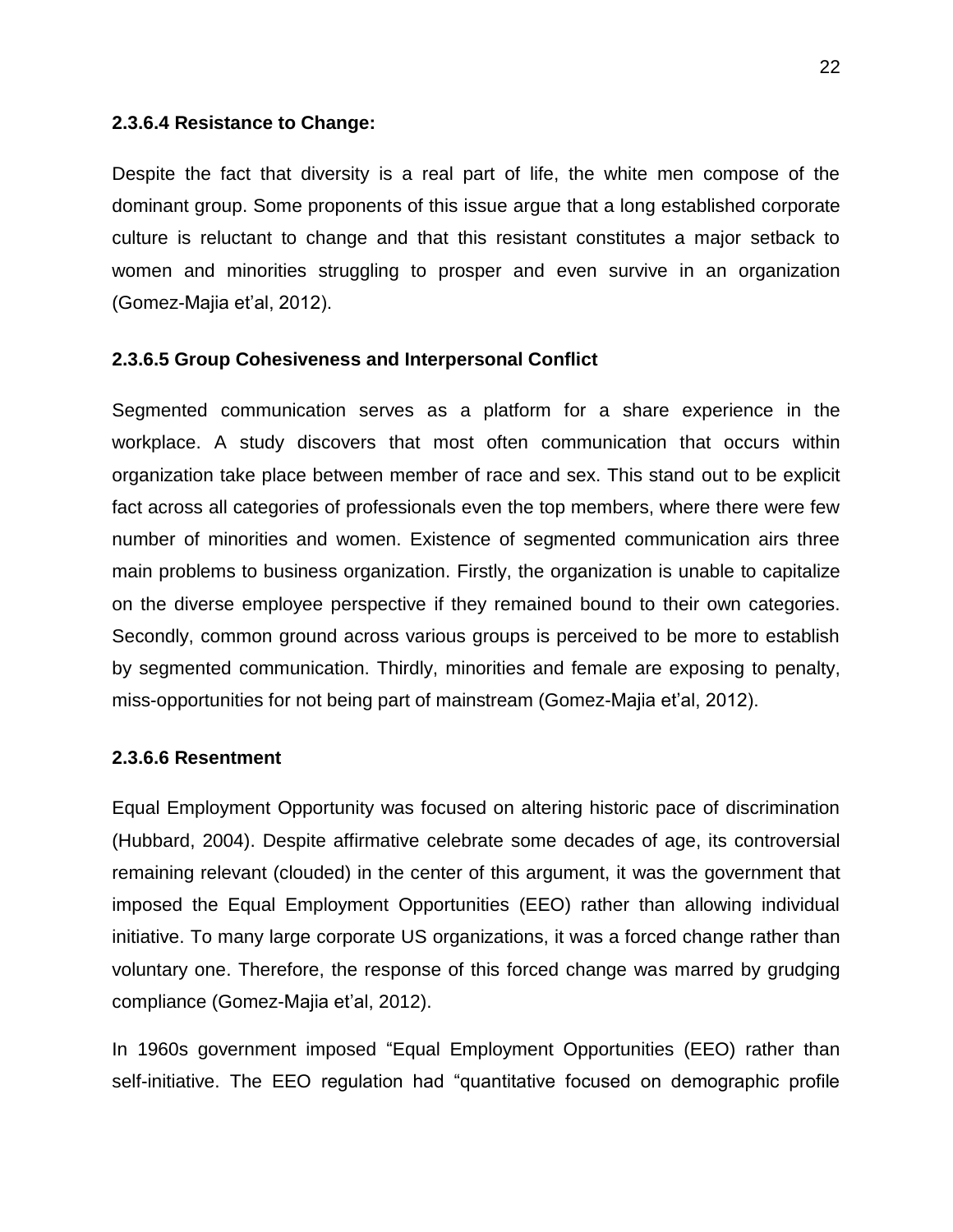change" (Hubbard, 2004). The significant defects perception among managers and mainstream employees was that organization compromise to their standard to comply with EEO laws. To some advocates against the regulation argued that EEO law is a forced diversity which inclined more to politician"s problem solution instead of competent or performance. Therefore, that is the reason why the white men are still twice the number of minorities and females in terms of promotion received compared to latter can be more connected to affirmative action. These perception present two major problems: Firstly, the key positions that females and minorities occupied in authority and responsibilities may be seen as less serious comparing to their white men counterparts. Secondly, the belief that white men receives "short stick end" provoked many white men to blowhole disappointment against females and minorities whom they perceived are getting unjust disadvantages. It is therefore up for managers to resolve this affirmative action issue which lingers on, although both legal and political support for affirmative action program are now old enough to ebb down because it is approaching five decades birthdays (Gomez-Majia et'al, 20012)

#### **2.3.6.7 Retention**

Lack of career growth and opportunities represent the key complain of women and minorities grow up. The perception that their promotion is thwarted getting stronger at higher level for females and minorities stumble over the "glass ceiling an invisible barrier" in the organization that deters them from being promoted to next level. Less job satisfaction indicates high turnover rate lead to loss of valuable talent and cause high training cost because of mass resignation (Gomez-Majia, 2012). The ability to manage the diverse workforce after they have been recruited is a tough management"s effort that indicates its competency. It assists in preserving human capital from declining and "revolving-door-impact" (Hubbard, 2004).

#### **2.3.6.8 Competition for Opportunities**

The increase migration rate leads to proliferation of minorities both in terms of proportion and potential in the US population. This indicates increase in competition for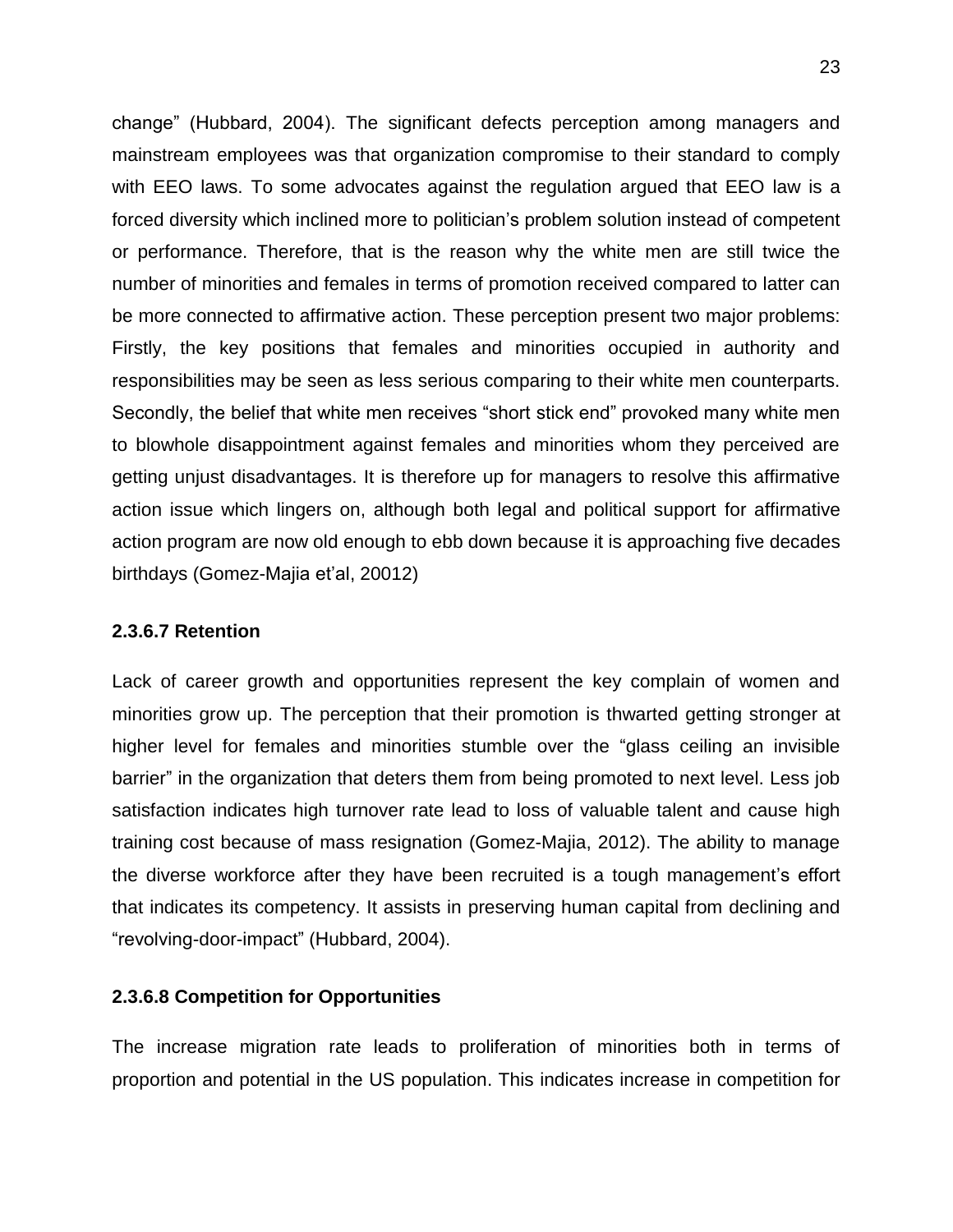job opportunities. There are already exist high tension among females and minorities racing for advancement. Employees are in a dilemma about most deserving minorities (Gomez-Majia et'al, 2012). The consequences of less diversity management result in discrimination which lead to mass turn-over and fruitless result to organizations

## **2.4.1 Pilbeam and Corbridge**

Stephen Pilbeam and Marjorie Corbridge in (2006) reveal that lack of potential diversity management application always breeds discrimination consequences which will lead to high turnover, lack cooperation and poor teamwork performance. These present various diverse groups over which discrimination are evidence and the law prohibiting act of discrimination.

## **2.4.1.1 Discrimination**

The potential managers recognize that use of certain skills is necessary for the growth of successful and diverse manpower. The key one is manager must understand discrimination and its implication, (Green et'al, 2002). Discrimination take place when individual, institution or government deal with or treat other individual differently based on his personal traits like gender, race, age or sexual orientation rather than level of his performance, (Besler and Sezerel, 2012).

Discrimination refers to "allowing our behavior to be influence by stereotype about other group of people". Stereotype means "judging someone based on our perception of the group to which a person belongs", (Robbins and Judge, 2017). Discrimination law is so dynamic particularly when comparing it with emerging case law and the hint about how HR manager and other practitioners face with organization development challenges. For instance, UK intensive group includes race, sex, age, religion beliefs and gender reassignment. This gives protection against discrimination for people that fall into aforementioned categories, (Pilbeam and Corbridge, 2006).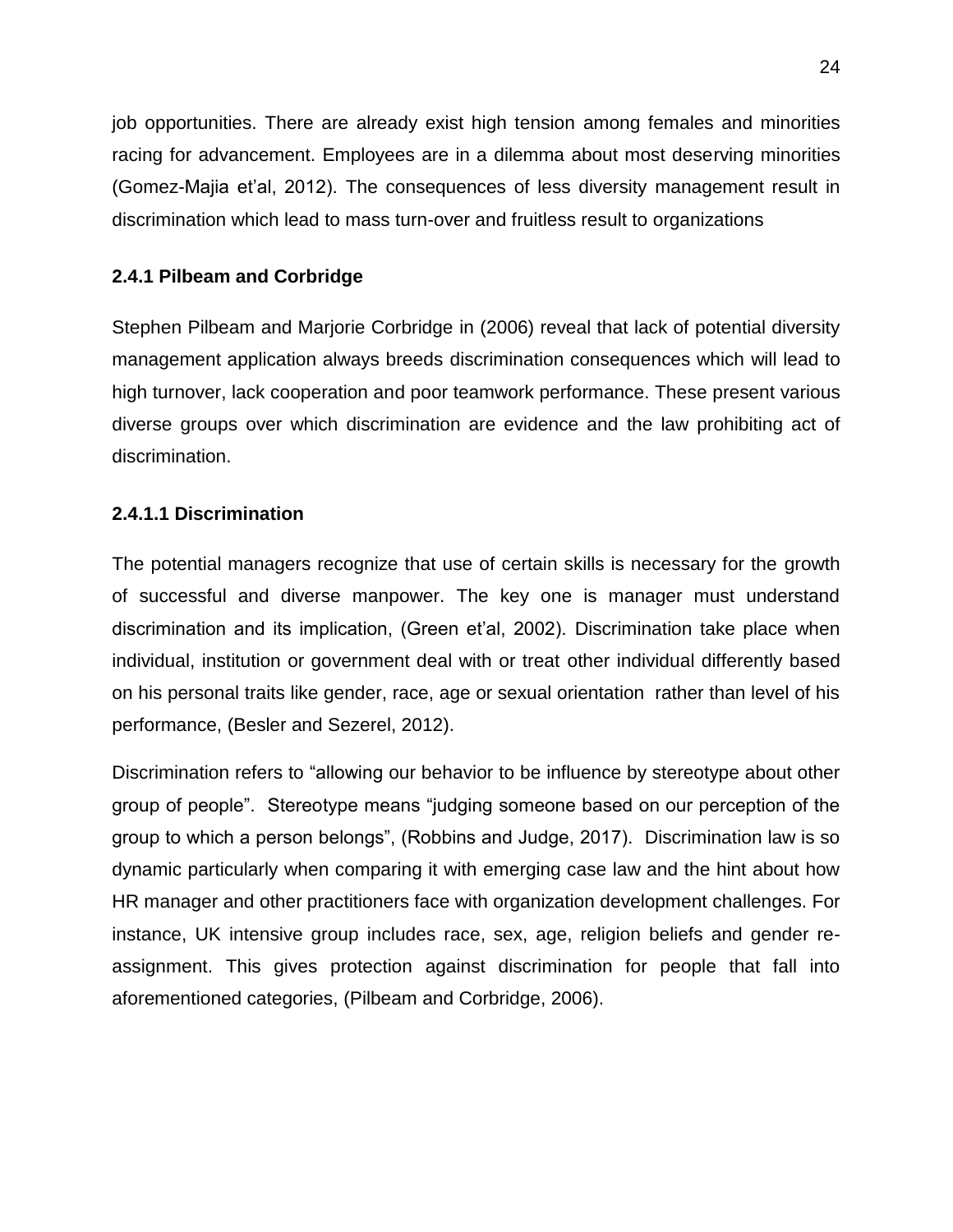#### **2.4.1.2 Workplace Discrimination**

Reappraisal rather than just looking at individual characteristic is unfair. Discrimination assumed everyone in a particular group is the same, (Robbins and Judge, 2017). Potential manager always recognized the use of certain skills as necessary for developing a successful labor force that manager must comprehend discrimination and its implication, (Besler and Sezerel, 2012).

#### **2.4.1.3 Sex Discrimination**

The argument here is centered on some few key issues, such as illusion about woman and unsupportive opinions rather than performance comparison between men women. The starting point is in recognition of these few key variations between females and males hindered potential performance. Until recently, stereotypes and biases are still in place. In the area of employment, managers are attracted by gender biases when selecting individual for a certain job, (Robbins and Judge, 2017). Sex Discrimination Act (SDA) makes it unlawful for discrimination in employment on the basis of sex, pregnancy or mental status, except in the few instances where sex is genuine occupational requirement (GOR). Both males and females are accorded protection against being less favorably treatment by the legislation. The SDA provides scope for exemption which covers recruitment, selection, training and promotion whereas not dismissal when genuine occupational requirement are shown for a particular sex, (Pilbeam and Corbridge, 2006)

#### **2.4.1.4 Age Discrimination**

In the workplace, age seem to be very important factor in the next decade. In most developed countries the workforce is aging. The super rocket of labor force by 93 percent from 2006 to 2016 emerges from workers from 55 years to older is 22 percent. "The stereotypes of older workers, they are as being behind the time, grumpy and are resistances to change". Managers noticed myriad benefits quality older workers bring into their job, include sound judgment, experiences, quality work ethics and dedication to quality control, (Robbins and Judge, 2017). Launched in1999 the code of practice on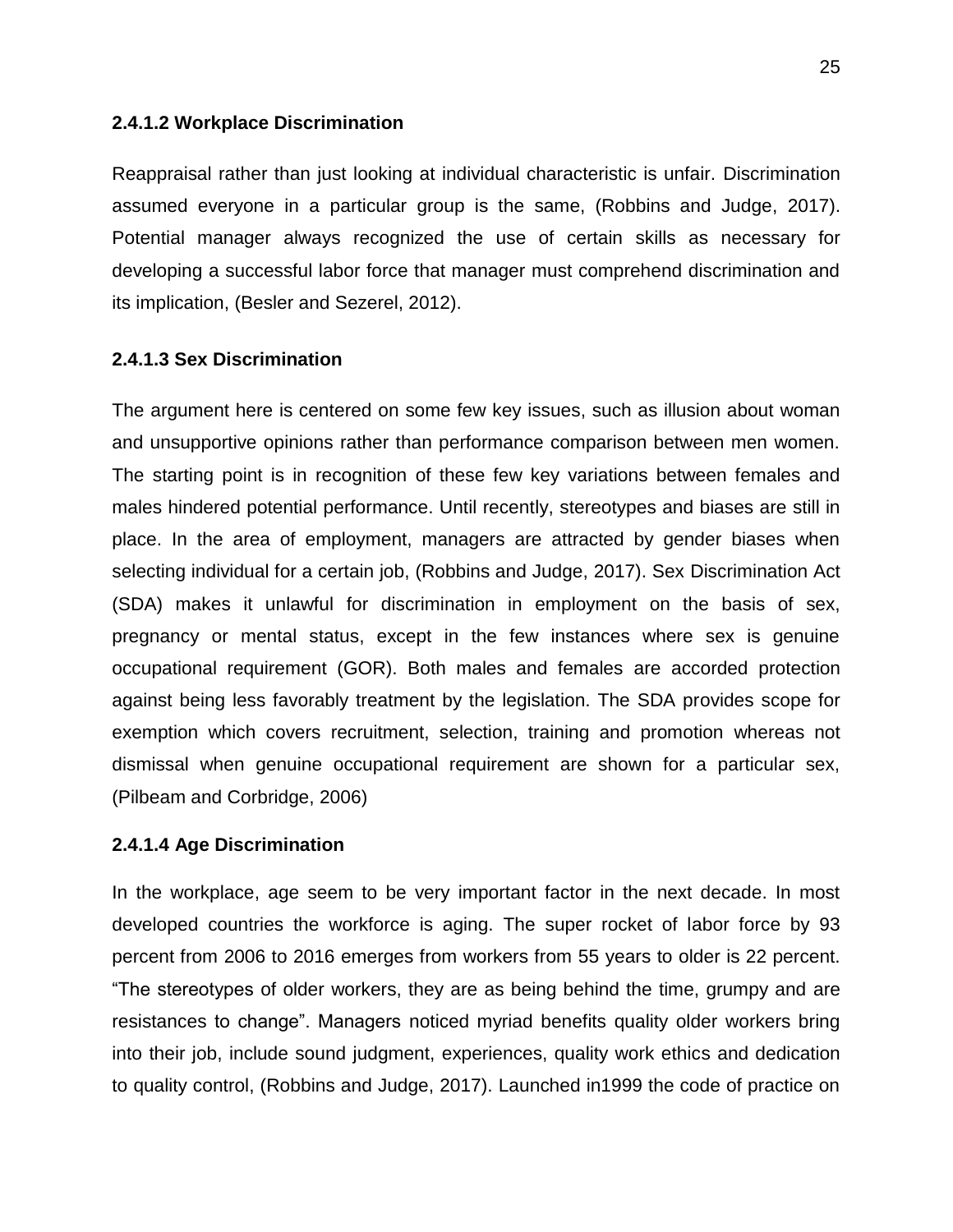age diversity, was a document which provided guidance of good practice in employee in terms of age. The end in UK age profile proceeded as such, that UK 2001 census discovers that people over 60 are far more than under 16 population which indicates that by 2011, there will be enough young people to fill one in three of all new and replaceable job. 2006 Equal Employment prohibits discrimination of employment and access to vocational training based on age, (Pilbeam and Corbridge, 2006).

## **2.4.1.5 Race and Ethnicity**

Race is a debatable issue in both organization and society. Race is defined as "the heritage people use to identify themselves; ethnicity is the additional set of culture characteristics that often overlapped with race". We obviously linked race with biology and ethnicity with culture but there is history of self-identifying for both race and ethnicity classification, (Robbins and Judge, 2017). Race discrimination, in 1976 Race Related Act (RRA) which has been identical structure with SDA regulation, makes it forbidden to unfairly discriminate on the basis of nationality, color, race, or ethnicity origin. The RRA 1976 regulations as amended in 2003, was projected to incorporate or warn on any act that will drag a certain racial, nationality or ethnic to unfairly disadvantage side, (Pilbeam and Corbridge, 2006).

#### **2.4.1.6 Religion**

The people of religion and non-religion did not only ask each other question so often, they can also spark off clash in the workplace. For this purpose many countries made exhibition of religion in the workplace unlawful, (Robbins and Judge, 2017). The 2003, Employment Equality (religion or beliefs) made it prohibited for employee to discriminate, victimize or harass on the basis of religion, beliefs. Protections are accorded to those employed, contract, workers, applicants for a job and former employees, (Pilbeam and Corbridge, 2006).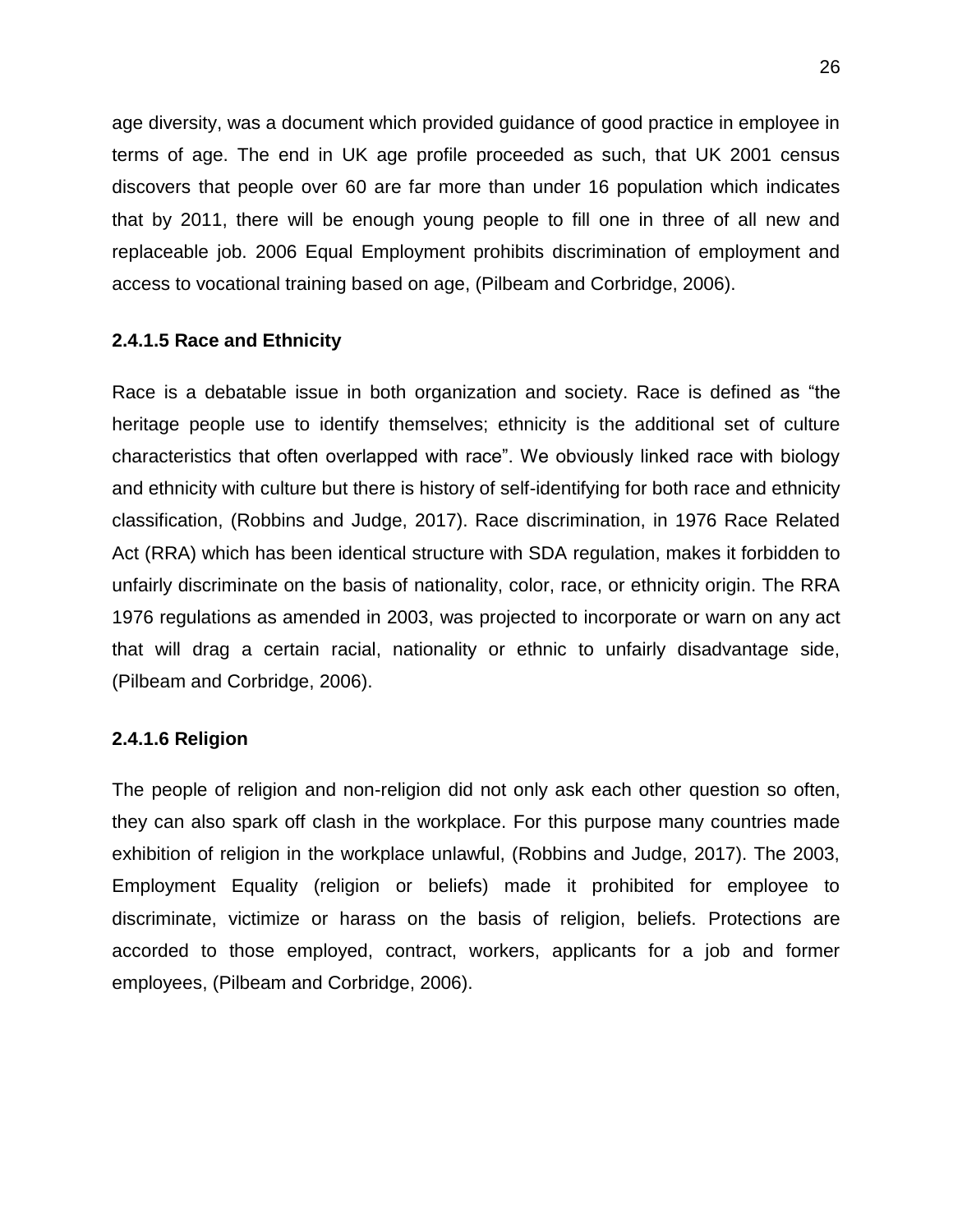#### **2.4.1.7 Disabilities Discrimination**

Disability Discrimination Act (DDA) 1975 provides statutory right and protection against discrimination to people with impairment. The DDA regulation is applicable to all matters of employment, such as recruitment, selection, pay, promotion or dismissal. Disability is defined by disability Act as "a physical or mental impairment which has a substantial or long term adverse effect on a person's abilities to carry out normal day to day activities". This definition encompasses physical handicap affecting mobility or the senses such sight and hearing; mental impairment such as learning difficulties and recognized mental illness, (Pilbeam and Corbridge, 2006). Organization needs to have policy that handle all its members equally, valued and respect them based on their diversities

#### **2.5.1 Thomas Birkland**

Thomas A Birkland develop theory of policy in his book titled "introduction to policy process; theories, concepts and model of public policy making" in 2006. He gave detail of policy and its model.

## **2.5.1.1 Policy Defined**

Policy is defined as the "exertion of authority/governance" on one hand and is "the pursuit of interest" on the other hand. The policy approach as "an exertion of governance" focuses more on emphasizing about stable aspects of policy. The "Pursuit of interest stresses the dynamic aspect of policy, (A Peters, 2008). Policy is defined as "a statement by government at whatever level\_ of what it intends to do about public problem, such a statement can be found in a constitution, statute, regulations, case law (i.e. court decision), agency or leadership decisions or even in change of behavior of government at all level", (Birkland, 2006). This connotes that policy is so encompass in terms of its scope according this definition.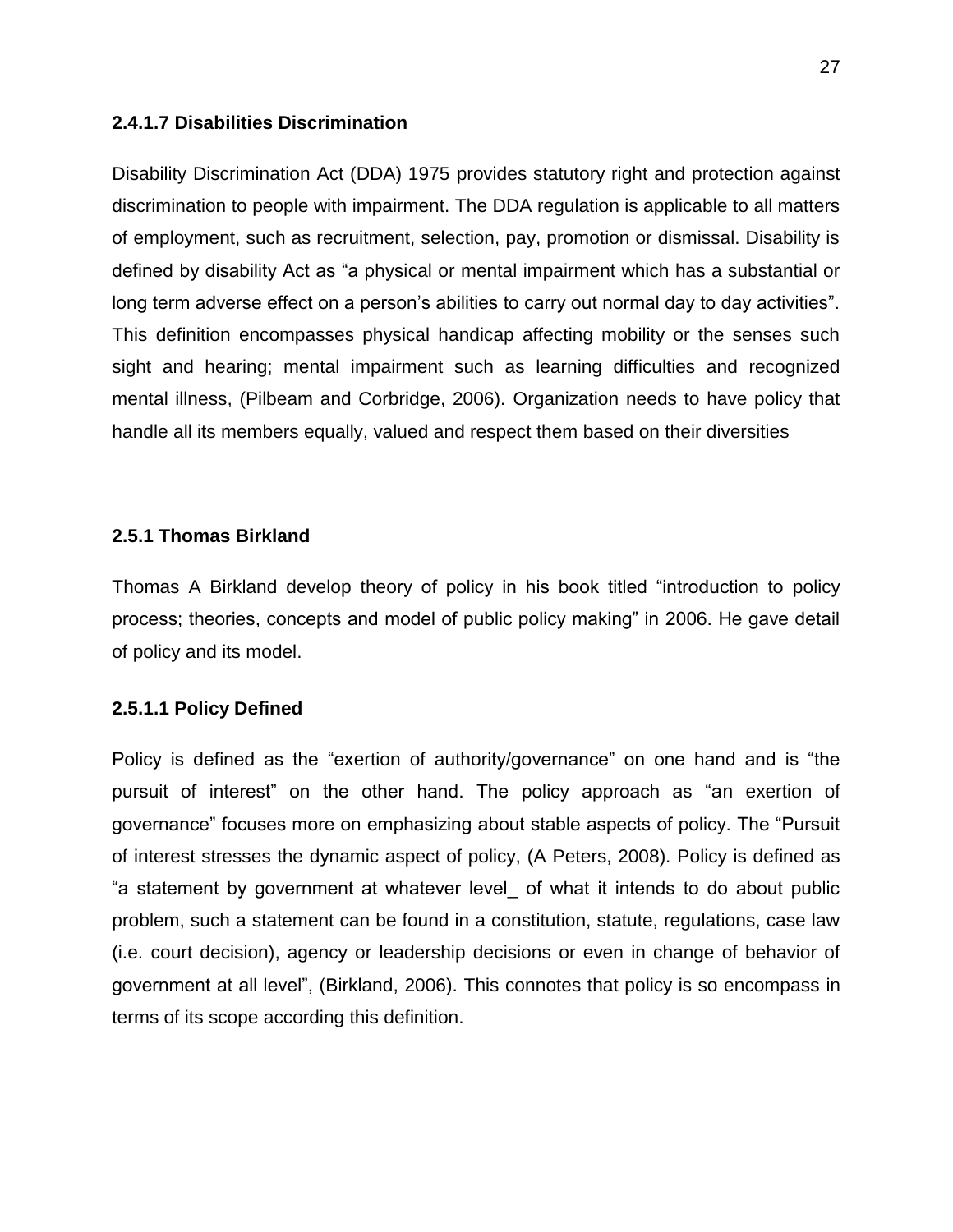#### **2.5.1.2 Forms of Policy**

Policy takes various forms. A policy might be both laws and regulations and might be either body of laws and regulations that is a special problem or an area of issue. Policies are discover "through practice, symbol, text and discourse explain and render value that involves goods and services, income, status, regulation attribute and value which be both negative and positive", (Birkland, 2006).

#### **2.5.1.3 The Policy Process: Ideas and Process**

One of the paramount aspects of studying public policy is understanding relation between ideas and problems. Significant problem that disturb people is, for instance, slow growing economic and extreme unemployment. The battle everywhere, rapid increase health care, cost hike of college tuition fees, global climatic change, all these factors are displeasing some people but to some other are not (Birkland, 2006).

#### **2.5.1.4 Policy Process**

The term policy process indicates that there is policy system that converts policy ideas and practice into action and impacted positively. However, public policy textbooks traditionally have proposed what they called as textbook model or otherwise known as stage model.

This model discovers that public problems emerge in a society through various means such as sudden events like disaster through the advocacy activities of concerned citizens and interest group. If the issue gains sufficient attention, it is said to reach agenda (Birkland, 2006).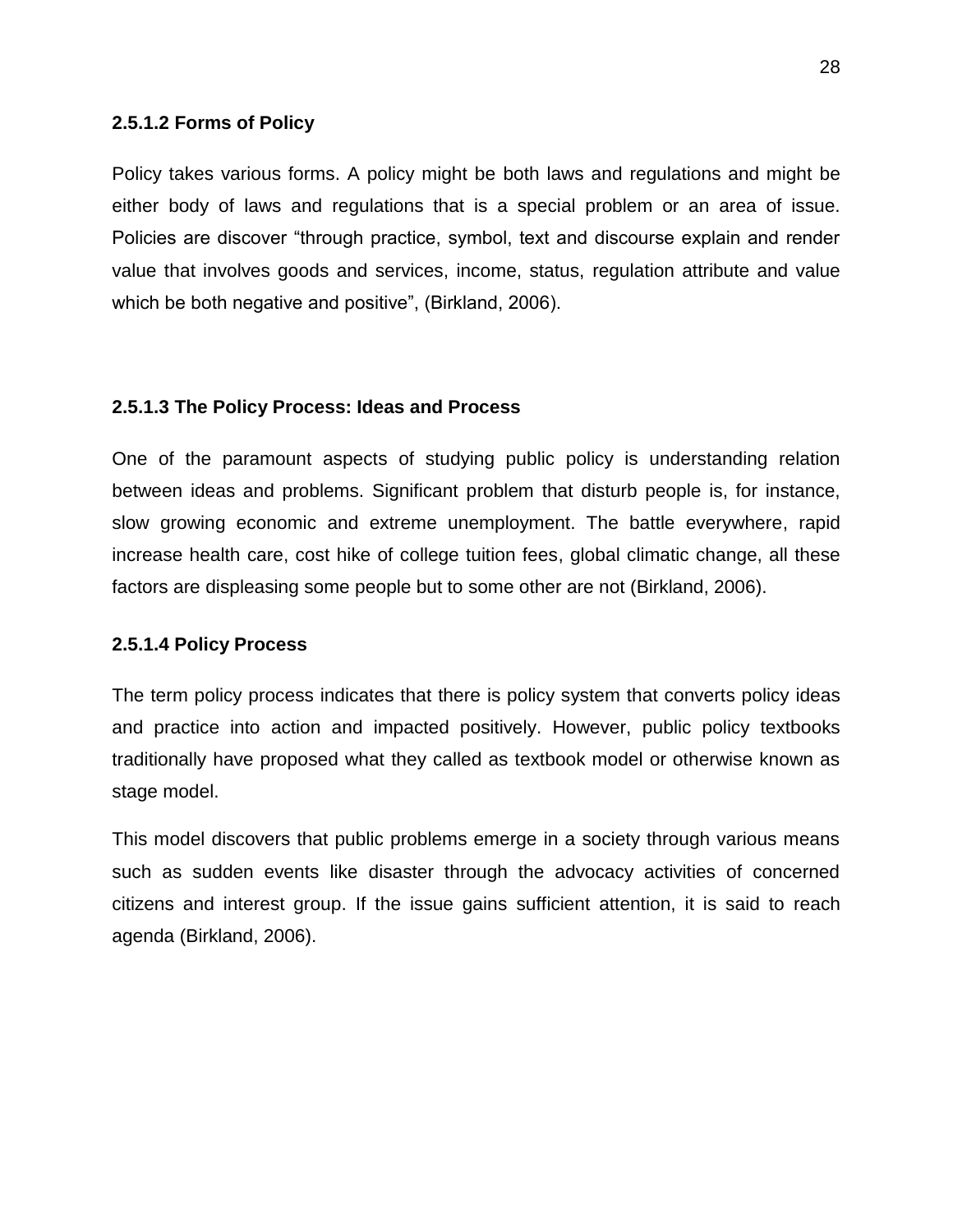

**Figure 1:** The Stages Model of the Policy Process

Source: implored from (Birkland, 2006)

When an issue is presented an agenda is move to the development of alternative policy replies. Some people might echo for solutions to the public problem. Then from that stage we immediately move to alternative policy selection. That is the policy tools choice, we will apply to address the problem in policies are enacted. By enactment, it refers to a law passed, a regulation established, or some other formal decisions are reached that a particular are taken to solve or resolve some problems. Immediately after the decision is reached the policy is said to be implemented (Birkland, 2006).

## **2.5.1.5 The policy process as a system**

The policy stages have great deal to pay to systems thinking about manner of thinking. Ranging from social, biological down to mechanical systems, - which become more prominent after world war 11 (Birkland, 2006).

## **2.5.1.6 Policy Design**

Policy design refers to the "contents and substance of public – the instruments, the tools and other features or architecture of policy"; it is similitude to a city design so also the policy. Policy design can be statutes, constitution, guideline of agency, government procurement and so forth (Rabin, 2005). Policy design is a forward step in the policy making process which include setting of agenda, formulation of policy and design as well as implementation and evaluation (Schuitz, 2004). Policy designs are closely connected to policy implementation by the fact that the selection made in the policy design will deeply affect the manner in which policy is implemented (Birkland, 2006).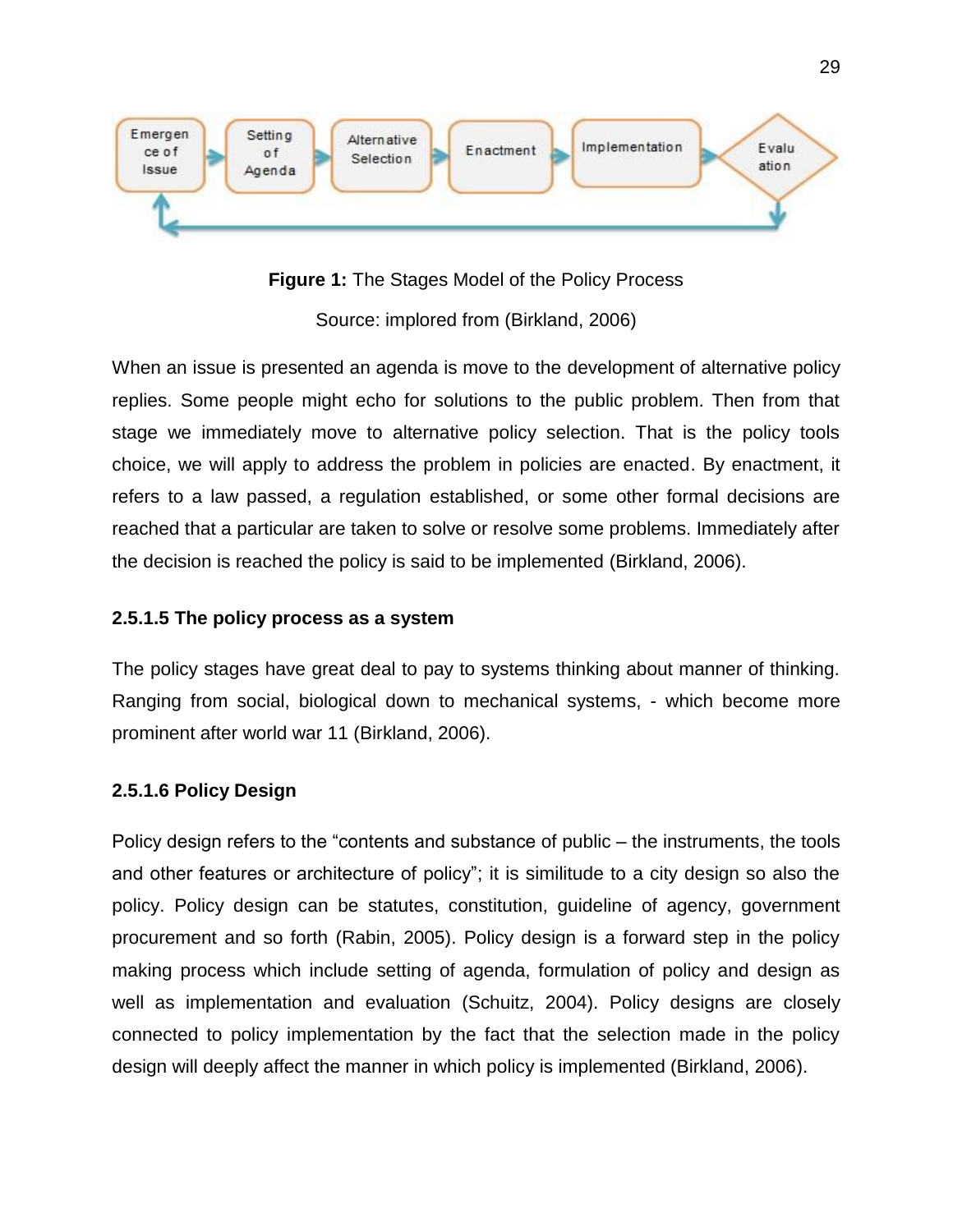## **2.5.1.7 Policy Design Elements**

Some of the policy design elements are follows

- $\triangleright$  Goals or problem set to be solved
- $\triangleright$  Target population (those affected directly and indirectly)
- $\triangleright$  Allocation of gains or burdens (both physical and symbolic)
- $\triangleright$  Tools (used drive which assured the behavior needed by the policy)
- $\triangleright$  Rules (this identify who is to what, when, with what resource, to whom, with what degree of constraints)
- $\triangleright$  The Structure of Implementation (e.g. contractors, agency, case workers, street level among other) (Rabin, 2005).

Policy design is ascertaining what is policy problem and possible solution to overcome in that particular problem. Basically, a policy design recognizes the reason of the policy and the suitable action to be taken to solve the problem, the targeted recipient of the policy, law regulating the administration and implementation and the supporting rationale of the policy (Schuitz, 2004).

#### **2.5.1.8 Policy Evaluation**

In the conduct of the policy evaluation process, the program connected to the designed policies are scrutinized so as assess and improve the manner in which policies and program are performed (Schuitz, 2004)

#### **2.5.1.9 Policy Formulation**

Policy formulation takes place when policy makers put effort toward developing strategies or alternative proposals for solving public problem. When face with numerous diverse and competing alternatives, singular policy maker may propose his own policy draft (Schuitz, 2004).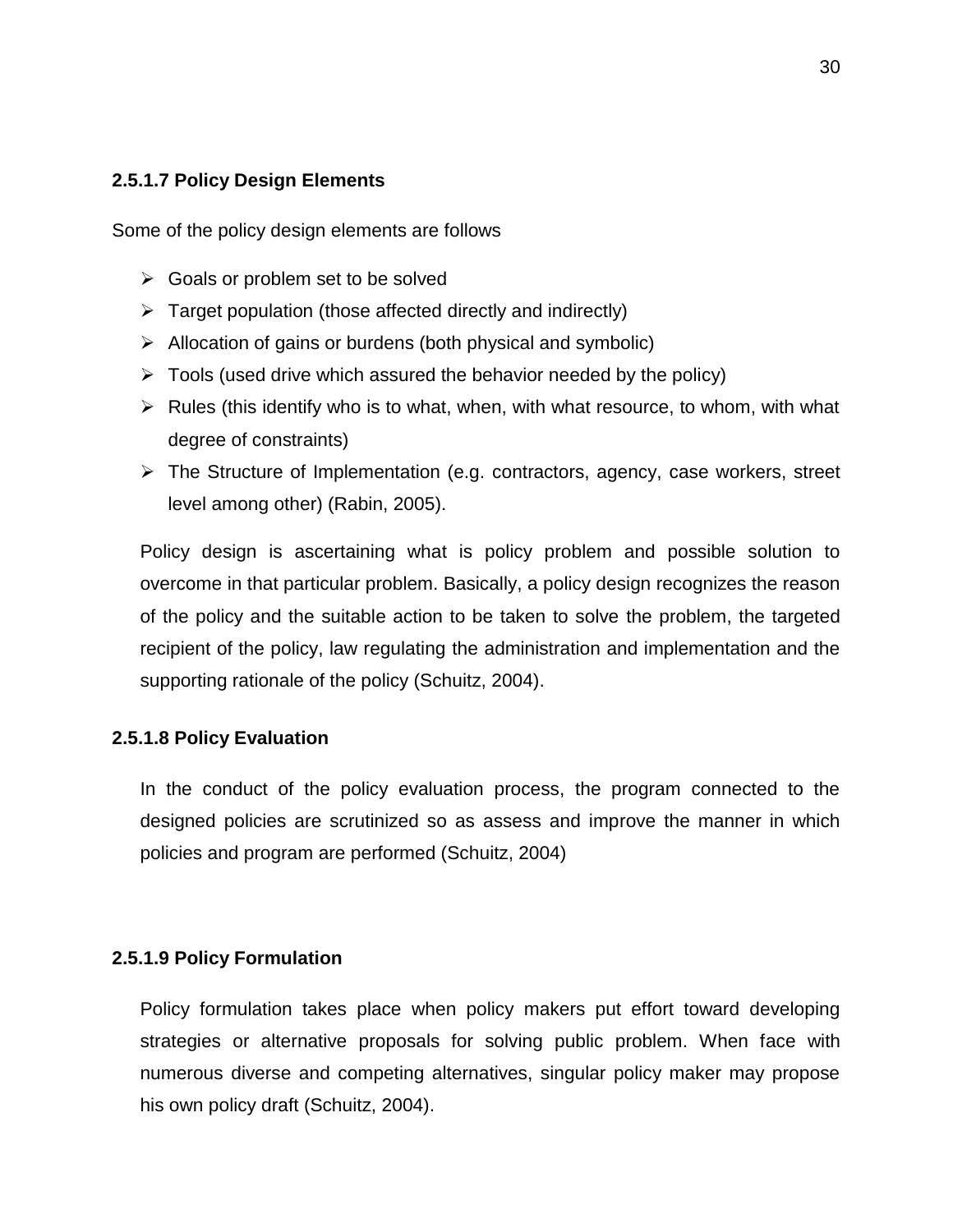## **2.5.1.10 Policy Network**

Policy network identifies "formal and informal social relationships among" parties involve that reached agreement obtain particular and common goals in public. Public policy is viewed differently by practitioners and social scientist that particularly interested in policy implementation. Different scholars in different field have different perception of policy network.

- $\triangleright$  The influence of policy networks and its diversity provide evidence of social connection that persuade social behavior and influence public value.
- $\triangleright$  Formulation of policy: the choice of policy is statement of social value which traditionally thought to be legislators who are representing citizenry
- $\triangleright$  Policy network, the distinct feature of policy network is that they are termed as a third form of social relationships. Other two categories are hierarchy and market (Schuitz, 2004).

#### **2.5.1.11 Policy Implementation**

Policy implementation is refers to "process by which policies enacted by government are put in effect by relevant government agencies" (Birkland, 2006).

Policy implementation takes place in the center of policy process. It takes place as a result of the stages that makes policy formulation and adoption and it directly affects subsequent stages; evaluation and design. Implementation therefore, refers to "carry out, to fulfill or to accomplish". When apply to public policy, implementation is the process of making effort or carrying out in accordance to authority decision of management. This decision most often enacted by elected legislative (Rabin, 2005). Policy implementation model of the policy processes, the program is linked to the design policies are re-energized to produce positive outcomes and effects that will solve a given problem. In this sense, implementation of policy means" to take action, to perform, to carry out program" (Schuitz, 2004).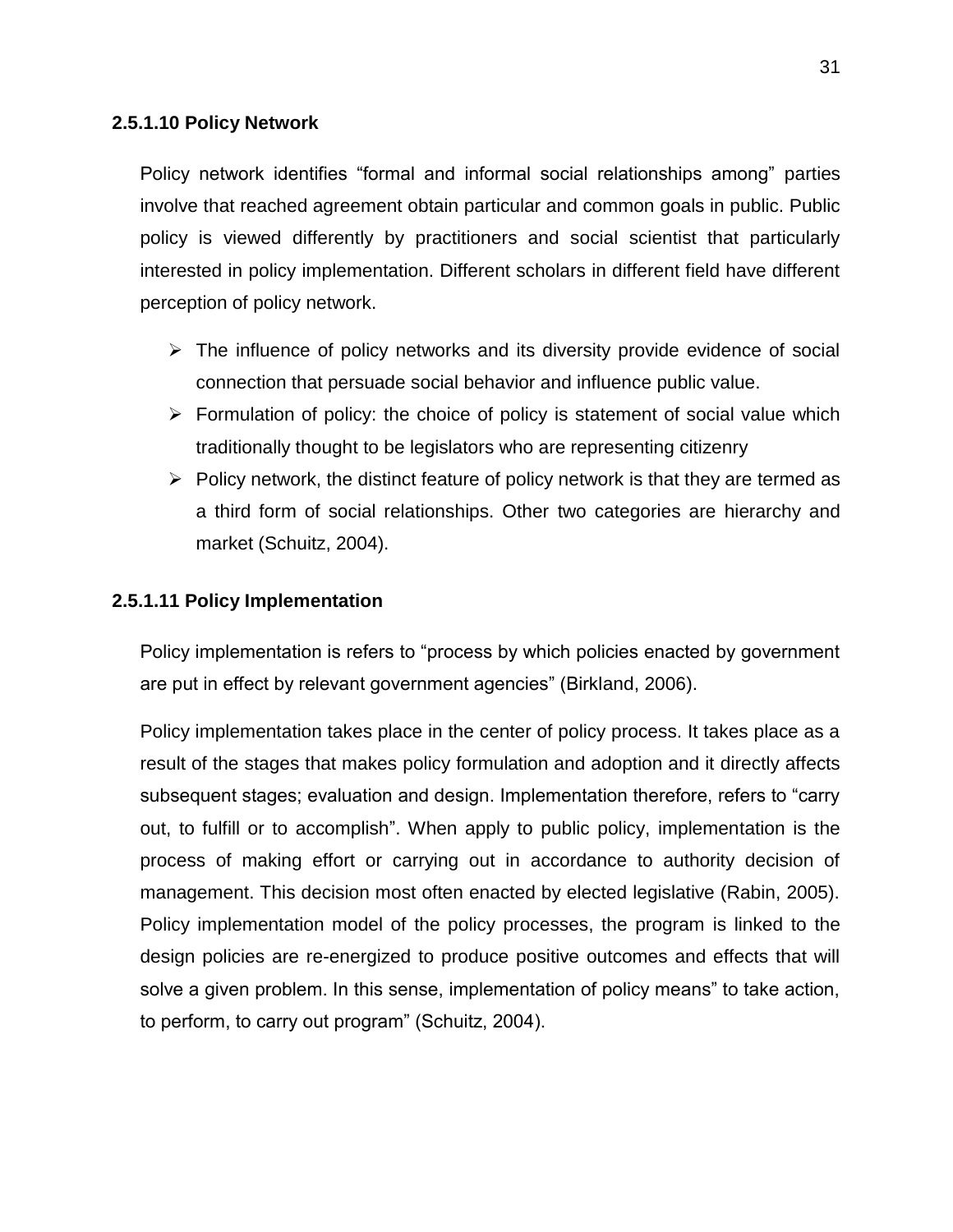#### **2.5.1.12 Policy Window**

Policy window concept is used to depict number of time that policy makers move particular public policy to management as soon as they identified existence of underused opportunity for onward concentration toward solution to that problem (Schuitz, 2004).

#### **2.5.1.13 How policy and Diversity Management Affect each other**

By learning content of both diversity management and policy perspectives: it is very simple to understand why and how in an attempted application (Marrison et'al, 2006).

Looking at the definition of policy as exertion of authority or governance and pursue of interest. While also reviewing what it takes in the meaning of diversity management in short, refers to understanding, accepting and valuing the selfdifference and other persons difference. The significant rhetorical question is the organization ready to fully incorporate diversity management into daily policy. If the answer is yes, then the existing policies have to adjust. If on the other hand, answer is no, however its old and existing policy affect seriously the diversity management. The impact that policy has on organization or society can be negative or positive and it can also be intended or unintended, however, it affects instituted bills (Scuitz, 2004).

Management has to give more priority and work toward balancing conflicting demand and accomplish practical policy mix (McCallum, 1990). This implies that serious issue such as diversity management should be handling with care not allow it to be clash with existing policy for the achievement of overall organization objectives. Therefore, policy window should always be in place in order to address emergence sensitive issue (Schuitz, 2004).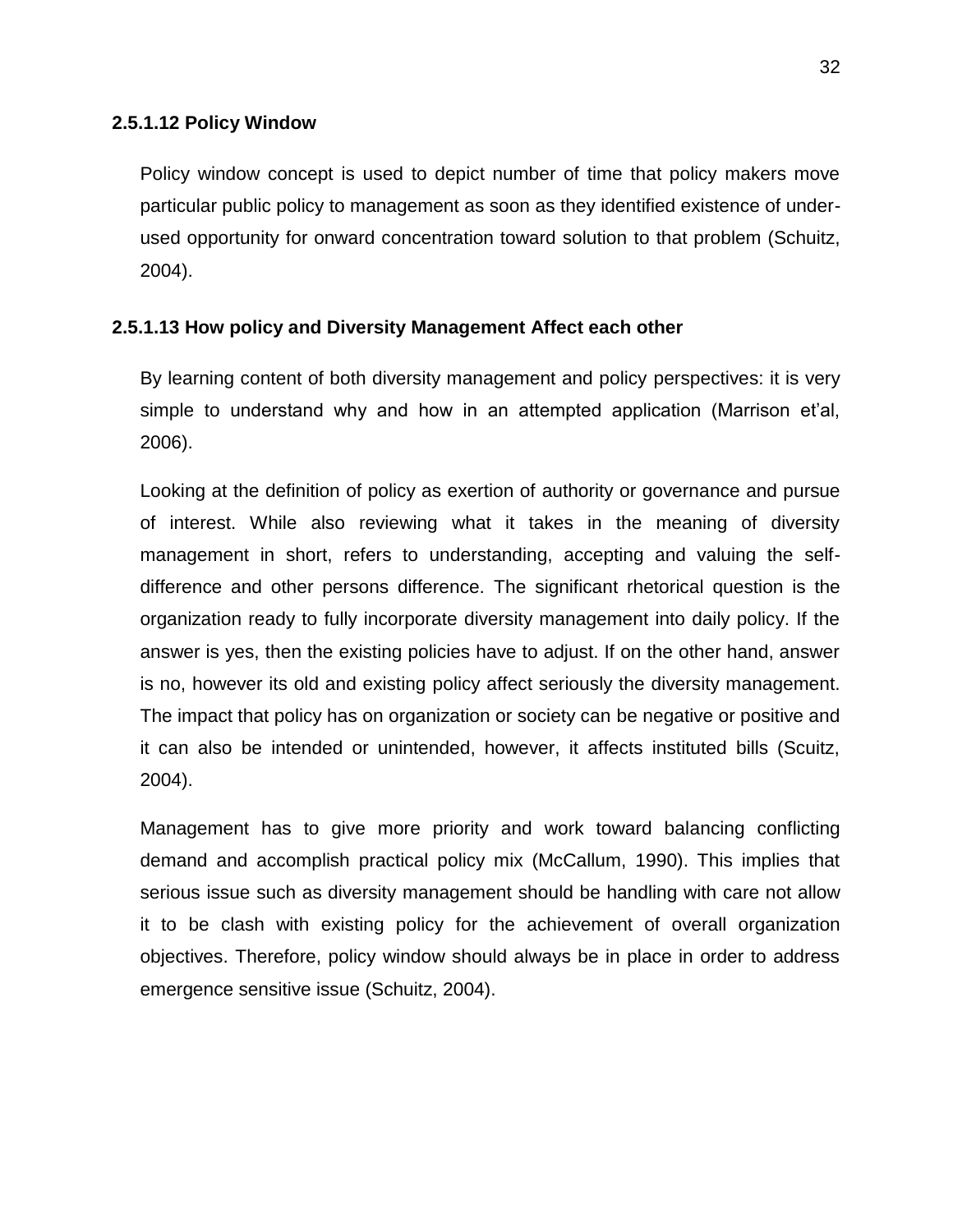## **CHAPTER 3**

#### **RESEARCH METHODOLOGY:**

#### **3.1 Introduction**

The paramount areas covered in this chapter involves: research design, research method, sampling techniques and sample size, the method of data collection, procedure and analysis of data, ethical issue involved and adapted by the researcher during the conduct of the research study, the focus on the validity and reliability of the data collection and analysis are also not hold ransom by the researcher. The rationale behind adoption of the aforementioned processes should be relatively and thoroughly considered.

#### **3.2 Research Design**

Nicholas Walliman (2006), Bruce Berg (2001), and Victor Jupp (2006) argued that research design is a fundamental bedrock for how research study can be conducted indicating on how data or information is collected and analyzed. Research design constitutes the arrangement of the way and manner in which data collection and analysis are conducted with regard to conditions that target at combining relevance to the research intention with economy consideration in the procedure (Kothari, 2004). The research design is indeed framed on conceptual structure inside of which the research swirls around and has been conducted. It is bedrock for data collection, analysis and measurement.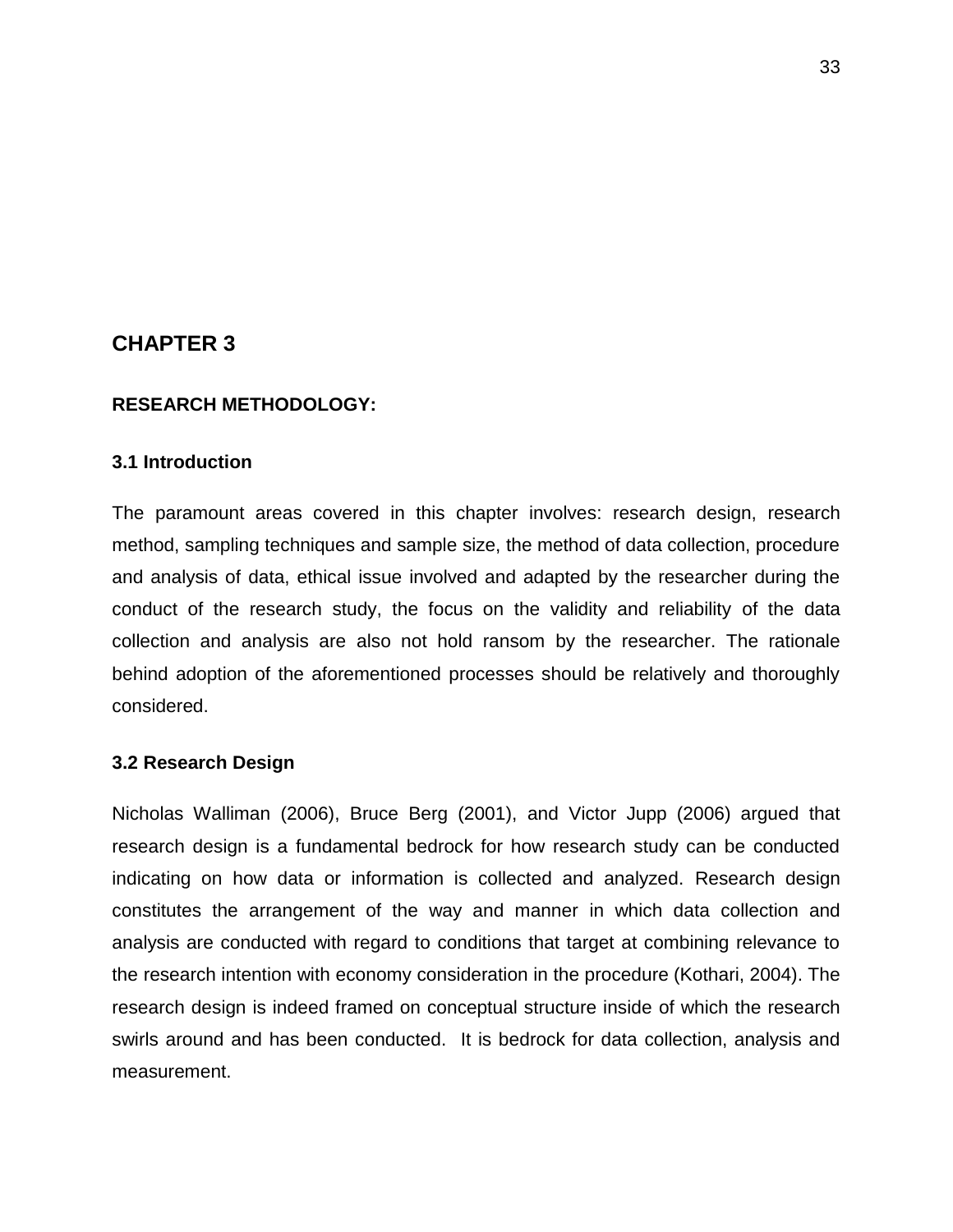Research design therefore, involves overview of what researcher will do which ranged from hypothesis drafting and considering its operational implications in the concluded data analysis (Ruanne, 2005). The researcher here has seen employing exploratory research design and qualitative research method to be more vital and enormously relevant with regard to the area covered by the research; such as, "Near East University. The research design gives detail answers to the what, where and when questions (Kothari, 2004). Research design is the framework for fulfilling research objectives which respond to research questions. It is a basis for specifying the procedures and methods for relevant information collection and analysis (Adams et"al, 2007). As this research main focus is centered on qualitative research, the researcher adopts also exploratory which he presumes to be more suitable.

#### **3.3 Research Method**

The researcher adopts Qualitative research method considering its profound detail and tremendous information richness. Qualitative research method renders result that is most often rich and detail producing concepts and ideas to researcher. The strengths that qualitative research derived primarily is from its inductive approach, its focus on specific situation or people and emphasizes on words rather than numbers (Joseph Maxwell, 1996).

Qualitative research is most often used as an interchangeable word for technique of data collection (i.e. interview) or product of data analysis (e.g. data grouping) that is using or imploring non-numerical data (Saunders, 2012). Qualitative research method is incorporated in given account to reader about the design implored in the study, the case in point here is the qualitative research based intent have been used (Creswell, 2014).

Qualitative research explains how people feel and what they think (about a given problem), but cannot tell how many of the target population feel and think (MacDonald and Headlamb, 1986). Based on the above reason, the researcher chooses to implored qualitative research as a method of generating information considering the research topic "Diversity Management" Influencing policy and the vice-vasa. Sufficient information is needed and this method, more details has been provided on the said topic comparing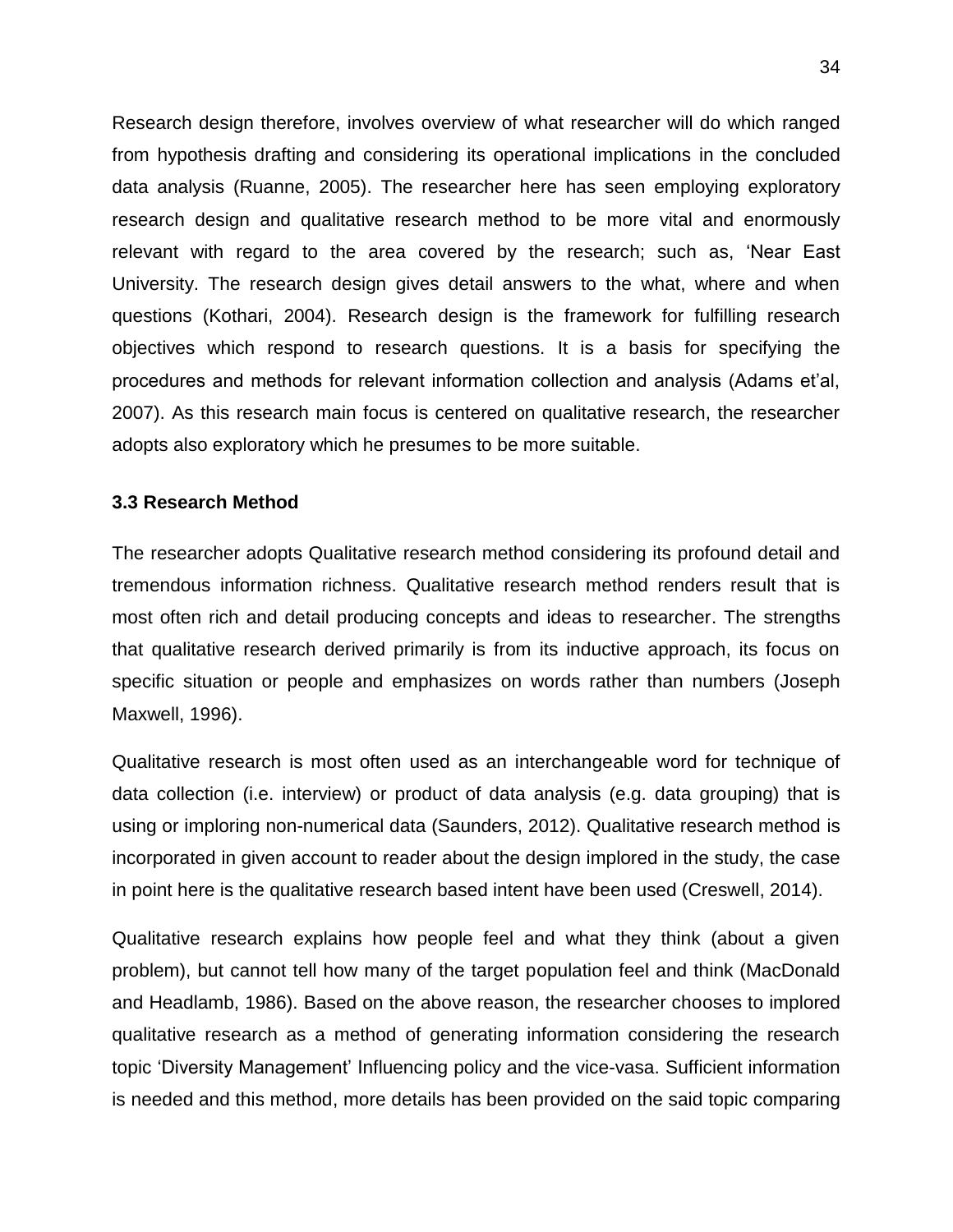with the other. The research topic needs views of each individual about his diverse background and experience as an individual and as a member of his affiliated group as well as what other people from other group viewed him/her. To get thorough detail about these, only qualitative research method can be more suitable.

The question can change during the conduct of research study because data collection is non-standardized (Saunders, 2012). This reason also gives room for the use of qualitative research method, as the researcher is engaging people with diverse basis, some respondents which might emerge to alter the direction of the research work: The policy that Near East University uses for diversity management on international student, seems peculiar in the area; it is untapped area of advantages hence qualitative research shall be more befitting for exploring detail.

## **3.4 Research Hypothesis and Model**



**Figure 2:** Conceptual diversity management and policy model

Hypothesis is refers to an assumption proposes to depict occurrence of given specified set of phenomena which can be proved or disproved (Kothari, 2002). The policy that Near East University uses for diversity management is name of the research topic. Therefore, the Policy is the independent variable, whereas, the diversity management is the dependent variable.

Ho: the policy the institution uses does not influence diversity management

Hi: the policy the institution uses does influence diversity management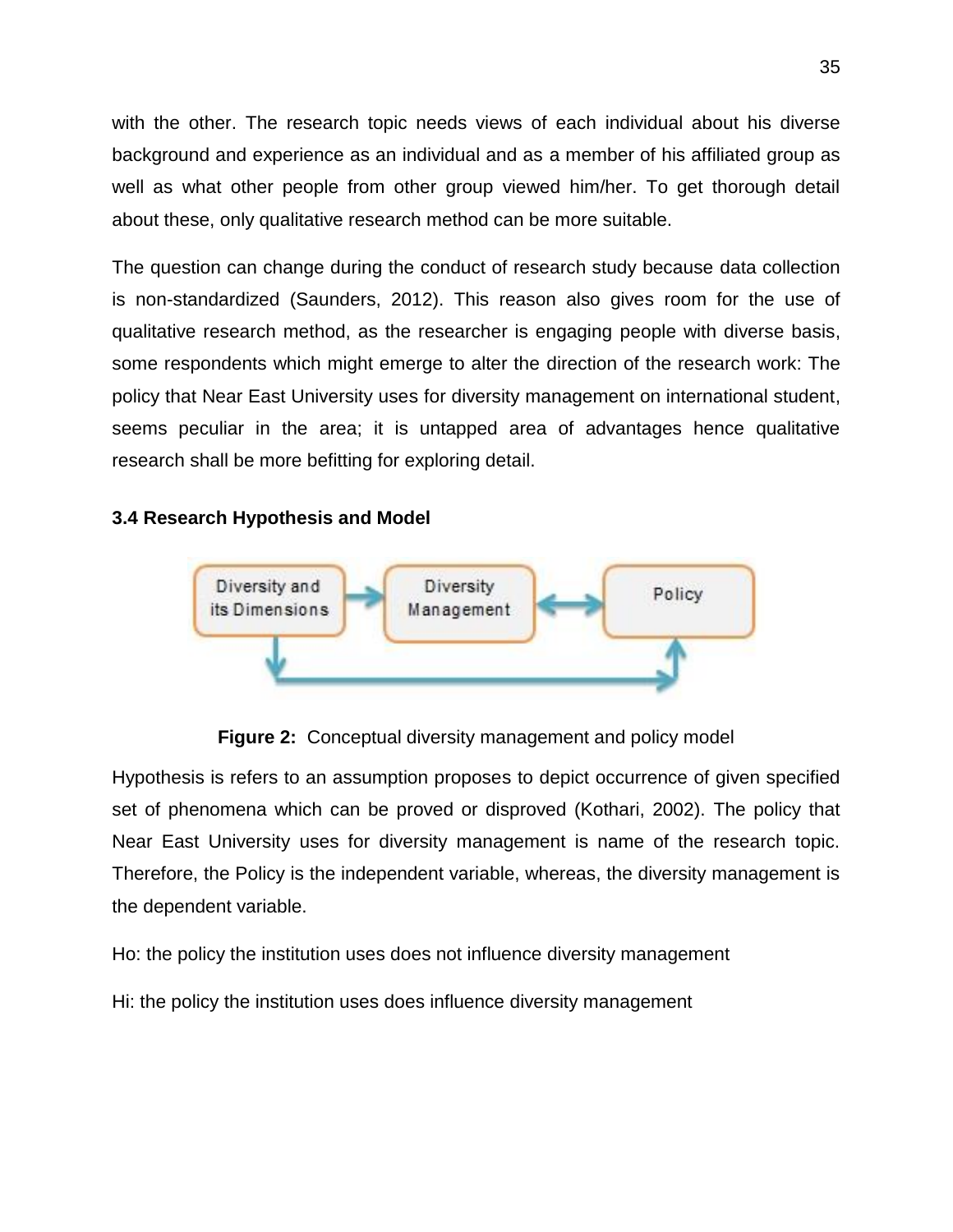#### **3.5 Sampling Techniques**

Sampling technique is a suitable selection process purposely for the ascertaining "parameter or characteristics" of the entire population of the study. To conduct a research study, one may inwardly asked oneself about what the size of the sample supposed to be and whether it can be justify and which kind of sampling method is to be implored (Adams et'al 2007).

#### **3.5.1 Sample Size**

After selecting befitted method, the next vital step is ascertaining the size of sampling. The impression of the selection of sample will entirely depends on homogeneity and heterogeneity of the population (Walliman, 2006). Sample size should be at optimum level that is neither too small nor oversize as such it should be large enough to offer confidence and enable for the needed width, particularly the size (Kothari, 2002). As the researcher is using qualitative research, he decided to utilize sample of only fifty (54) people from diverse group. Sample size is the amount of data source that are seep from the general population of the study, (Given, 2008). Due to the adoption of the qualitative research study by researcher which needs an in-depth and more contextualized comprehension of a particular phenomenon, therefore, small size sample from total population is demanded. The researcher incorporates data generated from people between age of 18-60 which includes both sex as well as their nationality, ethnicity, race and other factors that make people look distinct from one another.

#### **3.5.2 Sampling Strategies**

The prime of the research strategy depicts how a research will be conducted on practical basis is significantly connected to the nature of the research questions asked and objectives targeted (Adams et"al, 2007). This research questions seek to explore on "how policy that Near East university uses on International students affects its diversity management" on the ground of qualitative research method. The researcher adopts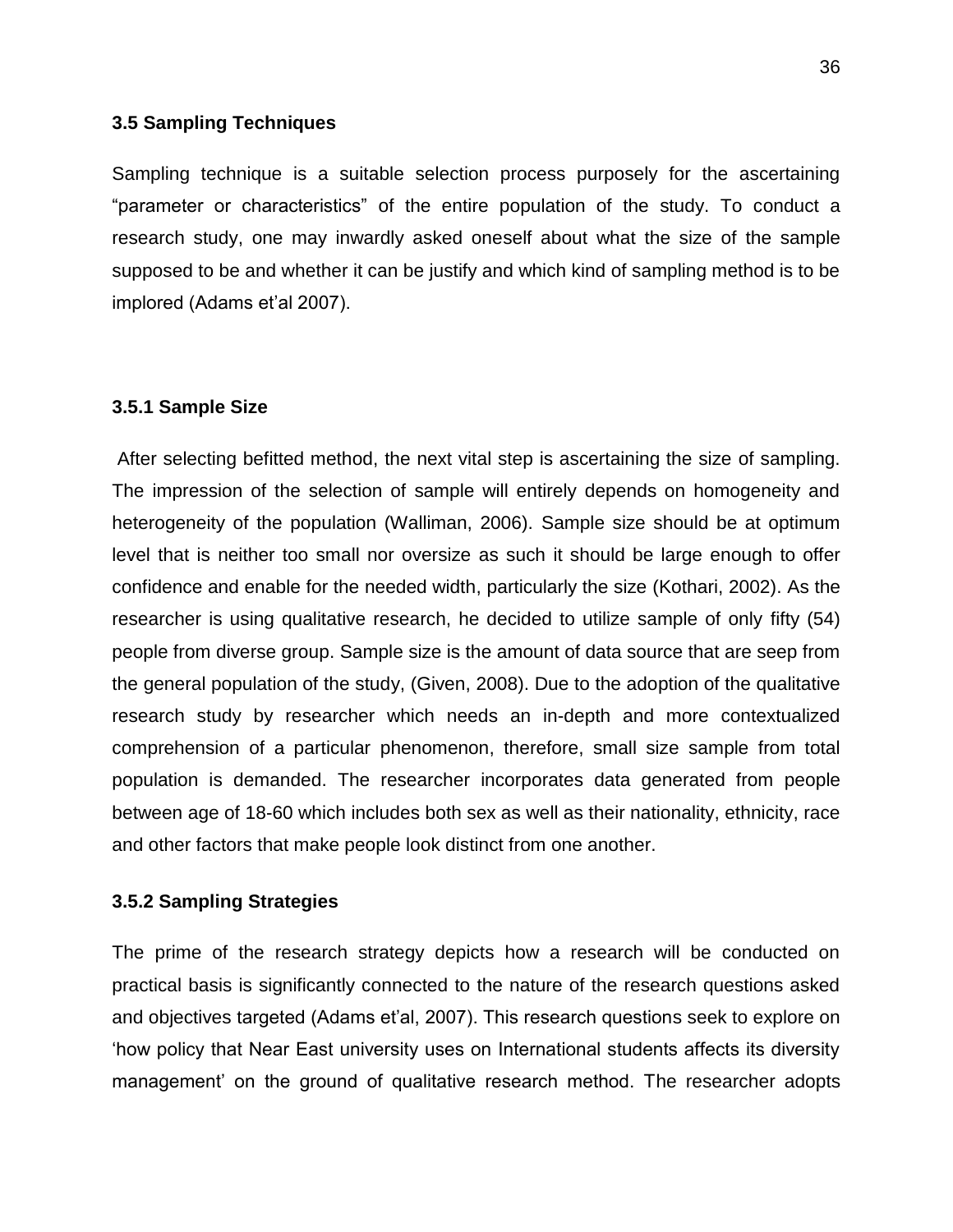qualitative research method and implored non-probability method in analyzing his data. This is due the size of his research area which is one institution: Near East University, enough and optimum size for qualitative research. After diagnosing population area of study, the population size can be ascertained in individual population (Creswell, 2002). Bruce Green (2008), Adams et'al (2007) and Bruce Berg (2001) posit that nonprobability sampling use non-random in selecting population element in avoiding the chance of having more focus on one factor than the other. The rationale behind using non-probability sampling is not unconnected with difficulties in locating data sources that reaches eligibility criteria (Given, 2008). The topic; Diversity Management on International Students: the case of Near East University the researcher scrutinizes on how this institution policy affects its diversity management and vice-vasa.

The researcher also used semi-structure interview during the conduct of data gathering because is the most relevant and most commonly use interview in qualitative research. Semi-structured interview is opines to be "most commonly used type of interview in qualitative social research". This type of interview depicts the researcher"s effort to know particular information as a platform to relatively compare and contrast with other (Dawson, 2002).

Considering the sensitivity of the information collected some interviewees may be hesitated to provide exact and correct information until they come to know that the information given will be kept confidential. Here the ethical issue comes in, which the researcher duly observed. The researcher however, respected the privacy or claim of anonymity of all respondents in the interview conducted. The researcher implored and adapted quota sampling technique in the process of data collection.

Quota sampling used in the conduct of this research is paramount because it depicts how each individual or group exhibit his/their diverse traits which ease in data generation and categorization in accordance with research topic in question. Quota sampling is being preferably selected to constitute a given proportion of a specific variable (such as age group, ethnicity, gender and nationality among other) in the population (Green, 2008).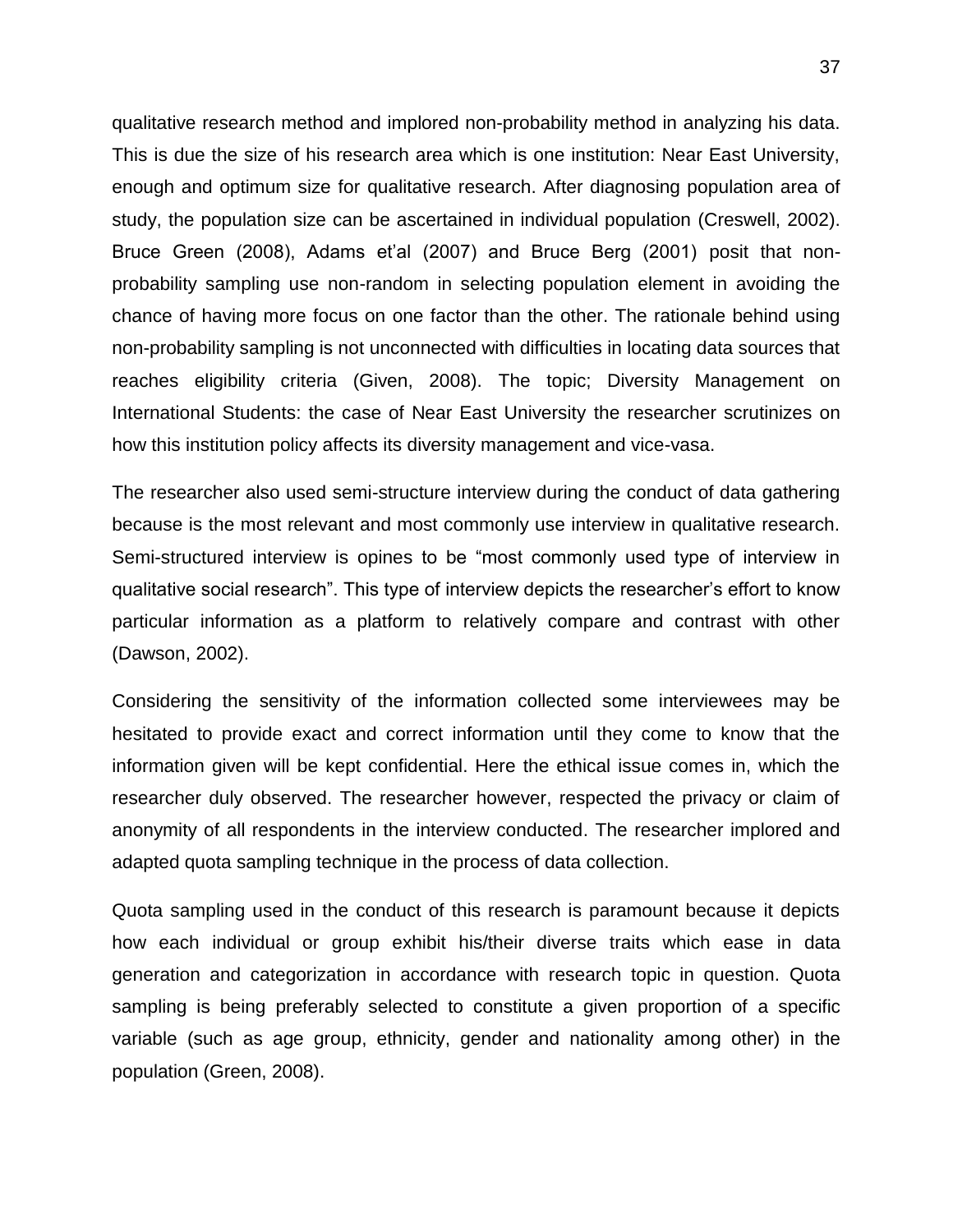Also scholars such as Berg (2001), Adams et'al (2007), and Walliman (2006) argued that quota sampling is regularly used interview that consumes less time; less cost which the researcher may wish to utilize the attributes such as ethnicity, age gender, nationality education and so forth to fill each stratum.

The population involve in this research incorporates diversity elements and dimensions, more especially primary; race, age, sex, color, ethnic and so forth and secondary diversity dimension; particularly the nationality and so on.

#### **3.6 Sources of data collection**

The sources used in data generation include archival and primary means which are importantly play different roles in this research conduction. The rationale behind applying both data collection methods cannot be overemphasized. This is because of the fact that they consolidate the research with factual and practical true information. Archival (secondary) data which is the synonym of previous similar documents used in pursue of similar or related research areas, is where researcher draw or generate his data. Archival data is highly rich source of research materials "give researcher opportunity to rework, verify and revisit data" (Given, 2008). Secondary data is a source of data which the researcher did not directly collect them by him/herself from respondents, for instance, previous doctoral thesis, journal, conferences, articles and so on (Green, 2008). Some of the importance of secondary data; it is easily accessible, ready available, less cost and time. Secondary data is an existence set of data which targeted at addressing research question different from which the set of data was generated or concluded (Jupp, 2006). The researcher conducted interview with participants directly involve or engage at their consent and liberty. This method is what is called primary data collection method. Primary is the first hand data collected directly from participants who are willingly and freely take part in the research by means of interview conducted in the study by the researcher.

Primary data are data collected by means of experiences, observed, event recording which is more proximal to truth (Walliman, 2006). It has advantage of being purely directly generated from respondents. However, it is time consuming and costly compare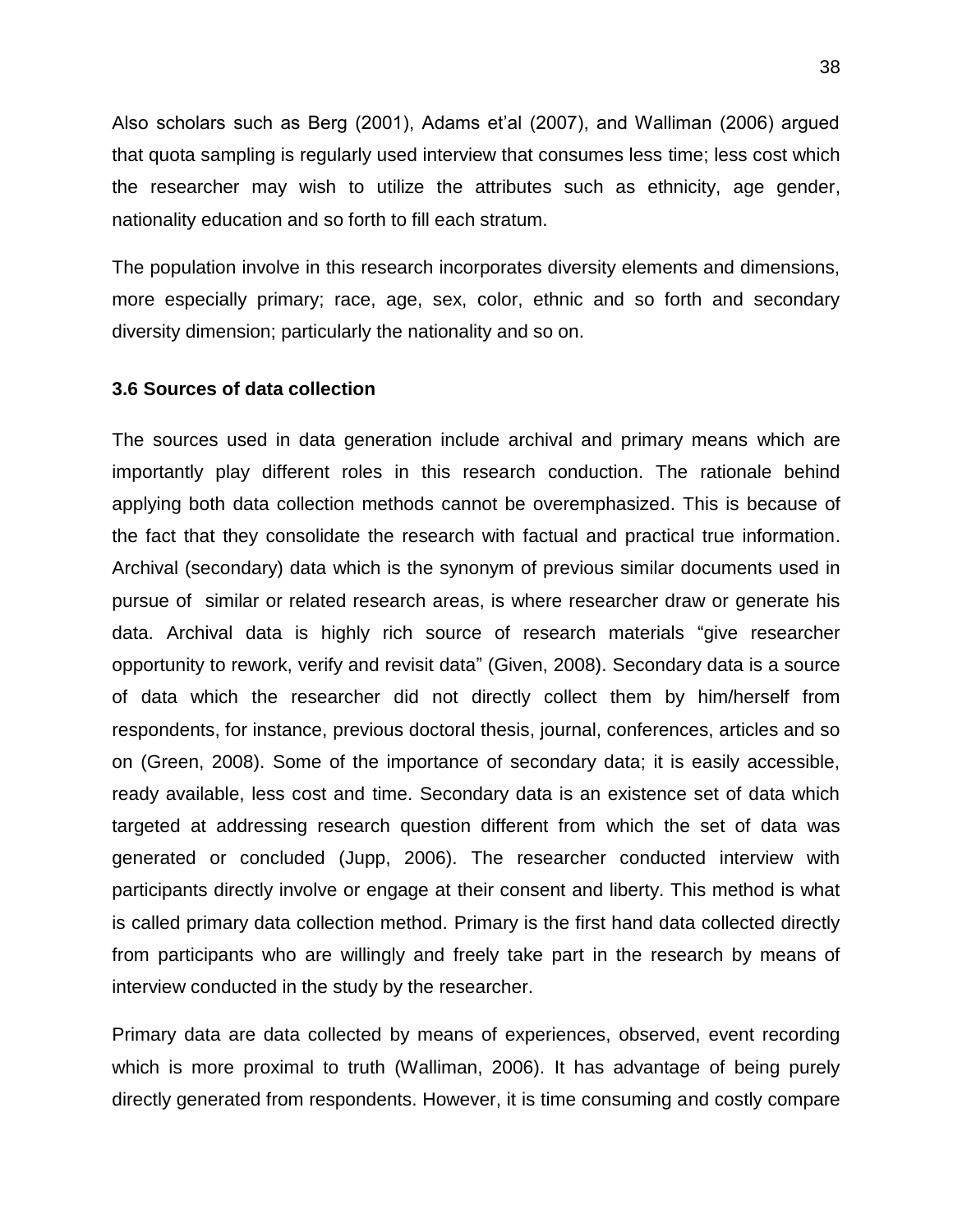to secondary or archival data. Many primary data sets are not as much comprehensive as more large secondary data in representing either entire population or segment of population (Vartanian, 20011).

## **3.7 Research Tools**

The research tool here is refers to devices that the researcher uses in data gathering for his research study area, which is interview. The most befitting interview in the qualitative research is semi-structured interview. That is the reason why the researcher adopted semi-structured.

## **3.7.1 The Mode of Interview**

Interview "is a social encounter, not just simply a site of information exchange and researcher will be advised to keep this in the forefront of their mind when conducting an interview" (Cohen et'al, 2007) The interview is designed with simple and straight forward questions which are directed to the participants or interviewees. The questions are structured stage (themes) by stage that matches with the research questions and objectives.

## **3.7.2 The Pattern of Interview**

The preliminary stage of an interview involves in the study will be the point where the purpose is decided (Cohen et"al, 2007). The preparation of interview selected follows schedule, this comprise translating the objective of the research into suitable questions that will represent the main purpose of the schedule. This needs to be done in such a manner large enough to manifest what the researcher is trying to find out. Theme is a stage where an individual depicts his/her feelings and thought in a given situation (Fischer, 2006).

The interview is thematized into six different levels in order to facilitate the questions and avoid ambiguity to the participants.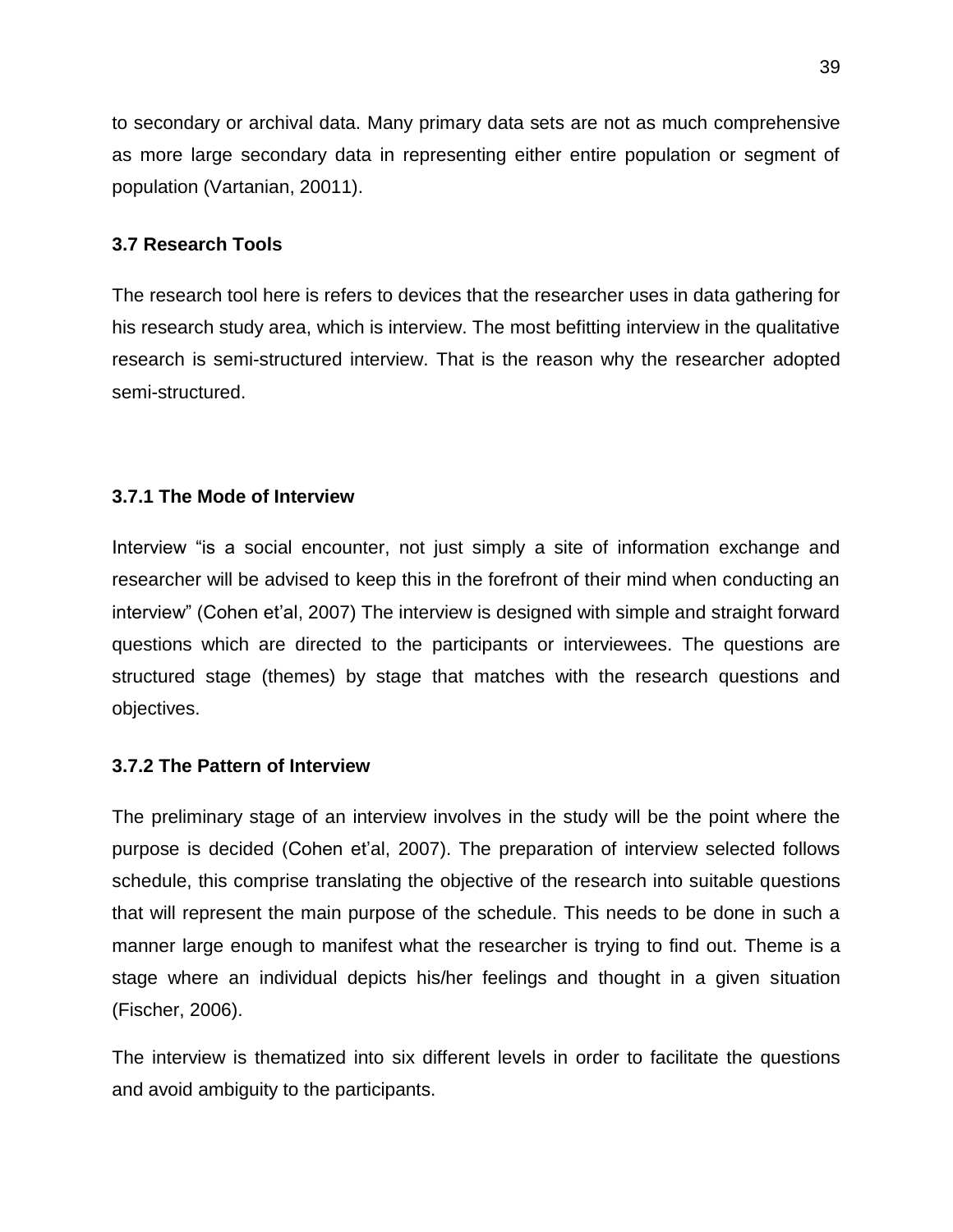**Theme one**: interrogates the respondents' about his/her primary affiliation detail such as gender, age, ethnicity, race, nationality and so forth.

**Theme two**: inquires about whether the participant has ever come across any challenge diversity (individual differences) based on their diversity (individual differences).

**Theme three**: Asked the respondent if the institution can be able to make policy (law or regulation) that can change the way the institution treats its diverse students despite their diverse background equally; such as gender, nationality, race, age, ethnicity, sexual orientation, education, experience and so on.

**Theme four**: questioned the participants about his views with regard diversity management whether the institution can accommodate all its students equally by given them equal treatment and opportunities in all endeavors.

**Theme Five**: the participants here were asked what they understand and think the institution can do to bring together or harmonize these differences (diversity management) based on what was said in theme three and other things which were not mentioned, to their understanding.

**Theme Six**: this final stage gives more time for participants to say their mind or add what they think was not included in the five questions above so that the researcher can tap more from their additional information.

#### **3.8 Data Analysis**

Data analysis refers to searching of pattern of relationship that exists among data subgroup (Gilham, 2000). In qualitative research, data analysis it is "very personal process with very few rigid rules and procedures. The method will depend on your research topic; your personal preference and time, equipment and financial ability" (Dawson, 2002). After data is collected, it should be minimized or reduce for so that it can be coded and the data should be set up in a coded way.

Data coding is refers to the manner of "assigning numerical or symbol to answers so the responses can be put into a limited number of the categories or classes". The classes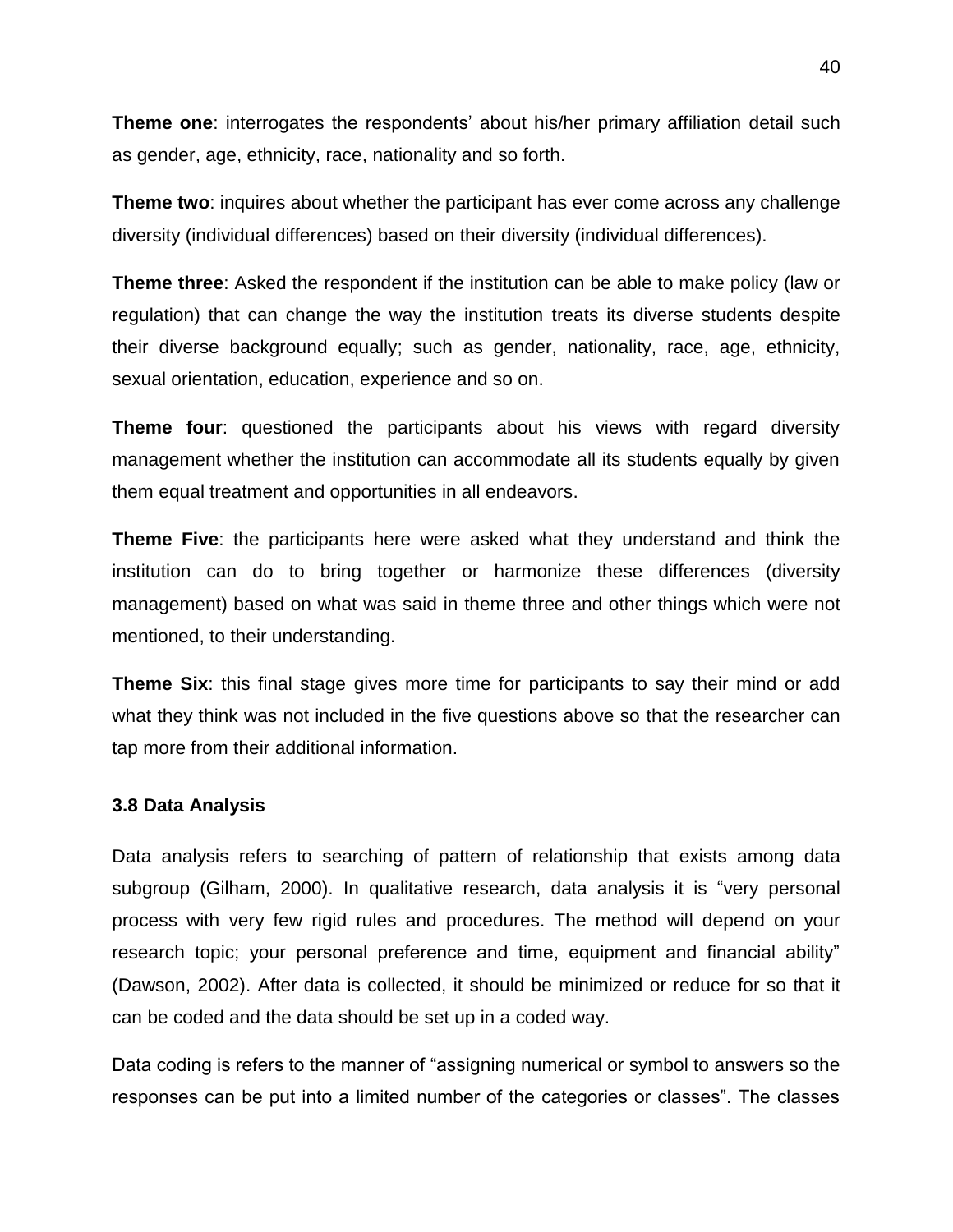should be proper or correspond to the research problem in question (Gilham, 2000). The content and discourse data analysis were implored in order to overtly and extensively explain the manner in which data was analyzed.

Content analysis refers to what a text depicted how it is described, and how often it is said (Rugg and Petre, 2007). "Content analysis is the other side of the qualitative research continuum which is highly mechanical that make analysis only after data has been collected. More type of this, is called code by content which the researcher work through each transcript assigning code in of form either number or word" (Dawson, 2002).

Discourse analysis is an analysis "about what said what, about what, to whom in what format", (Rugg and Petre, 2007). In qualitative research midpoint, falls discourse analysis which depicts pattern of speech like how people describe a certain subject, their use of metaphor, how they take U-turn in conversation and so forth (Dawson, 2002). The researcher based on his understanding of both content and discourse analysis, coded the participants instead of their names as (p1, 2…) which stand for participant 1, 2 and so on, in order to duly observe ethical issues, not expose their identities. This is the use of content analysis.

The researcher also paraphrases or translates how he observes the participants respond according their facial expression, gestures and mode of their voices intonations or the meaning they give to particular object, i.e. discourse analysis.

#### **3.9 Ethical Concerns**

Ethic is refers to a standard of behavior or norms that direct moral choice about our behavior and our relationship with others (Cooper and Schinler, 2014). Ethic is connected to moral choice that changes decision and behavior (Green, 2008). The researcher tries his level best to see that people that participated in this research study are protected from being harm by any means; directly or indirectly in this research work. The ethical goals in any kind of research is to make sure that no one is harmed or endure serious consequences from research conducted (Cooper and Schinler, 2014).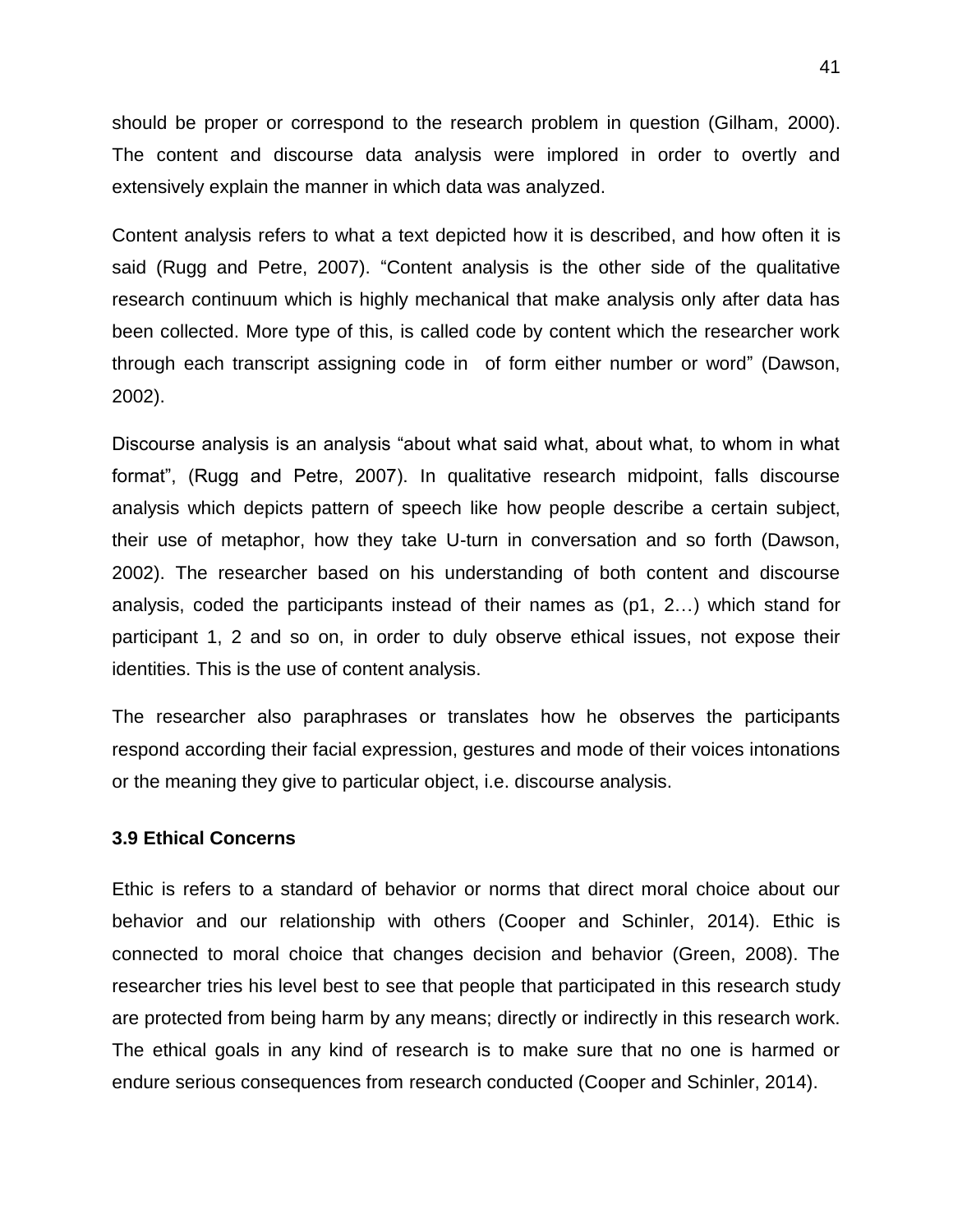The researcher also found it imperative to protect identity of respondents and attempt not force or induce them from participation. We explicitly explained to our respondents that there was no any other motive for collecting this data than only for data analysis and will not be connected to any other things else. Coolican (2009) argues that Researcher in all situations must consider the ethical entailment and psychological consequences for the respondents in their research study. The indispensible principle is that research must take care of all viewpoints of participants against any future threats such as dignity, values and or health.

#### **3.10 Validity and Reliability**

The conclusion, proposition or inference strength is what is considered as validity. Validity is the level of your accurate measurement of your research that is you are applying what you supposed to (Adams et'al, 2007). The researcher conducts a preliminary test on the respondents in order to amend previous mistakes that occur. To make the research more reliable, the researcher uses semi-structure interview in data collection. "Reliability approximates consistency of the measurement, is a degree to which an instrument is measured the way each time conditions with the same", (Adams, 2007). The interview was design in a manner that will be bias free and assured validity as well as step taken by the researcher for the research to more reliable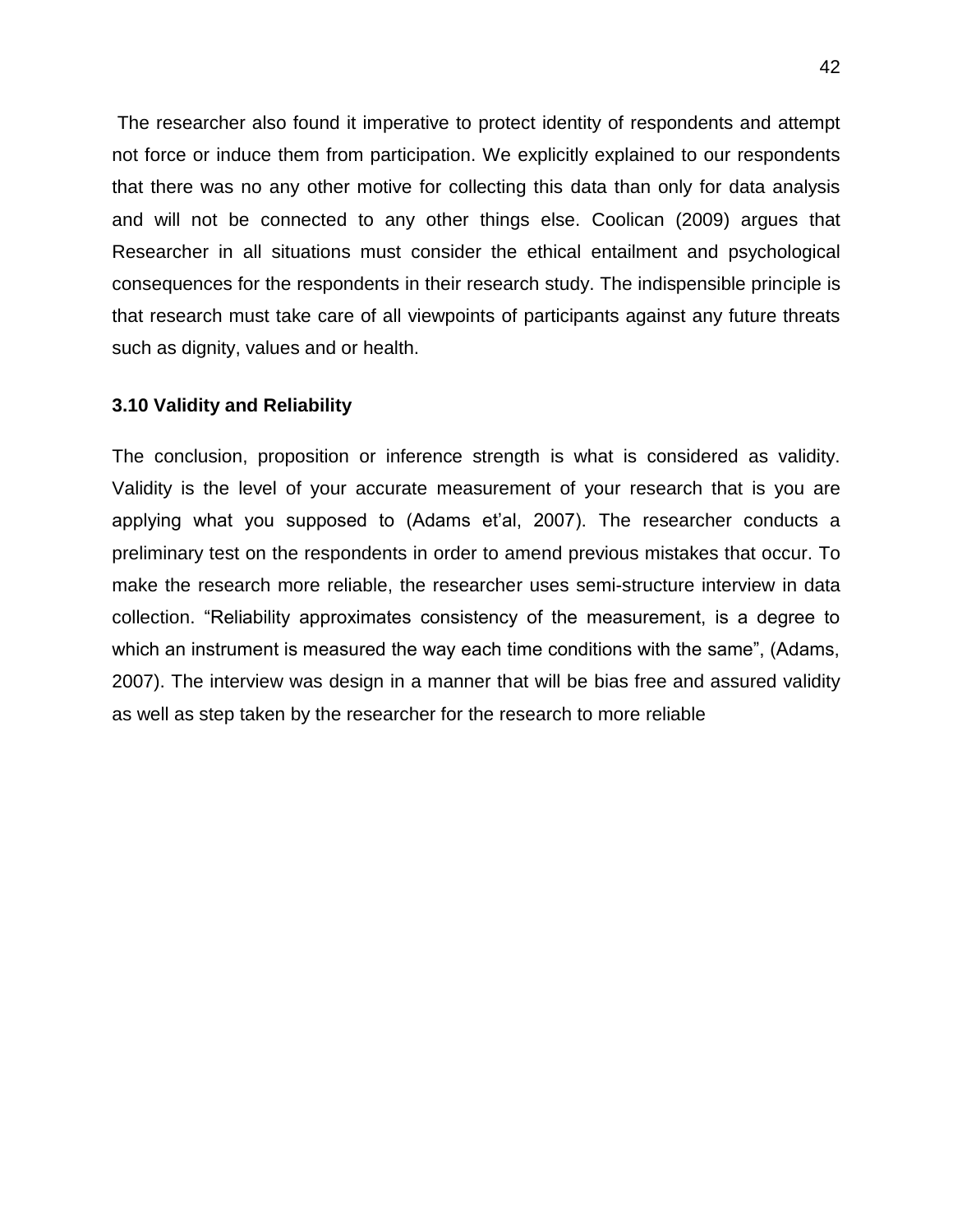## **CHAPTER 4**

#### **RESEARCH ANALYSIS AND RESULTS**

## **4.1 Introduction**

The aim of this chapter is data analysis and results based on the interview which the researcher conducted across diverse groups in the university, gathering their individual responses which finally gave us the results.

#### **4.2 Background and Diversity of the Participants**

 The staff and students that both male and female are the main target of the interview conducted by the researcher. Therefore, the results of interview were based on the responses cumulated from all the participants that took part in the interview. The data was generated also on the basis of diversity of the participants interviewed such as nationality, race, ethnicity, age, sex and so forth. The range of age of the respondents is between eighteen to sixty years.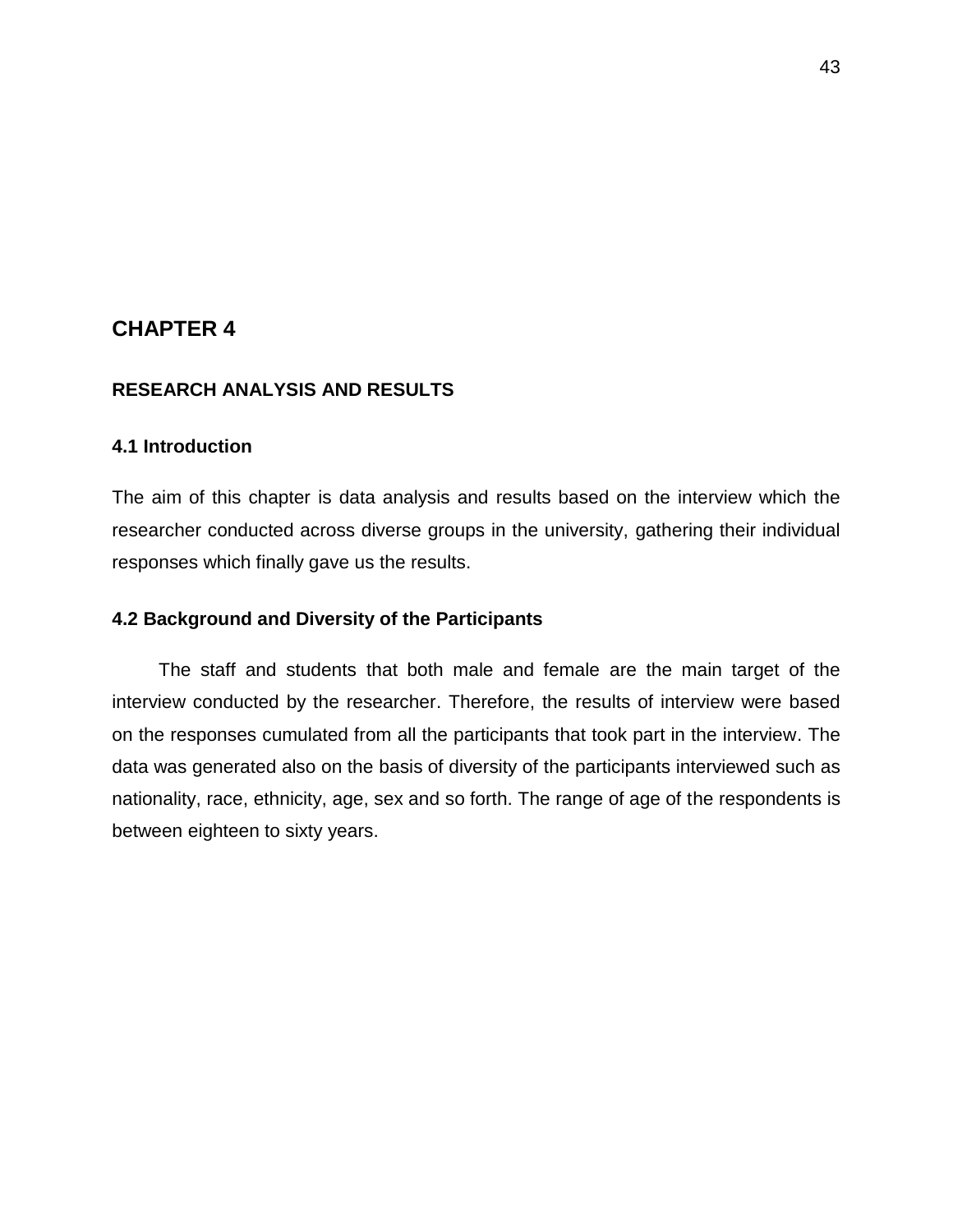| <b>Participant</b> | Age | <b>Nationality</b>  | Race         | Gender | Office/Department            | <b>Study Period</b> |
|--------------------|-----|---------------------|--------------|--------|------------------------------|---------------------|
| (P)                |     |                     |              |        |                              | <b>Frequency</b>    |
| 1                  | 43  | Libyan              | color        | Male   | C.I.S                        | $\overline{2}$      |
| $\overline{2}$     | 23  | Palestine           | color        | Male   | Mechanical Eng.              | 3                   |
| 3                  | 24  | Egyptian            | color        | Male   | Mechanical Eng.              | $\overline{4}$      |
| $\overline{4}$     | 20  | Syrian              | color        | Male   | Bio-Medical Eng.             | $\overline{2}$      |
| 5                  | 20  | Turkish             | color        | Male   | <b>Civil Engineering</b>     | 3                   |
| 6                  | 20  | Turkish-<br>Cypriot | color        | Female | Medicine                     | $\overline{4}$      |
| $\overline{7}$     | 27  | Syrian              |              | Male   | Medicine                     | 1                   |
| 8                  | 20  | Pakistani           |              | Male   | Medicine                     | $\overline{2}$      |
| 9                  | 20  | <b>Turkish</b>      |              | Female | Medicine                     | 3                   |
| 10                 | 19  | Kurdish             |              | Male   | Medicine                     | $\overline{2}$      |
| 11                 | 22  | Nigerian            | <b>Black</b> | male   | Architecture                 | 1                   |
| 12                 | 21  | Nigerian            | <b>Black</b> | Female | Petroleum Eng.               | $\overline{2}$      |
| 13                 | 31  | Zimbabwean          | <b>Black</b> | Female | <b>International Reltn</b>   | $\overline{2}$      |
| 14                 | 29  | Ethiopian           | black        | Female | Civil Eng.                   | 3                   |
| 15                 | 24  | South-<br>African   | <b>Black</b> | Male   | Banking & Acct               | 1                   |
| 16                 | 21  | Malawian            | <b>Black</b> | Male   | Banking & Acct               | 1                   |
| 17                 | 23  | Iraqis              |              | Female | Banking & Acct               | $\overline{4}$      |
| 18                 | 20  | <b>Botswana</b>     | <b>Black</b> | Female | <b>Banking &amp; Finance</b> | $\overline{2}$      |
| 19                 | 23  | Nigerian            | <b>Black</b> | Female | Pharmacy                     | 3                   |
| 20                 | 21  | Somali              | <b>Black</b> | Male   | Architecture                 | $\mathbf{1}$        |
| 21                 | 19  | Turkish-<br>Cypriot |              | Female | <b>Mathematics</b>           | 3                   |
| 22                 | 26  | Zambian             | <b>Black</b> | Male   | C.I.S                        | $\overline{2}$      |
| 23                 | 20  | Turkish             |              | Female | C.I.S                        | $\overline{4}$      |
| 24                 | 21  | Turkish             |              | female | Mechanical Eng.              | 3                   |

**Table 1:** Background and Diversity of the Participants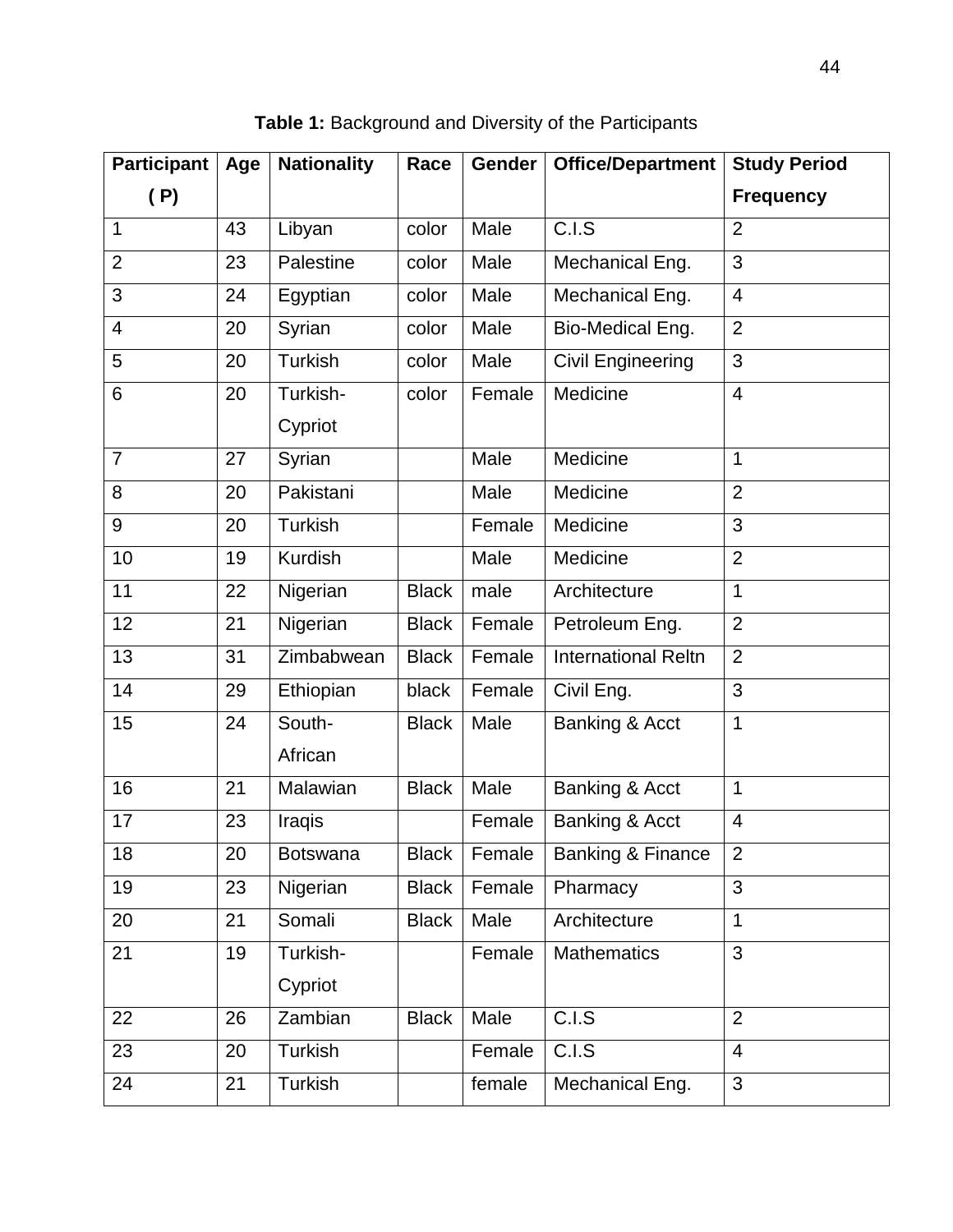| 25 | 19 | Turkish-       |              | Female | Medicine                   | 4              |
|----|----|----------------|--------------|--------|----------------------------|----------------|
|    |    | Cypriot        |              |        |                            |                |
| 26 | 21 | <b>Turkish</b> |              | male   | Civil-Engineering          | 3              |
| 27 | 25 | Iranian        |              | Male   | Civil-Engineering          | $\overline{2}$ |
| 28 | 28 | Sudanese       | <b>Black</b> | Male   | Construction Eng.          | $\mathbf{1}$   |
| 29 | 29 | Algerian       | color        | Male   | Construction Eng.          | $\overline{2}$ |
| 30 | 21 | Sudanese       | <b>Black</b> | Female | <b>Business Admin</b>      | 3              |
| 31 | 25 | Jordanian      |              | Female | <b>Civil Engineering</b>   | 3              |
| 32 | 21 | Syrian         |              | Male   | <b>Civil Engineering</b>   | $\overline{2}$ |
| 33 | 20 | Lebanese       |              | Female | <b>International Reltn</b> | $\overline{2}$ |
| 34 | 23 | Sierra-        | <b>Black</b> | Male   | <b>Business Admin</b>      | 1              |
|    |    | Leonean        |              |        |                            |                |
| 35 | 19 | Gambian        | <b>Black</b> | Female | <b>International Reltn</b> | $\overline{2}$ |
| 36 | 49 | Turkish-       |              | Female | Pharmacy                   | $\overline{4}$ |
|    |    | Cypriot        |              |        |                            |                |
| 37 | 20 | Kenyan         | <b>Black</b> | Female | Innovation                 | $\overline{2}$ |
| 38 | 19 | <b>Turkish</b> |              | Male   | <b>Nurse</b>               | 3              |
| 39 | 19 | <b>Turkish</b> |              | Male   | Law                        | 4              |
| 40 | 32 | Qatar          |              | Female | Marketing                  | $\overline{2}$ |
| 41 | 21 | Pakistan       |              | Female | C.I.S                      | 3              |
| 42 | 20 | <b>Turkish</b> |              | Female | Ilahiyat                   | 3              |
| 43 | 21 | Turkish        |              | Male   | Ilahiyat                   | 2              |
| 44 | 42 | <b>Turkish</b> |              | Male   | Human Resource             | 3              |
| 45 | 45 | Turkish        |              | Female | <b>Bio-Medical</b>         | 3              |
| 46 | 29 | Saudi-         |              | Male   | Medicine                   | $\overline{2}$ |
|    |    | Arabian        |              |        |                            |                |
| 47 | 20 | Palestine      |              | Female | <b>Bio-Medical</b>         | $\overline{2}$ |
| 48 | 23 | Iraqis         |              | male   | Bio-medical Eng.           | $\mathbf{1}$   |
| 49 | 19 | Turkish        |              | female | Knowledge Mgt.             | 3              |
| 50 | 25 | Ghanaian       | <b>Black</b> | female | Economics                  | $\overline{2}$ |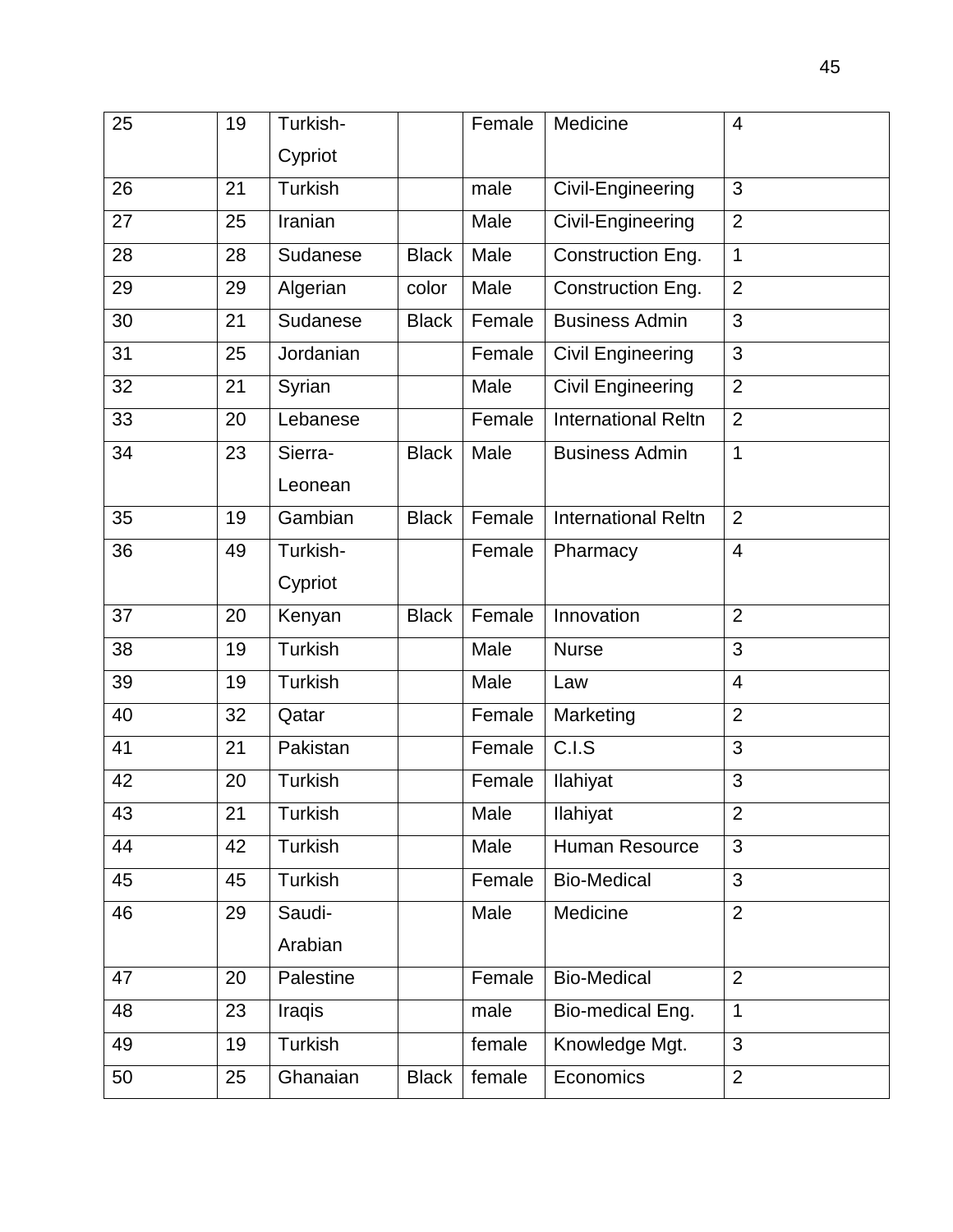| 51 | 22 | Angolan      | <b>Black</b> | male   | Banking & finance          |   |
|----|----|--------------|--------------|--------|----------------------------|---|
| 52 | 23 | Saudi-Arabia |              | Male   | Petroleum Eng.             | 3 |
| 53 | 26 | Kuwaiti      |              | Male   | Law                        |   |
| 54 | 24 | Lebanese     |              | Female | <b>Business &amp; Acct</b> | 3 |

#### **4.3 The Participants' Challenges encountered based on their Diversity**

The theme one in this research inquires if one (a participant) had ever faced any difficulty or challenges based on his/her diverse background. And what one considered most important factor that make one to be look very different in or outside the institution among the following age, sex, race, ethnicity, and or nationality (which are the primary diversity dimension. And which factor in the secondary diversity dimension is most important to them like education, experience, skills, religion, or location (continent).

Majority of African students said they answer (yes) meaning they either faced challenges directly or indirectly in the school or inside the town. They continued that most problem occurred in strategic area such as the international office, class, bus stop or inside the bus, in the Dorm, supermarkets, cafeteria or when trying to rent a house, most significant factor virtually all of them narrated was language barrier.

Turkish students, most of which responded (No), mean they never encountered challenges on any basis anywhere. However, most of them agreed that language barrier plays key roles in dividing them with their fellow international students.

Arab students/people from Middle East, their responses look to be hybrid, such as most of them answered (No) which means that they had never faced inequality problem/challenges but some of them said it had happened in front of them by a friend or just someone else. Their responses also indicated that most of the problems happened in key areas like café, cafeteria, international office, dorms and so on.

Most of these difficulties or challenges, the three groups centralized on the language barrier as factor that plays significant roles in deepening the challenges. African and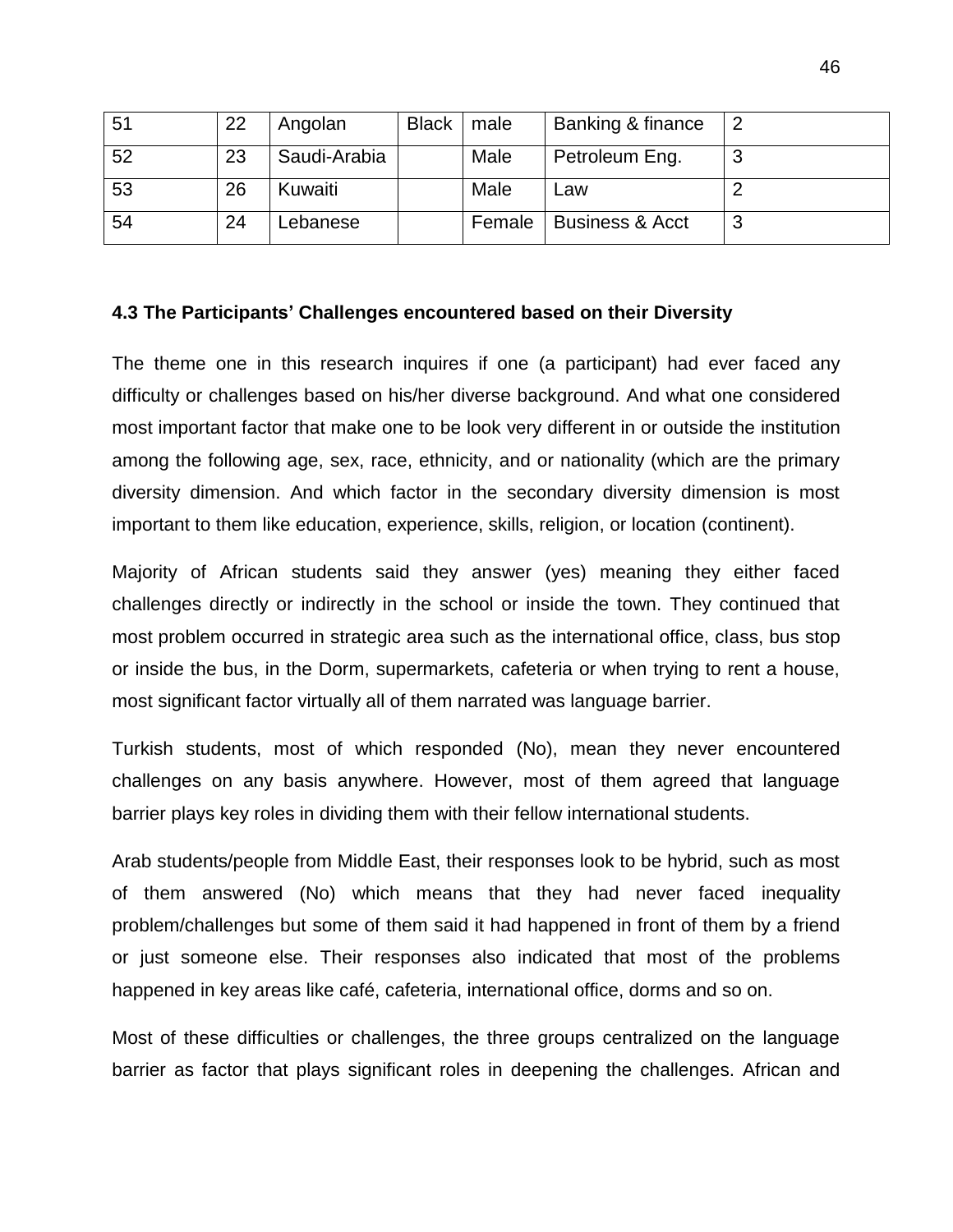Arab thought it to be more of racist, nationality and ethnicity. However, most Turkish students believe it to be along personal or ethnicity lines.

#### **4.4 A key factor thought by participants as most important Diversity**

 The theme two, in this research interrogate the participant in the interview that which factor do they considered as most important among diversity dimensions in both primary such age, sex, race, nationality or ethnicity and or one of the secondary diversity dimensions including education, experience, skills, religion or location (continent) in terms of making one to look deviant (different) and face challenges. I specially take this theme as an important because respondents" views are generated regarding their perception of what made them different among others.

#### **Turkish Race**

Sixteen Turkish and Turkish-Cypriot that participated in the interview conducted have the views that (most of them) ethnicity and skills are the factors that make one far different from others, so there is tendency that this person may face some difficulties here and there. Some Participants views quoted as follows:

> One of the participants responded that "ethnicity and experience are the factors that i think make someone look as not part of the main stream but other factors like race and so forth, doesn"t matter because we have not chosen to be who we are, it was a God choices, so not need to affect us".

 **(P.9)**

Another Participant has it that "We may be different color but inside us, we are the same. Ethnicity shows the ways a certain group live so this makes what the different group chooses to be. Also our experience is another factor which should take as serious which differentiates us from those who have little or not at all".

**(P.26)**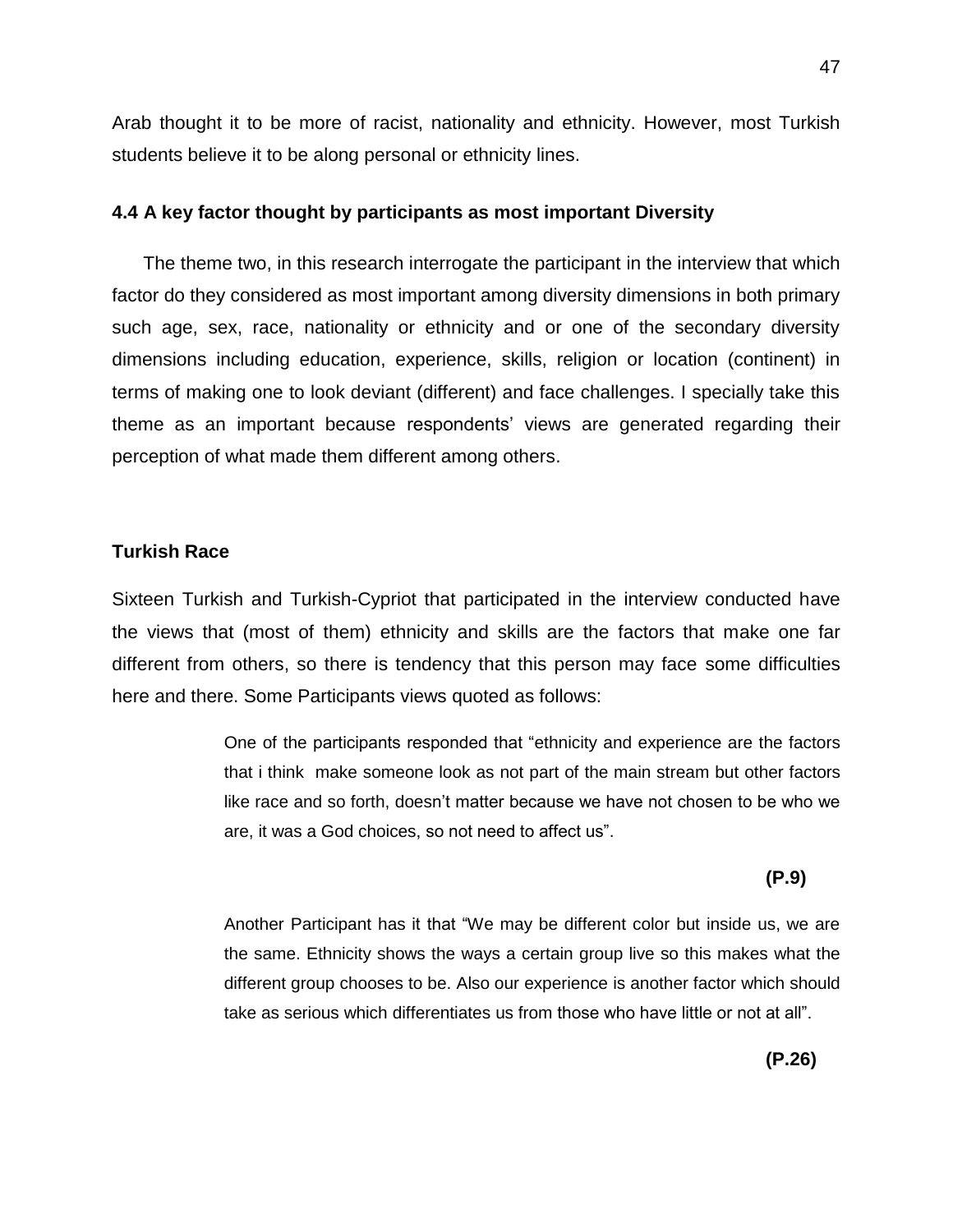#### **Arab Race/Ethnic**

 Arab race/ethnic, this group mostly agreed that ethnicity and location (continent e.g. Middle-East) play significant roles in making one encounter challenges by other group that are different from his/her. They argued that most Turkish are hostile, don"t have human relation and they are not ready to fix what they considered mess. They responded as follow:

**(P.4)** 

A participant aired his view that "if you are from different ethnic group then you are more vulnerable to encounter challenges in any society which Cyprus is not excluded".

Another participant responded that "ethnicity and location are very important factors that expose someone to face difficulties/challenges here in Cyprus and I think almost anywhere. Sometimes we paid too much money when they realize where we came from comparing to normal price".

 **(P.10)**

#### **African Race/Ethnicity**

 Most African Race/ethnicity interviewed complaint more than two other group mentioned above which was based on nationality and experience as most of them lamented, they faced challenges either in the institution or outside, importantly stereotype. At least, nineteen Africans race/ethnicity were interviewed by the researcher.

> One of the participants posit that "though I don"t judge all people by one person"s action, in view of what he/she did to me, I think Turkish people are more ferocious. They don"t have human relation to my understanding".

**(P.11)**

Another participant argued that "It is peculiar for people to easily leave their affiliation group; however, one will be closely monitored if he/she his is black,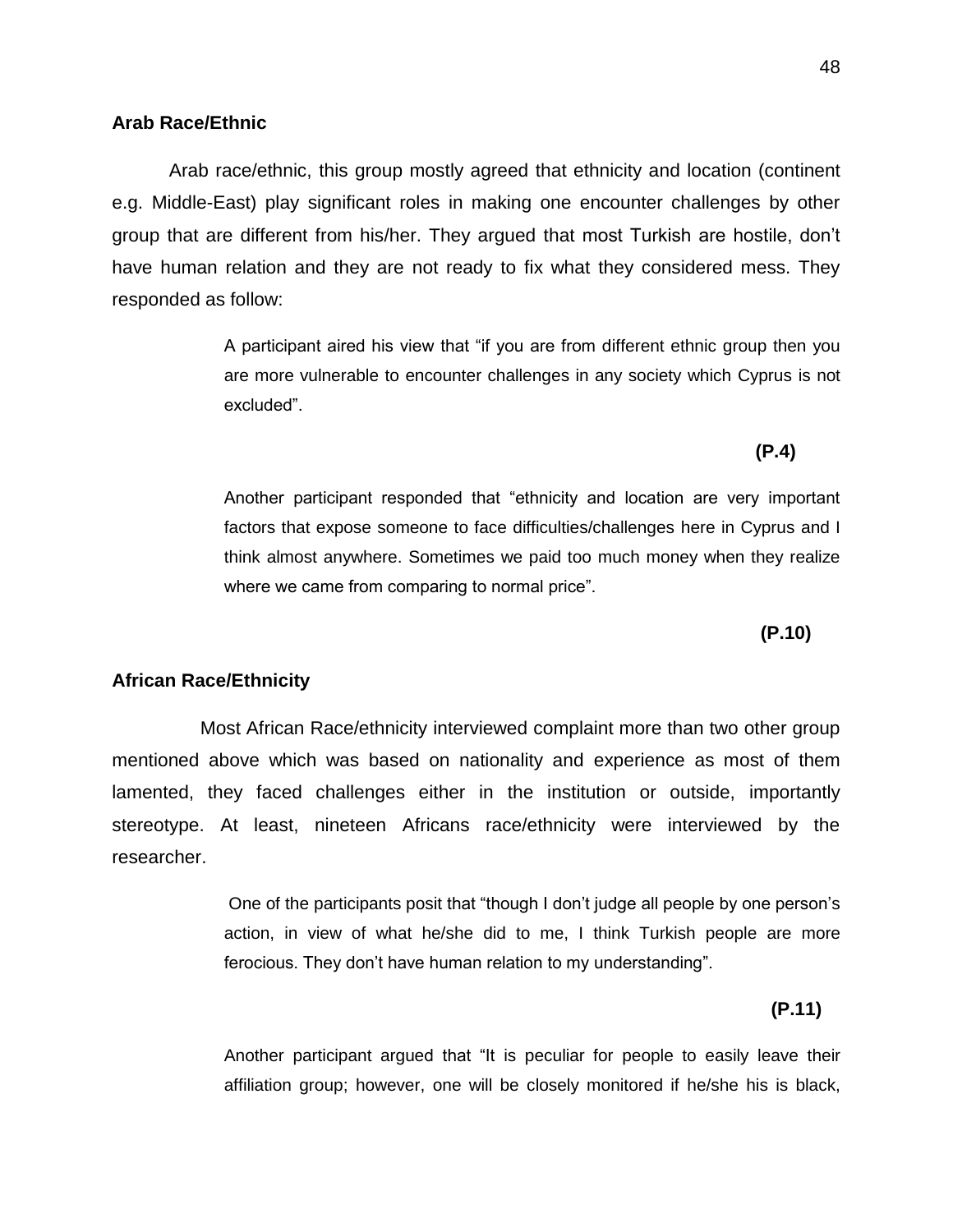example, in the supermarket, cafeteria, international office and so forth, comparing to colored people"

**(P.12)**

Ones more participant opined that "it is not just for me to generalized, but the people i met so far have resentment over some other people from certain nationality".

## **(P.15)**

 Most African Race/Ethnic participants interviewed responded that the challenges they encountered was as a result of stereotype other group have against them, that they are criminal and aggressive. Almost all African interviewed responded that they face discrimination because; they added, their color is easily identifiable. The participants posit that they are under surveillance where ever they go, especially supermarket, cafeteria, café even when entering the Dormitory.

While Arab Race/Ethnicity that participated in this interview, responded that (except very few of them) they did not face any challenge or discrimination but most of them are not happy with the way international office is handling them, more especially poor financial record. Some of them also argued that there is no human relation between them and their Turkish counterparts. Turkish and Turkish-Cypriot that have been interviewed responded that they never face any problem anywhere.

However, virtually all the participants agreed that language barrier play significant dividing roles among the students

## **4.5 Policy**

 The researcher here aims at exploring participants responses about if it is possible for the institution to introduce policy for equality among its diverse students. And inquire if participants also think that the law may be important to the institution in retaining its international students.

## **Turkish Race**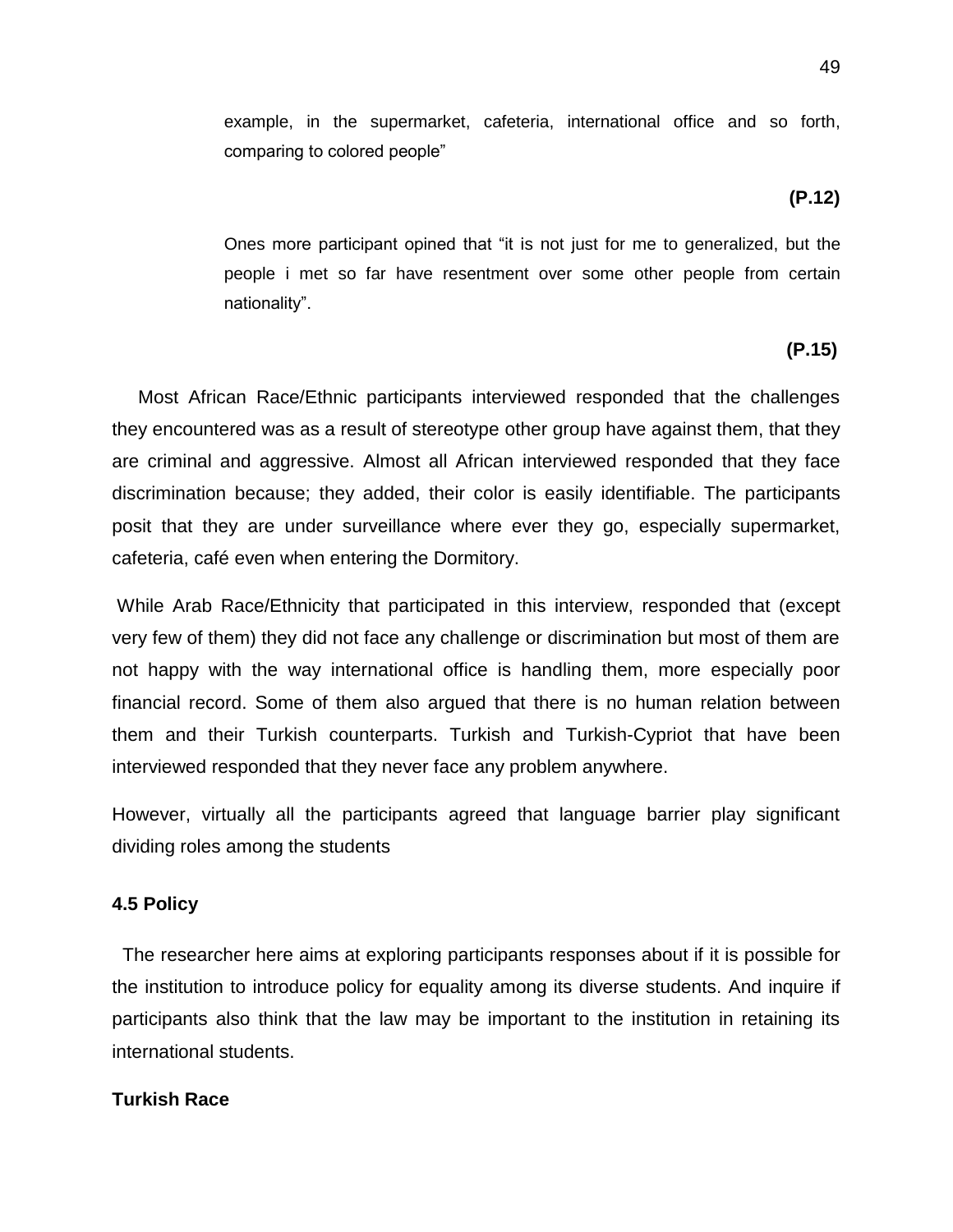Thirteen out of seventeen participants interviewed responded that introduction of new policy that incorporates diversity management can significantly help in fostering bond of relationship among students. They also believe that this policy should not only be introduced but also put to work.

> A participant responded that "the policy like this will help, because in Cyprus people are always law abiding, so if they come to know policy like this exist they stick to it".

 $(P.23)$ 

Another participant responded in the interview that "yes, equality policy will of course be good if introduced, because it will develop cordial relationship among all members concern".

(P.24)

Ones more participants have viewed that "because this is an international university, if there is negative impression toward unequal treatment among staff, students and all concern members it will affect students thinking of coming to same institution and even the one inside may think otherwise". (P.26)

## **Arab Race/Ethnicity**

 Most of Arabs Race/Ethnicity interviewed agreed that if the institution brings equality policy it will immensely assist in uniting all students. Fifteen out of eighteen participants responded in the interview that equality policy will be a good idea but they have the fear that it may not be possible to introduce it or even if introduce may not work as expected.

> A participant opined that "Equality policy is good enough for us but they cannot change it "the institution" because of their rigidity to change".

(P.2)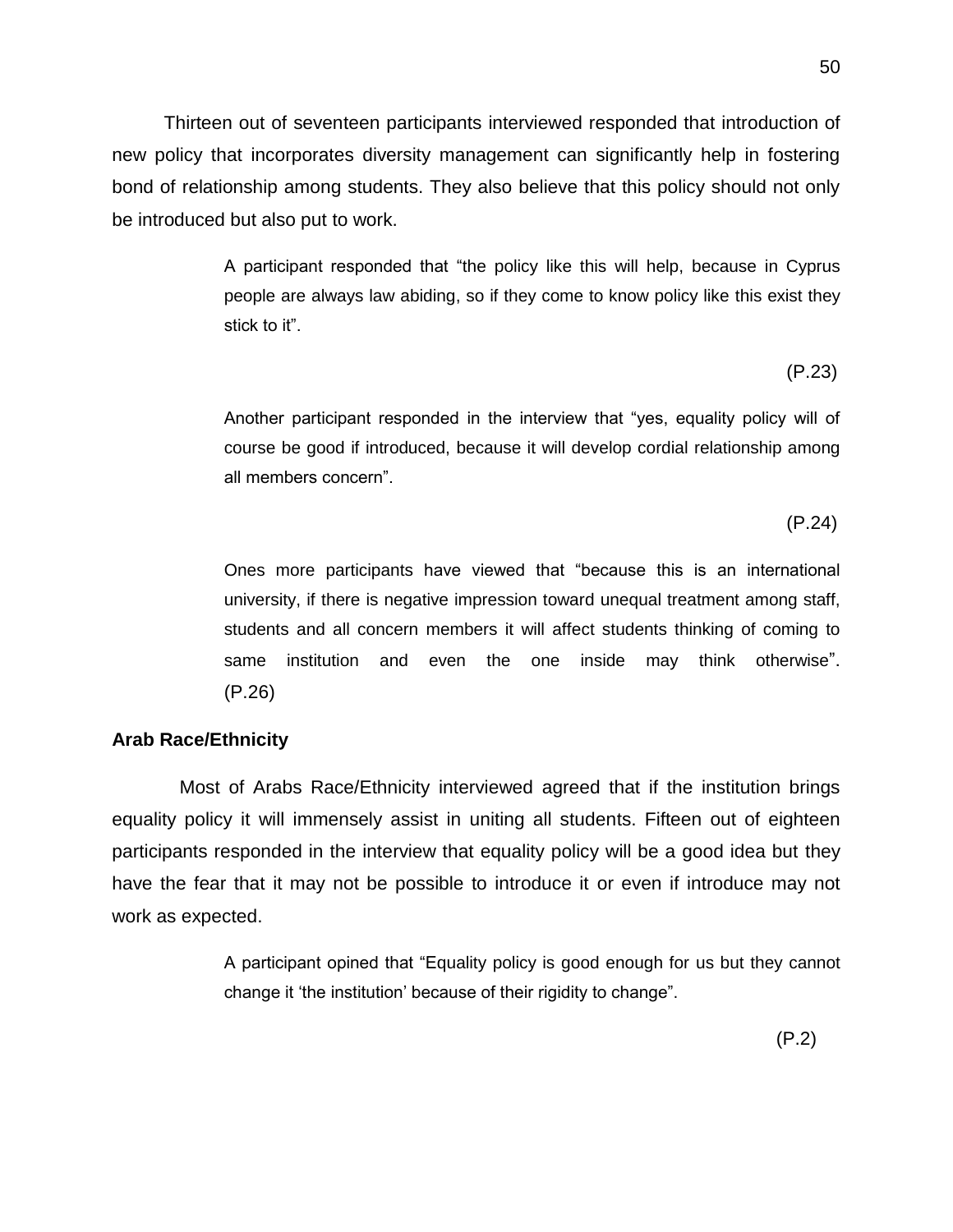Another participant aired his view thus "yes equality treatment policy should be introduced in the institution to avoid unequal treatment but I don"t think is possible because the people here are inflexible"

 $(P.3)$ 

Ones more participants believe that "policy for equality is good but policy change is not possible because in Cyprus everything is uniform, for instance culture, language and so on, the country is not diverse".

 $(P.7)$ 

#### **African Race/Ethnicity**

Virtually all African Race/Ethnicity unanimously agreed that introduction of equality policy will tremendously help in bring about unity, peace and progress in the institution and can go a long way in fishing attention of international students anywhere in the globe. Fourteen out of nineteen African Race/Ethnicity interviewed responded without condition that the equality policy will help a lot, but three agreed it would with some doubt if the institution can be ready to so.

> A participant interviewed responded that "If the university will introduce equality policy will be a helping hand in terms of equal treatment".

(P.14)

Another one opined in the interview that "No need for new equality policy because I believed they already have it, only that they should give more orientation about its existence".

(P.15)

The participants that have been interviewed by the researcher in this work, more than two-third of them responded that introduction of equality policy can tremendously overcome inequality suspicion by some groups. Majority of the Arabs interview in this research responded that the policy is good but feared that it may not be changed because they said Turkish people are inflexible to policy change because of their nature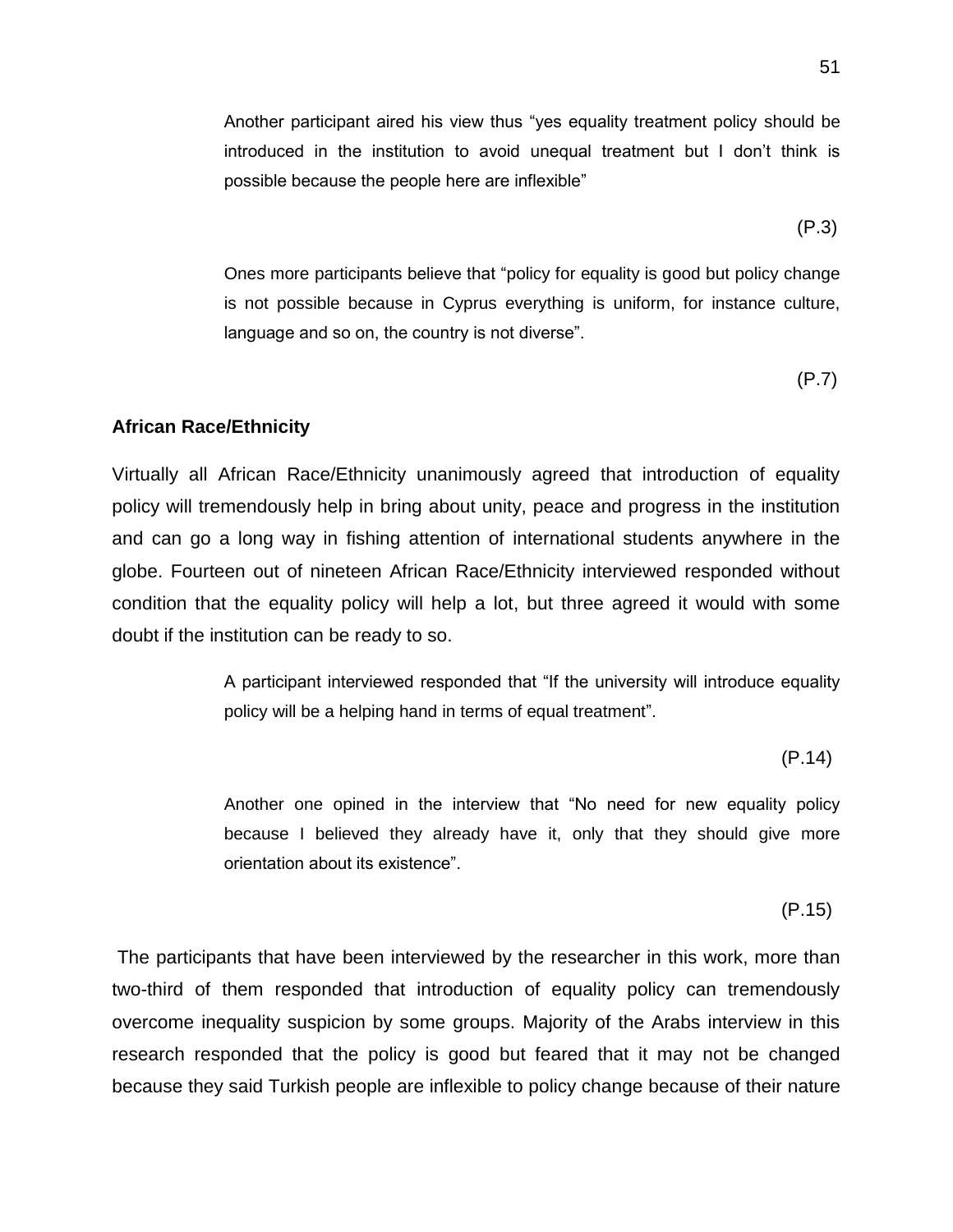of virtually everything. Most Turkish participant believe this policy will help and it is even already in place unless it need to be reoriented, African that were interviewed by the researcher agreed by more than half that equality policy should be changed and hope that it will be as soon and in time. Because, they added that this is an international university and should have policy for adopting different people.

## **4.6 Diversity Management**

The researcher targets to generate data on the basis of what participants can respond or believe in the interview conducted; if the institution can accommodate (accommodate here means different people brought together should be respected base on their differences not affirmative action) it's treat all different people equally by given them equal treatment and equal opportunities in all parameter within its power. At this stage, most participants of the three key group interviewed agreed that diversity management will be a very important factor to use as a solution to diversity problems.

## **Turkish Race**

In all seventeen participants of Turkish Race interviewed only one participant responded negatively about Diversity Management. Sixteen out of seventeen agreed that diversity management is a way forward for discrimination.

> A participant has the views that "Yes diversity management is good, but it can only work if introduce different interaction session for all students such as social activities/events".

 $(P.21)$ 

Another participant posits that "Yes it is important to introduce diversity management because despite our differences especially here. This is an international university so it should be more accommodating".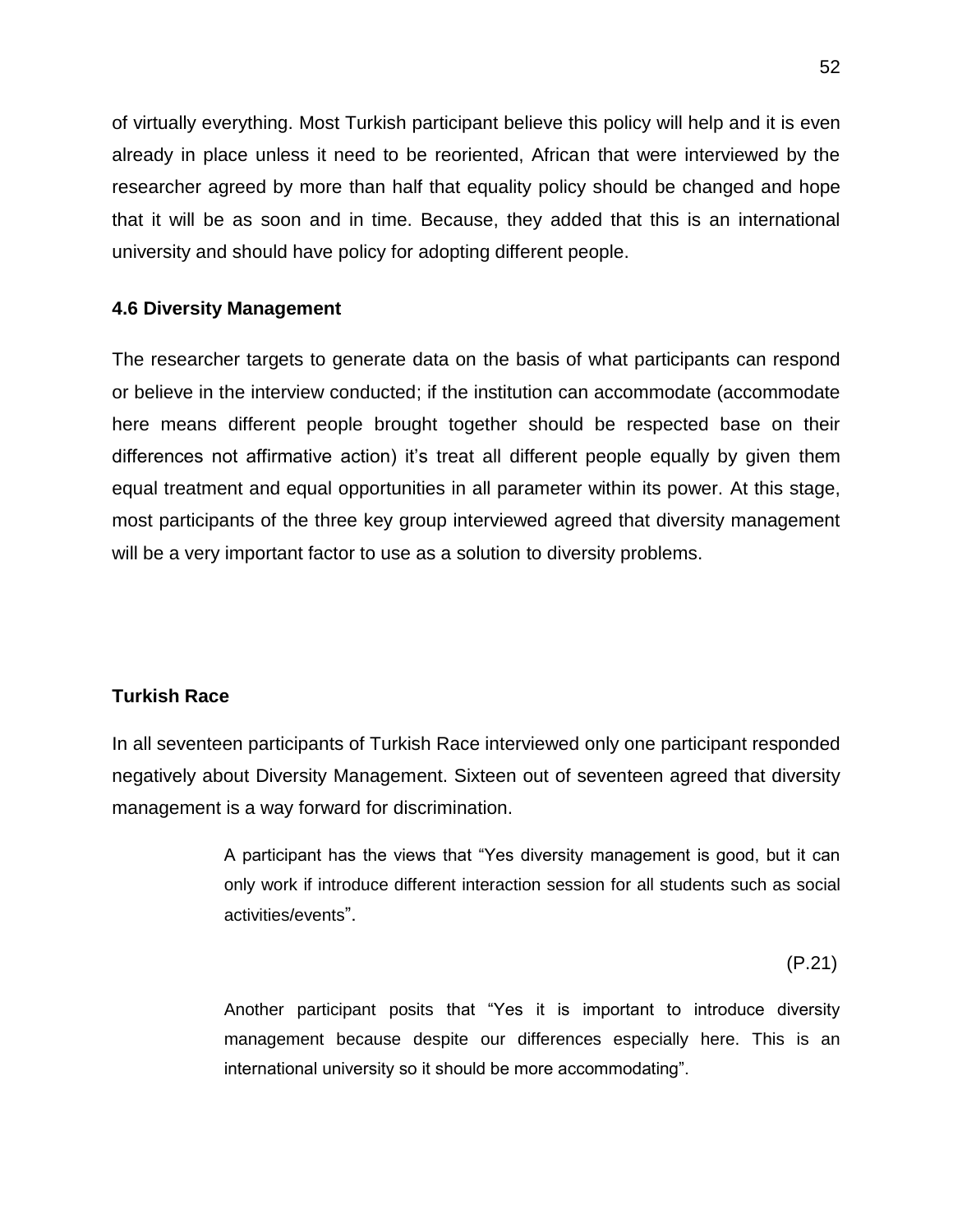$(P.23)$ 

Ones more participant also explained when interviewed that "of course diversity management could better be instilling by the institution in managing our differences with respect for each different group".

$$
(P.25)
$$

#### **Arab Race/Ethnicity**

Fifteen out of eighteen participants of Arab Race/ethnicity interviewed responded that diversity management is an important factor that can eliminate challenges people with difference can face and everyone will feel at home.

> A participant answered in the interview that "the institution can accommodate all its members with equality and respect and none should be discriminated, because we are all human being from same origin".

 $(P.10)$ 

Another participant has his view when interviewed as "yes, sure if they can give opportunities and equal treatment is also a good thing. Management should provide electronic platform for lodging complaint such as blog, email, website, and so on and follows it with actions".

 $(P.31)$ 

#### **African Race/Ethnicity**

 Most of African Race/Ethnicity that participated in this interview responded that Diversity management is the very important stage in dealing with differences that different people come up with from their respective background. Sixteen participants out of nineteen agreed that diversity management is the lasting solution for accommodating diverse group in any system or organization.

> A participant interrogated in the interview has a view that "the management should mix people of different background and culture in the same event such as social activities, international days and so on".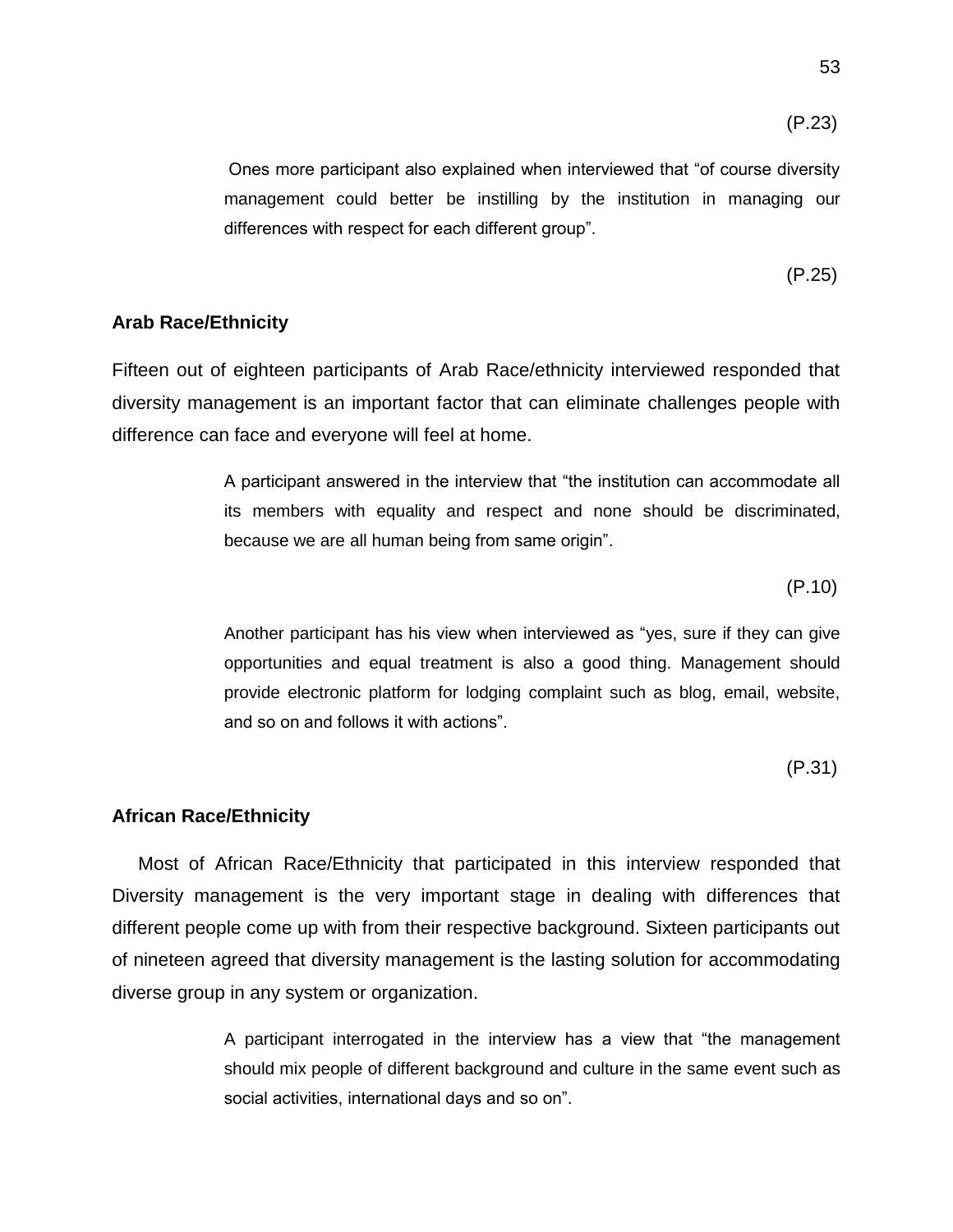$$
(P.16)
$$

Another participant opined that "Yes, there should be a policy that can deal with student that are mostly international students with equality if the university want sustain them".

$$
(P.20)
$$

One more participant posits that "yes, by given equal opportunity or treatment for a diverse population or students will improve a healthy relationship among different group love, caring and progress".

(P.22)

In the Diversity Management, almost all the participants from all the groups interviewed responded that it is the most suitable factor that would overcome most of the challenges or difficulties that can be faced by any group. Most of the participants argued also that social interactions events or sessions will be an important platform to uniting all the students.

#### **4.7 Test of Hypothesis**

 The null hypothesis (Ho), that established that the policy the institution (i.e. Near East University) uses do not influence diversity management was turned-down (Ho rejected) by the responses gathered from the participants, where majority of the respondents posit that the equality policy is very significant in inducing diversity management. Though the participants were given options to choose at least two factors they considered most important among; age, sex, race, ethnicity, national (primary dimension) and education, experience, skills, religion, location (secondary dimension). Most of the information gathered from the participants along two diversity dimensions above responded that the institution can do policy that will accommodate diverse people through diversity management. However, the policy the institution uses do influence diversity management Alternative hypothesis (Hi) was established (accepted Hi).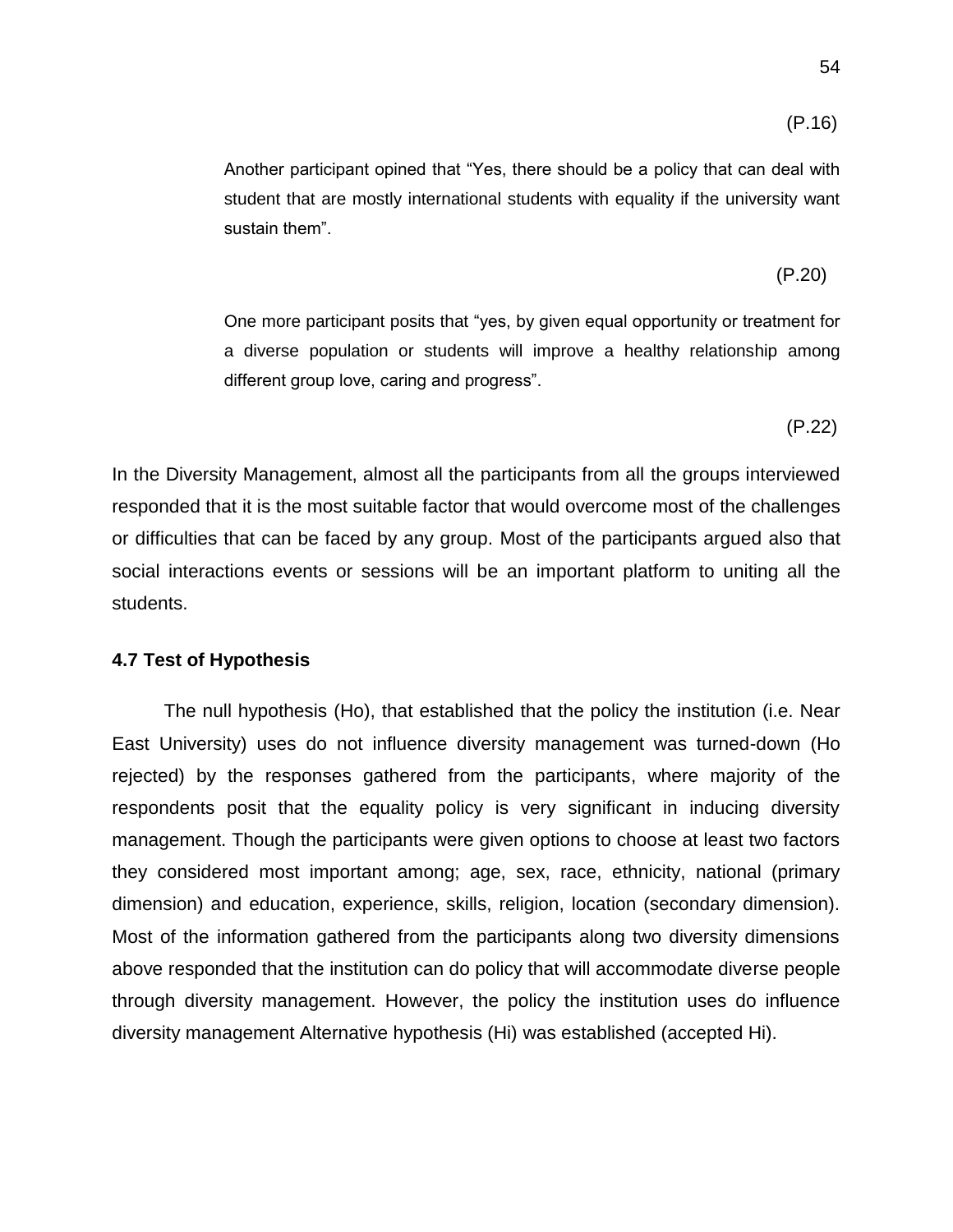## **4.8 Results Summery**

| <b>Results</b>             |                                                                                               |                                                                         |                                                                         |     |           |                 |           |  |
|----------------------------|-----------------------------------------------------------------------------------------------|-------------------------------------------------------------------------|-------------------------------------------------------------------------|-----|-----------|-----------------|-----------|--|
|                            |                                                                                               | <b>Race/Ethnicity Groups</b>                                            |                                                                         |     |           |                 |           |  |
|                            | Form<br>of<br>the<br>Interview<br>Questions                                                   | <b>Turkish</b><br>(17)                                                  | Arab<br>(18)                                                            |     |           | African<br>(19) |           |  |
|                            |                                                                                               | Yes                                                                     | <b>No</b>                                                               | Yes | <b>No</b> | Yes             | <b>No</b> |  |
| $\mathbf 1$                | Have you ever experienced<br>unequal treatment in or outside<br>the institution?              | $\mathbf 0$                                                             | 17                                                                      | 3   | 15        | 14              | 5         |  |
| $\mathbf 1$<br>$\mathbf C$ | Which kind of challenges did<br>face<br>base<br>ever<br>on<br>your<br>diversity (differences) | $\blacktriangleright$<br>$\blacktriangleright$<br>$\blacktriangleright$ | $\triangleright$ Racial<br>Stereotypes<br>Language barrier<br>Ethnicity |     |           |                 |           |  |
|                            |                                                                                               | ➤                                                                       | <b>Discrimination</b>                                                   |     |           |                 |           |  |

# **Table 2:** Summary of the Data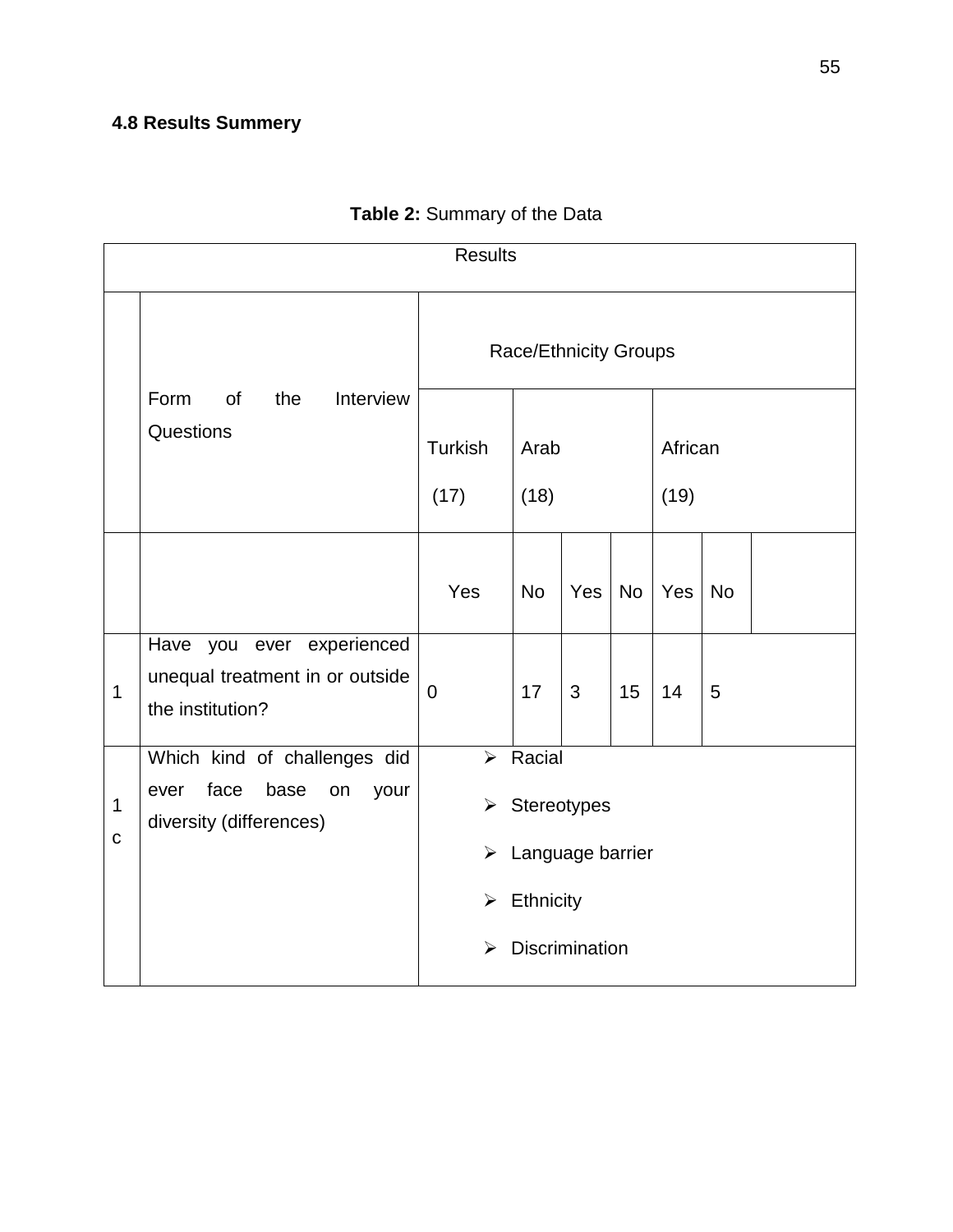| $\overline{2}$ |                                 |                |                |                |  |
|----------------|---------------------------------|----------------|----------------|----------------|--|
|                |                                 |                |                |                |  |
|                | <b>Diversity Dimensions:</b>    | Turkey         | Arab           | African        |  |
|                | Which factor do you             | 17             | 18             | 19             |  |
|                | considered<br>most              |                |                |                |  |
|                | important<br>based<br>on        |                |                |                |  |
|                | which one can face most         |                |                |                |  |
|                | challenges                      |                |                |                |  |
| $\overline{2}$ | Primary:                        |                |                |                |  |
|                | $\triangleright$ Age            |                |                |                |  |
|                | Gender<br>$\blacktriangleright$ | 3              | $\overline{2}$ | $\overline{1}$ |  |
|                |                                 | $\mathbf 0$    | $\mathbf 1$    | 3              |  |
|                | $\triangleright$ Race           | $\overline{7}$ | $\overline{4}$ | $\overline{5}$ |  |
|                | $\triangleright$ Ethnicity      |                |                |                |  |
|                |                                 | $\overline{4}$ | $\overline{4}$ | $\overline{3}$ |  |
|                |                                 | 3              | 6              | $\overline{7}$ |  |
|                | $\triangleright$ Nationality    |                |                |                |  |
|                |                                 |                |                |                |  |
|                | Secondary:                      |                |                |                |  |
|                | $\triangleright$ Education      |                |                |                |  |
|                |                                 | $\overline{4}$ | $\overline{2}$ | $6\phantom{1}$ |  |
|                | $\triangleright$ Experience     | $\overline{4}$ | $\overline{4}$ | 3              |  |
|                | $\triangleright$ Skills         | 5              | $\overline{3}$ | $\overline{4}$ |  |
|                |                                 |                |                |                |  |
|                | $\triangleright$ Religion       | $\mathbf{1}$   | 3              | $\overline{2}$ |  |
|                |                                 |                |                |                |  |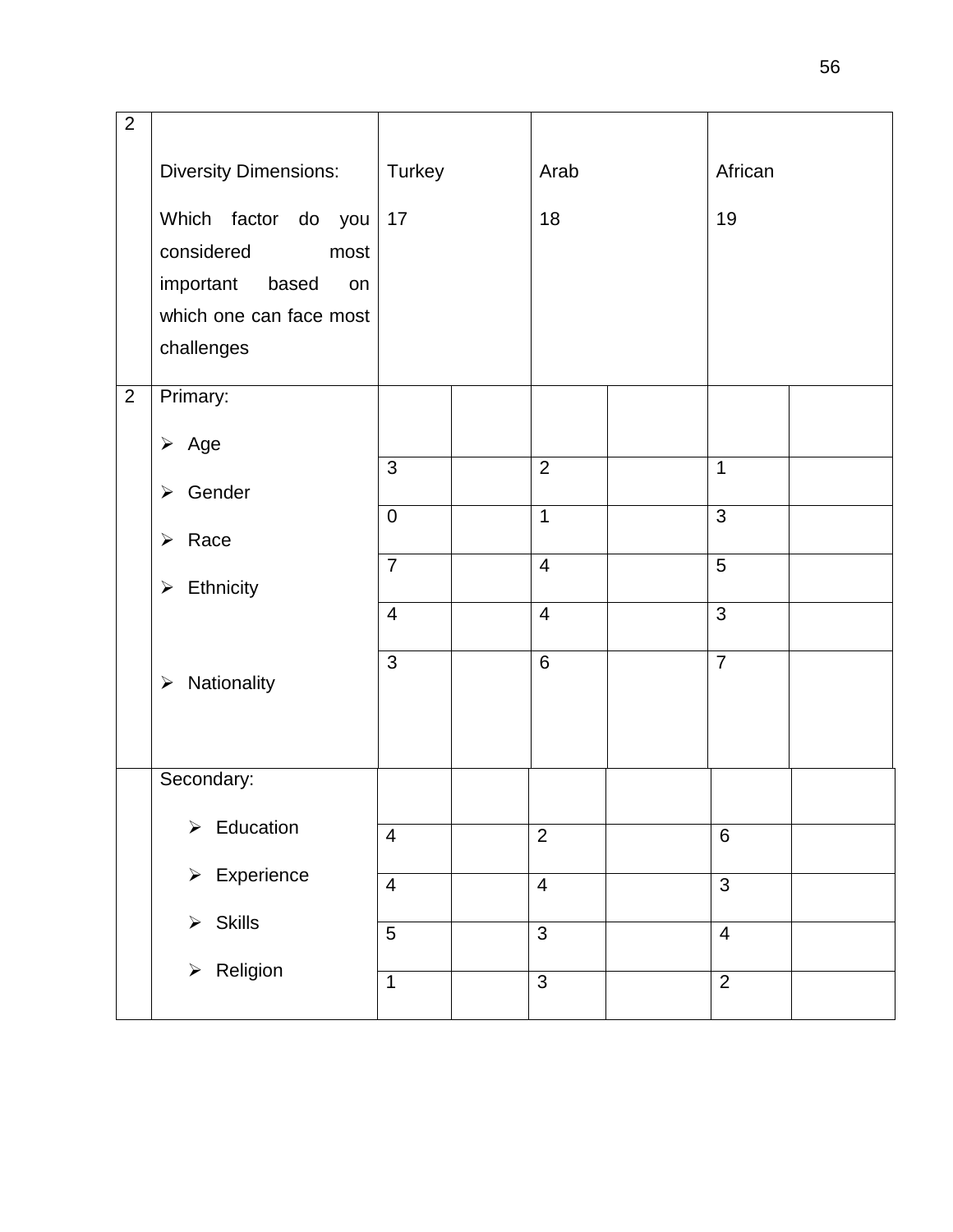|                | Location<br>➤                | 3   |                                             | 6                      |                                                                  | 3   |           |  |  |
|----------------|------------------------------|-----|---------------------------------------------|------------------------|------------------------------------------------------------------|-----|-----------|--|--|
|                | (continent)                  |     |                                             |                        |                                                                  |     |           |  |  |
|                |                              |     |                                             |                        |                                                                  |     |           |  |  |
|                |                              |     |                                             |                        |                                                                  |     |           |  |  |
| $\overline{2}$ | Do agree one can drop        | Yes | <b>No</b>                                   | Yes                    | <b>No</b>                                                        | Yes | <b>No</b> |  |  |
| b              | aside his/her differences if |     |                                             |                        |                                                                  |     |           |  |  |
|                | he/she could satisfy his/her | 16  | $\overline{2}$                              | 14                     | $\overline{4}$                                                   | 13  | 6         |  |  |
|                | value/feelings (goals) or    |     |                                             |                        |                                                                  |     |           |  |  |
|                | personalities (ego)          |     |                                             |                        |                                                                  |     |           |  |  |
| 3              | Do you agree that the        |     |                                             |                        |                                                                  |     |           |  |  |
|                | institution can adjust its   |     |                                             |                        |                                                                  |     |           |  |  |
|                | policy through enactment/    | 13  | 5                                           | 15                     | 4                                                                | 14  | 5         |  |  |
|                | implementation<br>of<br>its  |     |                                             |                        |                                                                  |     |           |  |  |
|                | equality policy?             |     |                                             |                        |                                                                  |     |           |  |  |
|                |                              |     |                                             |                        |                                                                  |     |           |  |  |
| 3c             | Do you have suggestions      |     |                                             |                        | $\triangleright$ An electronic platform for students' complaints |     |           |  |  |
|                | on any other factor that     |     |                                             |                        |                                                                  |     |           |  |  |
|                | can help the institution     |     | $\triangleright$ Social events for students |                        |                                                                  |     |           |  |  |
|                | change way it treats its     |     | International/cultural days<br>➤            |                        |                                                                  |     |           |  |  |
|                | students to equality?        |     | $\triangleright$ General parties            |                        |                                                                  |     |           |  |  |
|                |                              |     |                                             |                        | $\triangleright$ A mix group assignment in class                 |     |           |  |  |
| 3d             | What do you think cannot     |     | ➤                                           | Language barrier       |                                                                  |     |           |  |  |
|                | help the university?         |     | ➤                                           | Unequal treatment      |                                                                  |     |           |  |  |
|                |                              |     | ➤                                           |                        | Not attending complaints                                         |     |           |  |  |
|                |                              |     |                                             | <b>Discriminations</b> |                                                                  |     |           |  |  |
|                |                              |     |                                             |                        |                                                                  |     |           |  |  |
|                |                              |     |                                             |                        |                                                                  |     |           |  |  |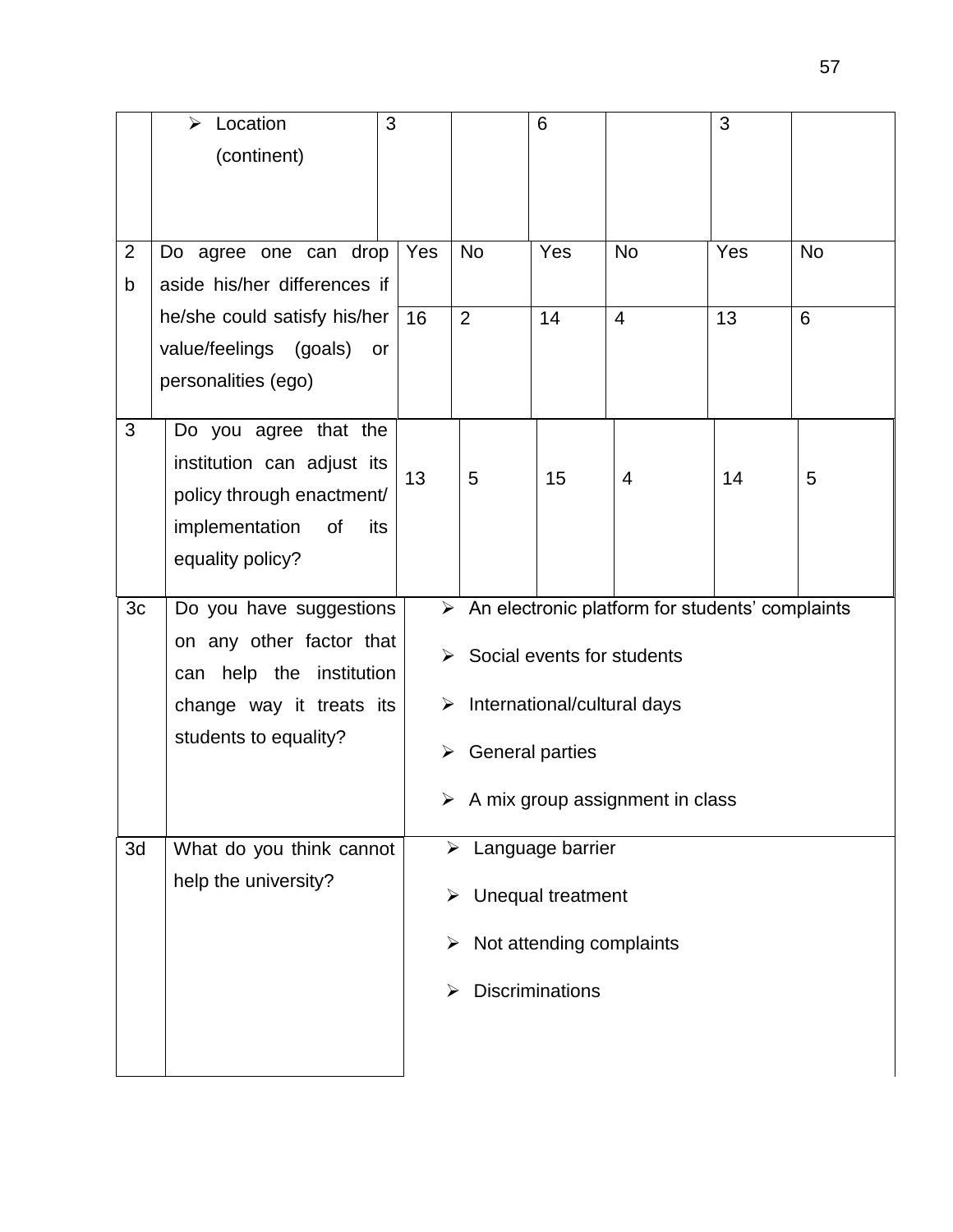| $\overline{4}$ | Do you agree that the<br>institution<br>can<br>all<br>accommodate<br>its<br>students equally despite<br>their diversity by equal | 15                              | 3                         | 16                                                | 2                                                                                                                                                                        | 15 | 4 |
|----------------|----------------------------------------------------------------------------------------------------------------------------------|---------------------------------|---------------------------|---------------------------------------------------|--------------------------------------------------------------------------------------------------------------------------------------------------------------------------|----|---|
|                | opportunities<br>and<br>treatment                                                                                                |                                 |                           |                                                   |                                                                                                                                                                          |    |   |
| 4c             | think<br>What<br>do<br>the<br>institution can to correct<br>what you think as unequal<br>treatment                               | $\blacktriangleright$<br>➤<br>➤ | English<br>Suggestion box | Social interaction<br>Orientation about diversity | > Proper language teaching of both Turkish &                                                                                                                             |    |   |
| 5              | Do<br>have<br>you<br>any<br>observations<br>suggestion,<br>or corrections on the topic<br>additional<br>any<br>or<br>information | ≻<br>➤                          | class                     |                                                   | $\triangleright$ International office proper financial record<br>More diversity representative in international office<br>Stop speaking/teaching Banacular international |    |   |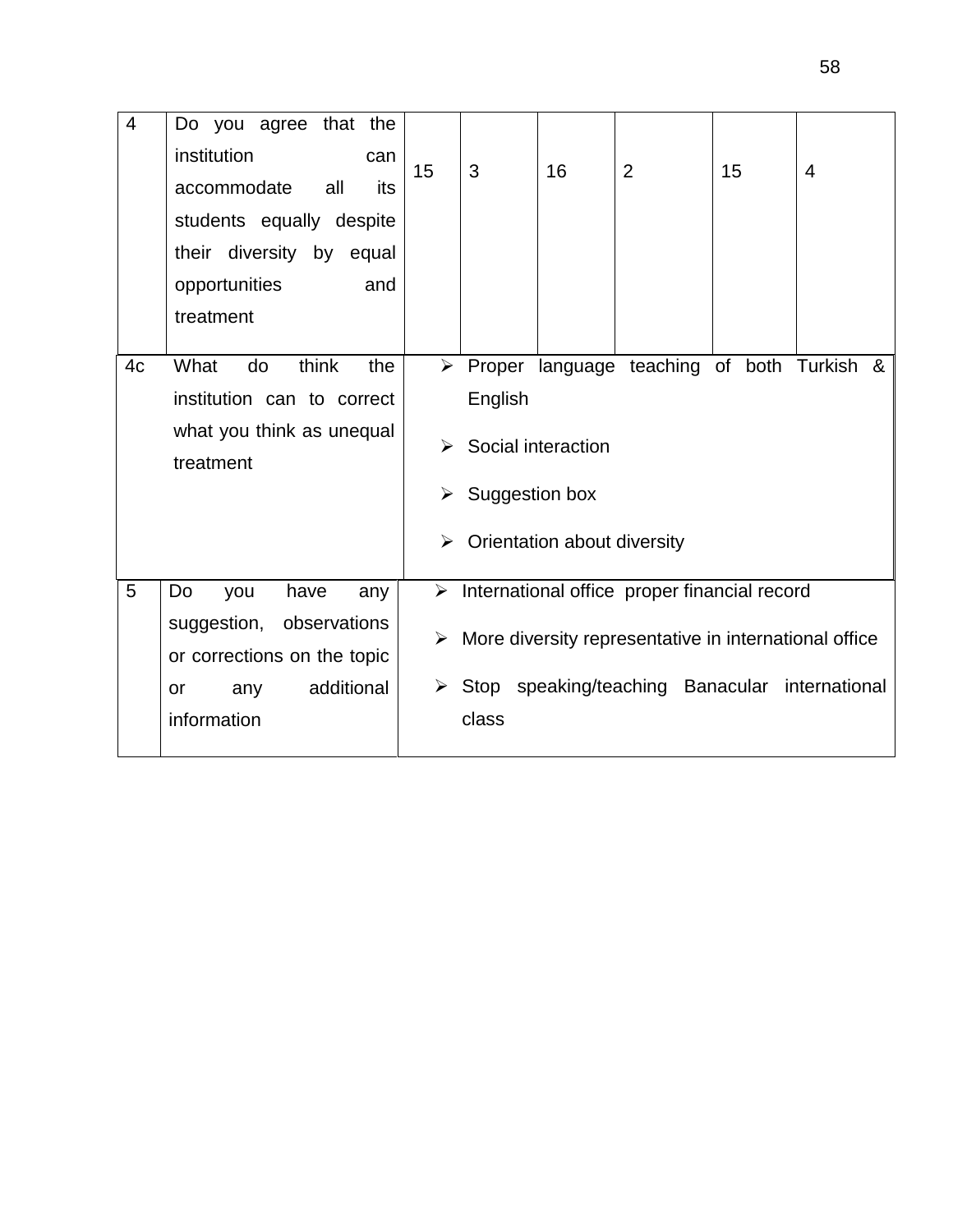## **CONCLUSION AND RECOMMENDATION**

 The focus of this last part of research work is the summery discussion of the results, impact of the findings and recommendations. The findings are from the interview conducted by the researcher in which participants were engage and gave their own respective views out of which results evolve.

# *The descriptions of the findings in the interview conducted are briefly discussed as follows*:

 Results of the interview conducted show that Diversity management is highly affected by policy the institution adopted to allow or not allow equality treatment of the diverse population of the institution. Most participants interviewed have the view that being different in color represents outer part of human being; however, inside us we are all flesh and bones. Virtually all the participants interviewed posit that language barrier play key roles in worsening the situation. If proper languages teaching of both Turkish and English are introduced not just for passing examination but for practical purpose will overcome the situation.

### Did *you ever face diversity challenges in or outside the institution?*

 Based on the result obtained from the interview, the participants responded differently here. Most Turkish participants in the interview said that they never faced challenges base on their diversity. However, some of the Turkish interviewed agreed that language barrier throw critical challenges to international students. Arabs participants in the interview have their view that most did not face challenges directly but either indirectly or face by a friend. Therefore, most participants interviewed in this group, (Arabs) believe that Turkish people do not relate with others. Arabs participants also agreed that language barrier is the main problems. African that took part in this interview, majority complaint that they face challenges in one way or the other.

 With regard to where and when they face these challenges, the participants from the two groups; Arabs and Africans participants in the interview responded that they encountered these challenges in places such as in the bus, bus stop, in the Dormitory,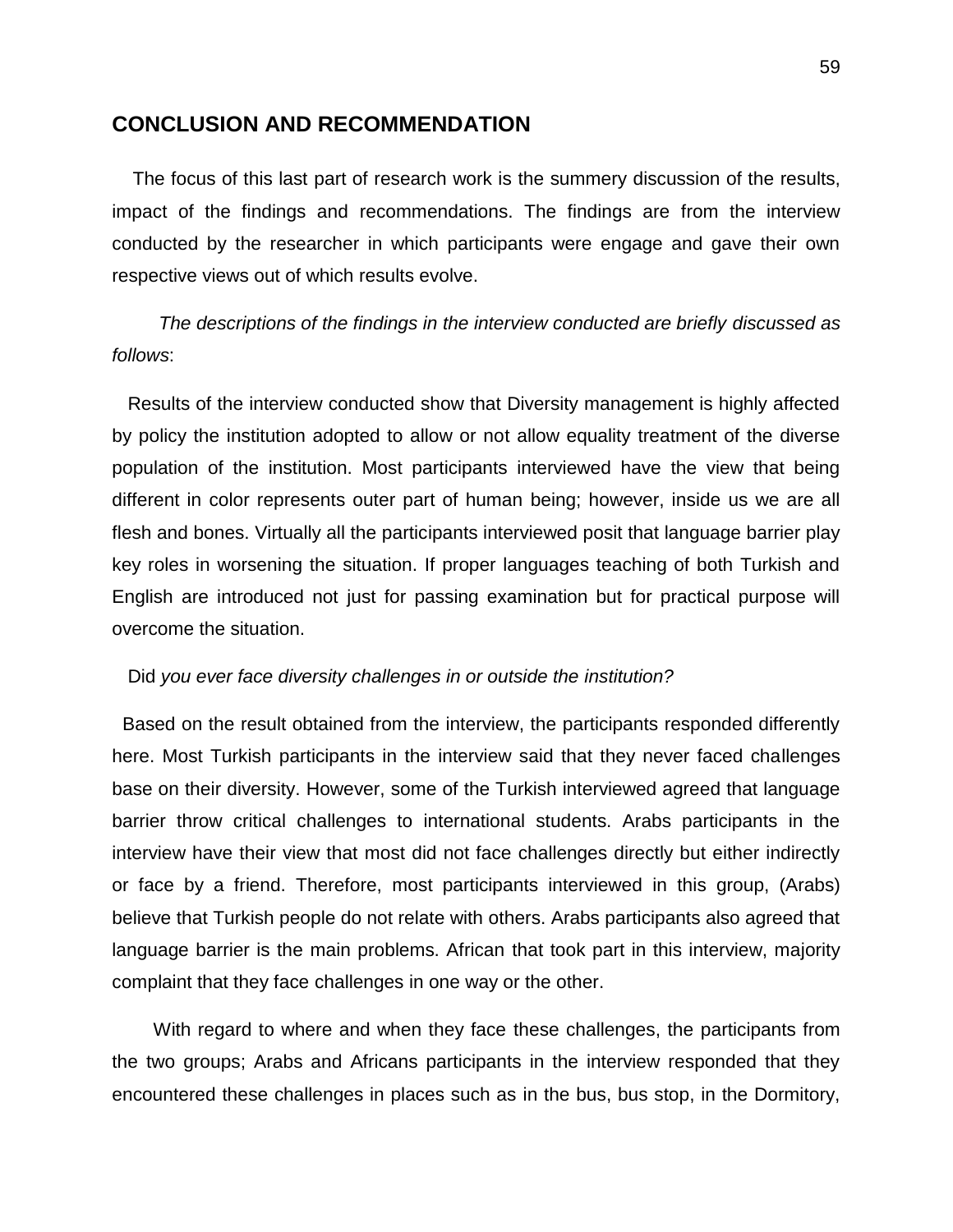International office, sometimes in class, supermarket, café, cafeteria, and other strategic places. Most of these difficulties they encountered usually emanated out of language barrier.

# *In the question about what the participant considered most important factor that make one faces challenges/discrimination*

 The participants interviewed responded differently when choosing what they considered as most important factor that made someone to face challenges by the other groups. Such as ethnic, racial, stereotypes, gender, age, nationality, education, skills, experience, religion, and location, they thought that these factors play important roles in making one deviant in the society.

 Most of the participant believed that factors like ethnicity, race, nationality and location are the most crucial factor that one can easily face challenge in any of them. After the three factors mentioned above, it was followed by education, experience, skills and religion that the participants interviewed reacted that they are another important factor rendered one as different from group. Very few participants thought age to be of any important in making one different. Only one participant interviewed, responded that gender is an important factor that make one deviant from group.

### *Equality policy*

 In all the participants interviewed very few among them reacted that policy making to match with diversity management cannot be good. Majority of the participants responded that equality policy will be a very important role that the institution can play to curb discrimination or possible unequal treatment. Despite the fact that majority of the participants have agreed that this policy will be a helpful, some participants mixed their beliefs with some doubt if it can be (i.e. the policy) put to work. The reason the participant gave about their doubt was what thought as the rigidity of the institution management to change.

 The participants in the interview suggested on what they thought the institution can do to change to equality treatment of all its students. Such as introduction of social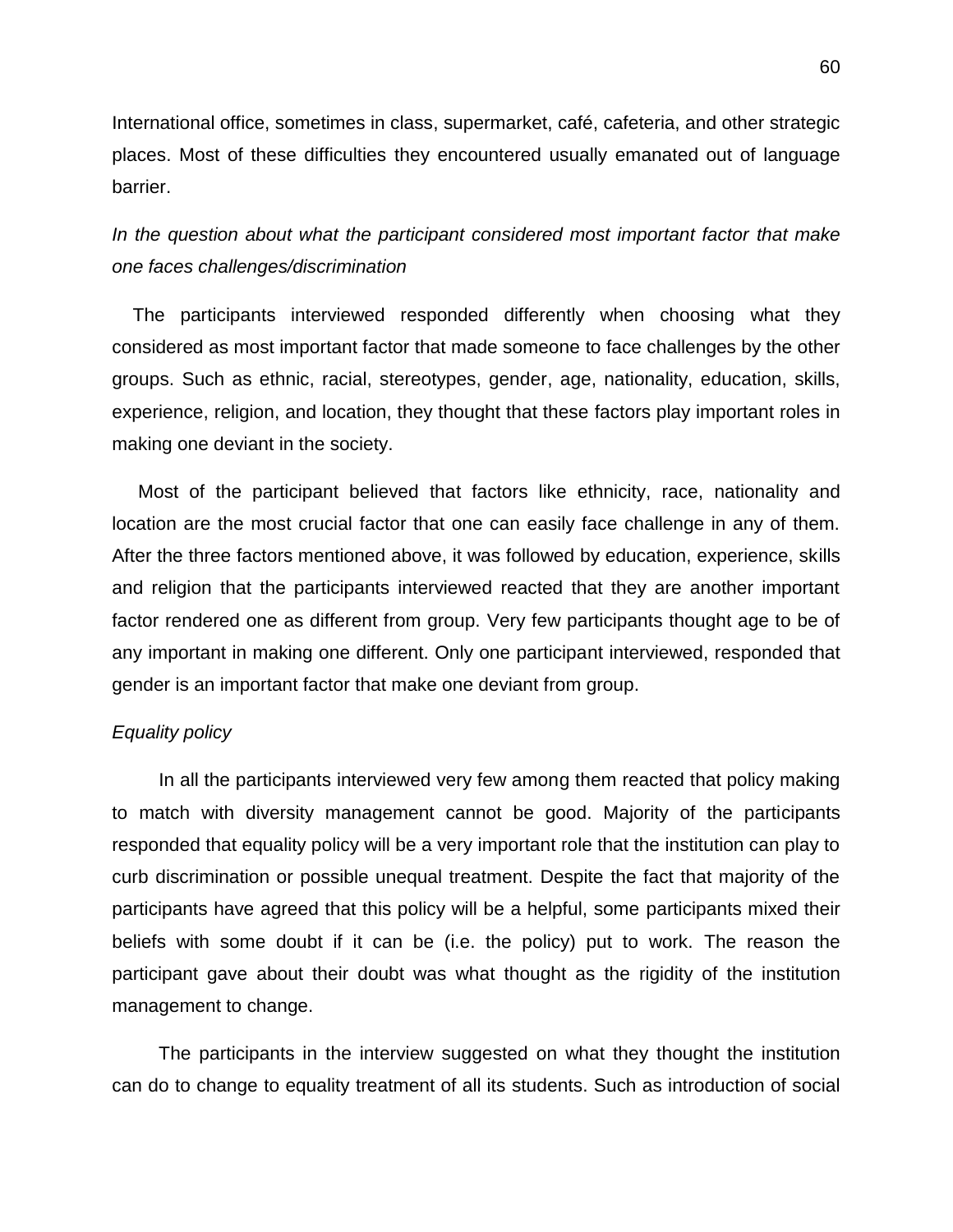interaction events/sessions like cultural/international days, parties for all, electronic platform for complaint and suggestions, suggestion boxes, random class group assignment and not allow students to choose his group members and finally proper and stable financial record in the international office.

### Diversity Management

 All the participants involved in this interview, with exception of a very few reacted that diversity management is the only way forward for the institution thought to be inequality treatment. The participants added that if diversity management will properly be used which believe that it exist only that it do not work well, will overcome almost all the difficulties face by different group of students. Very few among the participants disagreed that this diversity management even if introduce cannot work as expected. Because as these participants added their reasons, racism, ethnicity, or any other diversity factor is something personal, is in one"s mind. So to change someone mind even you change policy may not necessarily easily affected him/her.

 The participants interviewed also responded on what they think cannot help the institution if it insist in doing against its stakeholders. These include un-attending complaints, unequal treatment, language barrier, poor financial record of student in the international office, delay in issuance of certificates and so forth.

### *Recommendation*

 Based on the results generated in the interview all participants gave what they thought was an advice to the institution for possible action taken. The institution may recommend to imploring diversity management policy in order to instill equality treatment for all and remove fear of inequality treatment by others which foster the university peace, unity and progress. Social interaction event also may be recommended

 Re-introduction of social interactions events will be highly recommended to the institution. These could be in form of international cultural days, general social parties; combined school team for all tournaments, inter-faculty matches and so forth. The next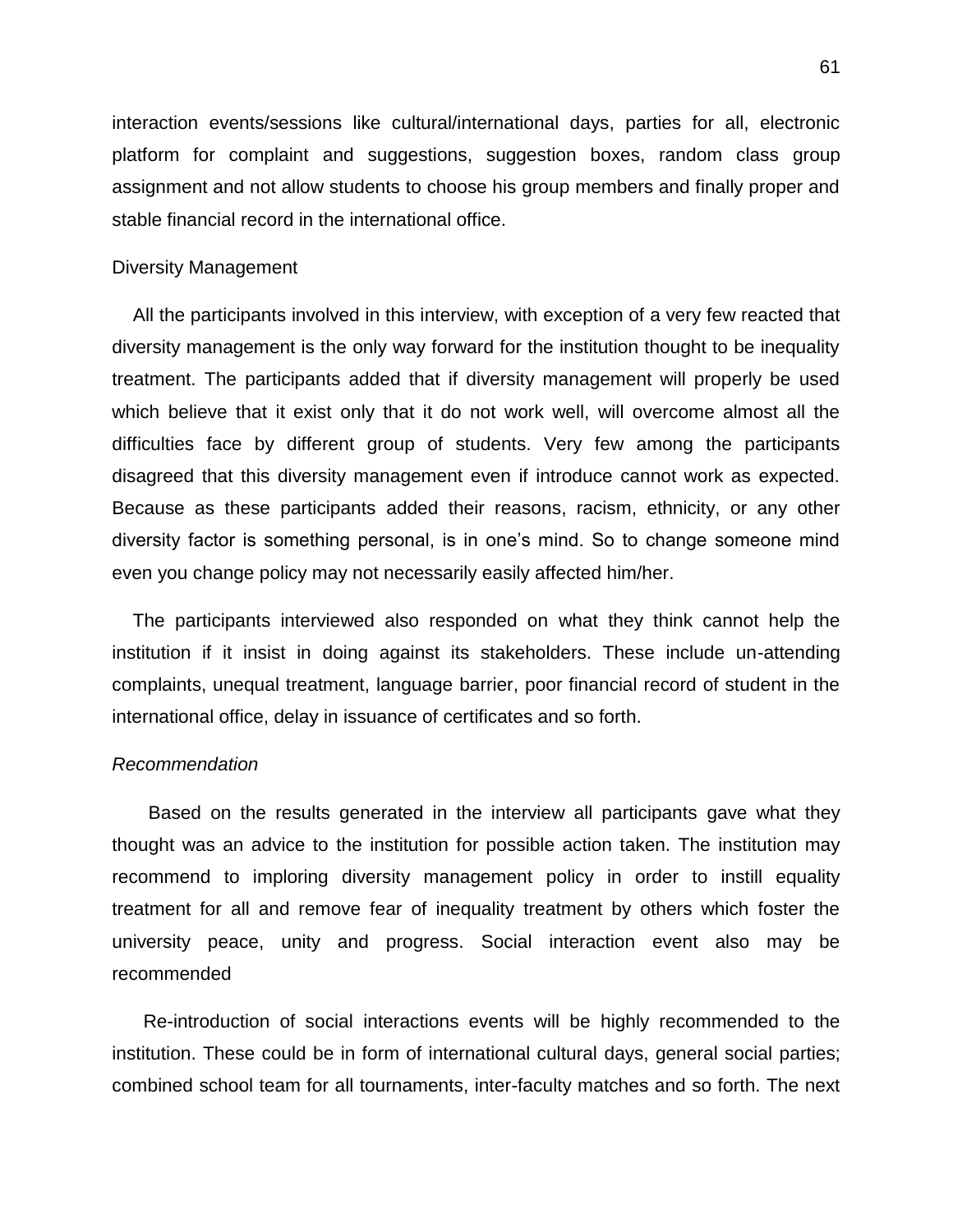recommendation may again be given to the institution in area of students'-management communication platform.

 An electronic or physical communication platform should be introduced by the university management in order to bridge the communication vacuum that so exist in the university. An electronic platform such as blog, website, email, Facebook and so on should be introduced by the institution so that complaint, suggestions, reports and host of other aspect of communication will be interlocked. Physical communication platform between students and university is also important, such as suggestion boxes, student affairs section dealing with students' complaint should also be in place for students to easily lodge complaint, observation, suggestion and or reports.

 International office account section should be reviewed to avoid constant complaint about improper students financial record. And also many complaint over charges for late payment and the tuition fees too much. The university management should look into this matter diligently. Bridging the language barrier is another key recommended area which virtually all the participants interviewed suggested.

 Proper teaching of both languages; Turkish and English may be recommended to the university in order to cement the ex-communication gap that exists in the school. The teaching of these two languages should not be based on the passing examination but for practical purposes, and should be put compulsory on all new students. Security personnel and all staff dealing with international students should be made to learn at least simple English language communication.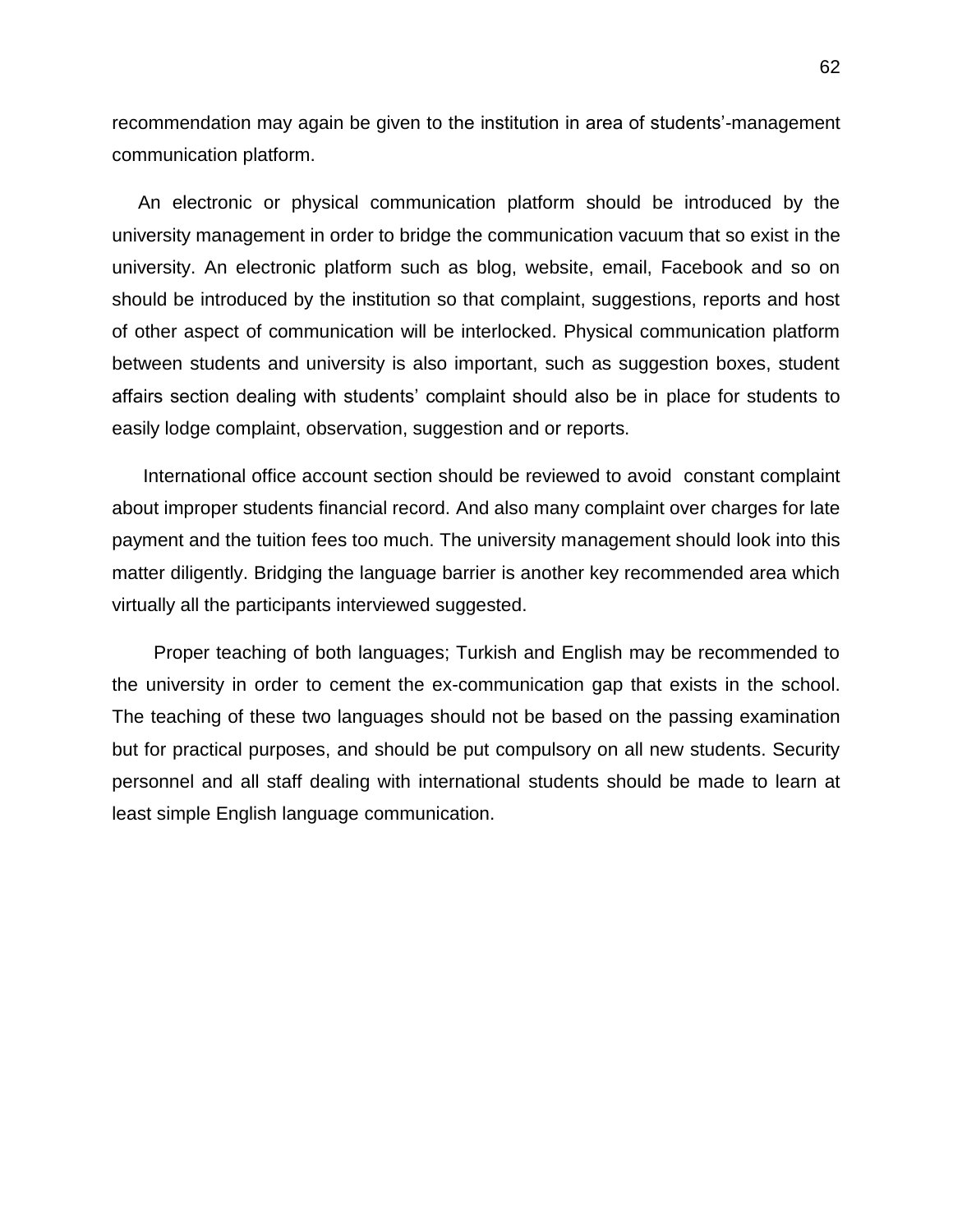## **REFERENCES**

- Adams, J., Et'al. (2007). *Research Methods for Graduate of Business and Social Science Students*. New Delhi, India: Sage.
- Anca, C. D. (2018). *Beyond Tribalism managing identity in a diverse world*. Hamspire, UK: Palgrave McMillian.
- Andrews, R. (2003). *Continuum Research Methods, Research Questions*. London: British Library Cataloging in Publication data.
- Anneli, D. H., & Lindfor, J. (2013). *Cultural Diversity in Organization*.
- Becker, H. S. (1986). *Writing for Social Scientist, How to Start and finishing books or cataloguing i Public data*. Chicago, USA: University of Chicago press.
- Berg, B. L. (2001). *Qualitative Research Methods for Social Science*. USA: Person Education Company.
- Birkland, T. A. (20011). *An Introduction to the Policy Process*(3rd ed.). USA: Taylor and Francis.
- Briant, O., & Neddaf, D. (n.d.). *The Optimal Diversity Management Problem*. Informs.
- Byrd, M. Y., & Scott, C. L. (2014). *Diversity in Workplace; Current Issue and emerging Trend*. New York: Taylor and Francis.
- Bryman, A. (1989). *Research Methods and Organisation Studies*. New York: Rutledge.
- Capie, F. H., & Wood, G. E. (2001). *Policy Maker on Policy*. London.
- Castillo, P. Y. (2003). *Action Research, Library Cataloging-in-Publication data*. London, UK.
- Cohen, L., Et'al. (2007). *Research Methods in Education*. New York, USA: Rutledge.
- Compston, H. **(**2009). *Policy Network and Policy change*. USA: Palgrave Macmillan.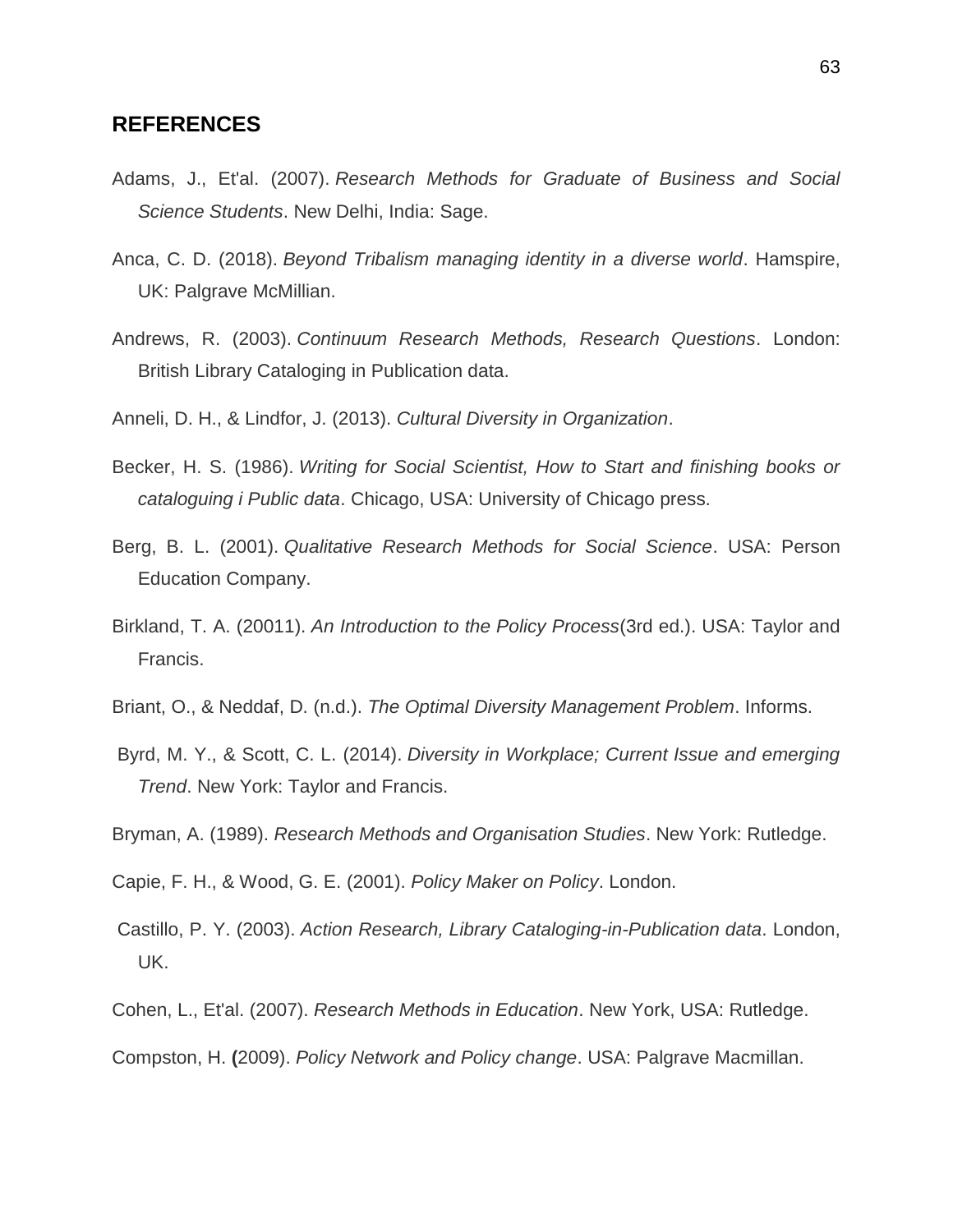- Cox, T. H., & Blake, S**.** (1991). *Managing Cultural Diversity; implication for Organizational Competiveness*(Vol. 5, Ser. 3).
- Creswell, J. W. **(**2014). *Research Design; Qualitative, Quantitative and Mixed Methods Approach*. New Delhi, India: Sage.
- Curtis, E. F., & Dreachshin, J. L. (2008). *Diversity Management Inventions and Organizational Performance*(Vol. 7). London: Sage. doi:10.1177/153484307311700
- Dawson, C. (**2002).** *Research Methods, A user friendly Guide to Mastering Research*. Oxford, UK: How-To-Book.
- Dawson, C. (2009). *Introduction to Research Methods, Practical Guide for Everyone undertaking a Research Project*. Begbroks, Oxford, UK: How-To-Content.
- De Bono, S., Et'al. (2008). *Managing Cultural Diversity*. UK: Meyer and Meyer.
- Elder, R. E. (2014). *The Policy Medicine: Journal of Political Science* (Vol. 5, Ser. 5). Taylor and Francis.
- Ember, C. R., & Ember, M. (2009). *Cross Cultural Research Methods*(2nd ed.). Plymouth, UK: Alta Mira press.
- Ensari, N. K., & Millar, N. (2006). *The Application of the Personalization Model in Diversity Management*. London: Sage.
- Faarup, P. K., & Hansan, K. (2010). *Market Research and Statistics, International Marketing and Sales, The Author and Academic*. Denmark: Aarhus.
- Given, L. M. (1996). *Sage Encyclopedia of Qualitative Research Methods*(Vol. 1 and 2). USA: Rolf A Jenke.
- Glatter, R., Et'al. (n.d.). *Choice and Diversity in Schooling Perspectives and Prospective*. New York, USA.
- Godyn, M. (2015). *Ethic and Diversity in Business Management education, a sociology study with international scope*. New York: Spinger.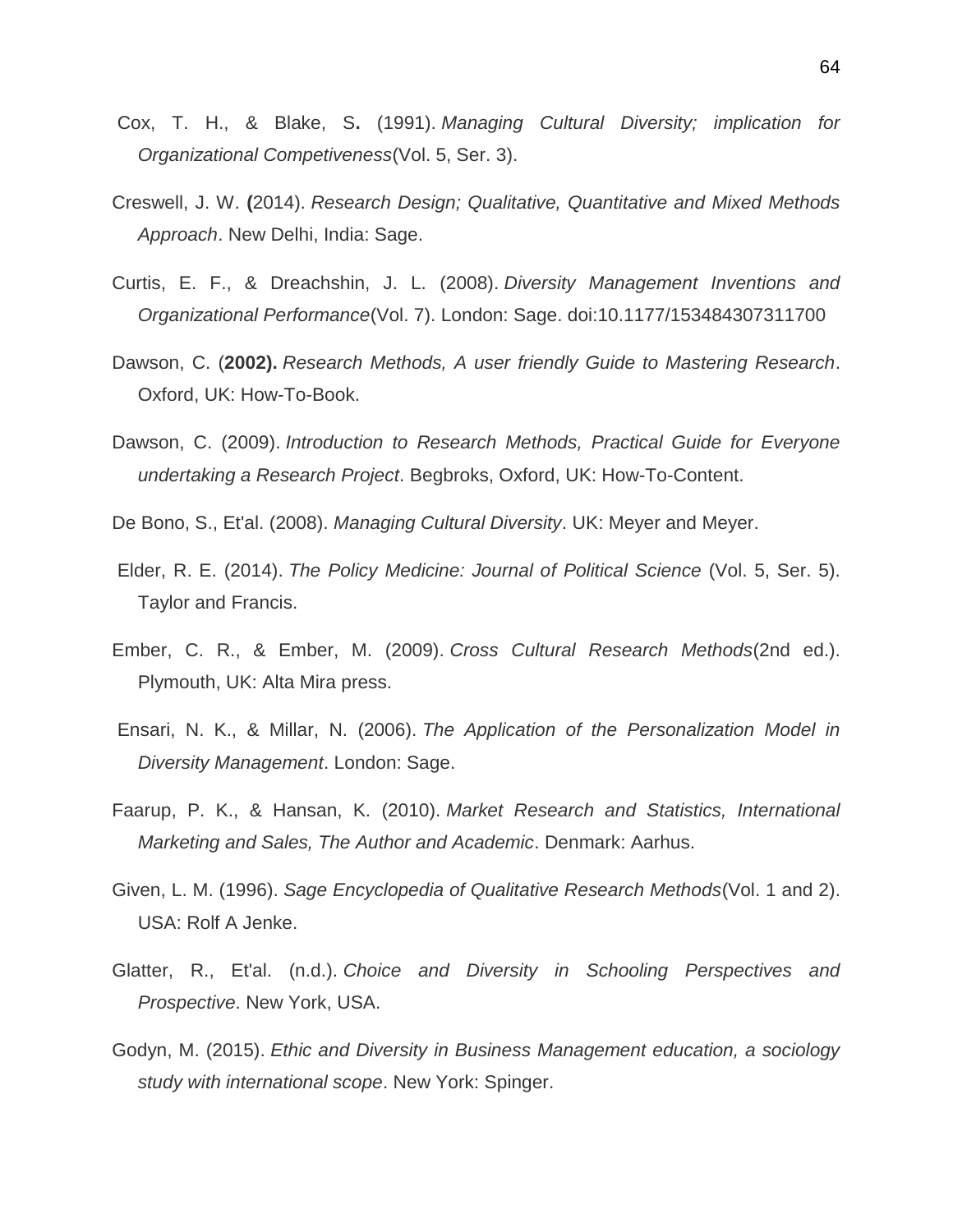- Gomez-Majia, L. R., Et'al. (2015). *Managing Human Resource*. New York, USA: Prentice Hall publisher.
- Gordon, A. (2016). *The Work of Corporate Culture; Diversity Management*. Autumn-Winter: Duke University Press.
- Greener, S. (2008). *Business Research Methods*. Ventus Publishing APS.
- Hanneman, R., Et'al. (2013). *Basic Statistics for Social Research*. San-Francisco, USA: Jossey Bass.
- Howson, C., Et'al. (2003). *International Methods*. London: Sage Publication. Fischer, C. T. (2006). *Qualitative Research Methods for Psychologist*. Elsevier, Burlington, USA: Academic Press.

International Journal of Human Resource

- Ivancevich, J. M., Et'al. (2000). *Diversity Management; Time for a new Approach*. Houston, USA.
- Jansson, M., & Zanoni, P. (2005). *Many Diversity for many sources: Theorizing Diversity Management in some Companies*(Vol. 58). New Delhi, India: Sage. doi:10.1177/0018726705053424
- Kirby, E., & Krone, K. (2014). *The Policy Exist But You Can't Really Use It*. UK: Rutledge Francis and Taylor.
- Kothari, C. (2004). *Research Methodology, Methods and Techniques*. New Delhi, India: New Age International.
- Lamb, B. C. (2016). *Human Diversity*. Singapore: World search publisher co.
- Liamputtong, P. (2007). *Researching the Vulnerable, A guide to Sensitive Research Methods*. London: Sage Publication.
- Louvires, J. (2013). *Diversity Difference and Diversity Management*. Helsinki: Edits Prima.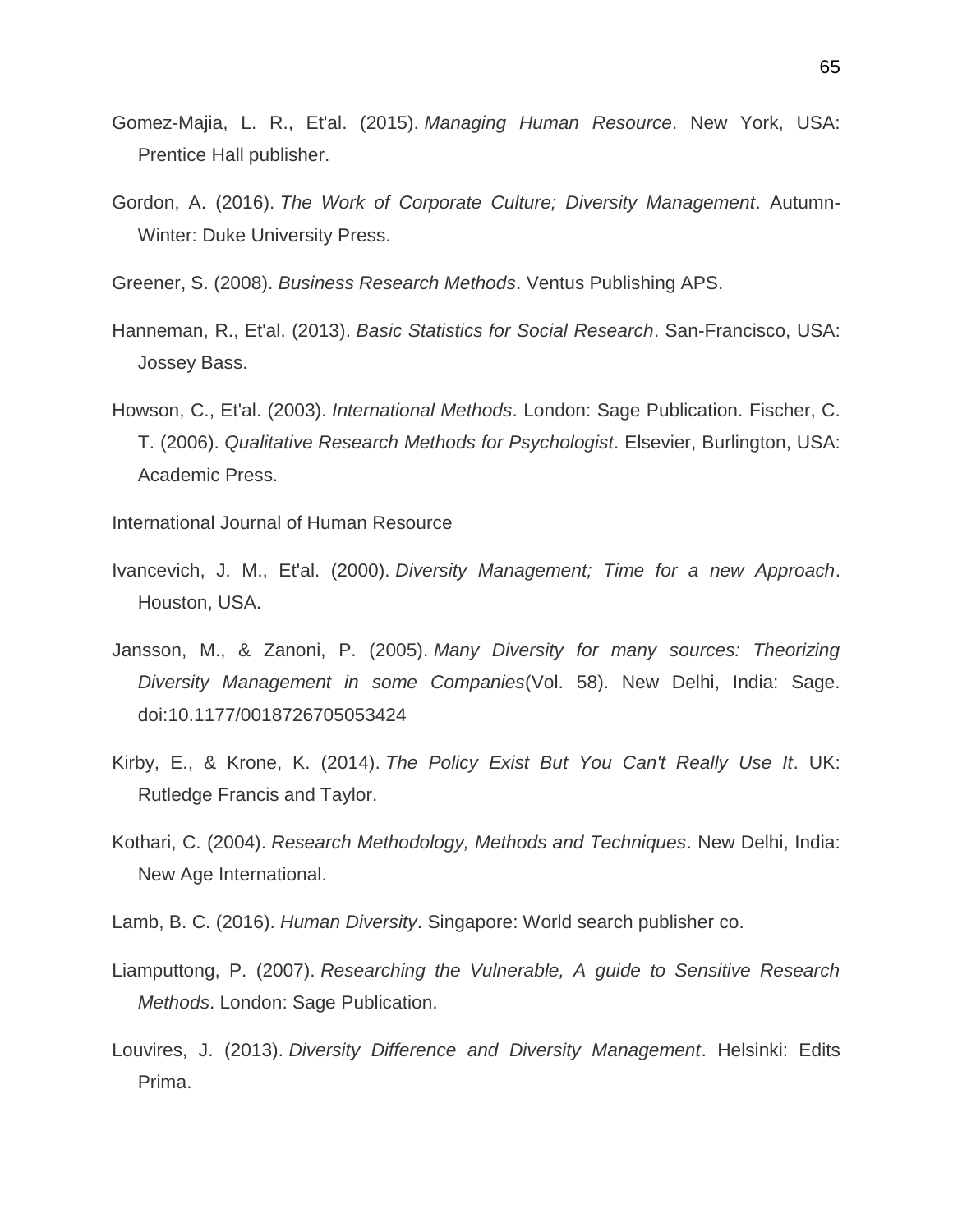- Luke, B. (2018). *Managing Stress, Principles and Strategy for Health and Well Being*. UK: Jone and Bartlett 5 wall Street.
- Mannix, E. A., And, & Neale, M. A. (2008). *Research on Management Group; Groups and Teams*. UK: Emerald.
- Maxwell, J. (1996). *Qualitative Research Design; An Introduction Approach*. London, UK: Sage.
- McDonald, S., & Headlam, N. (1986). *Research Methods Handbook*. Manchester, USA: European Research Network.
- Mor Barak, M. E. (1999). *The Inclusive Workplace Approach to Diversity Management*. Southern California.
- Mujtaba, B. G. (2006). *Workplace Diversity; challenges, Competence and Strategies*. USA: Nova Southern University.
- Murray, R. (2006). *How to Write a Thesis*. New York, USA: Refine Catch Limited.
- Neergard, H. (2007). *Handbook of Qualitative Research Methods in Entrepreneurship*. Cheltenham, UK: Edward Elgar.
- Pitt, D. W. (2007). *Implementation of Diversity Management Programme in Public Organisation*. Routledge Francis and Taylor. doi:10.1080/01900690701230192
- Pitts, D. W. (2007). *Implementation of Diversity Management programme in public organization*. Routledge Francis and Taylor.
- Plant, J. F., & Johnson, V. R. (2007). *Handbook on Transportation and Administration*. Boca Roton, London: Taylor and Francis.
- Rambruth, P., & McCormick, J. (2001). *Learning Diversity in High Education*. Netherland: Kluwer Academic.
- Reeves, D. (2005). *Planning for Diversity; policy and planning in a world of Differences*. London and New York.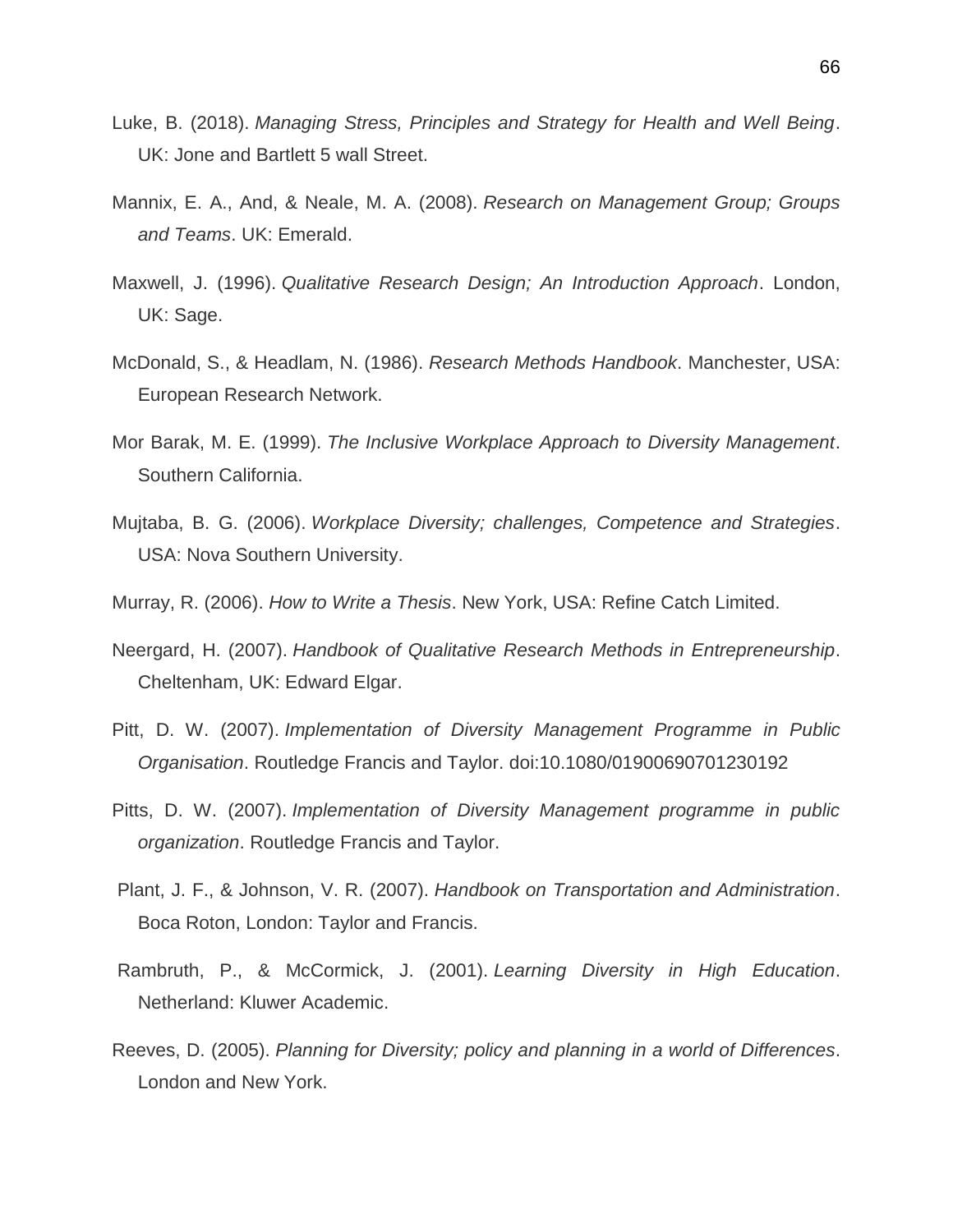- Rice, M. F. (2004). *Organizational Culture, Social Quality and Diversity: Teaching Public Administration in post Modern era*. USA: Published Online, Routlage- Taylor and Francis.
- Ridley, D. (2012). *The Literature Review, A Step by Step guide for Students*. London, UK: Sage. Cooper, D. R., & Schindler, P. (2014). *Business Research Methods*. New York: McGraw Hill Companies.
- Ruane, J. M. (2005). *Essential Research Methods, a Social Guide for Social Research Methods*. Malden, USA: Blackwell.
- Rugg, G., & Patre, M. (2007). *A Gentle Guide to Research Methods*. New York, USA: Two Penn Plaza.
	- S, B. R., Et'al. (2011). *Diversity Management for Innovation in Social Enterprise*. Norwich, UK: Taylor and Francis.
- Saunders, M. (2007). *Research Methods for Business Students*(4th ed.). England: Pearson Education.
- Saunders, M. (2016). *Research Methods for Business Students*(7th ed.). England: Pearson Education.
- Scott, C. L., & Byrd, M. Y. (2012). *Handbook of Research on Workforce Diversity in a Global Society*. USA: IGI Global.
- Seyman, O. A. (2006). *Cross Cultural management, an International Journal*(Vol. 13, Ser. 4). Emerald Group Publishing. doi:10.1108/13527600610713404
- Shen, J. (published online Rutledge 2010). *Effect of Human Resources Diversity Management on Organizational Citizen in the Chinese Context*. doi:10.1080/9585192.2010509622
- Syed, J., & Ozbilgin, M. (published online Rutledge 2009). *A Relational Framework for International Transfer of Diversity Management Practice*. doi:10.1080/09585790903363755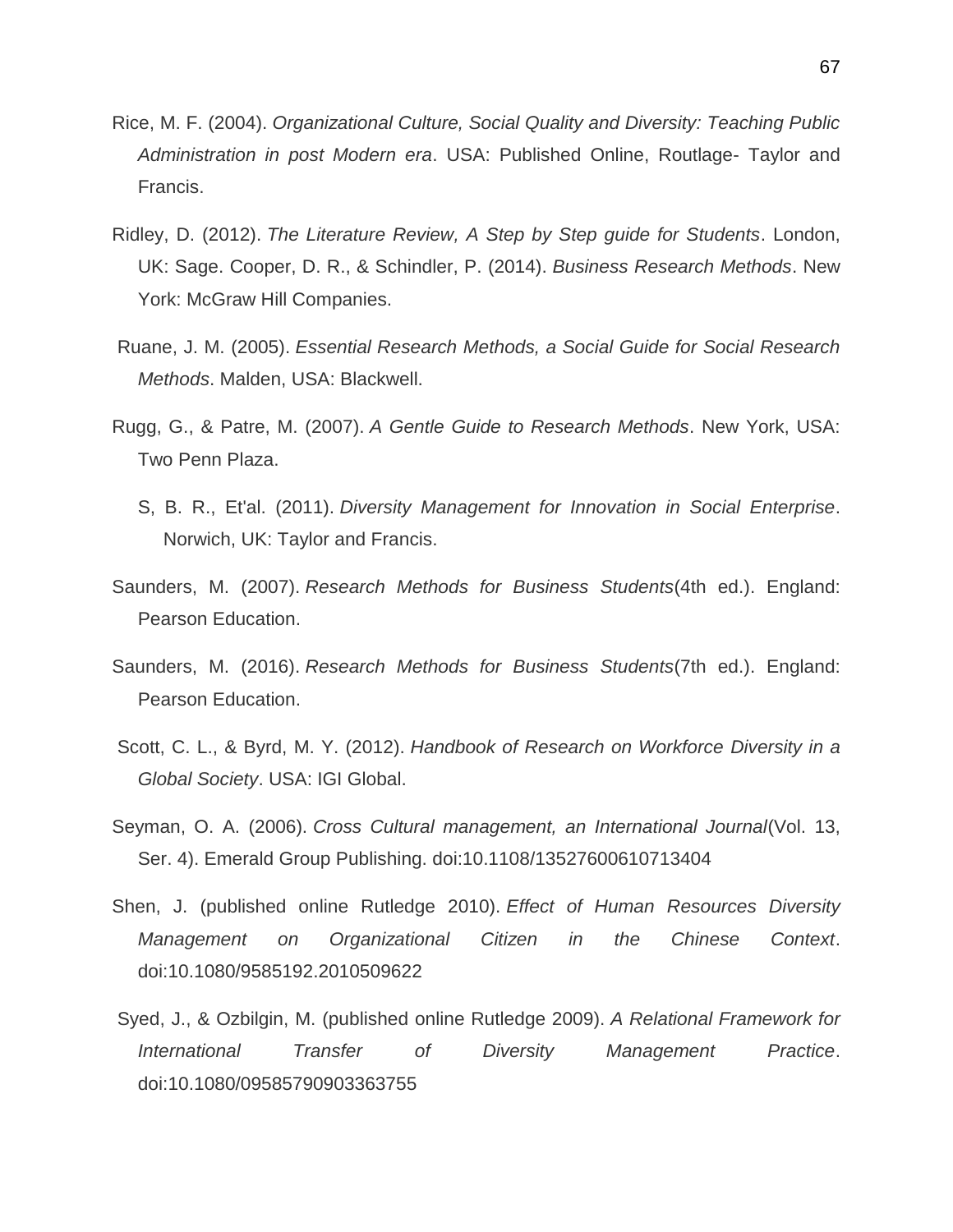The International Journal of Resource Management

- Thomas, R. R., Jr. (2010). *World class Diversity Management; a Strategy Approach*. San-Francisco: Berrett-Kochler.
- Thyer, B. A. (2008). *Preparing Research Articles*. New York: Oxford University Press.
- Tracy, S. T. (2013). *Qualitative Research Methods, Collecting Evidence, Crafting Analysis, Communication Impact*. Melden, USA: Blackwell.
- Van de Donk, W. (2002). *Media Policy for the Digital Age*. Boston: Amsterdam University Press.
- Vanderstoep, S. W., & Johnston, D. D. (2009). *Research Methods for Everyday life, Blending Qualitative and Quantitative Approaches*. San-Francisco, USA: Jossey Bass.
- Vangen, S., & Winchester, N. (2014). Managing Cultural Diversity in Collaborations; A Focus on Management Tension, Public management review. *Routlage- Published Online*. doi:10.1080/14719037.2012.743579
- Vertanan, T. P. (20011). *Secondary Data Analysis*. New York, USA: Oxford University Press. Jupp, V. (2006). *Sage Dictionary of Social Research Methods*. California, USA: Sage Publication.
- Visagie, J., Et'al. (2011). *A Theoretical Approach to the Experience of Diversity Management*. Published Online.
- Walliman, N. (2006). *Social Research Methods*. London, UK: Sage.
- Waters, D. (2011). *Quantitative Research Methods for Business*. Harlow, England: Pearson.
- Wilson, K. M. (1985). *The Policy of Entente*. London: Cambridge University Press.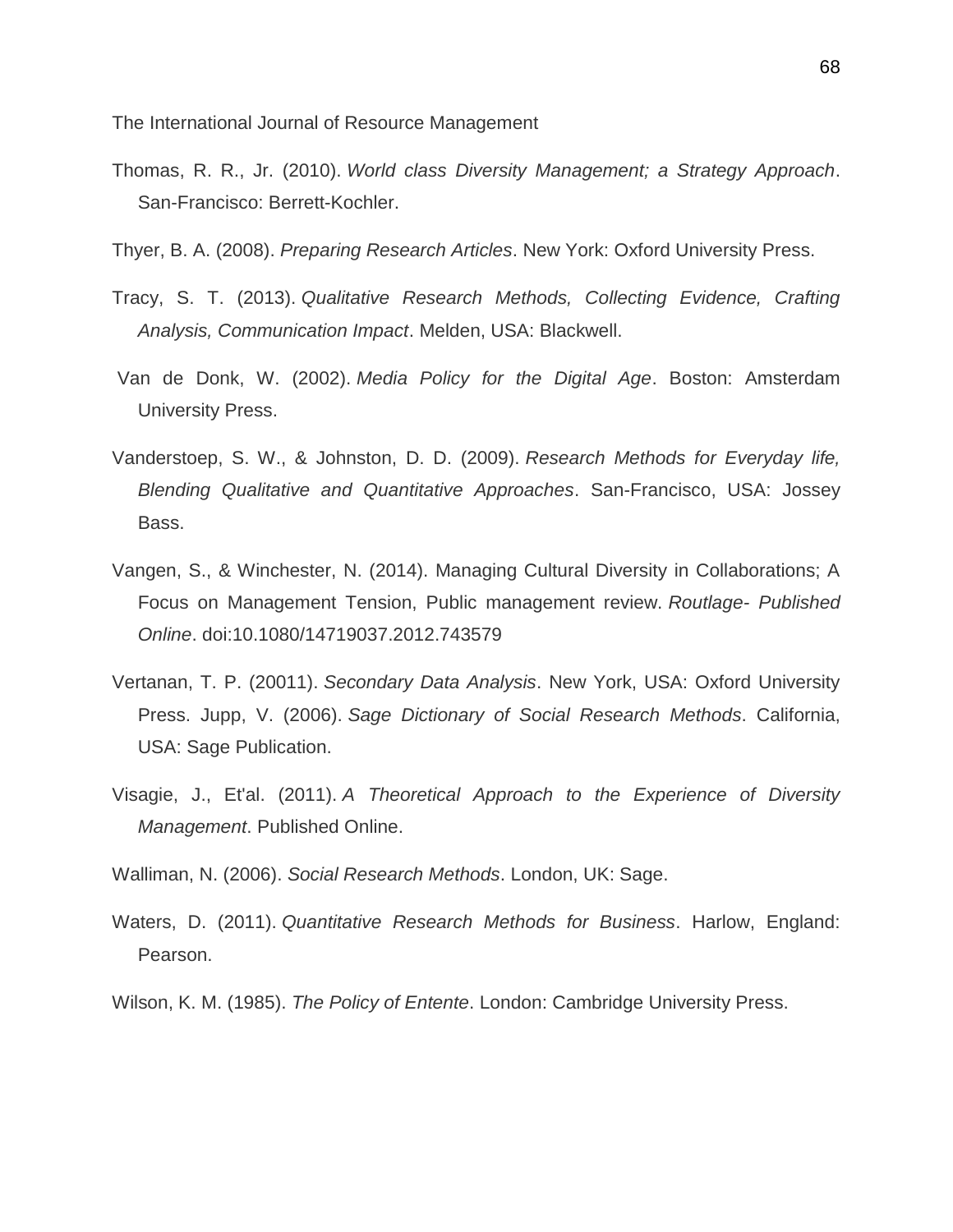# **APPENDIX I**

### **Near East University**

Graduate School of Social Sciences: Masters in Business Administration

**Research title**: Diversity Management on international Students: The Case of Near East university

### **Interview Consent Form:**

We appreciate the time you give to read the information on this research form with regard to how the interview can be conducted in this research work. Could you please fill the boxes below to assure us your participation agreement, thanks?

I read, understand and agreed to the statement on this paper.

I voluntarily agree to take part in this interview, however, i can exit the interview without taking any excuse, and I also have reason to not respond to any question which I do feel like, without giving any cause.

I have seen that my personal details are kept confidential and will not be connected to any document with regard to research study. I also have clear mind that my identity will not be expose.

I approve the interviewer to jot down note while the interview is on progress for the purpose of data analysis only. The interview will last between 10-20 mins that will take place in a private place to avoid the risk of confidentiality betrayal.

I agree that my unused data collected for this research work will be further utilized for reference in future, such as for publication after all.

Could you please confirm your agreement to participate in this interview by signing below?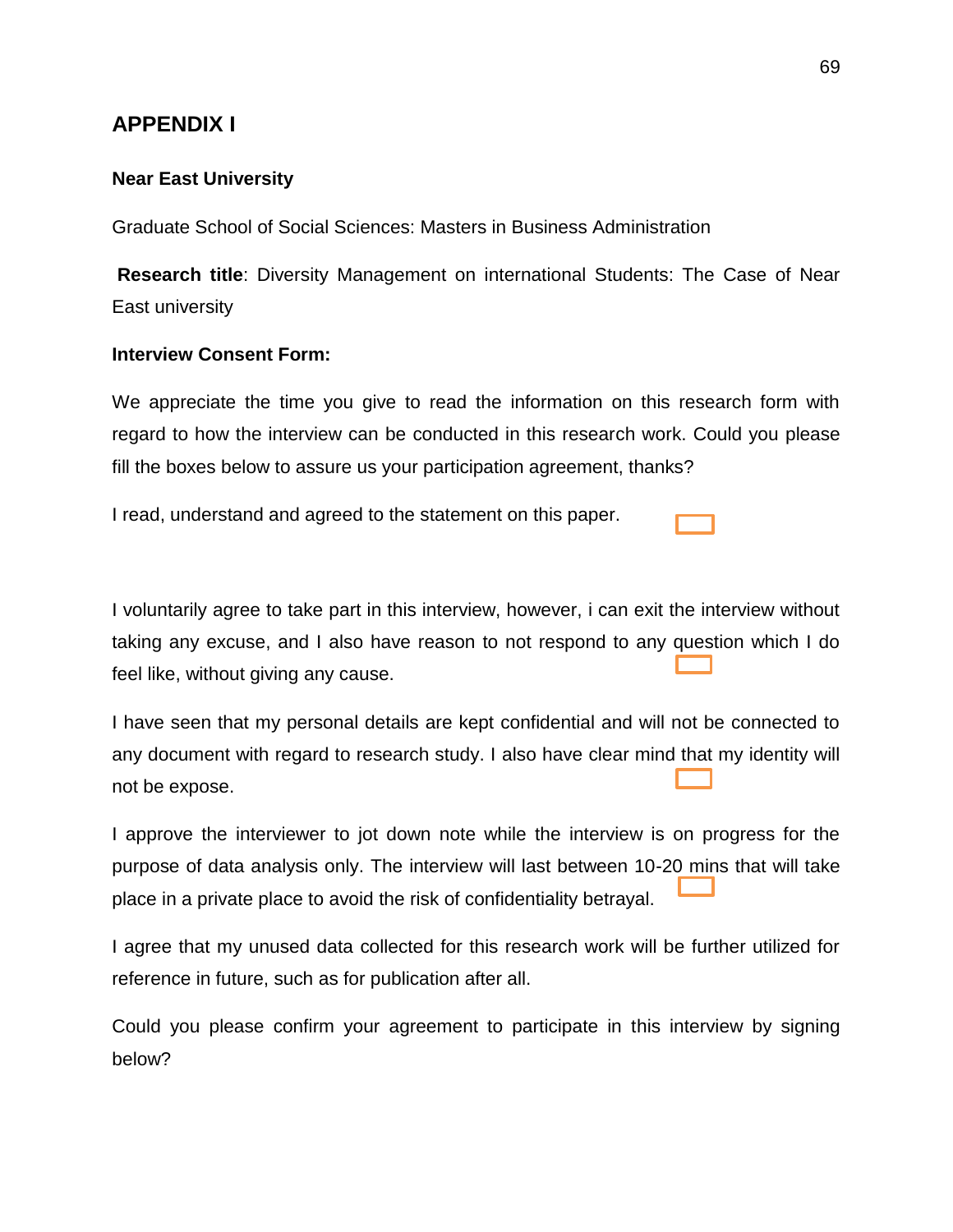| Participant Code No: | Department | Date | Time      | Signature |
|----------------------|------------|------|-----------|-----------|
|                      |            |      |           |           |
|                      |            |      |           |           |
| Researcher           | Date       |      | Signature |           |
|                      |            |      |           |           |
|                      |            |      |           |           |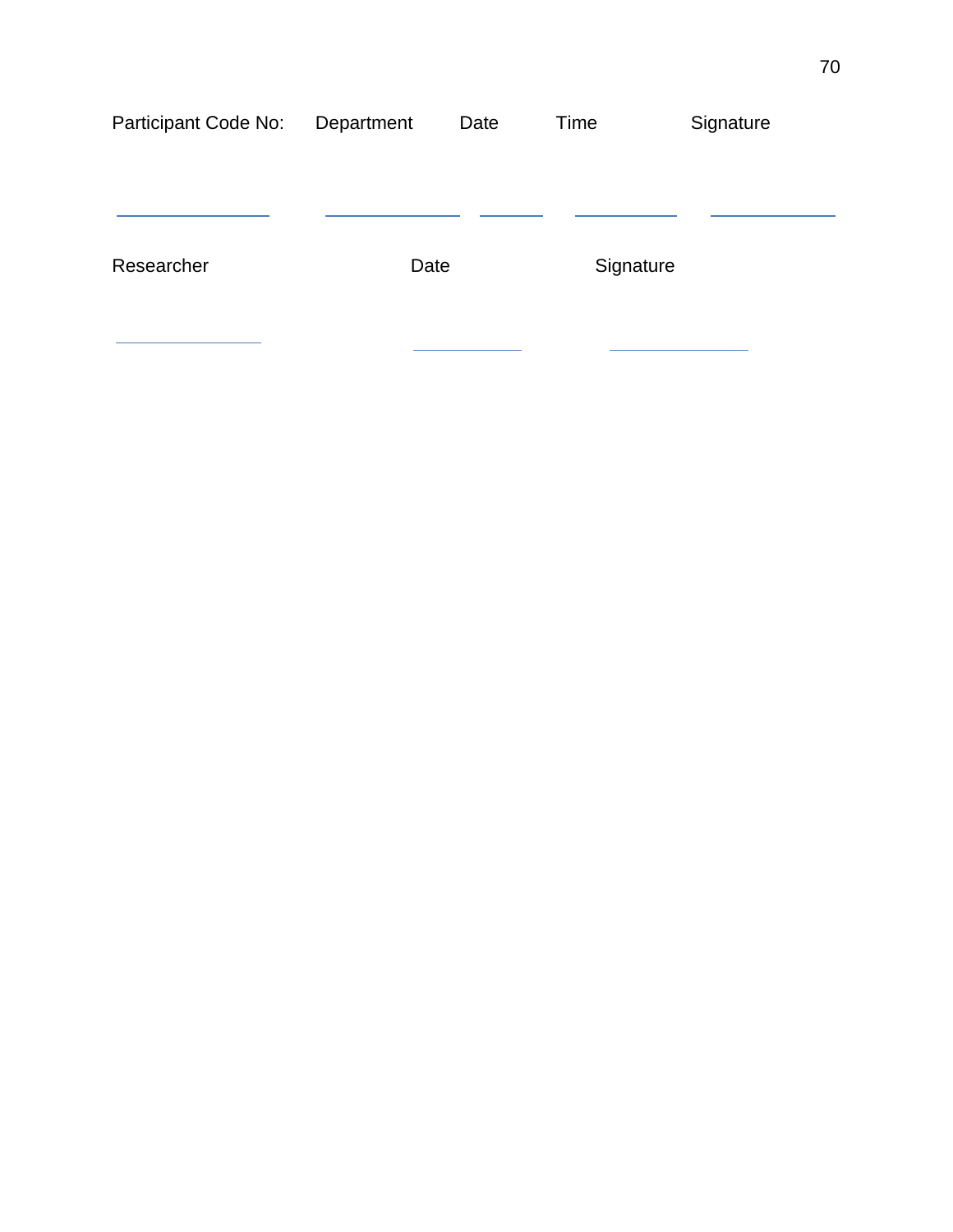# **APPENDIX II**

| <b>Interview (Pattern) Guides</b> |  |  |
|-----------------------------------|--|--|
|-----------------------------------|--|--|

**Participants' Relevant Bio-data**

**Gender Age Nationality**

# **Diversity:**

Have you ever come across or experience unequal treatment based on your diversity (individual differences) in the institution.

- a) If yes: when and where you come across it?
- b) If No: have you ever encountered it outside the institution?
- c) Which kind of challenges have you ever faced base on your differences?

## **Diversity Dimensions**:

a) Do you think or agree that people can face challenges or difficulties based on their differences in any of such area as:

| Age       | Gender                              | Race Ethnicity Nationality |  | (primary dimension);  |
|-----------|-------------------------------------|----------------------------|--|-----------------------|
|           | $\Box$ $\Box$ $\Box$<br>ш           |                            |  |                       |
|           |                                     |                            |  |                       |
|           |                                     |                            |  |                       |
| Education | Experience Skills Religion Location |                            |  | (secondary dimension) |

8 8 8  $\Box$  $\Box$ 

b) Do you think other factors like values, personality and satisfaction of your feelings' can help you drop aside all the differences and work peacefully with others despite their said difference?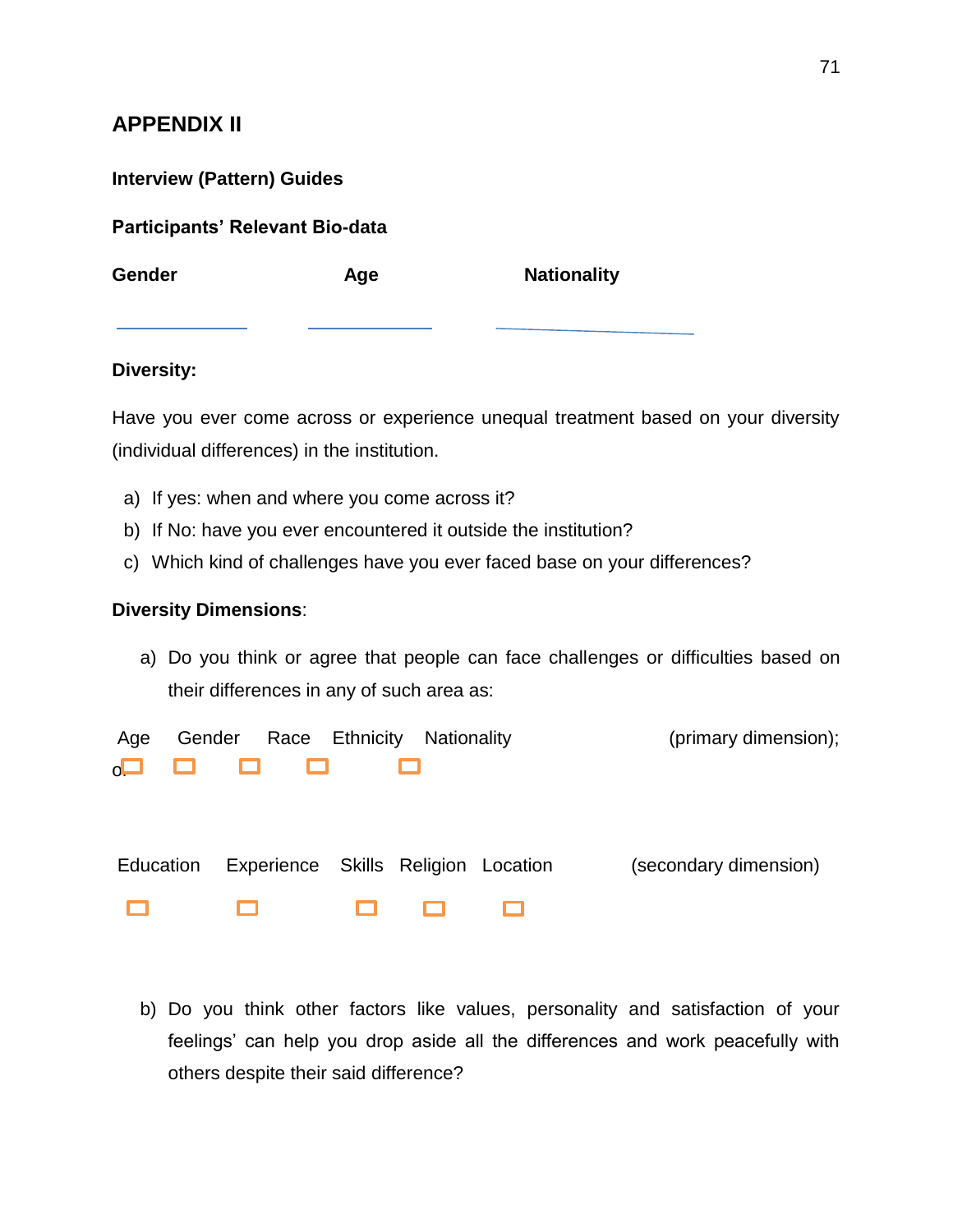# **Policy:**

Do you believe that the institution can treat all its students equally despite their differences (diversity) through adjustment (enactment) of its diversity management laws or regulations?

- a) If Yes: why do you think so?
- b) If No: what other ways do you think can do?
- c) Do you have suggestion on any other factor that can help the institution change the way it treats its students to equality?
- d) What do you think cannot help the institution resolve student"s equal treatment?

# **Diversity Management**:

Do you think or agree that the institution can accommodate all its students in the same manner despite their diversity (Different) background by given them equal treatment or equal opportunities in all endeavors.

- a) If Yes: why do you think so?
- b) If No: what other factors do you think is better?
- c) How do you think the institution can do to correct its unequal treatment by using other ways than the one mentioned?
- d) What other area do you think was not touched by this research study that can help bring about peace and harmony in the institution?

# **Round up Questions:**

- a) Do you have any observations, suggestions, and corrections with regard to this research topic?
- b) Do you have any information in addition to what was asked, could you please let us know? Thanks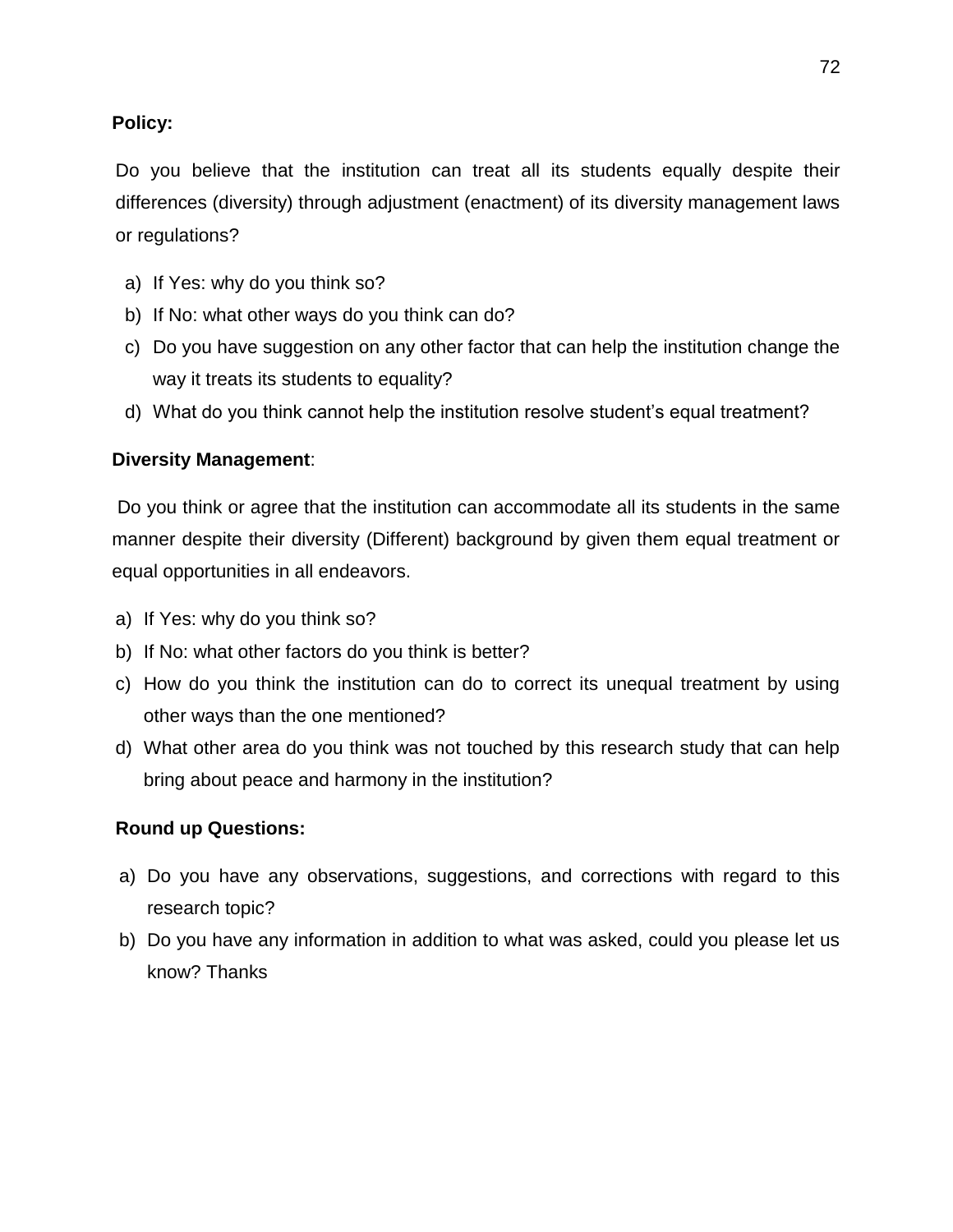# **APPENDIX III**

### **Interview Results Questions Sample**

#### **Turkish/Cypriot: age 25, Gender: M, Participant 09**

**Interviewer:** Have ever face difficulties or challenges based on your diversity (differences?

#### **Participant:** No

**Interviewer:** In the institution or outside?

**Participant:** No, at anywhere.

**Interviewer:** Do agree that people can face challenge based on any of: age, gender, race, ethnicity or nationality

### **Participant:** yes,

**Interviewe**r: which one do you consider most important?

**Participant:** I think ethnicity

**Interviewer:** What about any of education, experience, skills, religion or location?

**Participant:** Of course it can

**Interviewer:** Mention any one other factor you think is the most important

**Participant:** experience, I think

**Interviewer:** Do you think, despite these diversities people can keep aside their differences and work in harmony if they can attain value and drive personal respect?

**Participant:** of course, because you didn't choose to be who you are then we must respect one another. Among diversities there is strength, so we should use these strengths to grow a better society.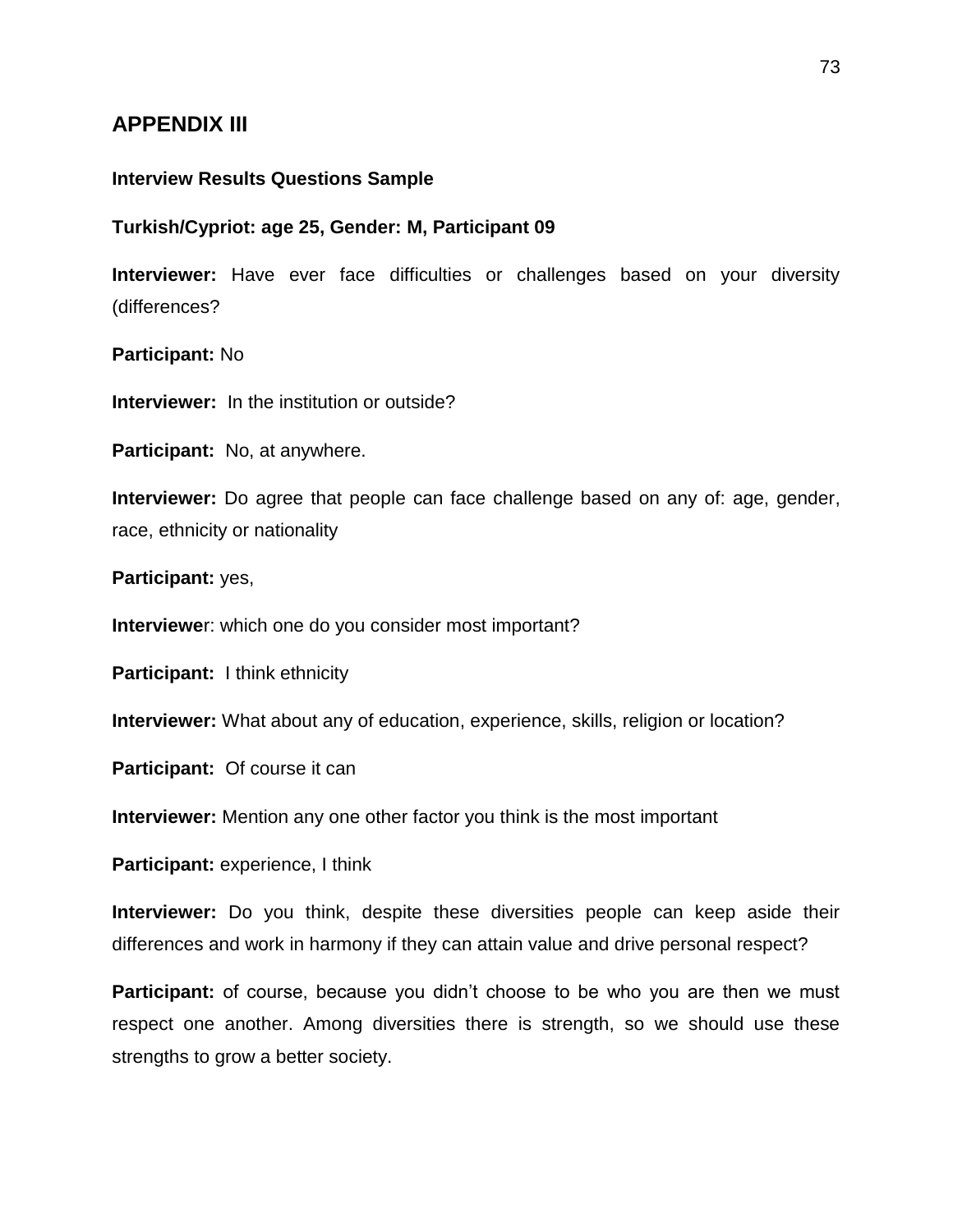**Interviewer:** Do agree/think that the institution has or can adopt policy that may stop all stakeholders to or from being discrimination?

**Participant:** yes, policy that will accommodate everyone should be practice as the world today is moving toward globalization.

**Interviewer:** what do you mean by globalization?

**Participant:** I mean the world is becoming one, so everyone should have a place at everywhere

**Interviewer:** Do have suggestion on any other factor which was not mentioned that can help the institution?

**Participant:** oh yes, the institution should take step of being globalized by embracing all; it doesn"t matter where they come from.

**Interviewer:** What do you think cannot help the institution if it keeps doing? **Participant:** i think if it allows discrimination or stereotypes to continue among its staff and students.

**Interviewer:** Do agree/think that the institution can accommodate all its stakeholders in the same manner despite their diversity; by given them equal treatment and or opportunities?

**Participant:** of course it can, everyone should be equally treated according to his contribution to the organization immaterial of his/her differences.

**Interviewer:** What do you think the institution can do to correct its unequal treatment if any?

**Participant:** I think, the institution can correct its inequality by consult student's union and suggesting students through a media platform like website and boxes.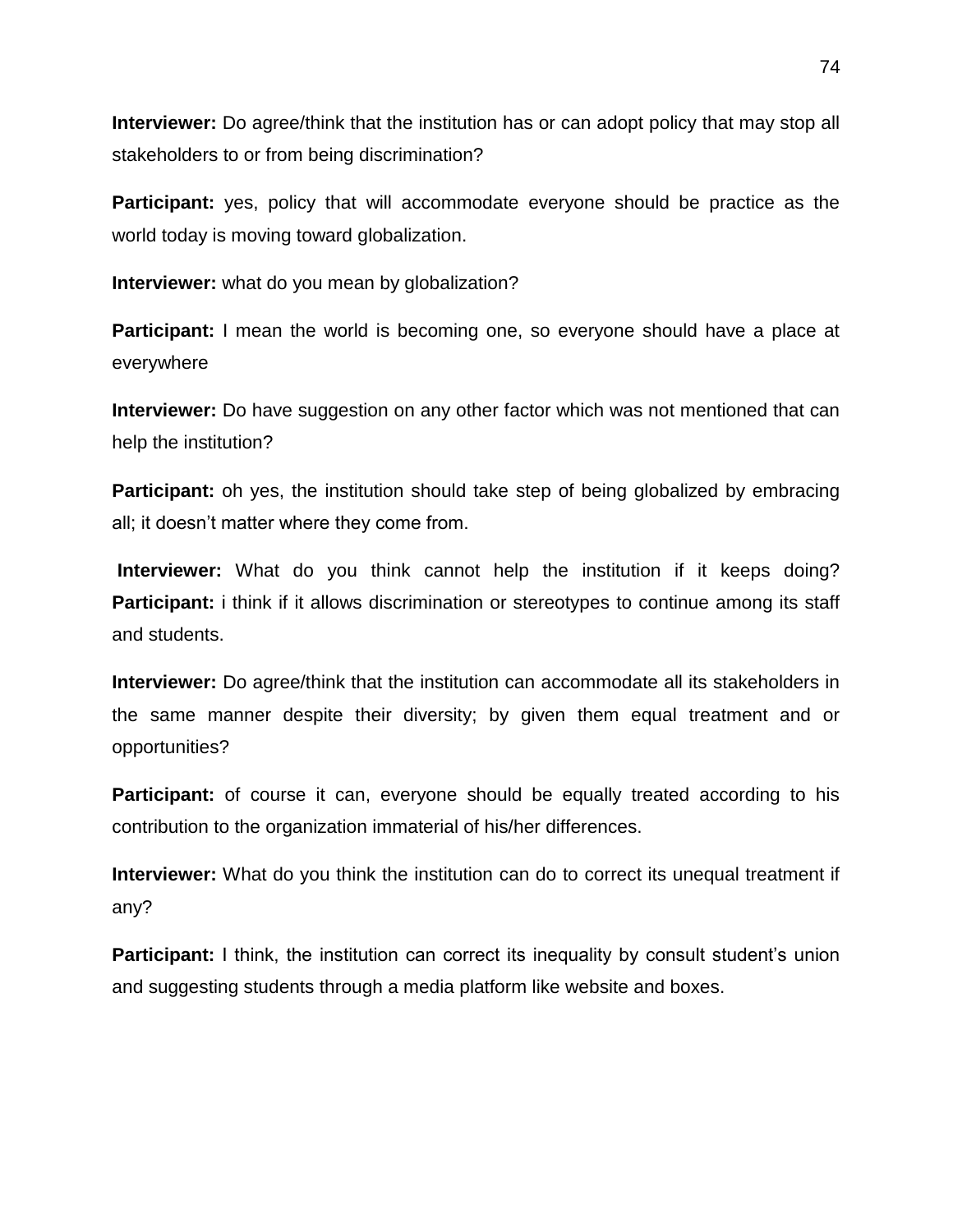#### **Interview Results Questions Sample**

### **Arabs Race/Ethnicity: Jordanian, age 24, Gender F, Participant 26**

**Interviewer:** Have ever face difficulties or challenges based on your diversity (differences)?

**Participant:** No, but I saw it happens to some friends

**Interviewer:** In the institution or outside?

**Participant:** in both the institution and outside

**Interviewer:** what types of challenges was it?

**Participant:** In the international office, café and for renting a house by a friend

**Interviewer:** Could please explain more?

**Participant:** a friend of mine went international to confirm his payment details but was told by the officer on desk dealing with account that he paid late and must pay for charges. My friend insisted that he didn"t pay late and will not pay any charges. Because, he continued, that his Turkish friend who paid on the same day was cleared without any charges.

 Also in the café, I went to counter to be served some foods, I was the first but the receptionist refused to serve me first, he only serves a friend behind me. Also a friend of mine from Africa went rent a house for rent, the landlord told him that they do not give rent to Africa.

**Interviewer:** Do agree that people can face challenge based on any of: age, gender, race, ethnicity or nationality

**Participant:** Yes indeed,

**Interviewer:** Mention any one you think is the most important.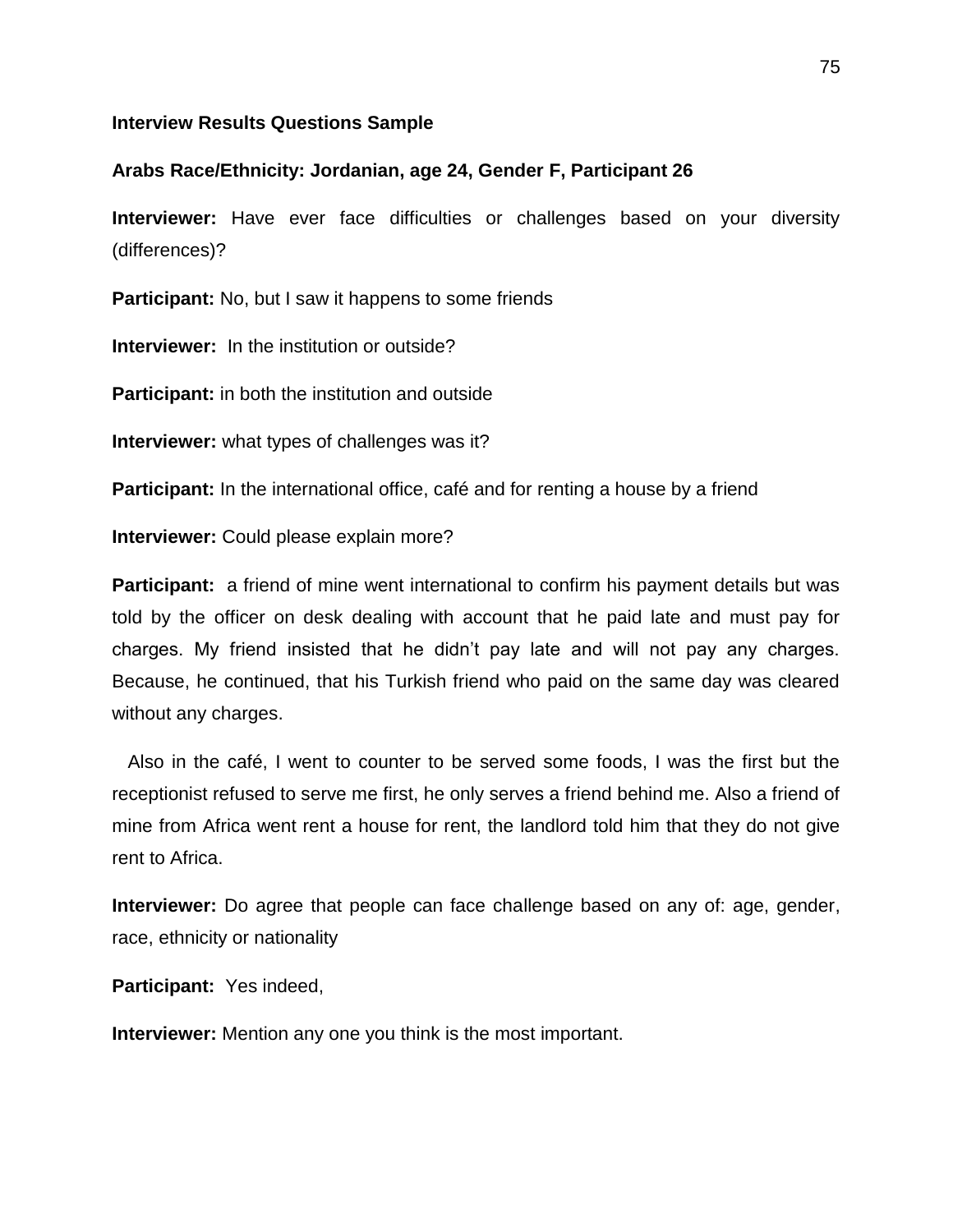**Participant:** Ethnicity to me is the most important, because most Turkish people are stick too much to their culture and language. So, they don"t take anything important or anybody who cannot speak their language.

**Interviewer:** Also could you state anyone factor which is important education, experience, skills, religion and location (continent)?

**Participant:** Location

**Interviewer:** why have you chosen location?

**Participant:** Because where one come from matters, if you are Arabs or African you can"t be equal here, unless you can speak Turkish

**Interviewer:** Do you think, despite these diversities people can keep aside and work in harmony if they attain value and drive personal respect?

**Participant:** Ye for sure, if you have a good manager that can help with making to respecting one another and value attainment that can be a welcome idea.

**Interviewer:** Do agree/think that the institution has or can adopt policy that may stop all stakeholders to or from being discrimination?

**Participant:** hmmm! In general sense, it will

**Interviewer:** why do sigh!

**Participant:** Because I think, is something which seems as a difficult for Turkish to easily change their policy. However, this is a good thing and can immensely help unite diverse people in to peaceful co-existence.

**Interviewer:** Do have suggestion on any other factor which was not mentioned here that can help the institution?

**Participant:** The institution's management should increase the number of assistance in the school and lecturers to avoid clashing of lectures and should be based on diverse ethnicity.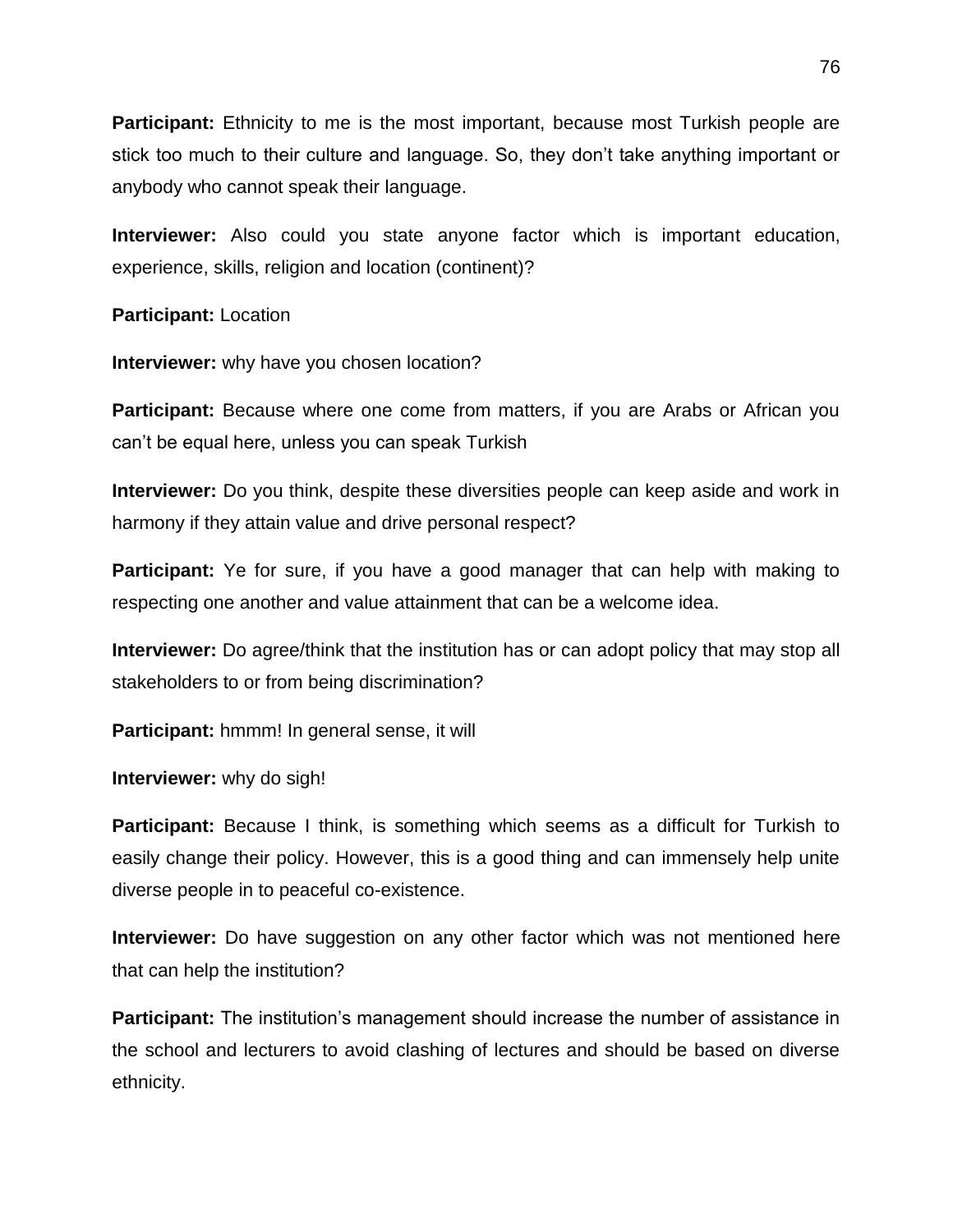**Interviewer:** What do you think cannot help the institution if it keeps doing?

**Participant:** i think if it allows discrimination or stereotypes to continue among its staff and students.

**Interviewer**: Do agree/think that the institution can accommodate all it's in the same manner despite their diversity by given them equal treatment and or opportunities?

**Participant:** Yes, for sure, if equal opportunities and treatment will be given to the diverse school"s population, as I have even suggested, it is also a good thing.

**Interviewer:** what do you think the institution can do to correct its unequal treatment if any?

**Participant:** The institution should provide an electronic platform, such as website, blog, and other related electronic website for students and staff to lodge complaints and to be followed with action by the management; it can overcome most of the school"s problems.

**Interviewer:** What do you think the institution can do to correct its unequal treatment if there is any?

**Participant:** If the institution will continue to overlook complaints un-attended will lead to lack of cooperation which lead to chaos.

## **Interview Results Questions Sample**

## **African Race/Ethnicity: Nigerian, age 22, Gender F, Participant 13**

**Interviewer:** Have ever face difficulties or challenges based on your diversity (differences?

### **Participant:** yes

**Interviewer:** In the institution or outside?

**Participant:** outside the institution and also in the institution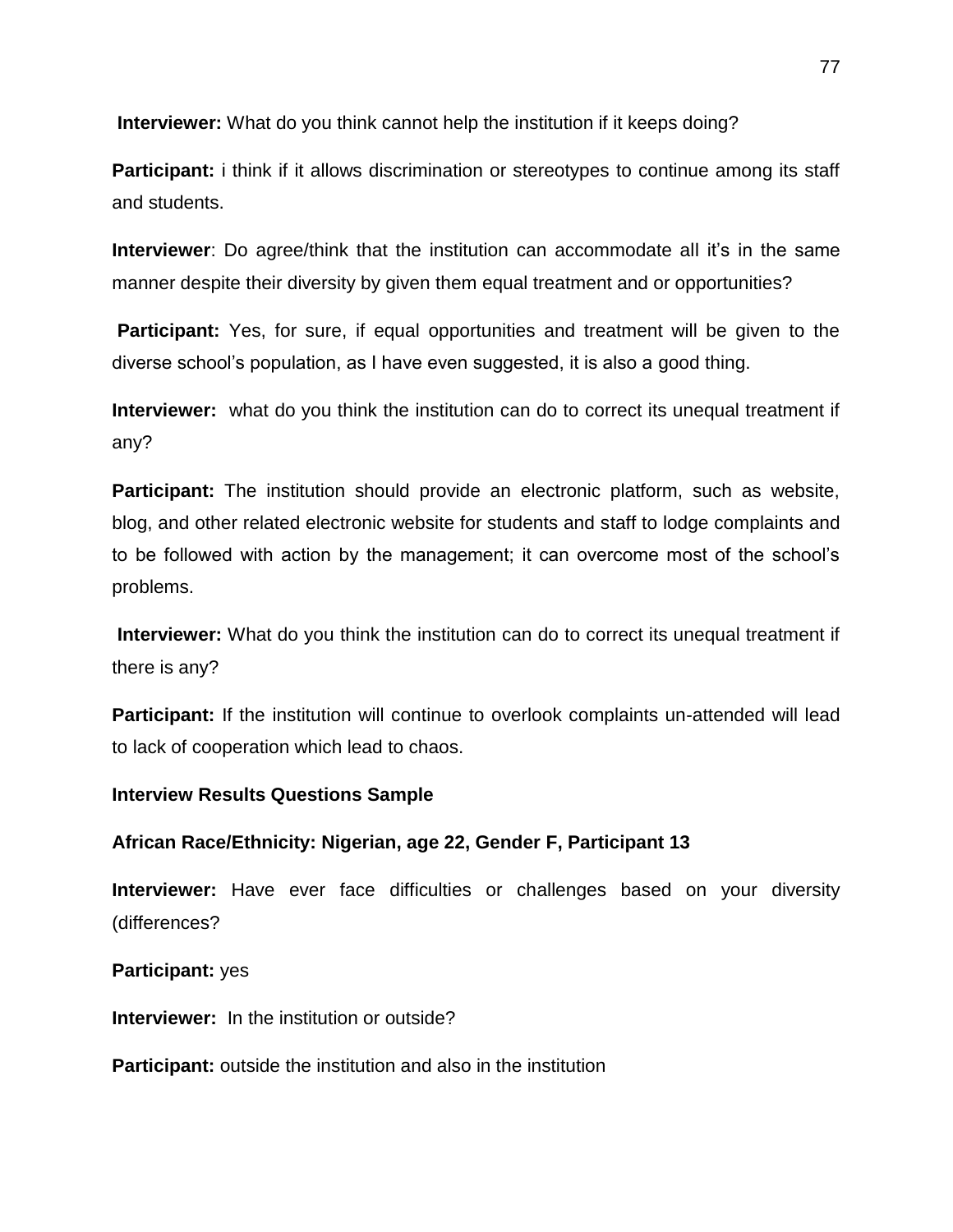#### **Interviewer:** what types of challenges is it?

**Participant:** outside the institution, in the supermarket black customers are closely monitored. I remember one day I went to the supermarket to make shopping, and then I carried along with me some sheet of papers and pen. Therefore, I have to drop (my belonging) before counter and went ahead for my shopping. I have finished my shopping and wanted to pick my belonging in the counter, I asked for my belonging from the receptionist, he said let me show him some evidence that these things belong to me. I showed him but asked for another, I finally, despite all evidences I had to leave them to him because refused to give me back.

 Inside the institution, I learn that some lecturers paid more attention to color people than most black students.

**Interviewer:** what do you think cause all these?

**Participant:** I think it is stereotypes that most black people are criminal

**Interviewer:** Do agree that people can face challenge based on any of: age, gender, race, ethnicity or nationality

**Participant:** Sure, they are behind all discrimination

**Interviewer:** Why do you think so?

**Participant:** Because, I think they are even the spot-light to any challenge anyone can face.

**Interviewer:** Which do you think is the most important?

**Participant:** Nationality

**Interviewer:** Why have you chosen nationality?

**Participant:** Also the country where one comes from expose to more or less challenges. If you African you face more challenges than Arabs and if you Arab you face challenges than Turkish here.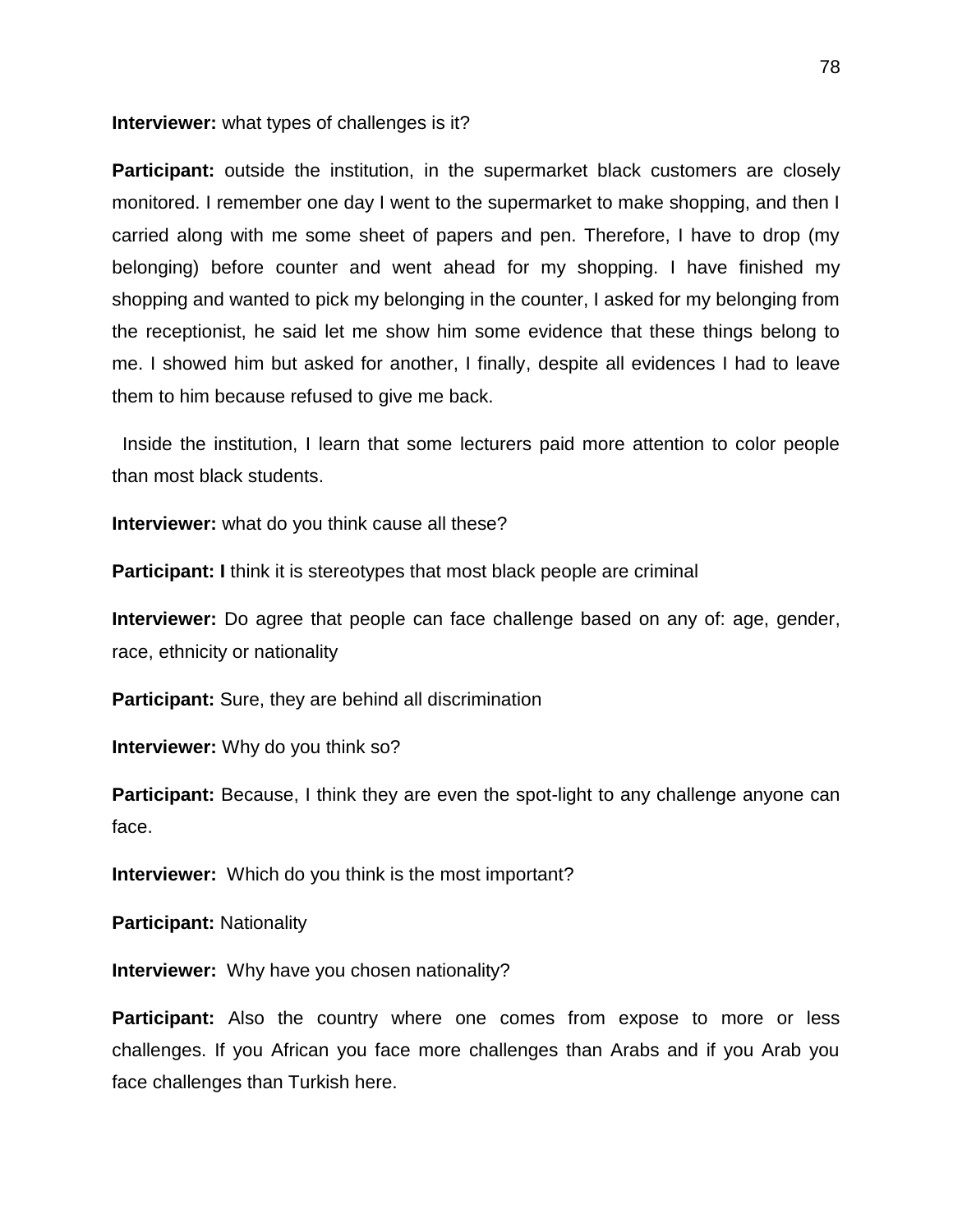**Interviewer:** Could you state any other factor among: education, experience, skills, religion and location in which people can face more challenges?

**Participant:** I think experience

**Interviewer:** Why experience is so important?

**Participant:** By experience, we learn wisdom which is a head of knowledge and experience people most of time feel they are better than non-experience ones. No matter how educated you are, you need experience for some jobs.

**Interviewer:** Do you think, despite these diversities people can keep aside their difference and work in harmony with other if they can attain value and drive personal respect?

**Participant:** No, it is uncommon for everyone not refers back to his affiliation whatever the case may be. We must accept our differences; our diversity is not and cannot be taken for granted. Therefore, tolerance is the most important thing; we must embrace and respect our diversity.

**Interviewer:** Do agree/think that the institution has or can adopt policy that may stop all stakeholders to or from being discrimination?

**Participant:** Yes, if you have a platform that students can share experience and complaint that should be put to action, such as local media that encourage everyone, to see and report incidents when it happens which can be listen to, it will help a lot. But if it is just making complaint and report with no action then there is no use making it (policy).

**Interviewer: Interviewer:** Do have suggestion on any other factor which was not mention here that can help the institution?

**Participant:** Yes, like creation of social and interactive activities, such as international cultural days, inter-faculties matches, and random group selection for assignment in class and so on.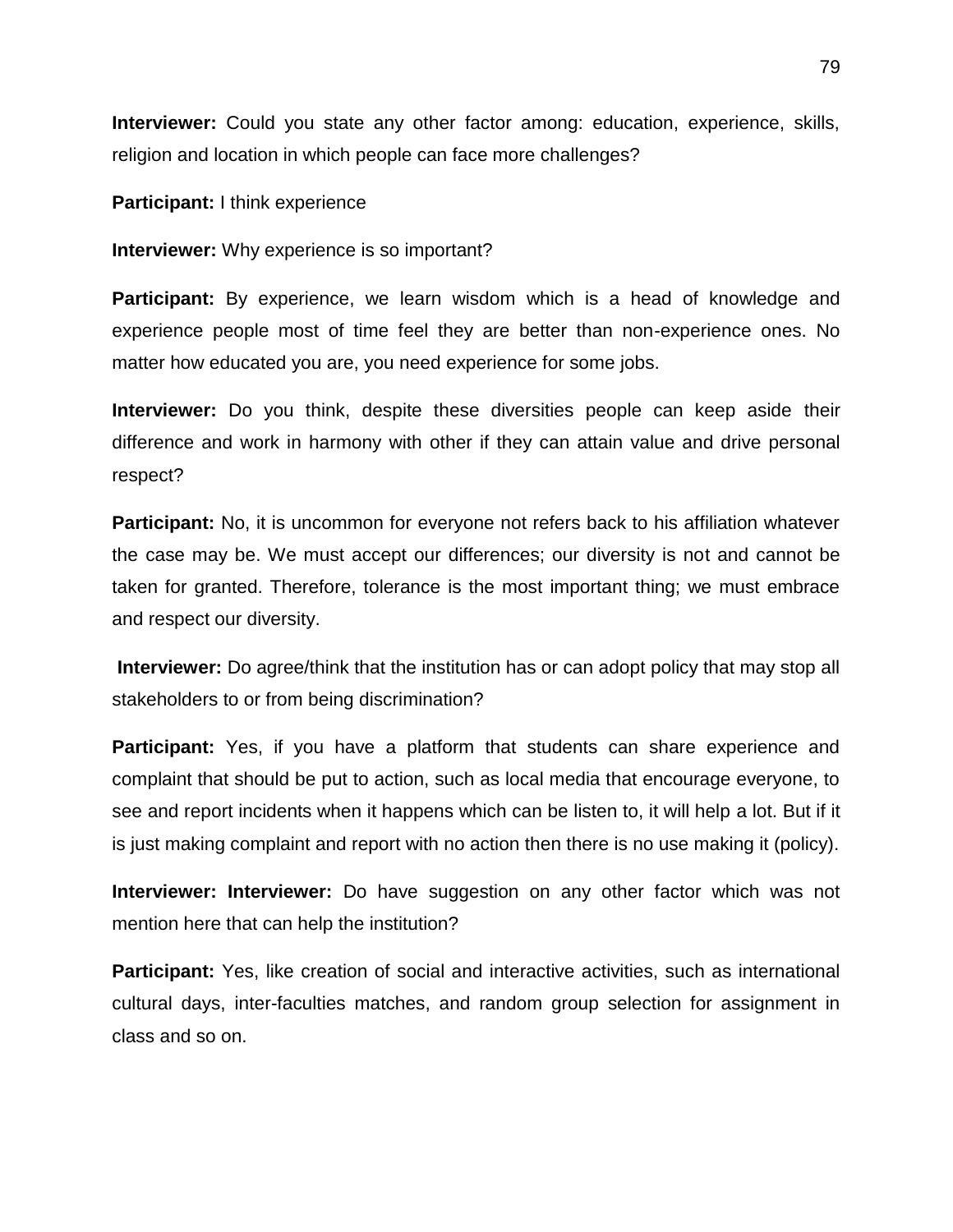**Interviewer:** what do you think the institution can do to correct its unequal treatment if any?

**Participant:** The school is now very much divided according ethnicity, race, internality and the like, so if these factors are not attended with care will make some students to hate the school or transfer to where they think they will be welcome.

**Interviewer:** Do agree/think that the institution can accommodate all it's in the same manner despite their diversity by given them equal treatment and or opportunities

**Interviewer:** Yes but it should be done in an equal manner, still consideration need be focus on these differences which I believe is inevitable so that not marginalized other groups in the name of making correction or managing diversity.

**Interviewer:** what do you think the institution can do to correct its unequal treatment if any?

**Participant:** Re-introduction of international festivals/events

**Interviewer:** What do you think cannot help the institution if it keeps doing?

**Participant:** i think if it allows discrimination or stereotypes to continue among its staff and students.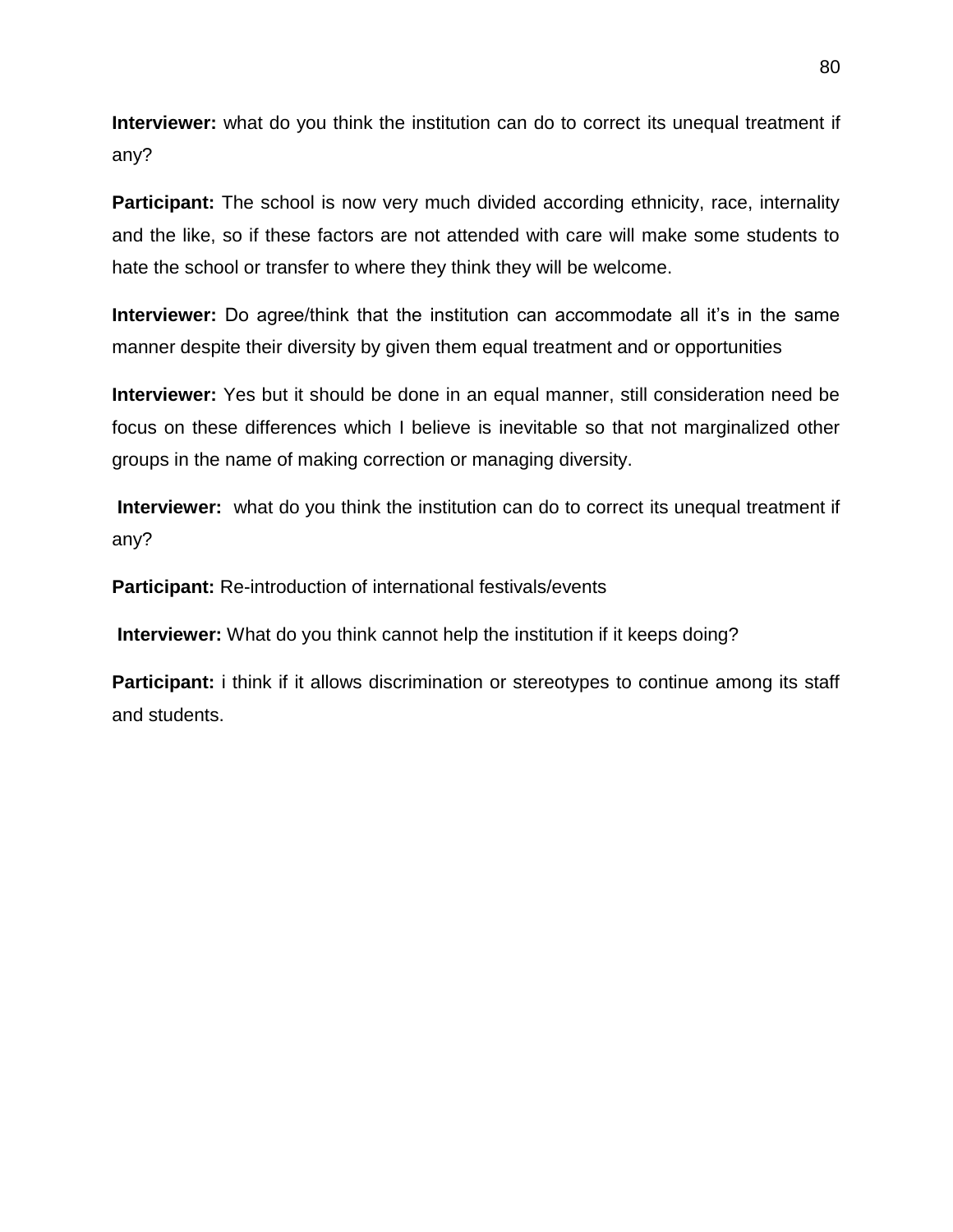|                | <b>DM-THESIS</b>                      |                                                                                                                                         |                                 |                                        |                  |  |
|----------------|---------------------------------------|-----------------------------------------------------------------------------------------------------------------------------------------|---------------------------------|----------------------------------------|------------------|--|
|                | <b>ORIGINALITY REPORT</b>             |                                                                                                                                         |                                 |                                        |                  |  |
| $-$ %          | <b>SIMILARITY INDEX</b>               | 1 <sub>96</sub><br><b>INTERNET SOURCES</b>                                                                                              | $\mid$ %<br><b>PUBLICATIONS</b> | $\frac{0}{0}$<br><b>STUDENT PAPERS</b> |                  |  |
|                | <b>PRIMARY SOURCES</b>                |                                                                                                                                         |                                 |                                        |                  |  |
|                | Internet Source                       | stiba-malang.com                                                                                                                        |                                 |                                        |                  |  |
| 2 <sup>1</sup> | www.coursehero.com<br>Internet Source |                                                                                                                                         |                                 |                                        |                  |  |
| 3 <sup>1</sup> | Publication                           | Meek, Jack. "Policy Networks", Encyclopedia of<br><b>Public Administration and Public Policy First</b><br>Update Supplement, 2005.      |                                 |                                        |                  |  |
| 4              | wgswitney.org.uk<br>Internet Source   |                                                                                                                                         |                                 |                                        |                  |  |
| 5 <sup>1</sup> | Publication                           | Marlene G. Fine, Fern L. Johnson, M. Sallyanne<br>Ryan. "Cultural Diversity in the Workplace",<br><b>Personnel Administration, 1990</b> |                                 |                                        | $1\%$            |  |
| 6 <sup>°</sup> | Publication                           | Cilliers, Frans. "Individual diversity<br>management and salutogenic functioning",<br>International Review of Psychiatry, 2011.         |                                 |                                        | < 1 <sub>0</sub> |  |
| $\mathbf{7}$   | Internet Source                       | a-research.upi.edu                                                                                                                      |                                 |                                        |                  |  |

81